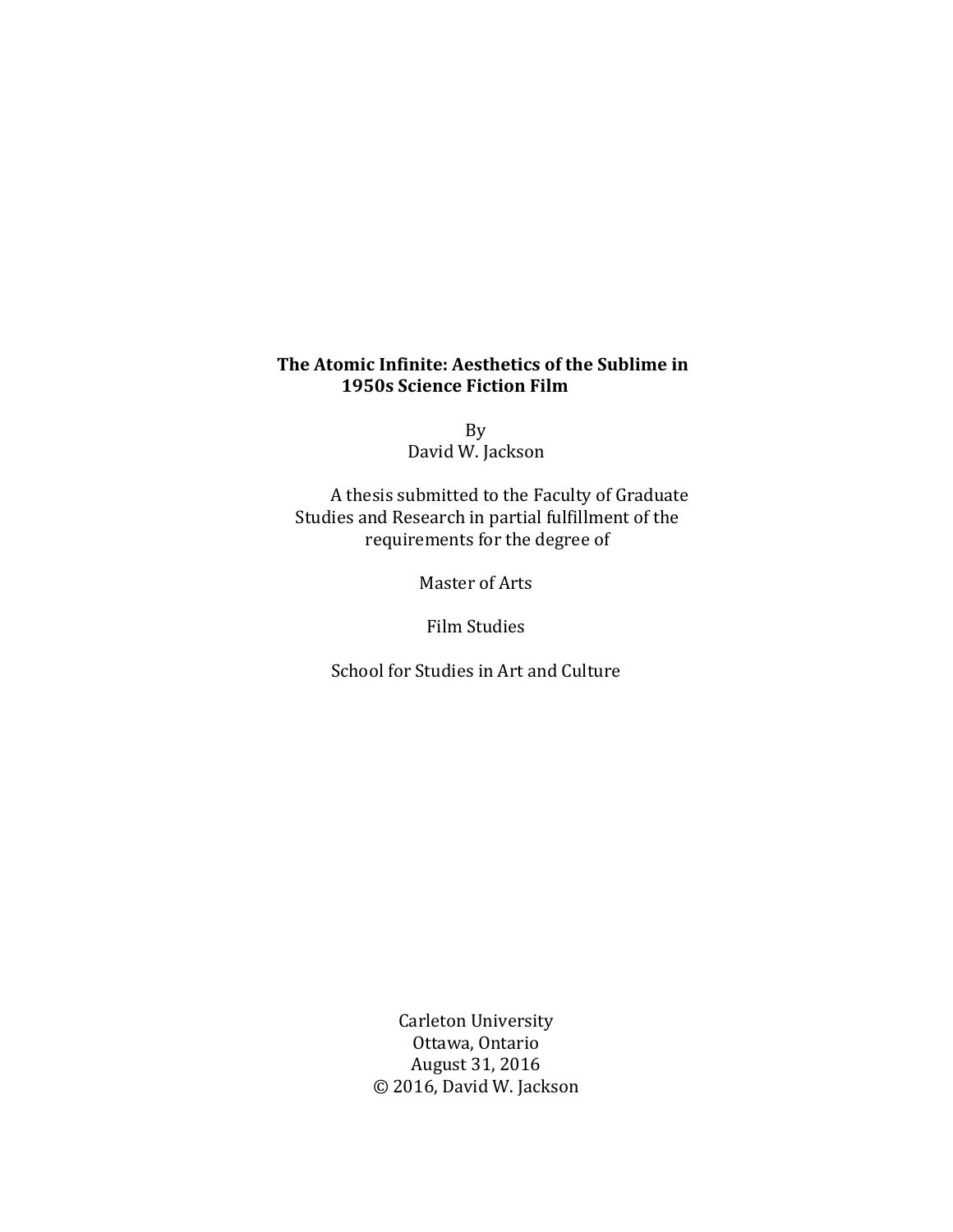### **Abstract**

This thesis undertakes an aesthetic analysis of the sublime in 1950s American science fiction film. Although a number of scholars have analyzed this period of science fiction, little attention has been paid to aesthetics. Scholars have mostly looked at narrative, examining metaphors for nuclear anxiety in these films. I take these readings further, arguing that nuclear anxiety is the basis for a particular aesthetic style, one reflecting the sublime. In making my argument I refer to the discourse of the sublime including theorizing of the atomic bomb as an object of the sublime. I extend this discourse into film, arguing the atomic bomb sublime finds its way into the monster films of 1950s American science fiction. In reconciling the atomic bomb sublime, 1950s American science fiction film develops a particular aesthetic style and in so doing, must mediate the technology of the atomic bomb through film's own technology.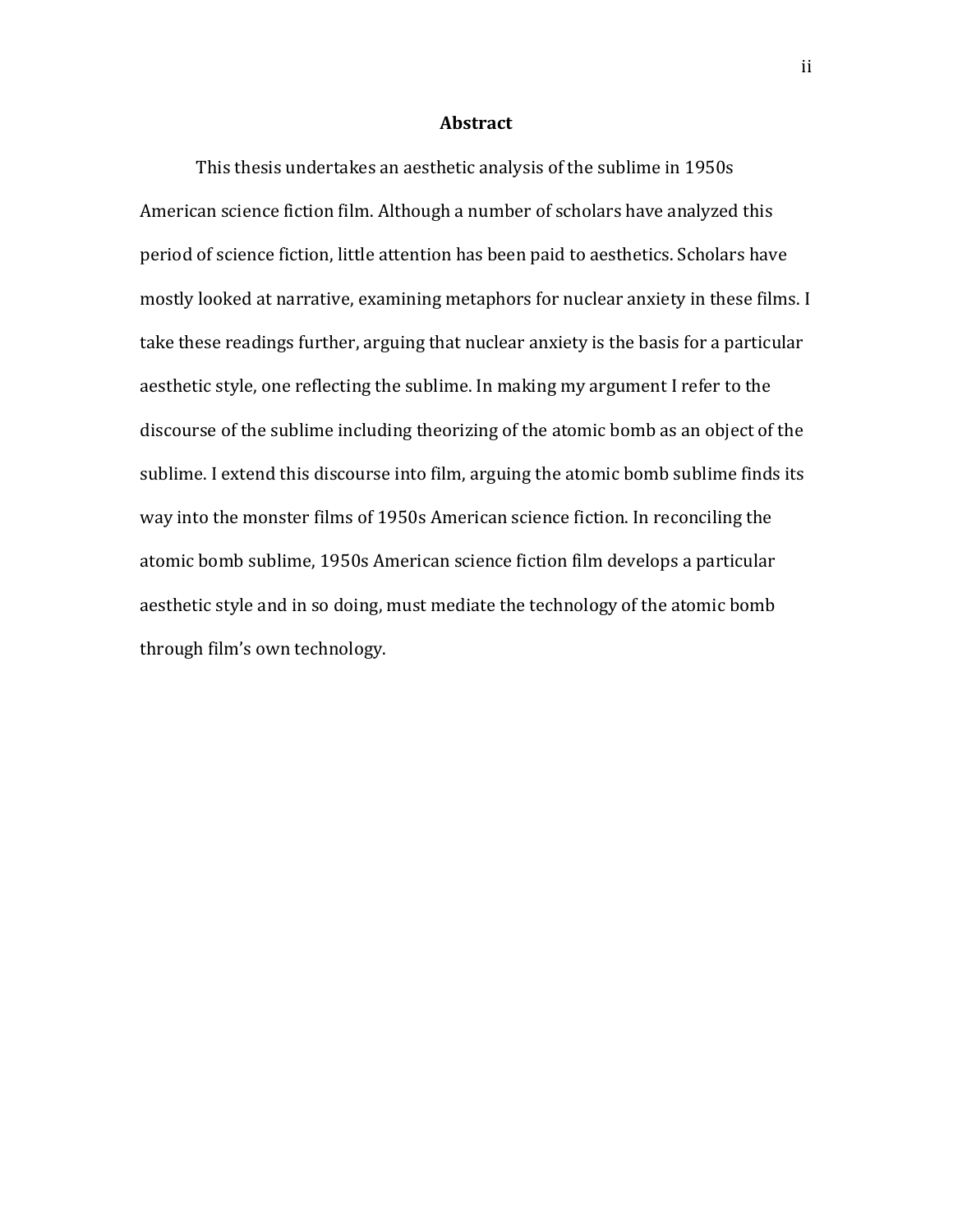### **Acknowledgments**

First and foremost I want to thank my supervisor André Loiselle, whose invaluable advice and endless patience greatly elevated this thesis. Without his input I would never have been able to bring this project to completion. Additional thanks is required to the Carleton faculty, including Mitsuyo Wada-Marciano for her general support as Graduate Supervisor, Barbara Shannon in her role as Graduate Administrator, Diane Berezowksi and Nancy Duff of the Audio-Visual Resource Centre for access to the AVRC's film collection and for the use of "Reginald" for all my printing needs. Thanks is also needed to Carleton University and its Film Studies program for the opportunity to study and for the funding necessary to pursue this thesis.

I would also like to thank my parents, who were there when I needed them, for their support throughout the last two years. Last but not least, thanks is owed to my student colleagues who marched with me through this program: Andrew Braid, Cassandra D'Amico, Yeyeong Jeon, Madison Mcgillvray, Alan Nymark, Evan Read-Armstrong, Matthew Sanders and Joshua Scammell. Their knowledge and feedback through class discussions and presentations no doubt bettered my abilities in Film Studies.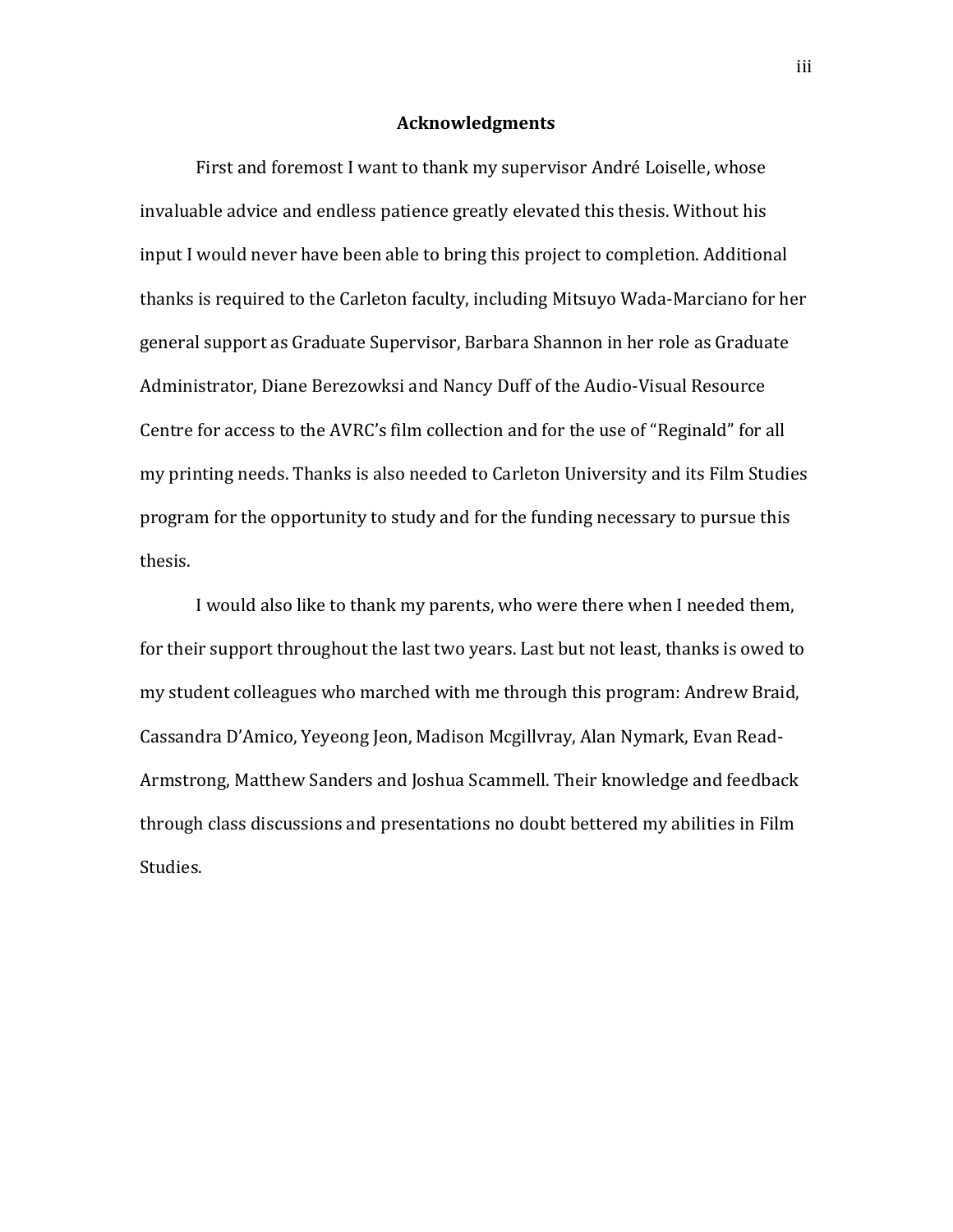# **Table of Contents**

| <b>Abstract</b>                                                    | ii  |
|--------------------------------------------------------------------|-----|
| <b>Acknowledgments</b>                                             | iii |
| <b>Table of Contents</b>                                           | iv  |
| <b>Introduction</b>                                                | 1   |
| <b>Chapter One: The Sublime: From Origin to Atomic Bomb</b>        | 17  |
| <b>Chapter Two: Sublime Landscapes of 1950s Science Fiction</b>    | 39  |
| <b>Chapter Three: The Film Machine and the Atomic Bomb Sublime</b> | 64  |
| <b>Conclusion</b>                                                  | 84  |
| <b>Bibliography</b>                                                | 87  |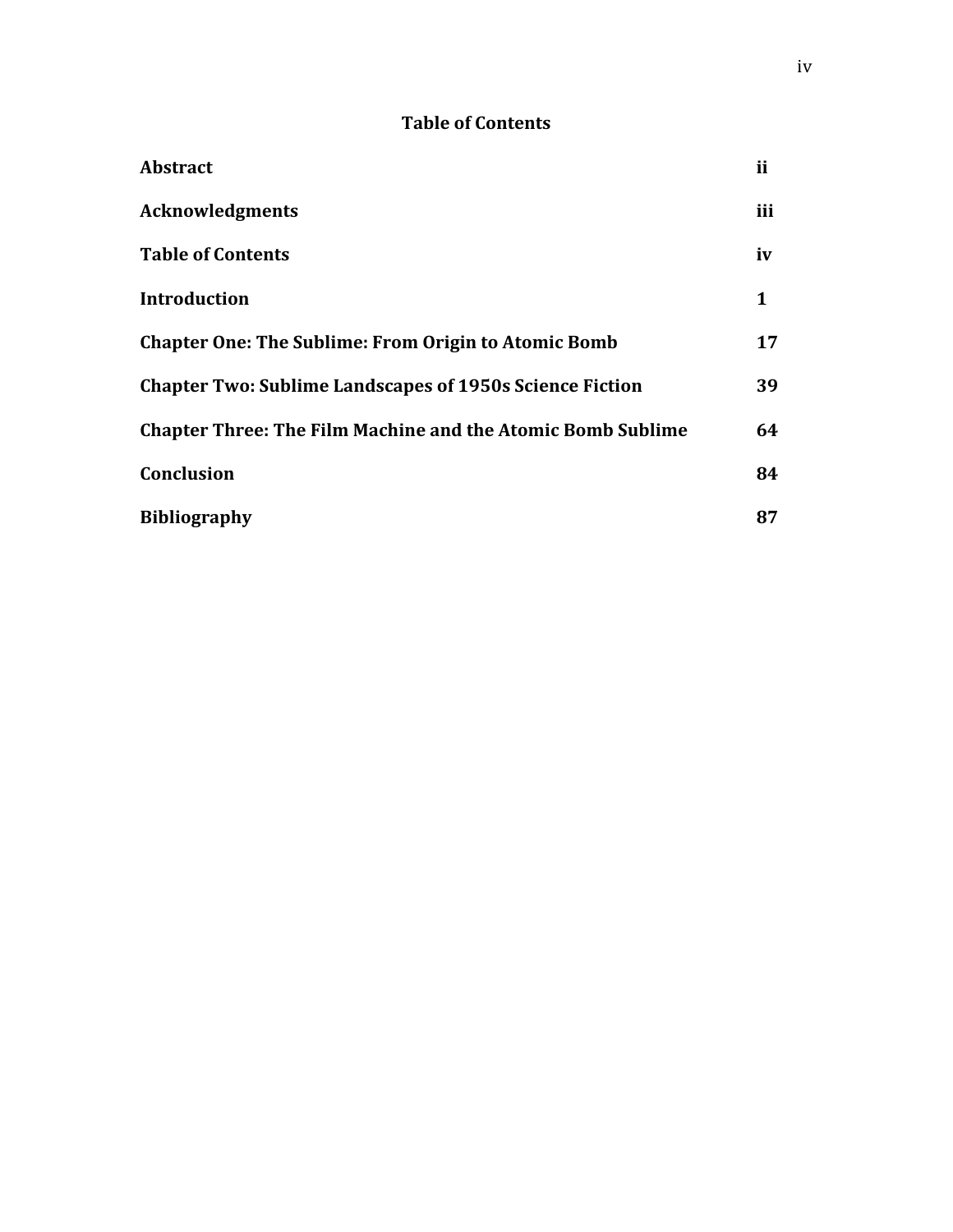### **Introduction**

This thesis reconsiders 1950s science fiction (SF) monster films through the genre cycle's focus on the sublime. I argue 1950s SF inherits the aesthetics of the sublime from the 18-19th Century, evident in many of these films' appropriation of landscape painting conventions and travel writing. As the thesis progresses it will become evident these films rehearse 18-19th Century aesthetics as a way of reconciling the atomic bomb sublime with earlier conceptions of the sublime. By performing this analysis, it is my hope to establish a new way of understanding this formative period in SF film.

As I discuss in this introduction, scholarship concerning this genre cycle, with a few notable exceptions, has been limited in scope. The analysis I put forward here is an attempt to engage a body of films left behind by scholars or given only minimal attention with new ideas that prove these films may generate interesting scholarship.

Competing classification of metaphors and narrative expression of these metaphors have been the major scholarly concern with 1950s SF. Categorizing how these films reflect popular anxiety surrounding the atomic bomb (aka the "Bomb") or sometimes communist threats typify most scholarship on SF in this decade. Even scholarship that deviates from this narrowly focused binary categorization of 1950s SF analysis tends to be narrative focused, seeking to tease out what other anxieties brewed under the surface of 1950s America. While these studies may be informative and rigorous, I cannot help but feel that most scholars have stopped at the surface of these films, and that thorough thinking on these films remains in the minority of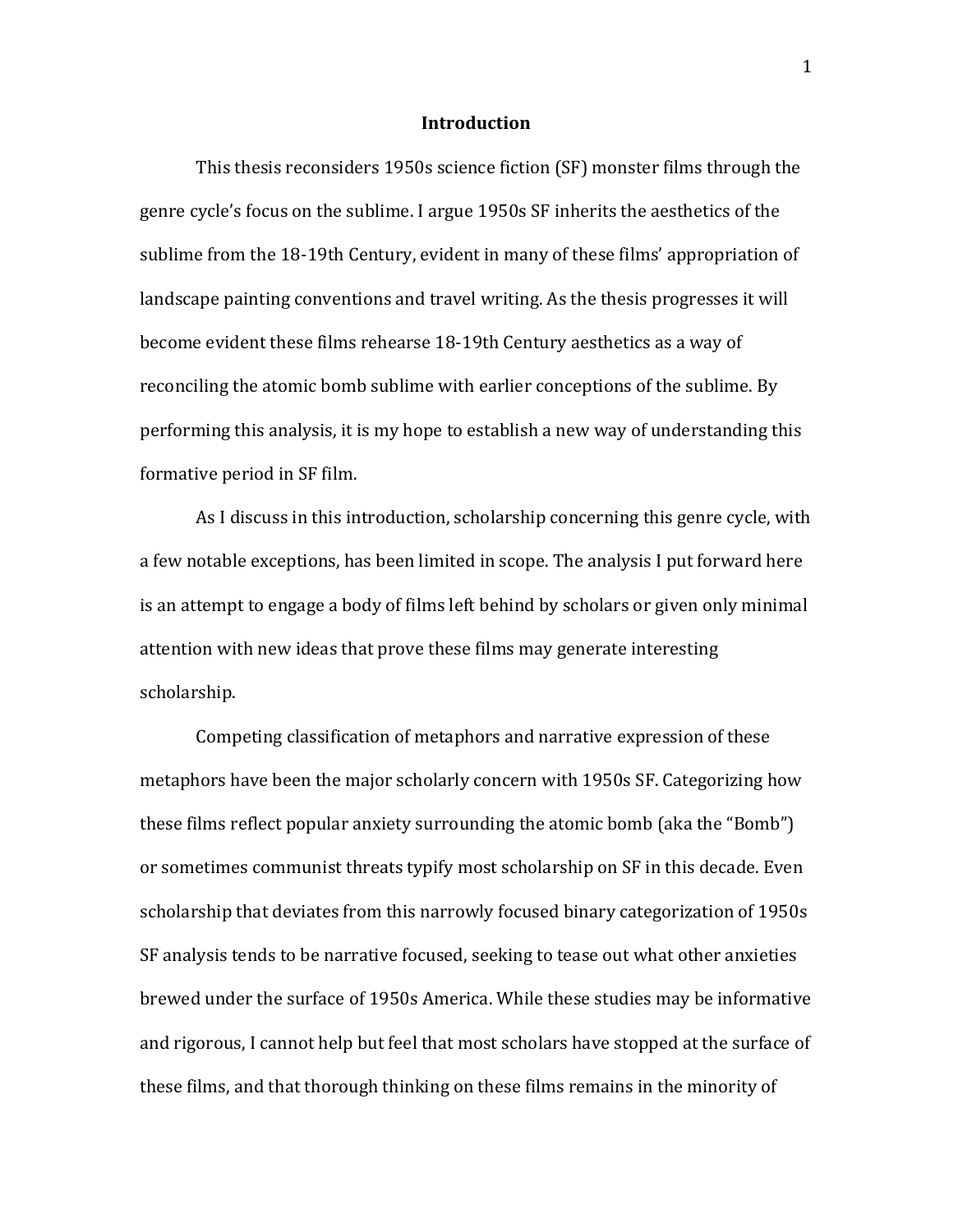scholarship. While scholars have primarily looked at narrative, I turn my focus primarily to aesthetics and the way these films engage with the form of film. In so doing, I uncover the tendency for these films to engage with the sublime, manifesting in representations of landscape and an interaction with film technology in a particular way that speaks to the unique ability of film. This thesis demonstrates that several 1950s SF monster films respond to the phenomenon of the post-war atomic bomb sublime in a way that evokes, both narratively and visually, 18-19th Century aesthetic practices in an attempt to reconcile the sublime of the Bomb within the particular medium of film.

My analysis of these films begins with an observation that may be surprising. Curiously, these films continually engage with the sublime in a tendency to hark as far back as the  $18<sup>th</sup>$  Century engagement with the concept. This engagement becomes a paradigm, with 1950s SF monster films engaging with tendencies befitting the 18-19<sup>th</sup> Century. The question of why these films would engage with aesthetics from at least 100 years prior is a motivational factor in writing this thesis. In chapter one I lay out relevant history of the sublime as the concept is a cohesive in my analysis. As I discuss in chapter two, these films place a lot of emphasis on landscape and it is here that the films revert to aesthetics beginning two centuries prior. As I move into the third chapter I discuss film technology and how the technology effectively mediates an aesthetic engagement with the atomic bomb sublime. As these films engage the sublime they reveal a logic for reiterating 18-19<sup>th</sup> Century aesthetics, why that reiteration is befitting to this genre cycle and how film as a medium may express the sublime. My writing on these films cannot escape the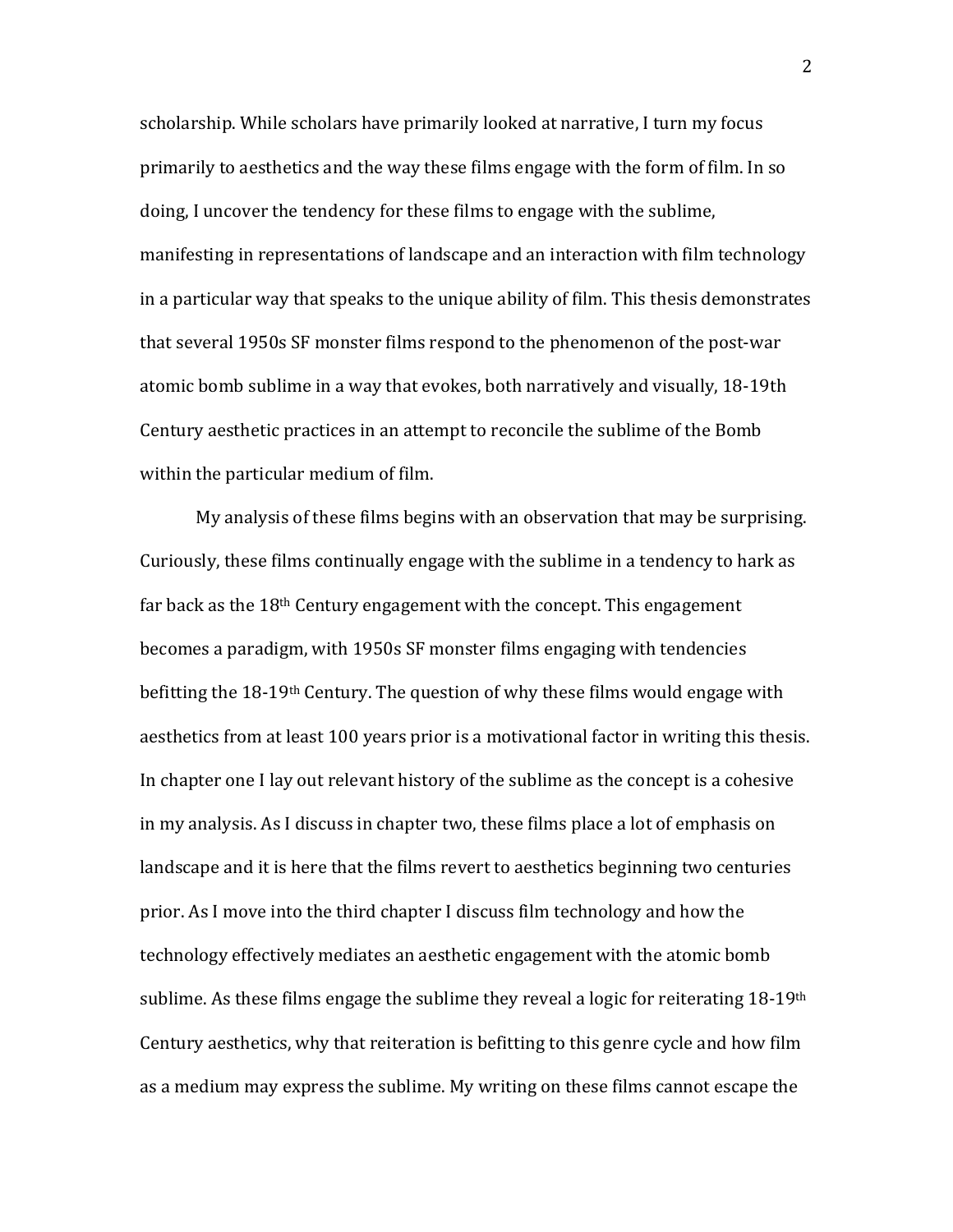Bomb and as I argue, it is the technological sublime of the Bomb that is the agent underlying this analysis. In the course of this thesis I argue these films tend towards representations of the natural sublime and the technological sublime of the Bomb. In this tendency, 1950s SF monster films depict a transition between the natural and technological sublime that occurred during the Second World War by rehearsing the aesthetic of the sublime from the  $18-19$ <sup>th</sup> Century, then moving towards a new sublime that must reconcile the power of the Bomb.

In my study of 1950s SF monster film's appropriation of 18-19th Century aesthetics and their mediation through film technology, I have separated my work into three chapters. Chapter one is a review of the discourse of the sublime from its origins to the fascination it gained in  $18<sup>th</sup>$  Century Europe to its adoption by America in the 19th Century and its gradually shifting nature once there. Also, I consider notions of temporality and intersection as they continually crop up in the discourse of the sublime. In chapter two I consider the recurring attention to landscape in 1950s SF and relate the portrayal of landscape to 18-19th Century aesthetics and the way the sublime and time are dealt with in that era. In chapter three I examine the role film technology plays in mediating the technology of the Bomb and its particular sublime nature through the medium of film. This study is particular to 1950s SF because of the popular need at the time to come to terms with the sudden appearance of the Bomb shortly before the initiation of this genre cycle. As I propose in chapter one, the Bomb also means a shift in understanding the sublime, as the Bomb challenges prior notions of the concept.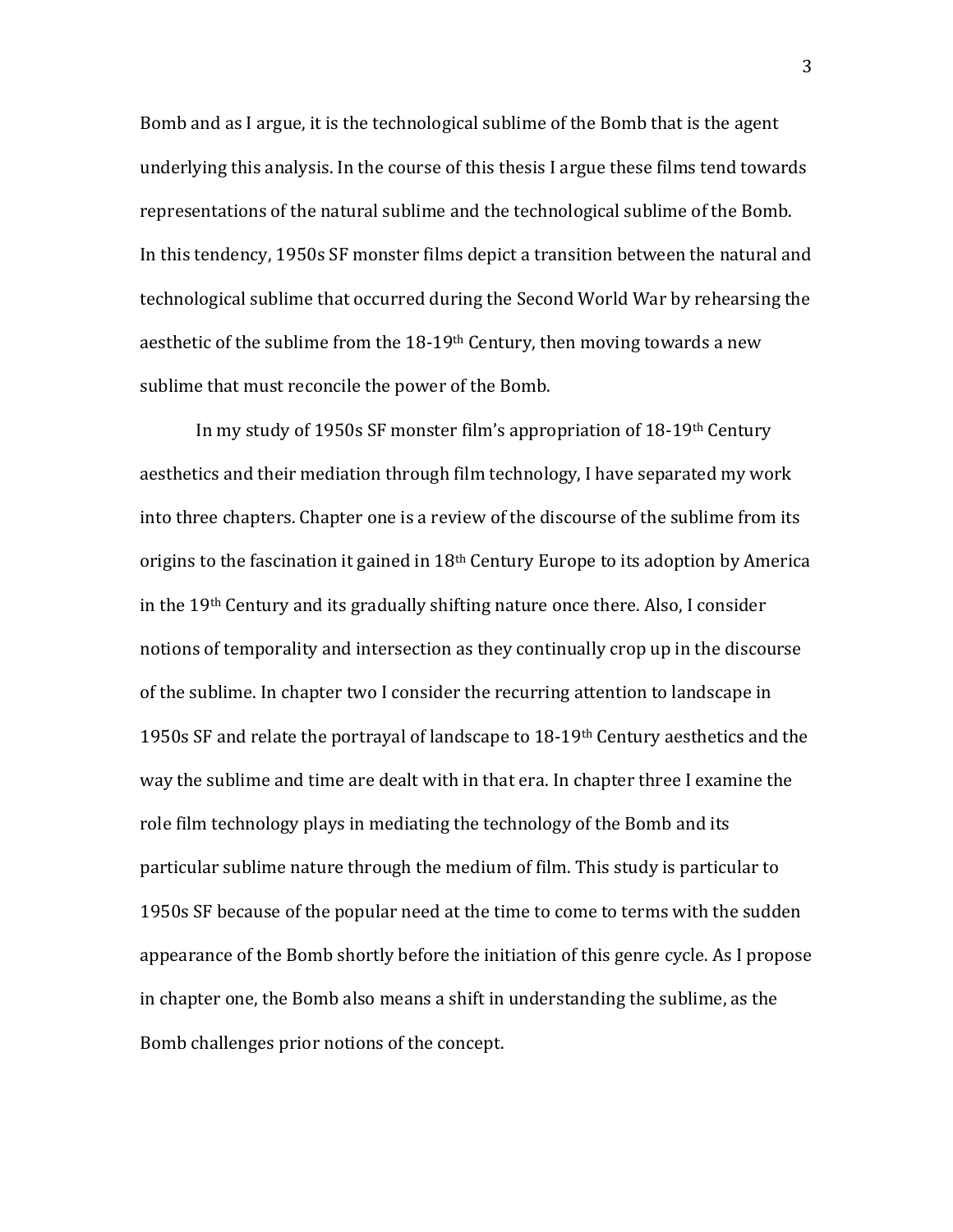### **Why Study 1950s SF Monster Films**

One reason to study 1950s SF monster films is that this genre cycle is a formative period for modern SF film. While SF film existed prior to the 1950s, the output was somewhat limited and may be considered proto-SF. Many of these films contain elements of SF but are not commonly considered genre films.<sup>1</sup> Also, there is not much scholarly discussion of pre-1950s SF. Some films are plucked out of this relatively uncharted period for study or reference such as *Metropolis* (Friz Lang, 1927), *Things to Come* (William Cameron Menzies, 1936) and of course the Mélies' work from the early days of film such as *A Trip to the Moon* (1902). The *Buck Rogers*  serial of the 1930s is still remembered, if no other reason than it partly inspired *Star Wars* (George Lucas, 1977). It was not until 1950 that SF became a cinematic mainstay. The decade is sometimes referred to as Golden Age of SF film because of the sudden outpouring of films in a genre not commonly seen prior. Although scholarly attention to this decade of SF is limited, much scholarship is dedicated to *2001: A Space Odyssey* (Stanley Kubrick, 1968) and *Alien* (Ridley Scott, 1979), two films that rework the conventions familiarized by 1950s SF.<sup>2</sup> The focus of SF scholarship tends to engage the genre sporadically, placing much emphasis on a handful of films and the 1950s is only time period prominently discussed. There is virtually no scholarship on the 1960s<sup>3</sup> except for *2001: A Space Odyssey* and little

<sup>1</sup> Keith M. Johnston, *Science Fiction Film: A Critical Introduction* (Oxford and New York: Berg, 2011), 70.

<sup>2</sup> On a related note, *2001: A Space Odyssey*, *Alien* and *Blade Runner* (Ridley Scott, 1982) are given substantial attention by SF scholars, invariably being taken up as case studies. While these films are worthy of their attention, genre scholarship could be expanded to a wider range of films. <sup>3</sup> Ibid., 81.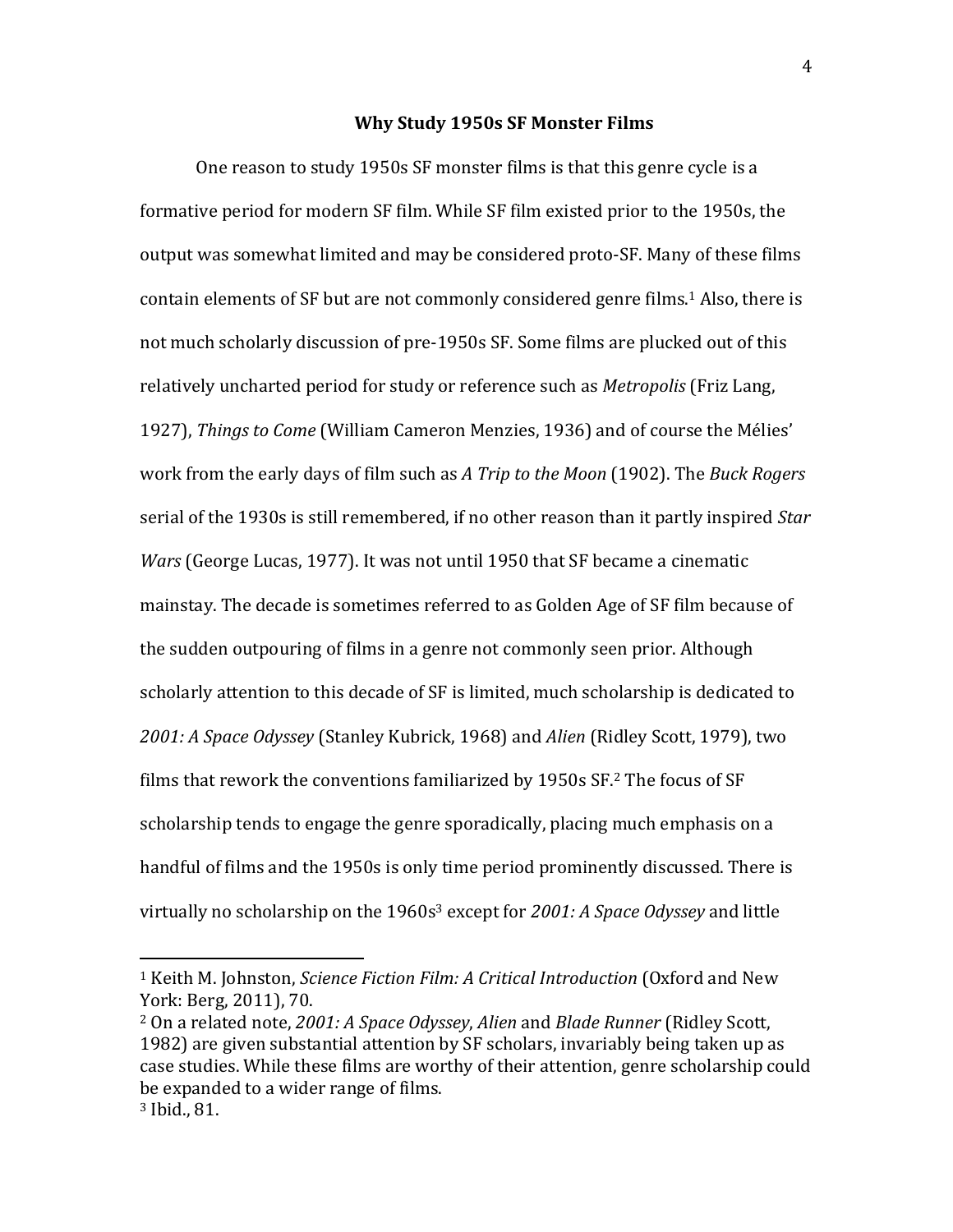discussion on the decades before the 1950s. Despite the array of films and their influence, the B-movie status of 1950s SF has perhaps prevented the undertaking of much probing analysis. One hope in writing this thesis is to demonstrate that interesting SF scholarship may be found elsewhere, and why not the foundational genre cycle of the 1950s.

### **Building a Canon of Films**

There are many films to choose from in this genre cycle. John Baxter, writing in 1970 claims 1950-1955 sees the largest output of SF films in the genre's history.<sup>4</sup> It is sometimes reported that an overwhelming 500 SF films were released in the 1950s and early 1960s.<sup>5</sup> I have my doubts about that high of a figure and to my knowledge no one has compiled a thorough list of all SF films released in this period, making all film counts an estimate. There are three major subgenres in this period: monster films, likely making up a majority of releases; space travel; alien invasion/visitation. The space travel films start off the 1950s with *Rocketship X-M* (Kurt Neumann, 1950) and *Destination Moon* (Irving Pichel, 1950). The monster films are popularized by *The Beast from 20,000 Fathoms* (Eugene Lourie, 1953). A steady output of monster films follows throughout the decade. The alien invasion/visitation films are more common to the early part of the decade. *War of the Worlds* (Byron Haskin, 1953) is one popular example, so is *The Day the Earth Stood Still* (Robert Wise, 1951). Space travel films also tended to populate the earlier years of the decade, becoming less common after *Forbidden Planet* (Fred M. Wilcox,

<sup>4</sup> John Baxter, *Science Fiction in the Cinema* (New York: A.S. Barnes & Co., 1970), 133. <sup>5</sup> John R. Mathis, "Atomic Cinema in America: Historical and Cultural Analysis of a New Film Genre That Reflected the Nuclear Zeitgeist of the Cold War (1945-1989)" (PhD diss., Salve Regina University, 2013), 98.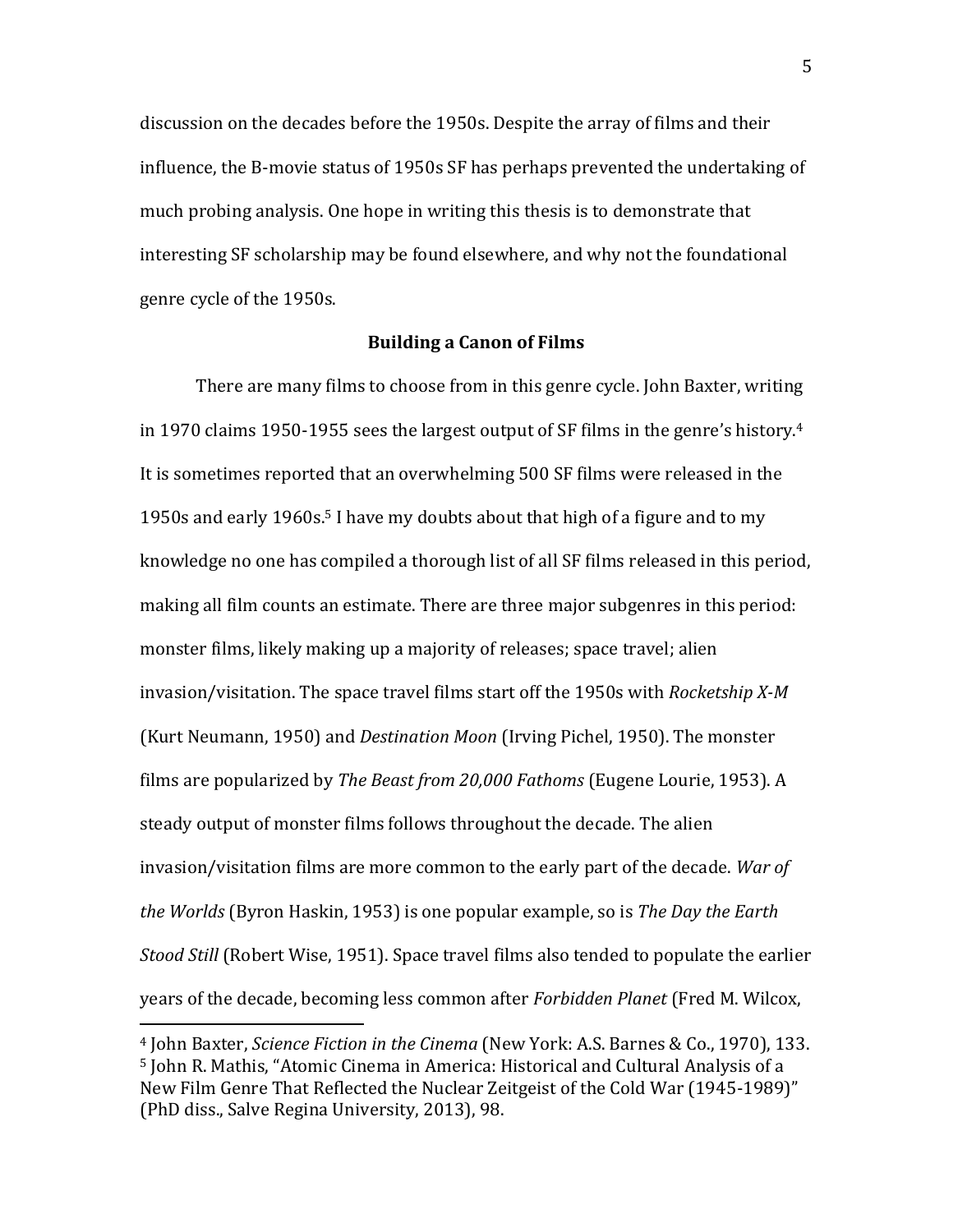1954), although examples can be found as late as 1959. There is also the question of what years should form the boundaries of my study. As stated in the previous section, scholars have tended to isolate the 1950s as a period, without extending their readings into 1960s. Why should 1959 be a boundary? I cannot speak for other scholars but my primary reason for staying within the 1950s is that my study only concerns American films. For reasons explained in chapter one this study is partly based on the American experience of the sublime. The output of American SF starts to decline in the late 1950s (1957 is my latest case study). 1960s SF is marked by a rise in European knockoffs that follow conventions established by 1950s SF, often mixing the subgenres previously noted. My isolation of American SF is also why I do not discuss Japanese kaiju<sup>6</sup> films that began appearing in the 1950s. As well, I am not convinced these films strongly influenced American SF within the same decade. The first kaiju film, and the most famous, *Gojira* (Ishiro Honda, 1954), was not immediately available to American audiences.<sup>7</sup> The film saw limited release in America in 1955, primarily attended by Japanese audiences.<sup>8</sup> The American widerelease came in 1956 after the film was re-edited to suit the tastes of American audiences and released as *Godzilla, King of the Monsters!* (Hondo and Terry O. Morse). Christine Cornea claims the American version is highly influential on American SF after 1955<sup>9</sup> but I consider this evidence dubious. As evidence of *Gojira*'s influence on American film, Cornea cites similarities between the kaiju film

<sup>6</sup> Translated as strange or mysterious beast.

<sup>7</sup> Christine Cornea, *Science Fiction Cinema: Between Fantasy and Reality* (Edinburgh: Edinburgh University Press, 2007), 58. <sup>8</sup> Ibid., 58.

<sup>9</sup> Ibid., 58.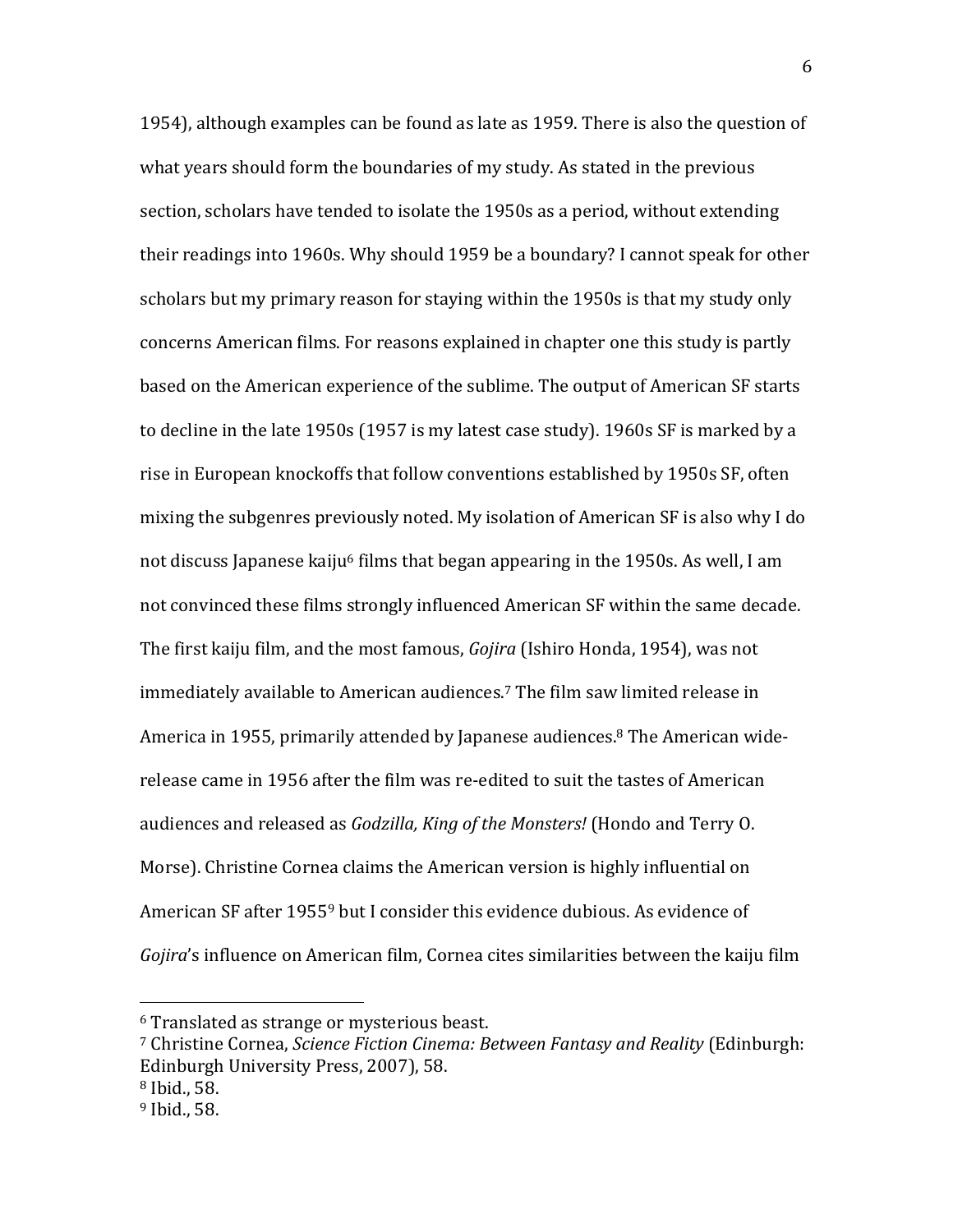and *It Came from Beneath the Sea* (Robert Gordon, 1955). Particular to both films is a radiated sea creature and each monster is similarly killed. She does not mention that *It Came from Beneath the Sea* also closely follows the narrative of the widely seen *The Beast from 20,000 Fathoms*, including the method of destruction of the monster. As well, Cornea makes the point that *Gojira* is not seen in America until 1955 (and then in a limited capacity), a timeline not capable of influencing *It Came from Beneath the Sea*. *The Beast from 20,000 Fathoms*, released about a year prior to *Gojira* is often claimed as the first monster as Bomb film<sup>10</sup> and popularized its conventions and the hit *Them!* (Gordon Douglas, 1954) released one year after solidified those conventions. Opportunities to view *Gojira* did not occur in America until one year later. Not only was *Gojira* not commonly seen at this time, the Americanized *Godzilla, King of the Monsters!* was the only version widely distributed. These factors significantly dilute whatever influence, if any, *Gojira* or subsequent kaiju films may have had on American SF in the 1950s. While comparing the European and Japanese films against the American work might be interesting, it would complicate and lengthen my thesis beyond its scope.

Suffice to say, there are many films in this genre cycle to study. I do not claim to have seen all films within this genre cycle but I have made of habit of keeping track of as many as possible and I have made an effort to see these films. The films that I have not been able to see I have tried to learn about, mostly by searching for information online. In the chapters of this thesis I have chosen to work with films I have seen that are the most illustrative of my argument. While I do not claim that all

<sup>10</sup> My research indicates it is actually *Lost Continent* (Sam Newfield, 1951) that introduces the monster as Bomb metaphor.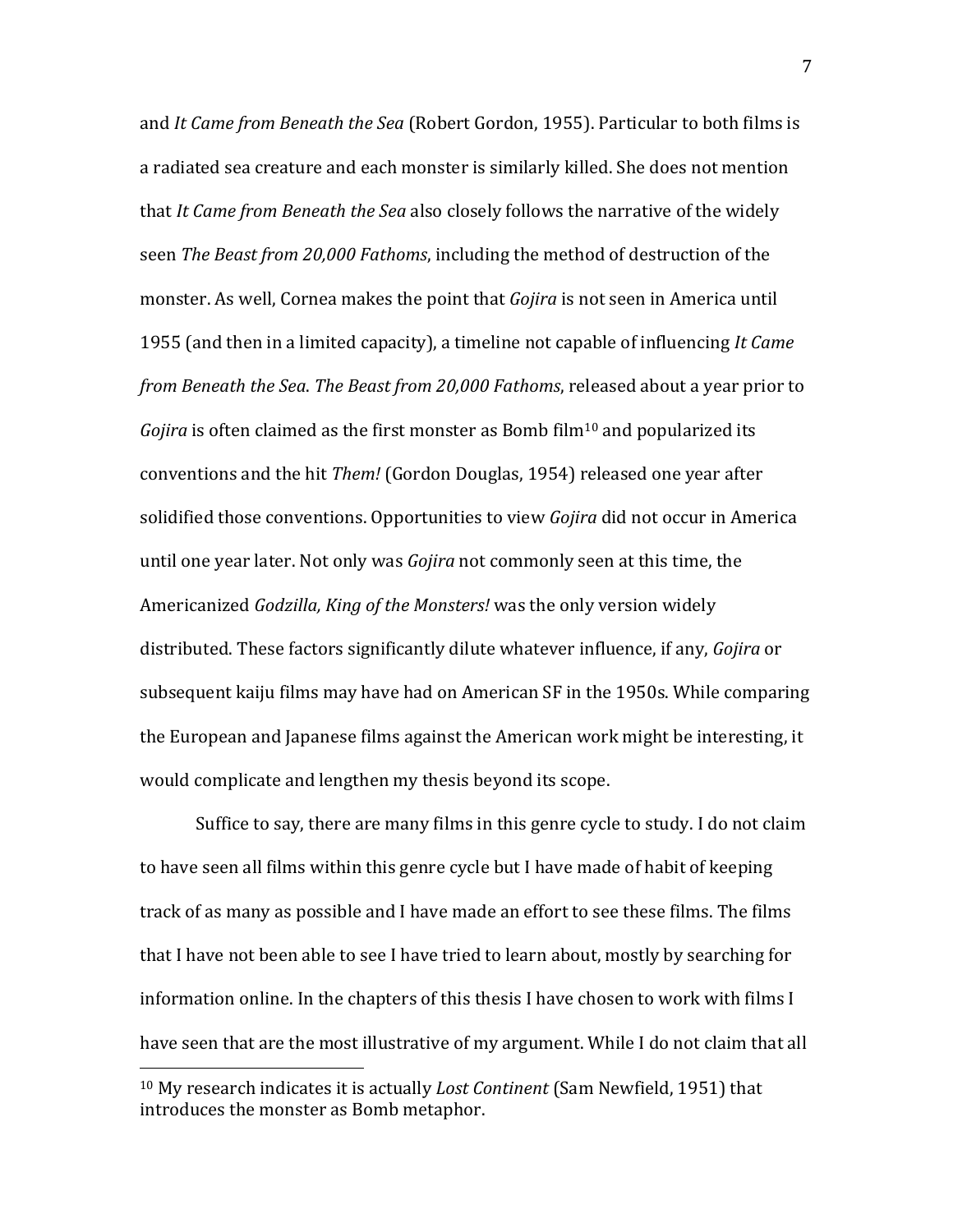1950s SF monster films films fit into this analysis, I do claim there are tendencies within this genre cycle, expressed by some films more than others. From my viewing I have distilled 10 films that I make reference to and I discuss four films in greater detail. I have chosen this number because I want to ensure a broadly focused study that addresses tendencies across a number of films while still having the ability to discuss aspects of some films in more detail. The numbers could have varied slightly but I decided on an amount of films that allow me a comfortable degree of engagement on both a broad and when necessary, narrow level.

#### **Literary Review**

I will briefly review some of the relevant scholarship on my corpus of films to demonstrate the state of current thinking on 1950s SF monster films and to create a contrast with my study. It should be mentioned that literary scholarship has addressed the sublime in SF. Istvan Csicsery-Ronay Jr. has written about the sublime as an essential component of SF literature. "Readers of SF expect it to provide an intense experience of being translated from the mundane to imaginary worlds and ideas that exceed the familiar and the habitual." <sup>11</sup> He names the *technoscientific sublime* specifically, a kind of representation of the sublime characteristic of post-World War II SF.<sup>12</sup> This sublime "entails a sense of awe and dread in response to human technologized projects that exceed the power of their human creators." <sup>13</sup> I will not explore Csicsey-Ronay's topic further, as it pertains to literature, but his study is useful background information. The scholarship concerning 1950s SF film

<sup>11</sup> Istvan Csicsery-Ronay Jr., *The Seven Beauties of Science Fiction* (Middletown, CT: Wesleyan University Press, 2008), 146.

<sup>12</sup> Ibid., 7.

<sup>13</sup> Ibid., 7.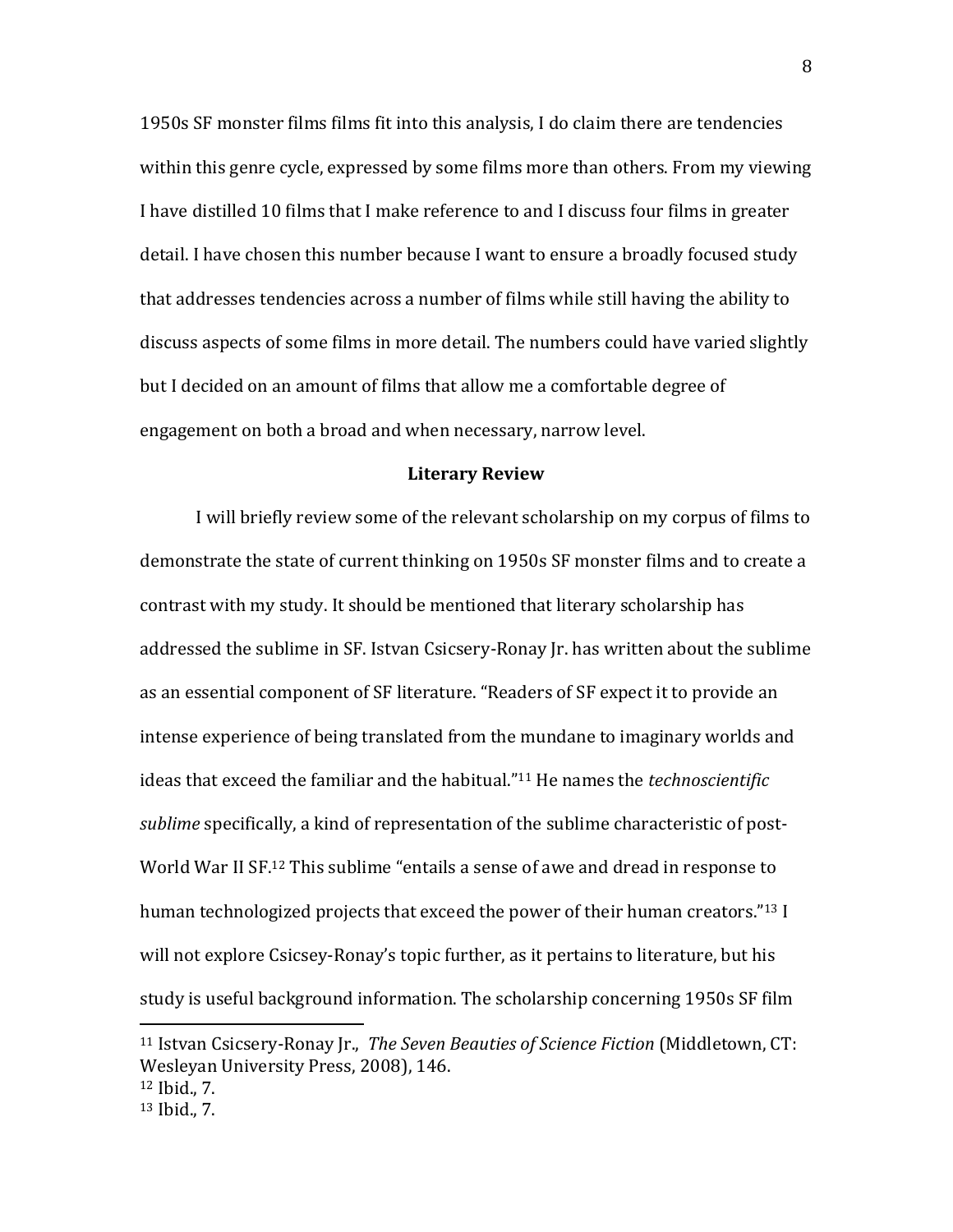appears sporadically, beginning in the 1960s and most writing has appeared by the early 2000s. Many of the studies concern the monster films and classify how these films engage with the Bomb and it is worth declaring that discerning viewers are likely to recognize the influence of the Bomb on these films. Some of these films even reference the Bomb specifically, such as *The Beast from 20,000 Fathoms* where the monster is frozen in ice and reanimated by a Bomb blast. Other films have thinly disguised Bomb metaphors and others have no linkage to the Bomb but closely follow the conventions established by *The Beast from 20,000 Fathoms* and cemented by later films closely enough to make a link to the Bomb.

Scholarship on 1950s SF begins with Susan Sontag's "The Imagination of Disaster" (1965). This article serves as a concise introduction to this period of SF, briefly pointing out tendencies within the films. She sets out three narrative types<sup>14</sup> that serve to inform later scholars' classifications (even if they do not acknowledge Sontag). She argues that one purpose of SF film is to show disaster.<sup>15</sup> One purpose of showcasing disaster in SF is the longing for a 'good war,'<sup>16</sup> although that same enthusiasm may be channeled into desire for peace where a significant disaster can unite nations.<sup>17</sup> She claims these films are "strongly moralistic"<sup>18</sup> but ultimately contain no social criticism.<sup>19</sup> The moralism often comes down to a standard message

<sup>14</sup> Susan Sontag, "The Imagination of Disaster," in *Liquid Metal: The Science Fiction Film Reader*, ed. Sean Redmond (London and New York: Wallflower Press, 2004), 40. <sup>15</sup> Ibid., 41.

<sup>16</sup> Ibid., 44.

<sup>17</sup> Ibid., 45.

<sup>18</sup> Ibid., 43.

<sup>19</sup> Ibid., 46.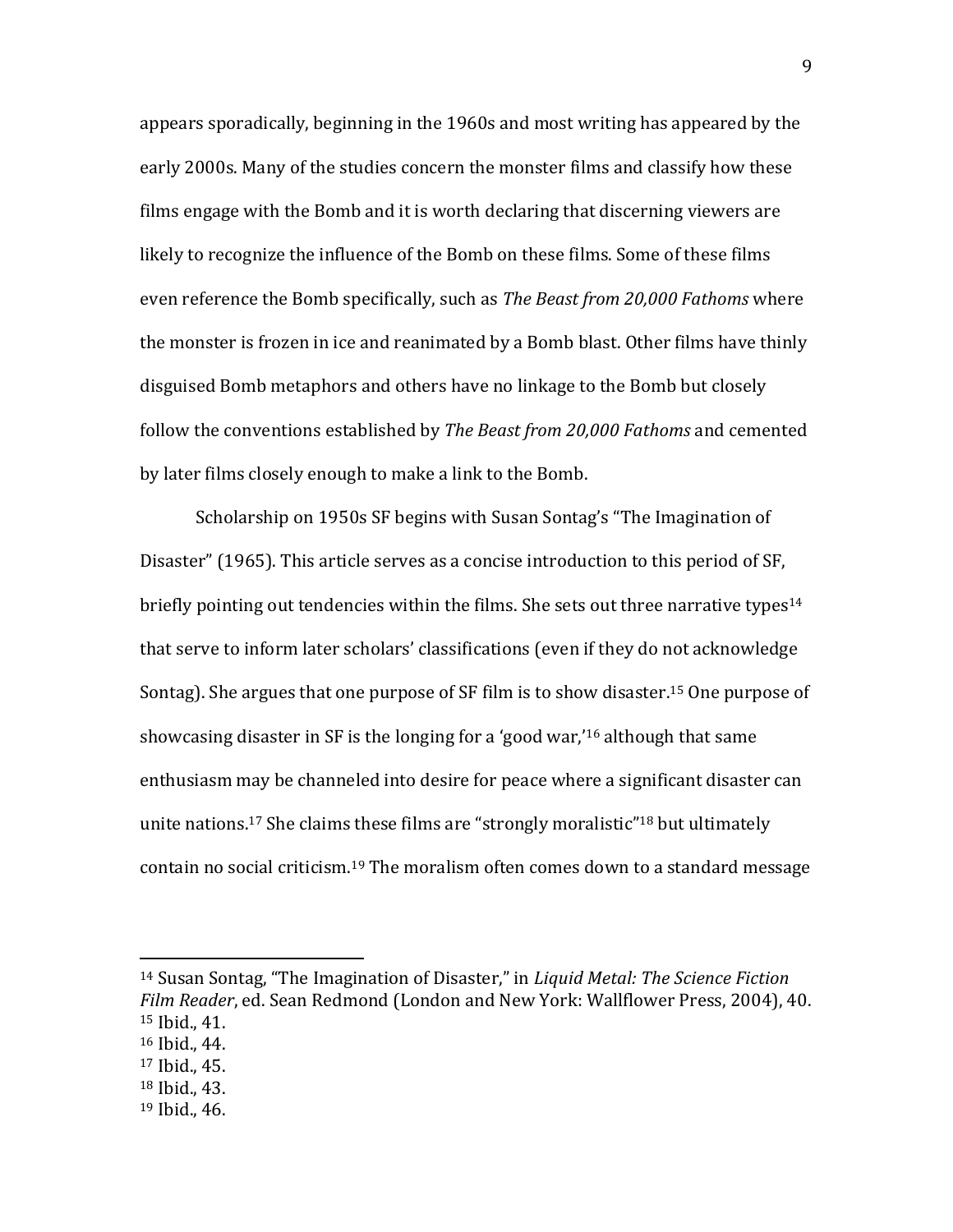about the dangers of unchecked science<sup>20</sup> and is so simple that these films resist social commentary.<sup>21</sup> She does acknowledge nuclear anxiety in these films,<sup>22</sup> a factor that plays into the anxious nature of these  $SF$  films generally.<sup>23</sup> She writes that it is mostly the Japanese SF films that express "mass trauma" over nuclear weapons and their potential future use.<sup>24</sup> She also notes the trope of the prehistoric creature as an obvious metaphor for the Bomb and some films even reference the Bomb explicitly.<sup>25</sup> In addition to the anxiety of obliteration by the Bomb, obliteration of the psyche is another anxiety of SF film.<sup>26</sup> This anxiety is the prospect of a person rendered lifeless and beholden to a group mentality.<sup>27</sup> "No more love, no more beauty, no more pain" is boasted by such a lifeless human in *Invasion of the Body Snatchers* (Don Siegel, 1956) in a representative example of this anxiety.<sup>28</sup>

The next major survey of 1950s SF is found in John Baxter's *Science Fiction in the Cinema* (1970). Baxter divides SF film into two broad categories: loss of individual identity and the dangers of too much human knowledge.<sup>29</sup> The later category is centered on the invention of the Bomb<sup>30</sup> and its apocalyptic danger.<sup>31</sup> The ritual phrase "There Are Some Things That Man is Not Meant to Know"

<sup>20</sup> Ibid., 43.

l

- <sup>21</sup> Ibid., 45.
- <sup>22</sup> Ibid., 44.
- <sup>23</sup> Ibid., 47.
- <sup>24</sup> Ibid., 44.
- <sup>25</sup> Ibid., 44.
- <sup>26</sup> Ibid., 45.
- <sup>27</sup> Ibid., 45.
- <sup>28</sup> Ibid., 45.

<sup>30</sup> Baxter, *Science Fiction in the Cinema*, 155.

<sup>29</sup> Mathis, "Atomic Cinema in America," 55.

<sup>31</sup> Ibid., 156.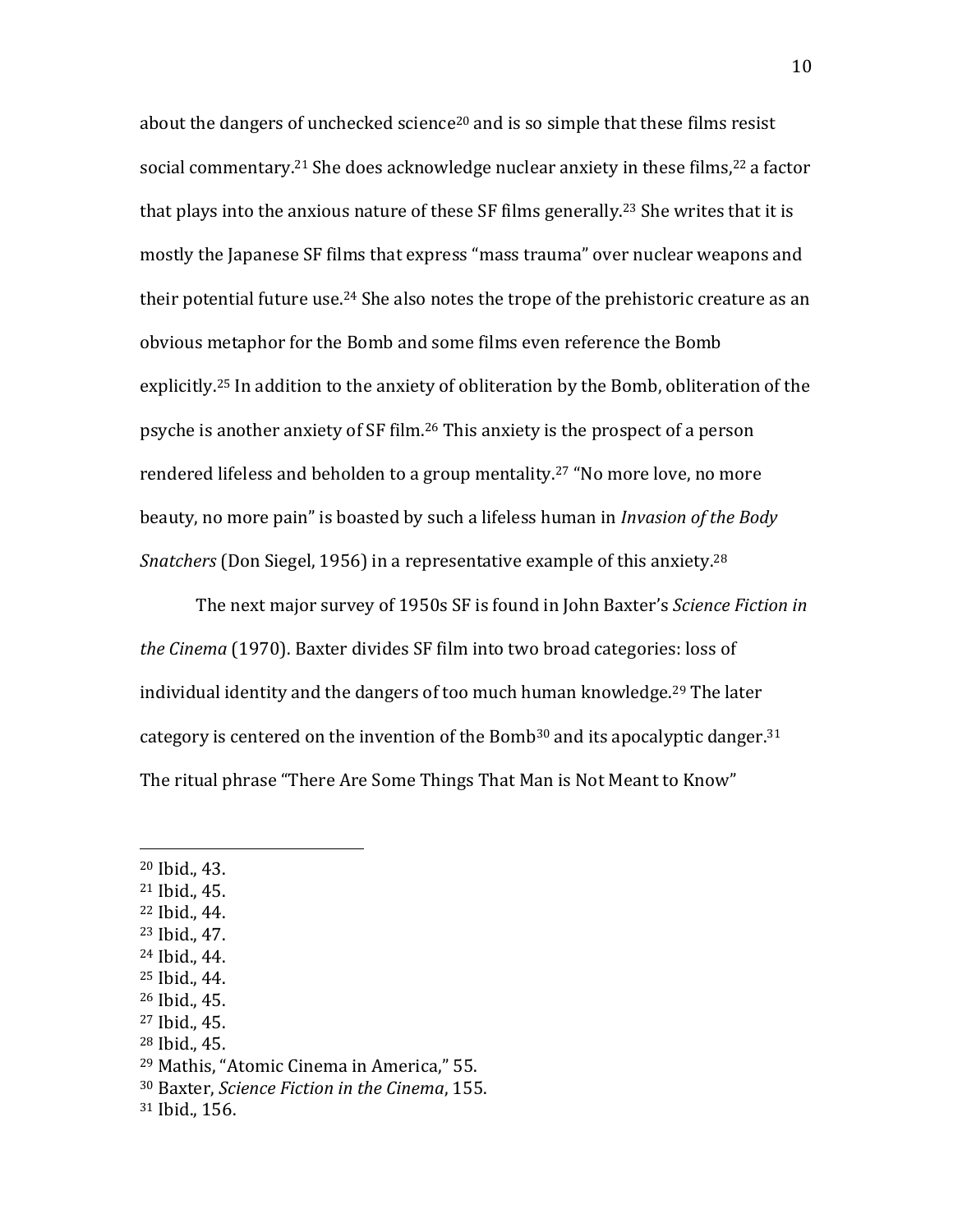embodies the sin of knowledge humankind has committed against nature,<sup>32</sup> and these SF films serve to humble via nature's monsters.<sup>33</sup> Baxter writes that even films that do not directly reference the Bomb are grandfathered in by the narrative and thematic resemblance to *The Beast from 20,000 Fathoms*. 34

More than a decade later the taxonomy becomes more complicated with Peter Biskind (1983). He divides 1950s SF Bomb films into two political categories: the liberal-corporate film and the conservative film. The conservative film rejects the Bomb and feels untrustworthy towards Big Science.<sup>35</sup> Principle characters in these films are often scientists suggesting that some forms of science are acceptable, such as medicine, but science generally needs to be kept in check.<sup>36</sup> Conversely, the liberal-corporate film downplays technology as the true cause of the monster and generally embraces science.<sup>37</sup> There is a third category named the centrist film where the monster does not stand in for the Bomb (or anything).<sup>38</sup> Instead, nature is simply running amuck in these films.<sup>39</sup> Biskind shrugs off this category by stating these films simply tap into a fear of nature as a general Other.<sup>40</sup>

Similar to Biskind, Patrick Lucanio (1987) identifies two categories of Bomb metaphors. Lucanio spends much of his discussion laying out the narrative of his first category, the "classical text," and I will only reiterate the essential difference

l

<sup>36</sup> Ibid., 105.

<sup>39</sup> Ibid., 106.

<sup>32</sup> Ibid., 138.

<sup>33</sup> Ibid., 131.

<sup>34</sup> Ibid., 131.

<sup>35</sup> Peter Biskind, *Seeing is Believing: How Hollywood Taught Us to Stop Worrying and Love the Fifties* (New York: Pantheon Books, 1983), 105.

<sup>37</sup> Ibid., 112.

<sup>38</sup> Ibid., 106.

<sup>40</sup> Ibid., 111.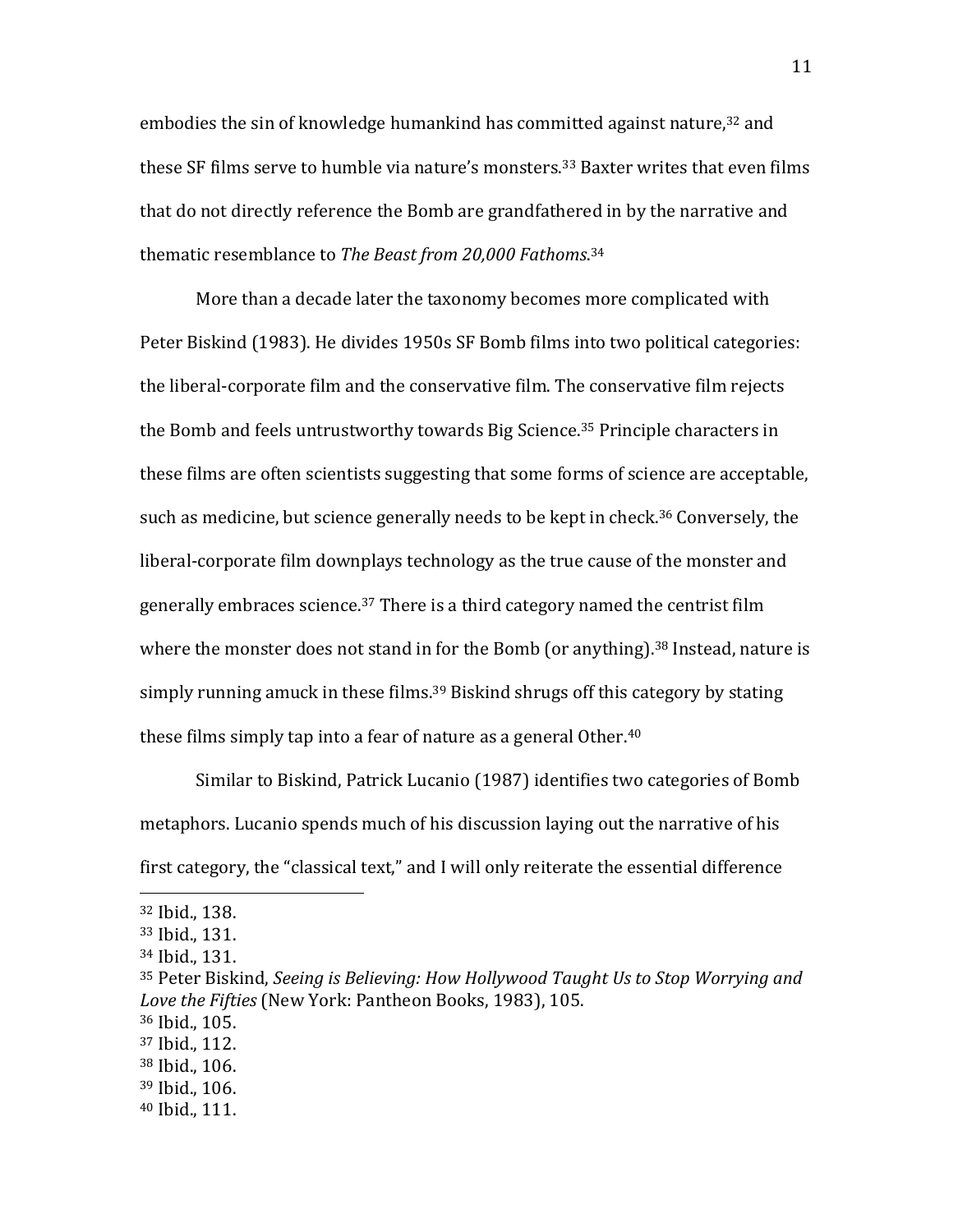between his categories. The "classical text" embraces science and the monster is defeated through the application of analytic thinking and scientific knowledge.<sup>41</sup> The political motivations in this genre cycle are found in the second category, the "Prometheus variation."<sup>42</sup> The "Prometheus variation" is narratively very similar to the "classical text" except sciences' violation of the natural order is emphasized.<sup>43</sup> These films emphasize the moral rightness above the wrongness of unhinged science in creating the monster.<sup>44</sup> Instead of analytical thinking bringing the destruction of the monster, intuition is relied upon by the central characters, creating a contrast with wrong-headed, over-thinking scientists.<sup>45</sup>

One scholar that has probed this genre cycle a bit more is Vivian Sobchack. Her book *Screening Space* (1987) engages with a wide range of SF films until the year of the book's release. For my purposes, I want to draw attention to one particular section of her book. In chapter two, Sobchack writes about "the alienation of the familiar," a tendency for SF to photograph space in ways that make common, unthreatening space seem strange and unfamiliar.<sup>46</sup> In this section, some of her case studies are 1950s films. She makes a distinction between the big budget films of the early 1950s that express confidence in traversing alien spaces and subduing the extraordinary<sup>47</sup> and later films where characters seem isolated from familiar people

<sup>41</sup> Patrick Lucanio, *Them or Us: Archetypal Interpretations of Fifties Invasion Narratives* (Bloomington: Indiana University Press, 1987), 22.

<sup>42</sup> Ibid., 23.

<sup>43</sup> Ibid., 21.

<sup>44</sup> Ibid., 23.

<sup>45</sup> Ibid., 21.

<sup>46</sup> Vivian Sobchack, *Screening Space: The American Science Fiction Film*, 2nd ed. (New York: The Ungar Publishing Company, 1987), 108. <sup>47</sup> Ibid., 136.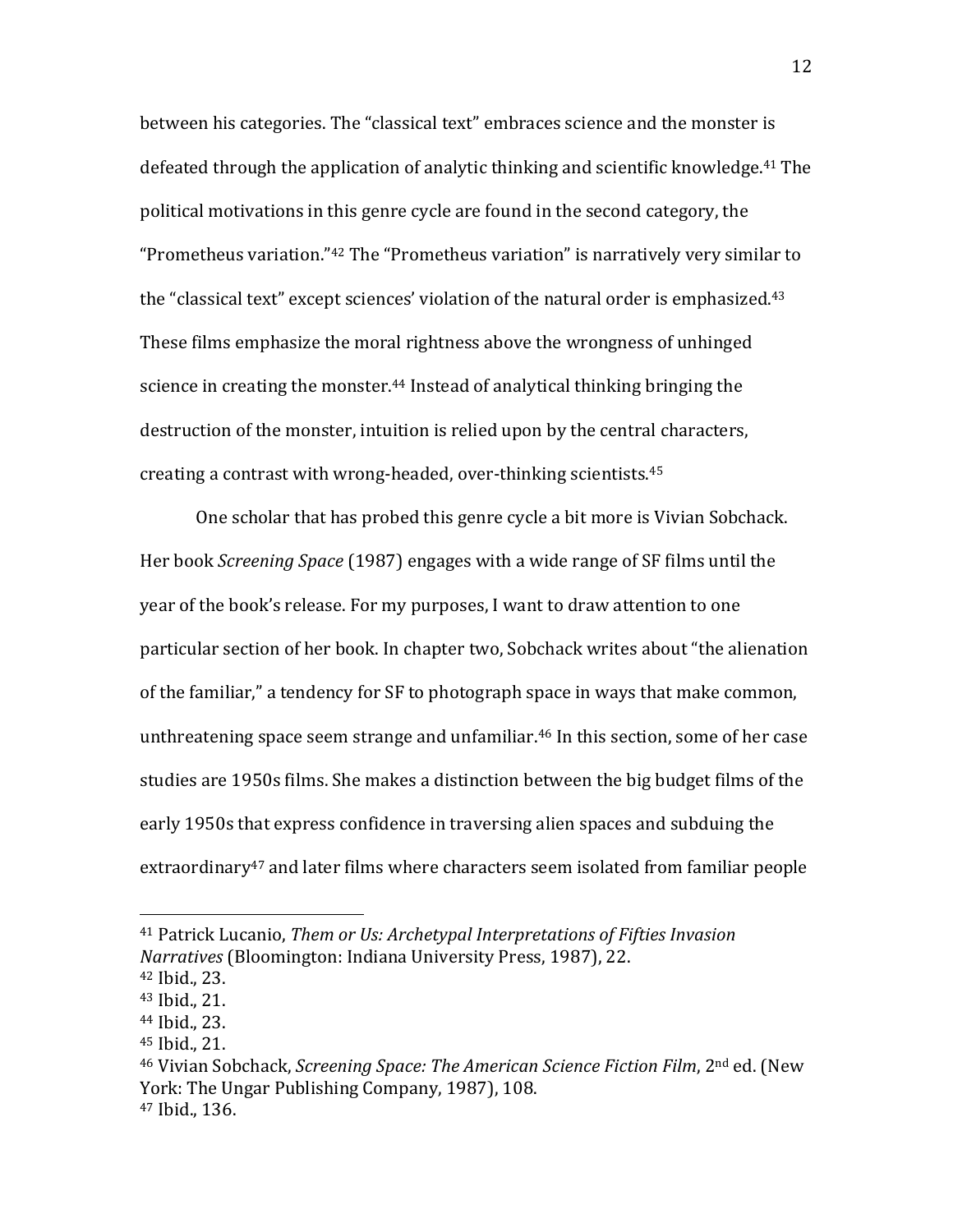and from what should be familiar and safe space.<sup>48</sup> Big budget films, tending to be space travel films, are optimistic and even smug about human ability when confronting the universe.<sup>49</sup> In these films there is little abstract representation of unfamiliar space.<sup>50</sup> Instead, "The infinite is introduced and made finite, the unknown is made familiar."<sup>51</sup> The opposite engagement with space characterizes low budget SF that populated the latter part of the decade and tend to take place on Earth.<sup>52</sup> These films are "pulling the ground out from beneath our complacent feet, Man's previously harmonious marriage to the landscape of our planet ended in divorce."<sup>53</sup> Sobchack names the work of Jack Arnold, Gordon Douglas and John Sherwood as key examples of films that alienate us from familiar natural settings.<sup>54</sup> It should be noted that Sobchack does mention the sublime in the final chapter of her book. The concept is used in passing to describe special effects, noting the sublime is one "signfunction" of special effects in SF, along with "joyful intensities" and "euphoria."<sup>55</sup> She describes 1980s SF revolving around the inner space of electronic culture such as *Tron* (Steven Lisberger, 1982) and *WarGames* (John Badham, 1983) as resisting the technological sublime, occasionally glimpsing it, but preferring to focus on thematic representation instead.<sup>56</sup> Sobchack's study is one of the closest to my own. She performs an aesthetic analysis, as I do in this thesis, concentrating on the look and

<sup>48</sup> Ibid., 137.

- <sup>49</sup> Ibid., 110.
- <sup>50</sup> Ibid., 110.
- <sup>51</sup> Ibid., 110.
- <sup>52</sup> Ibid., 112.
- <sup>53</sup> Ibid., 112.
- <sup>54</sup> Ibid., 112.
- <sup>55</sup> Ibid., 283.
- <sup>56</sup> Ibid., 258.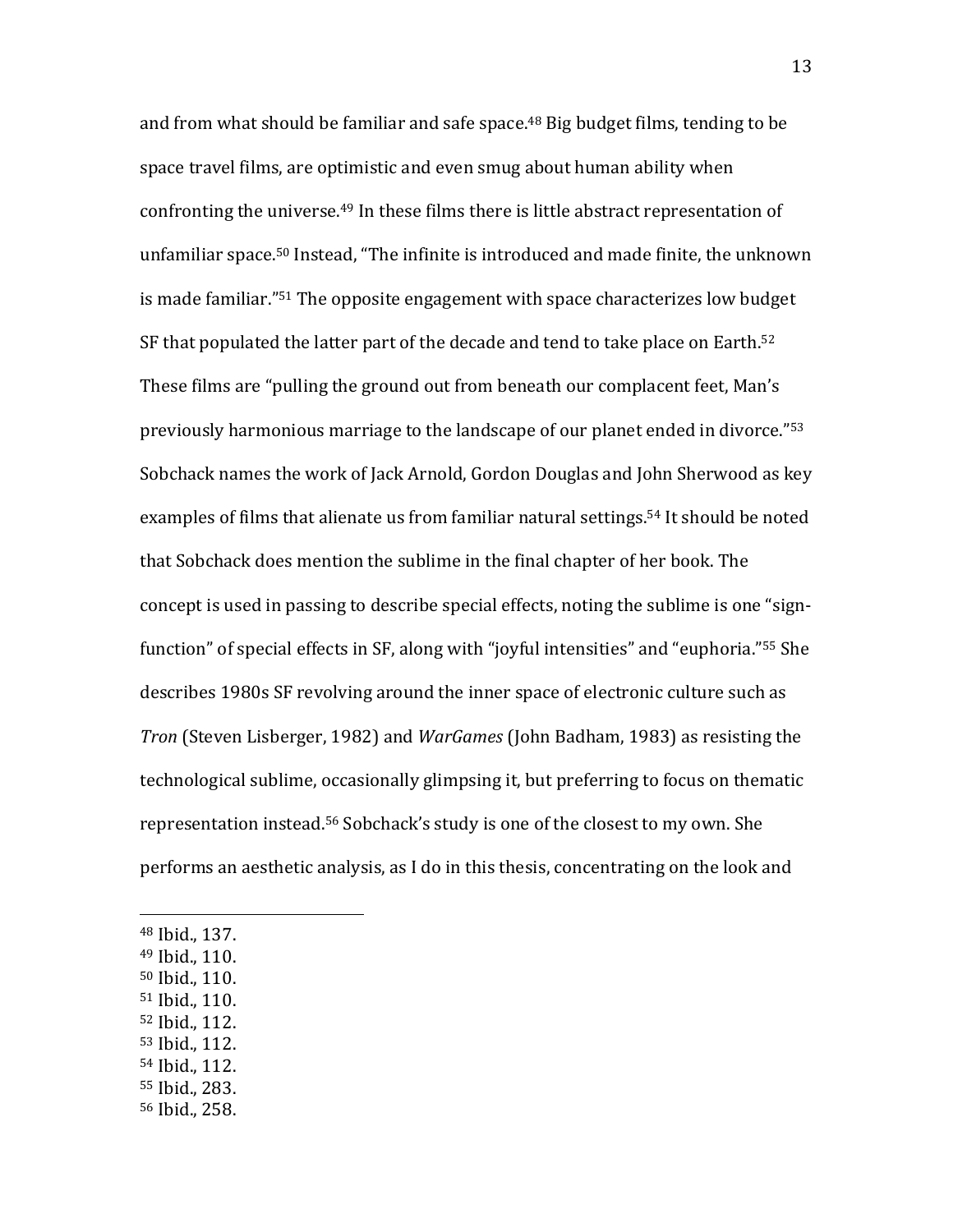feel of SF. Also, some of her analysis of the unfamiliar in 1950s SF notes the use of landscape, as I do. Unlike Sobchack, my study of aesthetics including landscape is concerned with how these films mediate the sublime and how this mediation is a reaction to the Bomb.

The closest study to mine is Scott Bukatman's "The Artificial Infinite: On Special Effects and the Sublime" (1999). He argues "The precise function of science fiction, in many ways, is to create the boundless and infinite stuff of sublime experience, and thus produce a sense of transcendence beyond human finitudes."<sup>57</sup> SF tends to excess and may be visually sublime,<sup>58</sup> especially in instances where there is "an articulation of the tension between anxiety and identification as we strain to assimilate the imagined infinities of technological power."<sup>59</sup> One such tension occurs in the opening scene of *Silent Running* (Douglas Trumbull, 1972) where a lush, seemingly natural forest is gradually revealed to actually exist within a spacecraft.<sup>60</sup> He also provides brief examples from *Blade Runner*, *Close Encounters of the Third Kind* (Steven Spielberg, 1977) and *Star Wars* where overwhelming technological might is displayed. My study is similar to Bukatman's insofar as we both discuss the sublime in SF. While Bukatman introduces us to the possibility of the sublime in SF, and provides a broad overview of tendencies to the sublime in a few films, my study provides a thorough analysis of how and why 1950s SF evoke the sublime. Since my study is concerned with the 1950s, my discussion of the use of

<sup>57</sup> Scott Bukatman, "The Artificial Infinite: On Special Effects and the Sublime," in *Alien Zone II: The Spaces of Science Fiction*, ed. Annette Kuhn (New York: Verso, 1999), 256.

<sup>58</sup> Ibid., 256.

<sup>59</sup> Ibid., 268.

<sup>60</sup> Ibid., 268.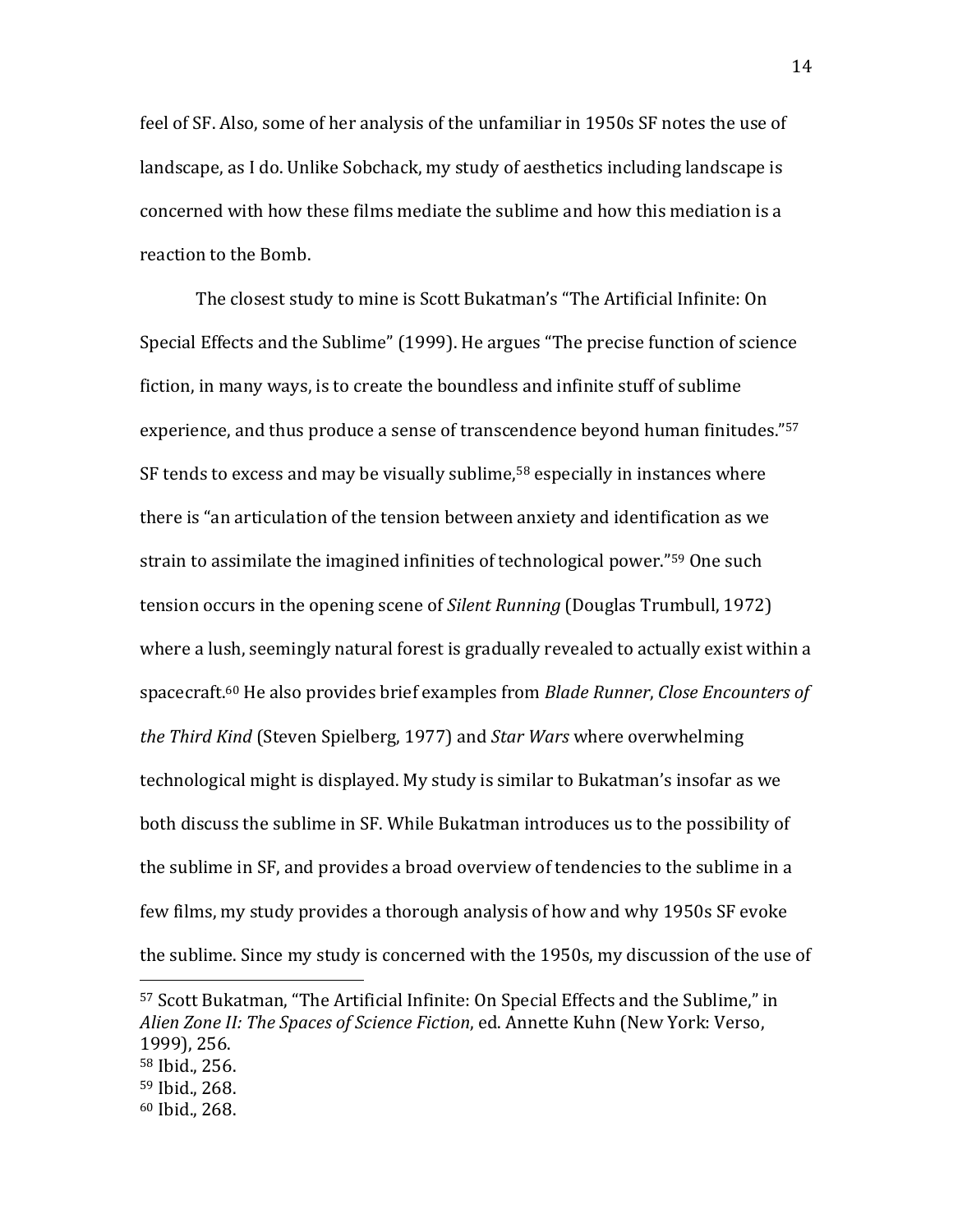the sublime in these films may reveal the foundation for any leanings towards the sublime in later SF films. Since I tie the evocation of the sublime to the Bomb, my study seeks to account for why SF takes up the sublime; an analysis that may benefit explanations of the sublime in later films.

The final scholar I mention in my literary review is Cyndy Hendershot. Hendershot wrote extensively on 1950s SF in the late 1990s, her essays appearing in a variety of journals and then compiled into *Paranoia, the Bomb and 1950s Science Fiction Films* (1999). Also, she followed up the anthology with an original booklength study *I Was a Cold War Monster* (2001). She is one of the few scholars to have written extensively on 1950s and to have gone beyond taxonomy. I will not go into detail about much of her work because her concern is largely gender, an analysis not furthered by my study. Hendershot's most relevant articles to my study are "Darwin and the Atom: Evolutionary Devolution Fantasies in 'The Beast from 20,000 Fathoms,' 'Them!,' and 'The Incredible Shrinking Man,' " and "From Trauma to Paranoia: Nuclear Weapons, Science and History." Both articles are studies of postwar American culture, discussing how popular anxieties find their way into 1950s SF. In "From Trauma to Paranoia" she discusses how a nation grappling with the invention of the Bomb turned to mythological metaphors to discuss the Bomb and in so doing provide a convincing reason why these films turn to monsters as Bomb metaphors.<sup>61</sup> "Darwin and the Atom" focuses on a tension between evolution and

<sup>61</sup> Cyndy Hendershot, "From Trauma to Paranoia: Nuclear Weapons, Science Fiction, and History," *Mosaic: A Journal for the Interdisciplinary Study of Literature* 32.4 (1999): 1.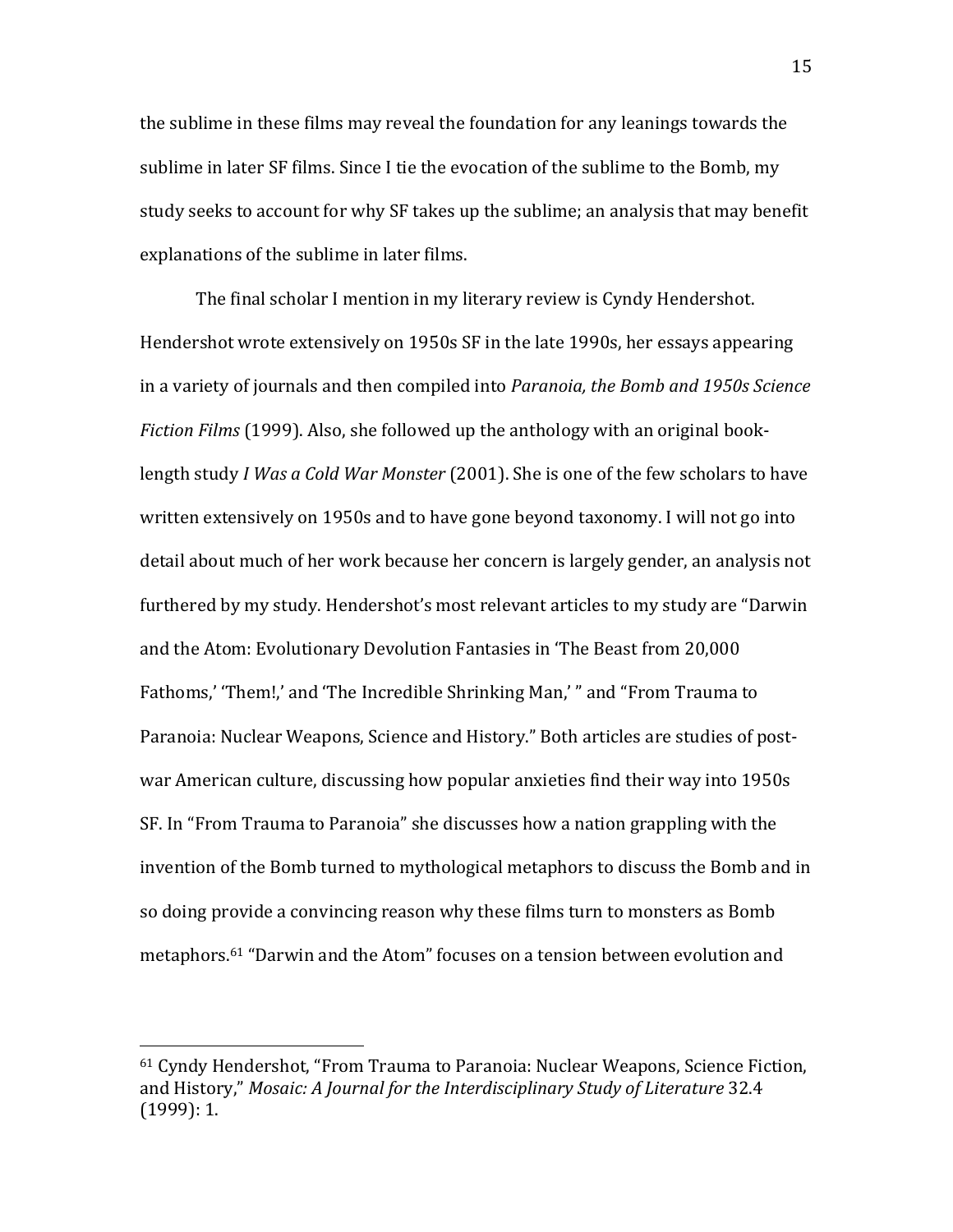devolution, a Victorian-era anxiety that reemerges in post-war America.<sup>62</sup> Hendershot argues this tension informs 1950s SF, making her point in the three case studies of the article's subtitle.

After this introduction, "Darwin and the Atom" is the only piece of Film Studies scholarship concerning SF I will make reference to. The article is useful to me because, as I argue in chapter one, temporality is a recurring idea that surrounds the sublime. Accordingly, temporality will become an important part of my study. Since Hendershot is speaking of evolution and devolution in her article (inherently temporal concepts), her insights will prove useful to me later on in this thesis. The work of other film scholars I have highlighted here is not brought up again. Their insights will not prove necessary to me while making my argument. Instead I use historical studies, studies concerning the sublime and its discourse over time and studies of 18-19th Century landscape painting and aesthetics to build my argument. My departure from the canon of SF scholarship speaks to the novel undertaking of my study, one that I hope will prove a useful new way of engaging with 1950s SF. Even Bukatman's study of the sublime in SF is not mentioned again. Despite our mutual observation of the sublime's place in SF, my engagement with the concept has proven sufficiently different from his that Bukatman's study need not be cited. On that note, I will now move to an overview of the sublime, one that will form the basis for my discussions of 1950s SF.

<sup>62</sup> Cyndy Hendershot, "Darwin and the Atom: Evolutionary Devolution Fantasies in 'The Beast from 20,000 Fathoms,' 'Them!,' and 'The Incredible Shrinking Man,' " *Science Fiction Studies* 25.2 (1998): 319.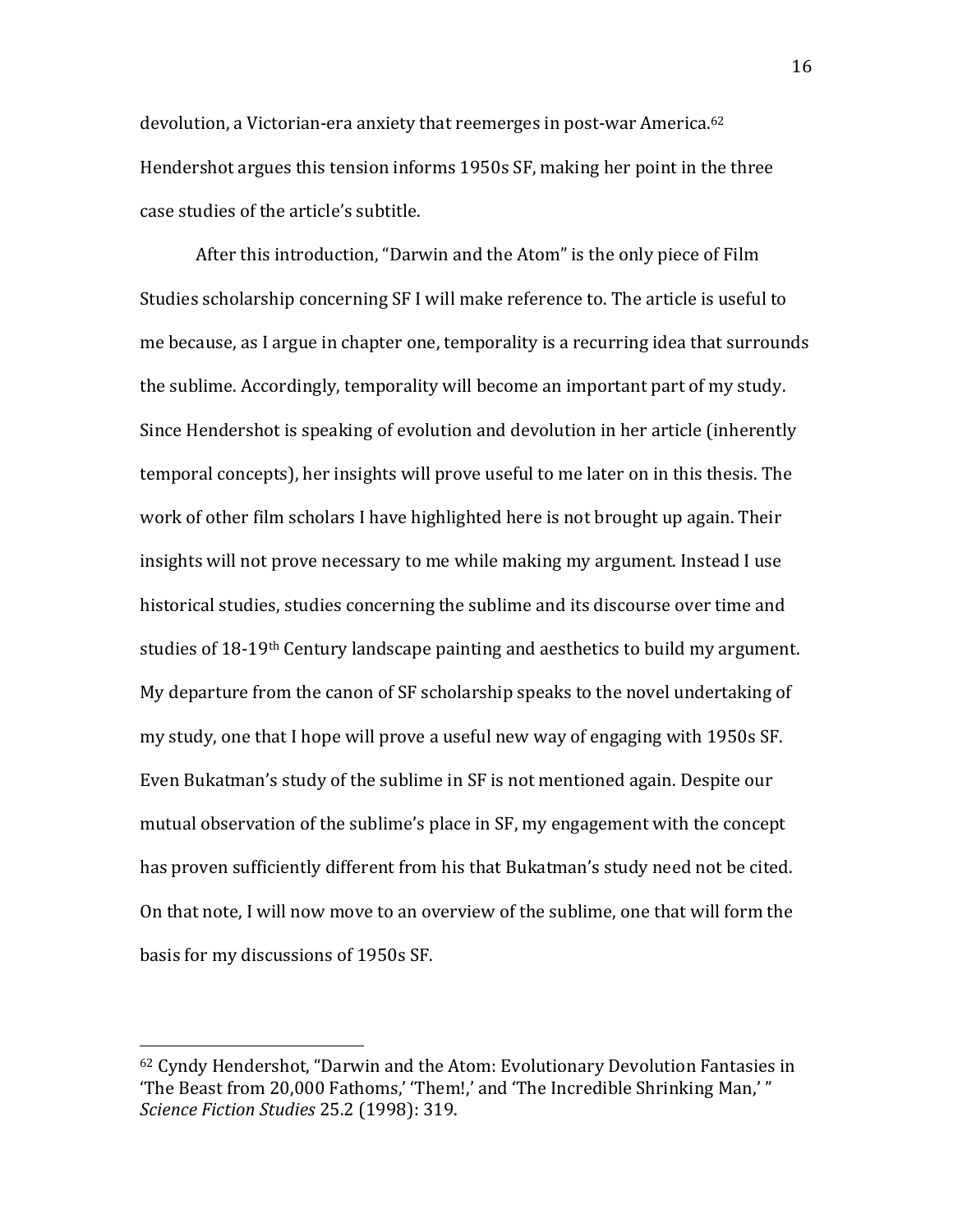### **Chapter One: The Sublime: From Origin to Atomic Bomb**

In my project of demonstrating the way in which some 1950s SF respond to the atomic bomb sublime, a brief history of the sublime from origin to the time concerning my study is an essential entry-point into my research. The sublime, as it is understood today has a lineage to the Age of Enlightenment, at least, where the concept became widespread and permeated philosophy and the arts. As the sublime became engrained in the American pantheon in the early 19th Century it was beginning to envelop human-made structures in addition to natural spaces. In this chapter I discuss the specific relationship between American culture and the sublime, the ideas surrounding this relationship as well as the most important sublime object to my study: the atomic bomb.<sup>63</sup> There are two ideas surrounding the sublime that I am also concerned with: temporality and the intersection of seemingly contradictory things. Both these ideas will become important to my reading of films in chapters two and three.

### **The Natural Sublime**

Beginning approximately in the  $18<sup>th</sup>$  Century, something was different in the way Americans and Europeans engaged with the natural world and a term was required to encompass this new understanding. The new understanding is called sublime, and as a concept, it is a cornerstone to our understanding of the  $18<sup>th</sup>$  and  $19<sup>th</sup>$  Century zeitgeist. The sublime can be traced to a  $16<sup>th</sup>$  Century essay attributed to Longinus but was largely ignored until the 18th Century where the term was re-

 $63$  I do not give a declarative definition of the sublime here or elsewhere but a definition emerges through the perspectives I summarize throughout the chapter as well as the objects the sublime is said to possess. I believe this method is the most accurate way to define this complicated concept.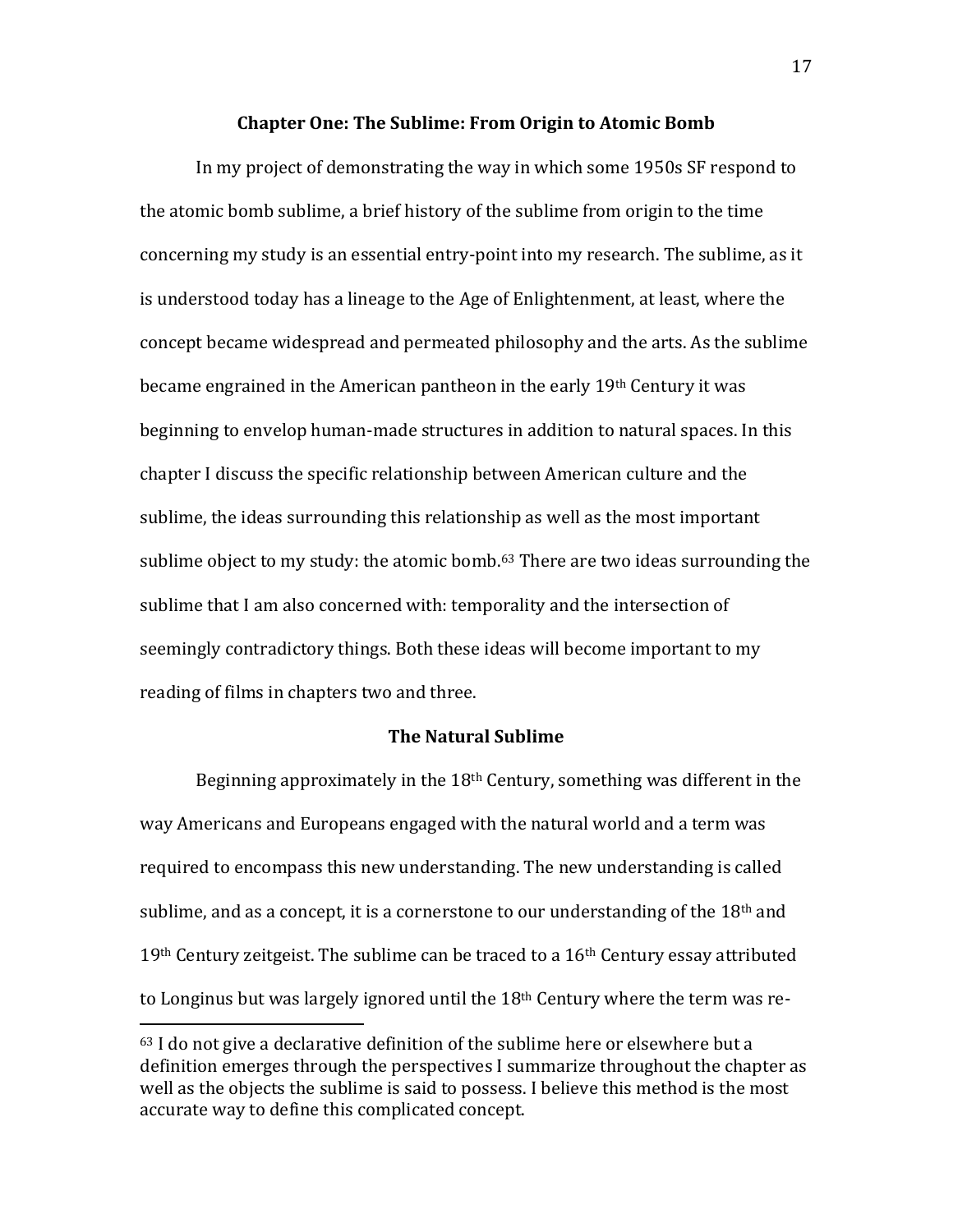appropriated to describe certain human encounters with the natural world. Praising the natural world as sublime is not a common occurrence until the  $18<sup>th</sup>$  Century.<sup>64</sup> In her seminal study *Mountain Gloom and Mountain Glory*, Marjorie Hope Nicolson details how English poets and travel writers reinvented the perception of the Alps as sublime. She notes that until circa 1650 mountains were only thought to be deformities of the world, "warts, blisters," upon the world or perceived as a kind of wasteland.<sup>65</sup> 17th Century poetry that did praise nature celebrated serene, wellordered spaces like gardens and ignored wild or asymmetrical natural spaces like mountains.<sup>66</sup>

As attitudes towards mountains were changing, a distinction was made between what is beautiful and what is sublime.<sup>67</sup> In *Sacred Theory of the Earth*   $(1680-89)$ , a cosmological study seeking to re-invent  $17<sup>th</sup>$  Century attitudes towards nature, Thomas Burnet makes this distinction and declares the well-ordered nature praised by his contemporaries as beautiful.<sup>68</sup> It is the night sky, majestic mountain ranges that produce a sensation of infinity: "They fill and overbear the Mind with their Excess."<sup>69</sup> Mountains were a source of frustration for Burnet because nature is the work of God but how can the "shapeless," "ill-figur'd' " and "confused" form of mountains possibly fit into God's vision?<sup>70</sup> Mountains are an offense to the eyes yet

<sup>64</sup> David E. Nye, *American Technological Sublime* (Cambridge, MA and London: The MIT Press, 1994), 4.

<sup>65</sup> Marjorie Hope Nicolson, *Mountain Gloom and Mountain Glory: The Development of the Aesthetics of the Infinite* (Ithaca, NY: Cornell University Press, 1959), 62. <sup>66</sup> Ibid., 37.

<sup>67</sup> Philip Shaw, *The Sublime* (London and New York: Routledge Press, 2006), 30. <sup>68</sup> Ibid., 30.

<sup>69</sup> Ibid., 30.

<sup>70</sup> Ibid., 30.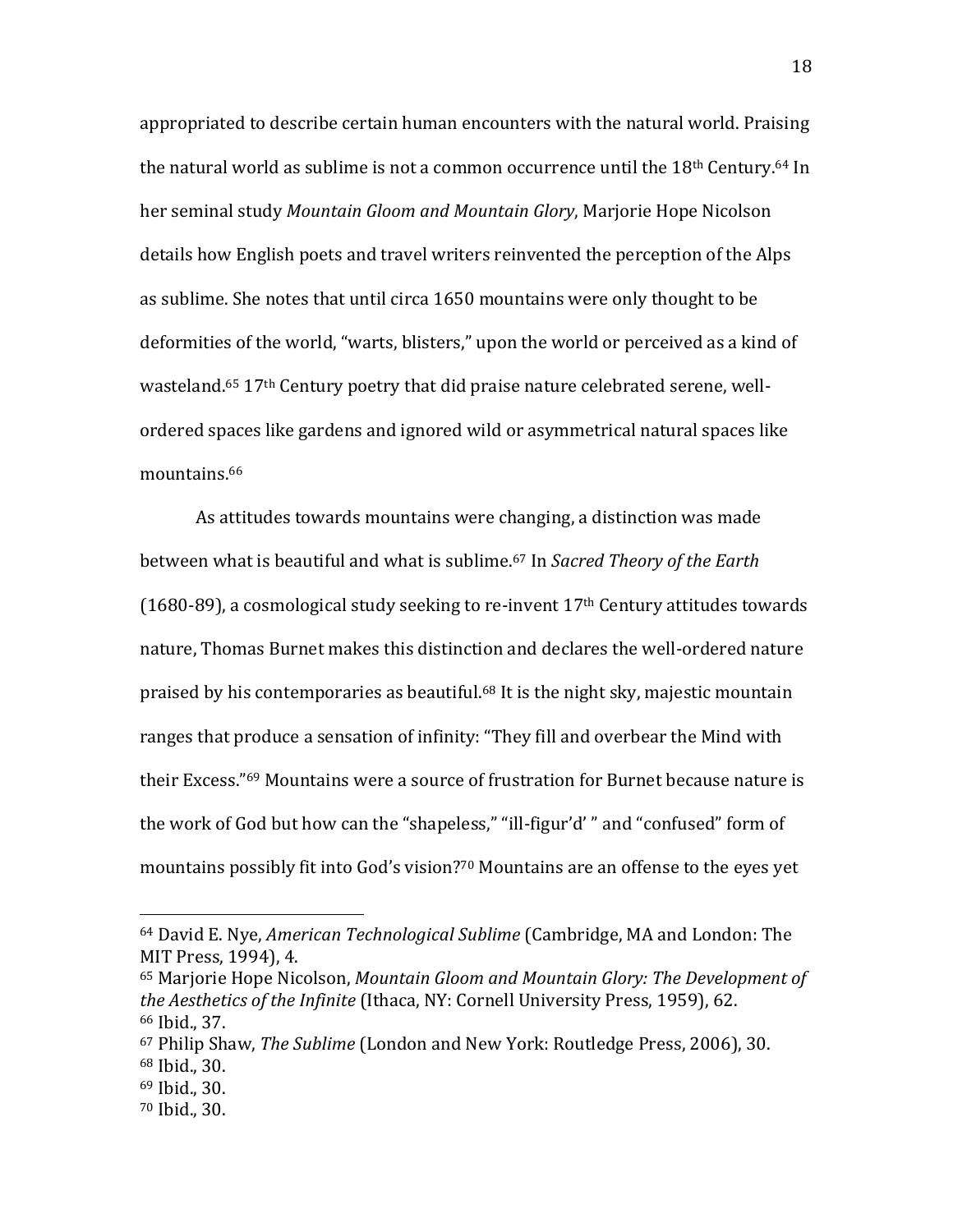they convey divinity.<sup>71</sup> The sublime then, originates in nature, beginning at the points where beauty collapses.<sup>72</sup> Burnet's sublime is, as Philip Shaw summarizes, order vying with chaos, regularity with irregularity and rational with irrational.<sup>73</sup> Burnet's conception of the sublime is essential thinking as his ideas are taken up by later theorists.<sup>74</sup>

Moving into the 18th Century, theorists such as John Dennis conceive of the sublime as emerging when a natural object that is said to be sublime is processed by the mind.<sup>75</sup> The "Extravagancies" of nature are the foundation for sublime experience and mental processes are needed in the observer to comprehend the sublime.<sup>76</sup> The sublime resulting from the process of mental faculties is a starting point for Edmund Burke's and Immanuel Kant's treatises on the subject.

David E. Nye describes Burke's sublime as an "ecstasy of terror."<sup>77</sup> Illustrating this "ecstasy of terror" is an account Burke makes to a friend on witnessing a flood ravage Dublin. Burke writes "It gives me great pleasure to see nature in these great though terrible scenes. It fills the mind with grand ideas, and turns the soul in upon itself."<sup>78</sup> Burke would later distill this experience into the sublime as described in his *Philosophical Enquiry Into the Origins of Our Ideas of the Sublime and the Beautiful* (1757). He further develops the ideas of Burnet and Dennis that the sublime is dependent on both mental faculties and external

l

<sup>76</sup> Ibid., 31.

<sup>71</sup> Ibid., 30.

<sup>72</sup> Ibid., 30.

<sup>73</sup> Ibid., 30.

<sup>74</sup> Ibid., 30.

<sup>75</sup> Ibid., 38.

<sup>77</sup> Nye, *American Technological Sublime*, 4.

<sup>78</sup> Ibid., 4.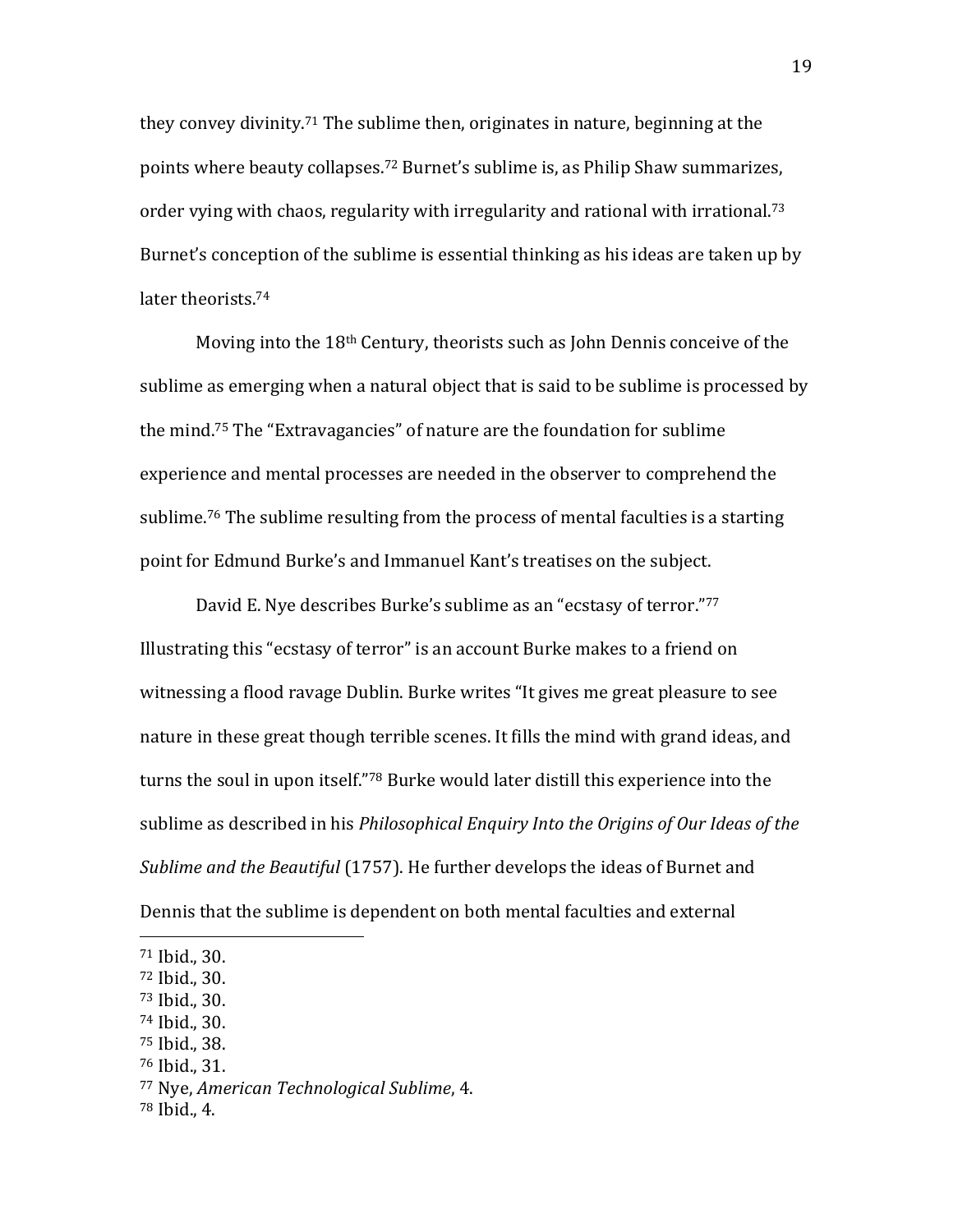objects.<sup>79</sup> Burke is an empiricist and reasons that our knowledge of the world is derived entirely from sensory evidence.<sup>80</sup> Thus, unlike his predecessors, Burke gives up God as part of the sublime equation. $81$  In substitution of the need for God, Burke instead places emphasis on language being integral to the sublime. He writes,

It is one thing to make an idea clear, and another to move it affecting to the imagination. If I make a drawing of a palace, or a temple, or a landscape, I present a very clear idea of those objects; but then…my picture can affect only as the palace, temple, or landscape would have affected in the reality. On the other hand, the most lively and spirited verbal description I can give, raises a very obscure and imperfect *idea* of such objects; but then it is in my power to raise a stronger *emotion* by description then I could do by the best painting.<sup>82</sup>

For Burke, a precise verbal description falls short of representing an object the way a quality drawing represents a clear idea of that object.<sup>83</sup> Although language fails in regard to the best available medium of description, it succeeds in "conveying the *affectations* of the mind from one to another."<sup>84</sup> Burke's discard of God and instead his conception of language as necessary to express the experience of the sublime further enforces the link between the sublime and reason. Language is the conduit of reason whereas religious faith is predicated on the absence of reason.

Going from Burke to Kant and to later thinkers, the natural world by itself plays an increasingly smaller role in defining the sublime, and the observer becomes more important in defining the sublime via projections of their inner state onto the

<sup>79</sup> Shaw, *The Sublime*, 49.

<sup>80</sup> Ibid., 49.

<sup>81</sup> Ibid., 49.

<sup>82</sup> Edmund Burke, *A Philosophical Enquiry into the Origin of Our Ideas of the Sublime and the Beautiful* (Oxford: Basil Blackwell Ltd., 1960), 60. <sup>83</sup> Shaw, *The Sublime*, 50.

<sup>84</sup> Ibid., 50.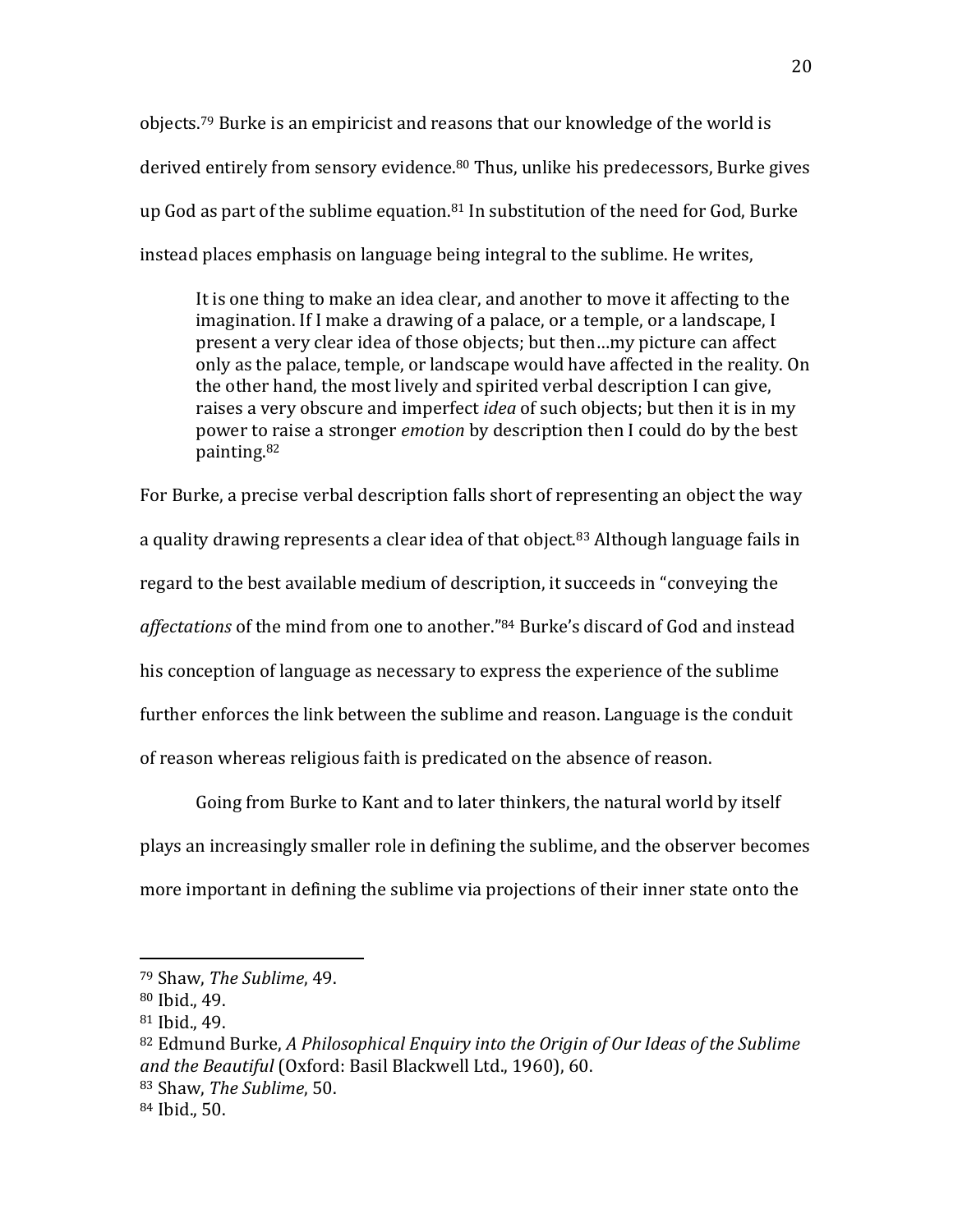natural world.<sup>85</sup> While Burke's sublime creates humility in humans (the city is ravaged by the flood) Kant's sublime shifts to hubris. For Kant, the sublime must overwhelm the imagination, so the imagination is pushed beyond its limit of interpretation and "gives up," so to speak. $86$  The overwhelming of the imagination is true at the level of overall largeness of an object and in an analysis of the smaller parts that comprise it.<sup>87</sup> However, the fact that humans can even conceive nature in this way denotes human superiority over nature.<sup>88</sup> In Kant's words, "Therefore nature is here called sublime merely because it elevates the imagination to a presentation of those cases in which the mind can come to feel the sublimity of its own vocation even over nature."<sup>89</sup> Kant's conception of the sublime residing in human elevation over nature forms a catalyst for the technological sublime. As the definition of a sublime object grows to encompass the human-made, the veneration of the human mind over nature is transposed into the human-made objects that perform the task of subduing the natural world.

### **The Technological Sublime**

Essentially, the technological sublime<sup>90</sup> results when the experience of the

sublime moves from natural to human-made objects of grandeur. A sublime

<sup>85</sup> Nye, *American Technological Sublime*, 8.

<sup>86</sup> Immanuel Kant, *Critique of Judgment* (Oxford and New York: Oxford University Press, 2007), 82.

<sup>87</sup> For a clear explanation of Kant's reasoning, see Douglas Burnham's example of regarding a mountain simultaneously as a massive object and as a unique collection of disparate parts (cliffs, rivers etc.) in Burnham, *An Introduction to Kant's Critique of Judgment*, (Edinburgh: Edinburgh University Press, 2000), 94.

<sup>88</sup> Ibid., 92.

<sup>89</sup> Ibid., 92.

<sup>90</sup> The term is not overly common but is used in Leo Marx's influential *The Machine in the Garden* and the concept was turned into a book length study by David E. Nye.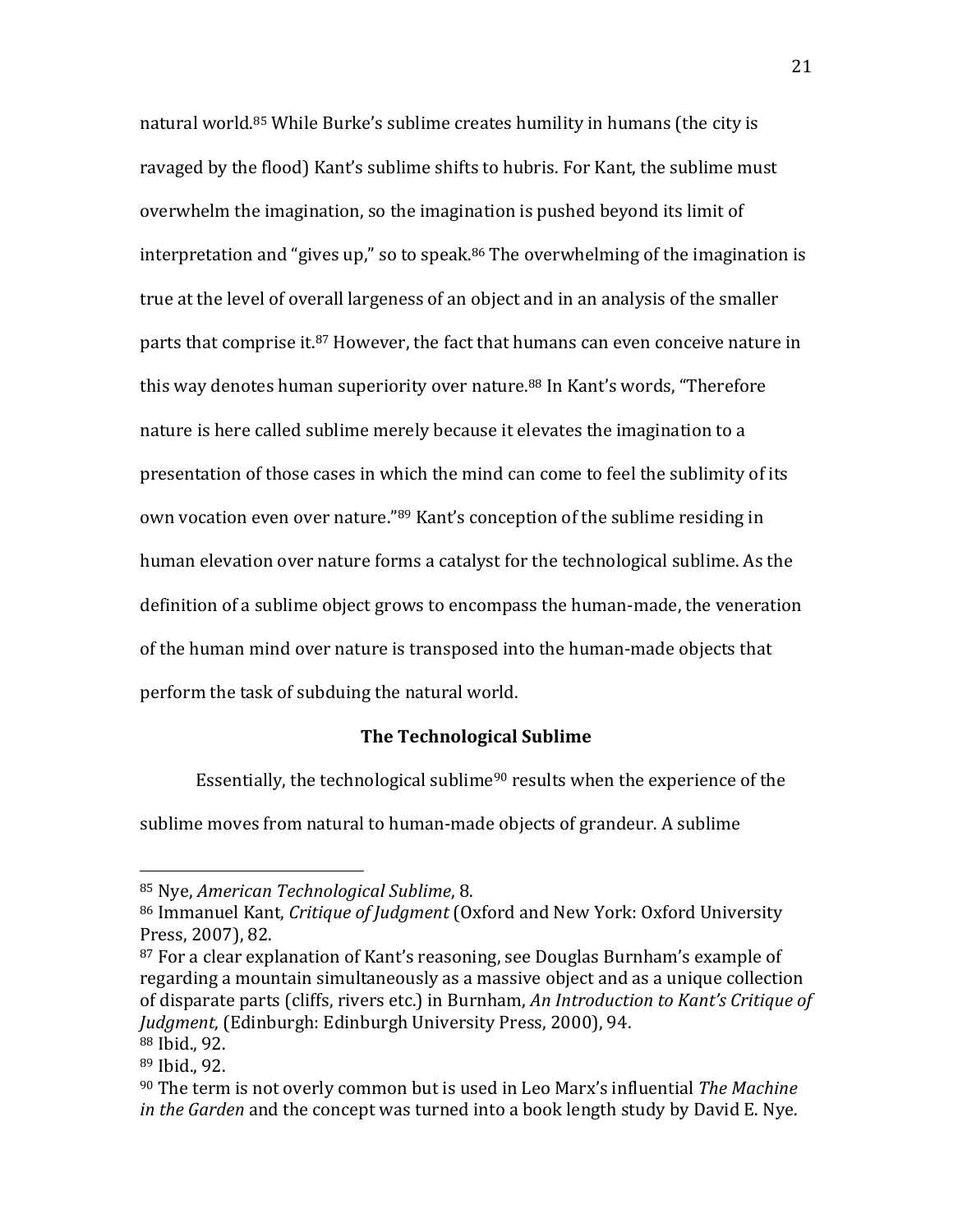experience of the Grand Canyon becomes a sublime experience of the factory, with its complex and intricate machinery; the railroad, with its ability to subordinate time and space; the skyscraper and the metropolis that have redesigned the landscape in the human image; and war machinery with its ability for destruction unparalleled by natural forces. Studies of the technological sublime have focused on the USA and according to David E. Nye there is a distinctly American sublime that lends itself to the technological.<sup>91</sup> It is specifically the American technological sublime<sup>92</sup> that I am interested in, since this sublime is taken up by the films I am writing on.

While Kant notes that the human race has come to see the "sublimity of their own vocation" over the natural world, the trajectory of this thinking finds one of America's core ideas about its identity.<sup>93</sup> America in the 18-19<sup>th</sup> Century sees a great period of exploitation of its landscape. Curiously, in the eyes of 19th Century Americans, the exploitation of landscape is not seen to corrupt or even lessen the natural sublime. Projects such as the construction of the Erie Canal, construction of the railroad, farming of the land and the implementation of the 1785 Land Ordinance that created a grid atop the landscape for road construction and division of farms is not a way of trading the natural sublime for human industrial ambition. Rather, it was the view that these things enhanced nature.<sup>94</sup> The pleasures of the

<sup>91</sup> Nye, *American Technological Sublime*, 43.

 $92$  Nye's book is the only major study on the technological sublime and it will largely inform my discussion of the subject.

 $93$  This observation is a key point for Leo Marx throughout his book. Also, Nye discusses American identity being partly concerned with power over the natural world in chapter two of his book.

<sup>94</sup> Nye, *American Technological Sublime*, 37.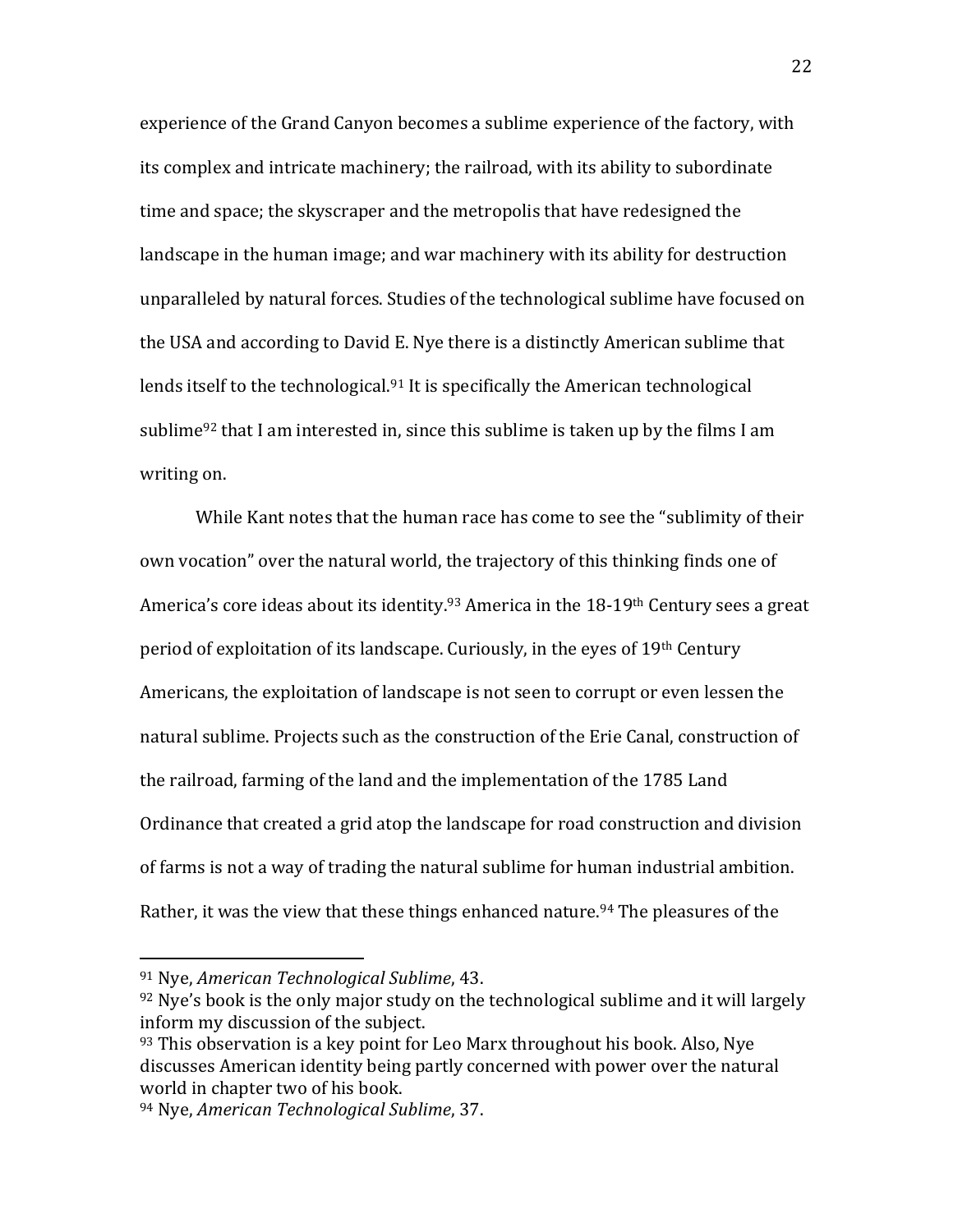American pastoral was to settle the land, mixing labour with it to create an improvement, orderly in the land's service to human needs and desires.<sup>95</sup> Andrew Jackson echoed this perspective in his second address to Congress that included the sentence "What good man would prefer a country covered with forests and ranged by a few thousand savages to our extensive Republic, studded with cities, towns and prosperous farms…."<sup>96</sup> The ideology subscribes to the notion that nature's will is to be in service of humans and that nature must move beyond the natural and be transformed.<sup>97</sup> The influence of Kant on this line of thinking is found in Leo Marx's quote of an un-sourced 19th Century writer: "What is there yet to be done upon the face of the earth, that cannot be effected by the powers of the human mind…?"<sup>98</sup> The American sublime is the natural sublime, but the sublime is evoked in nature's subservience to humans at the hand of mighty technology. It is this mixing of nature and technology that Nye identifies as characteristic of the American technological sublime.<sup>99</sup>

Leo Marx discusses the ideology that ties American identity to its machines. He writes that America, more than any other country in the 19th Century embraces the machine.<sup>100</sup> He describes the American idea of technological progress as a "birthright," one that elevates America over Europe and enhances democracy and

<sup>95</sup> Ibid., 37.

<sup>96</sup> Ibid., 37.

<sup>97</sup> Ibid., 38.

<sup>98</sup> Leo Marx, *The Machine in the Garden: Technology and the Pastoral Ideal in America*  (New York: Oxford University Press, 1964), 196.

<sup>99</sup> Nye, *American Technological Sublime*, xiv.

<sup>100</sup> Marx, *The Machine in the Garden*, 205.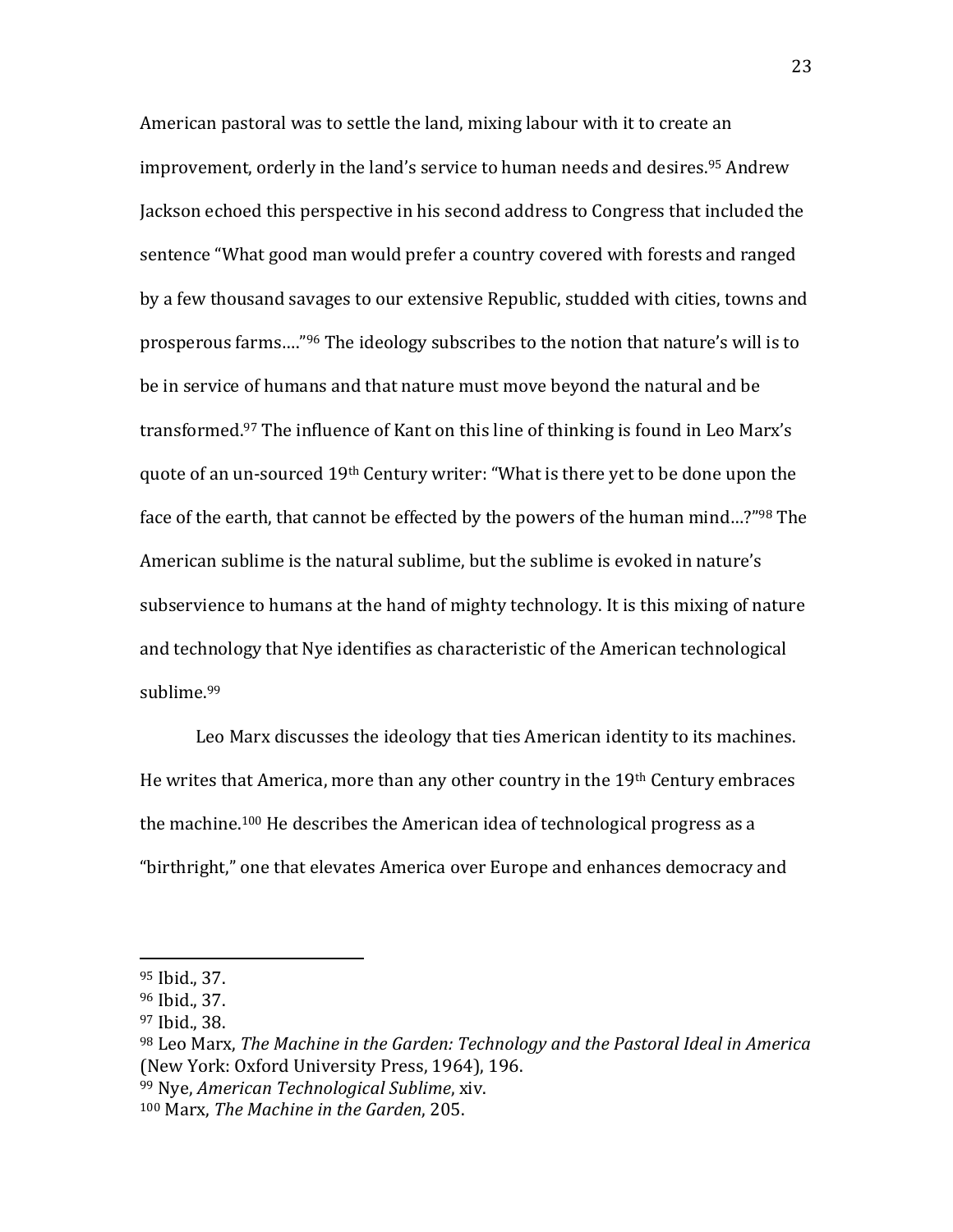the pursuit of happiness.<sup>101</sup> He points to one writer's remarks that to look upon a steamboat is to see the "sublime progress of the race," race meaning human but more particularly, American.<sup>102</sup> As Marx and later Nye argue, this sublime technological progress is typically situated within the landscape. Marx, imagining himself as one of the 19th Century American writers forming his study, writes

Consider how the spectacle of the machine in a virgin land must have struck the mind. Like nothing ever seen under the sun, it appears when needed most: When the great west finally is open to massive settlement, when democracy is triumphant…as if by design – comes a new power commensurate with the golden opportunity of history. Is there any wonder that the prospect arouses awe and reverence?<sup>103</sup>

This language of awe and reverence towards machines and by extension, humans who create and possess machines denotes sublime experience as described by theorists in the previous section of this chapter.

The trajectory of the technological sublime supports Nye and Marx's observations. Moving further into the 19<sup>th</sup> Century and into the 20<sup>th</sup>, nature is further subdued or technologized as the technological sublime acquires more objects.<sup>104</sup> Among Nye's major case studies of technological sublime objects, there are railroads, skyscrapers and cityscapes, the electrical power grid that crisscrosses cities and the atomic bomb, perhaps the ultimate technological sublime object.

<sup>101</sup> Ibid., 205.

<sup>102</sup> Ibid., 197.

<sup>103</sup> Ibid., 206.

 $104$  In the 19<sup>th</sup> Century it became common for particular machines to be called sublime (although the terms technology and sublime would not be combined until after World War II). See Nye, 45.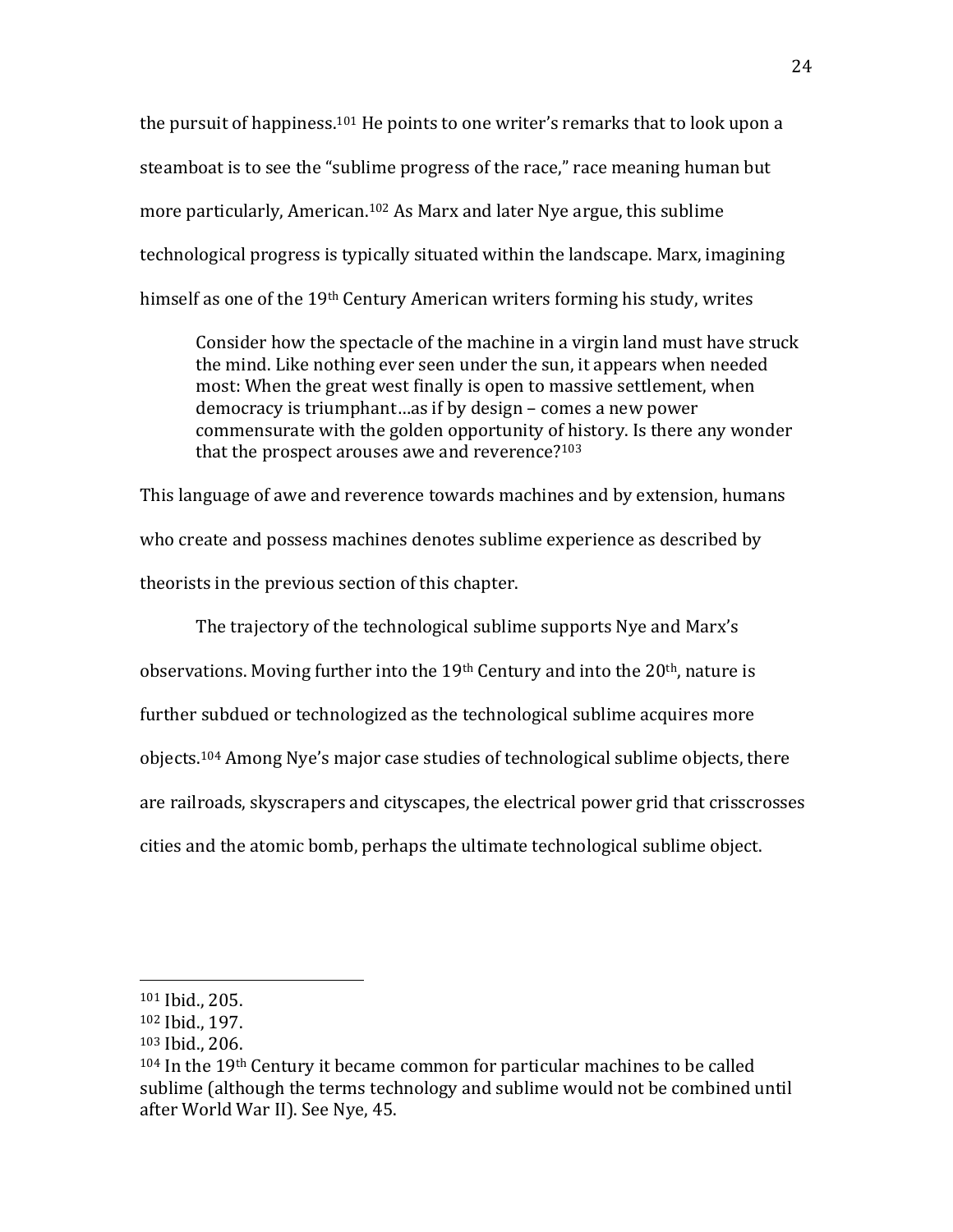### **Atomic Bomb Sublime**

American reactions to the atomic bomb establish it as a typically technologically sublime object, as defined by Nye. The sheer power of the Bomb alone suggests its place within the technological sublime. Nothing humans have created up to that point has rivaled the destructive power of the Bomb. When the first Bomb test was conducted on July 16, 1945 its force even surpassed all expectations.<sup>105</sup> Immediately after its detonation, religious quotations were used by witnesses to describe the Bomb and their reactions to it,<sup>106</sup> a form of rhetoric that would continue to surround discussions of the Bomb. One witness remarked that he felt as though he was present at creation, when God said "Let there be light."<sup>107</sup> J. Robert Oppenheimer, lead scientist on the Manhattan Project, famously quoted Hindu scripture, saying "I am become Death, destroyer of worlds."<sup>108</sup> These accounts, conflating the technological sublime of the Bomb with religious feeling, begin to situate the Bomb within Nye's definition of the American sublime.

Nationalism was also present from the first Bomb test.<sup>109</sup> In a "Top Secret" Memorandum for the Secretary of War," firsthand witness General Leslie Groves writes that tremendous optimism spread through those present at that first test.<sup>110</sup> The optimism was not placed in the Bomb's destructive power, it was the realization of the Bomb's ability to accomplish the ultimate mission of ending the war and

l

<sup>109</sup> Ibid., 169.

<sup>105</sup> Leslie Groves' "Top Secret Memorandum for the Secretary of War," quoted in Hebert Feis, *Between War and Peace: The Postdam Conference* (Princeton, NJ: Princeton University Press, 1960), 50.

<sup>106</sup> Nye, *American Technological Sublime*, 228.

<sup>107</sup> Ibid., 228.

<sup>108</sup> Ibid., 228.

<sup>110</sup> Ibid., 169.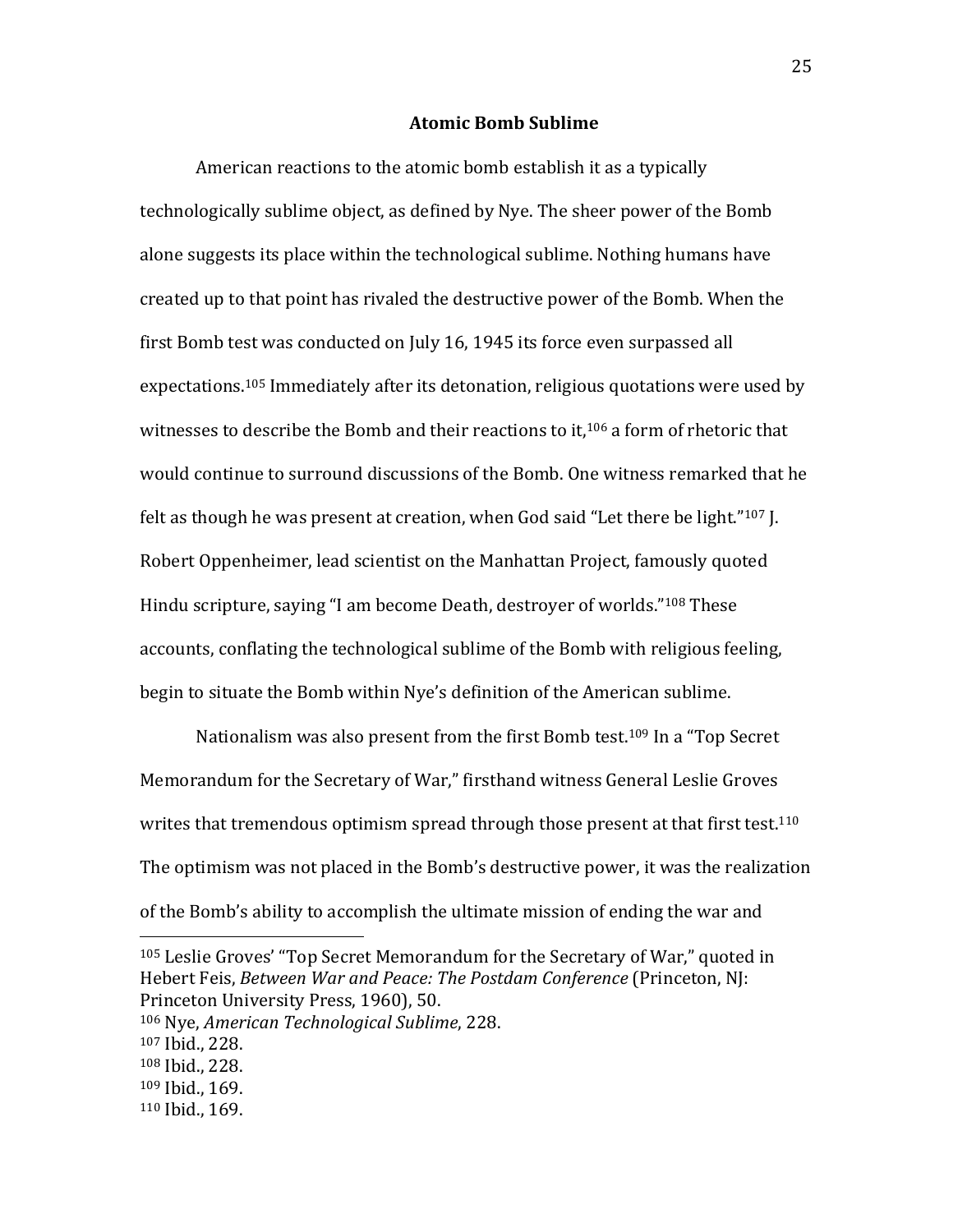saving "countless American lives."<sup>111</sup> Nye explains that the American sublime is associated with particularly American sites, including Niagara Falls. When the test was complete Groves reports feeling like performance artist Charles Blondin, who crossed Niagara Falls on a tightrope.<sup>112</sup> He felt as though he and his colleagues at the Manhattan Project were crossing their own personal tightrope, three years long, stretched out over the Falls.<sup>113</sup> As Blondin asserted himself over nature by crossing the Falls on tightrope, Groves feels that he too is making an assertion over nature, instead of the instruments of rope and rig, it is the science of splitting the atom that has realized this assertion. In this comparison, Groves is situating the Bomb as an American sublime object by evoking the natural sublime of the Falls. Groves' remark also continues the tradition of American nationalism evoked by the dominance of the natural world. Amalgamating religious rhetoric, awesome power and nationalism into the Bomb and it becomes typical of Nye's American technological sublime, as noted in the previous section.

Although Nye's chapter on the sublimity of the Bomb is not the final chapter of his book, it is the most recent technological invention he identifies as sublime, denoting a sense of finality appropriate to the Bomb's power. In describing the Bomb's blast to the Secretary of War, Groves writes:

The effects could well be called unprecedented, magnificent, beautiful, stupendous and terrifying. No man-made phenomenon of such tremendous power had ever occurred before. The lightning effects beggared description. The whole country was lighted by a searing light with the intensity many times that of the midday sun. It was golden, purple, violet, gray and blue. It lighted every peak, crevasse and ridge of the nearby mountain range with a

<sup>111</sup> Ibid., 169.

<sup>112</sup> Ibid., 57.

<sup>113</sup> Ibid., 57.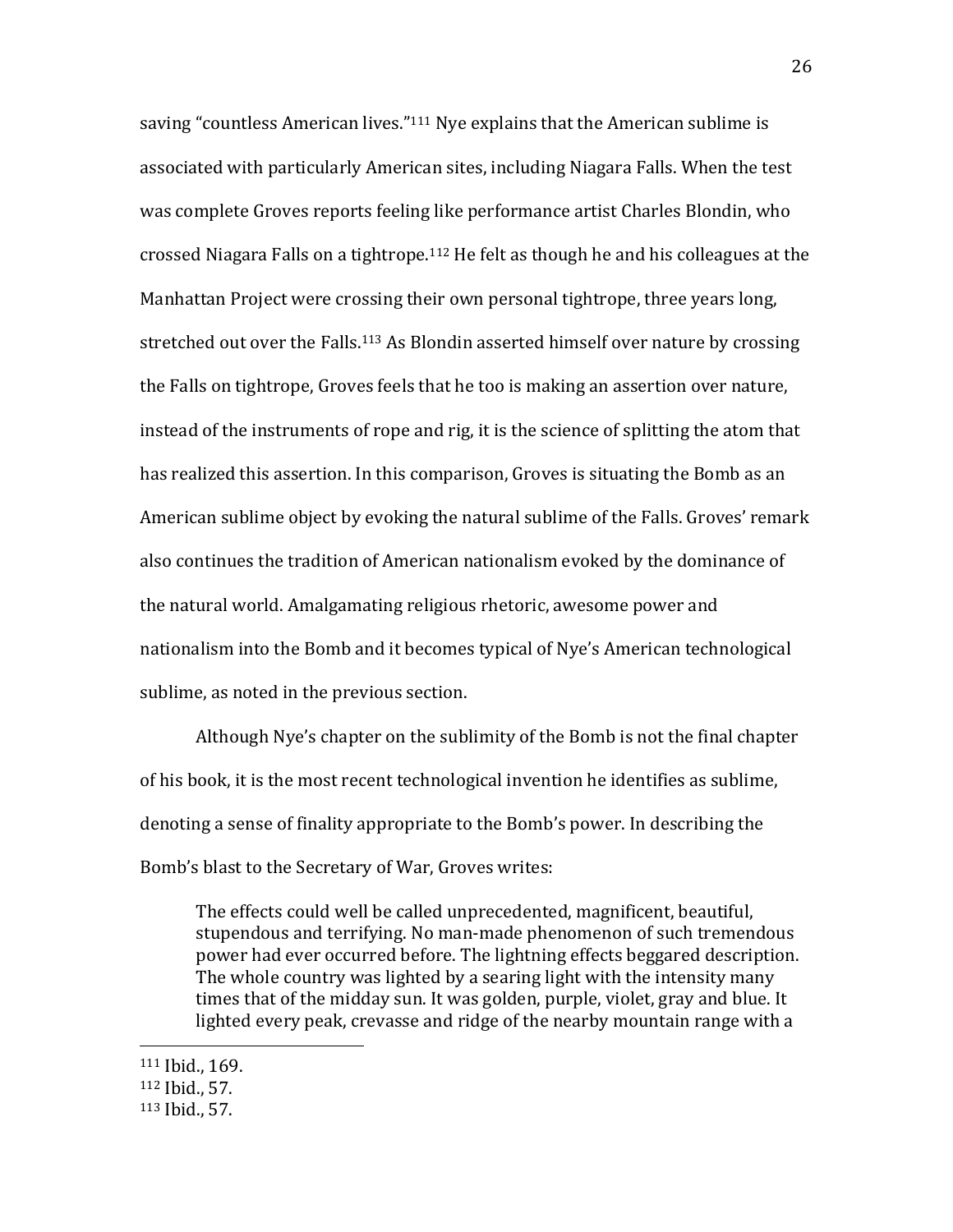clarity and beauty that cannot be described but must be seen to be imagined.<sup>114</sup>

Groves' remarkable statement suggests the relationship of the Bomb to its developers has the same appeal as the raging river did for Burke, or the Alps for British travel writers in the 18<sup>th</sup> Century: it is an irresistible force, safe from a distance, deadly up close. However, the destructive power of a raging river pales in comparison to the power of nuclear weaponry. The Bomb presents, for the first time in human history, a viable threat of global destruction unmatched by any force in nature. Both Burke and Kant note that security of distance is an important element of the sublime, but the sublimity of the Bomb might result in the annihilation of life on Earth. As Nye indicates, there is a shift in the public interaction with the sublime from optimism to pessimism at around this time. Nye's case study prior to the Bomb, the 1939 World's Fair is marked by great optimism and assurance in the utopian possibilities of technology. World's Fairs are a showcase of sublime displays of technology put on by governments and corporations, enchanting fairgoers with possibilities of the future.<sup>115</sup> By the 1939 Fair corporation displays were dominant and the focus was technology as utopian solution to woes of the Great Depression.<sup>116</sup> The technological sublime was on display, but it is the prospect of bouncing back from the depression that is the draw. This mentality is captured in the Fair's theme: "Building the World of Tomorrow with the Tools of Today."<sup>117</sup> However, by 1960, the utopian optimism of the technological sublime as represented by the 1939

<sup>114</sup> Herbert Feis, *Between War and Peace*, 51.

<sup>115</sup> Nye, *American Technological Sublime*, 200.

<sup>116</sup> Ibid., 204.

<sup>117</sup> Ibid., 206.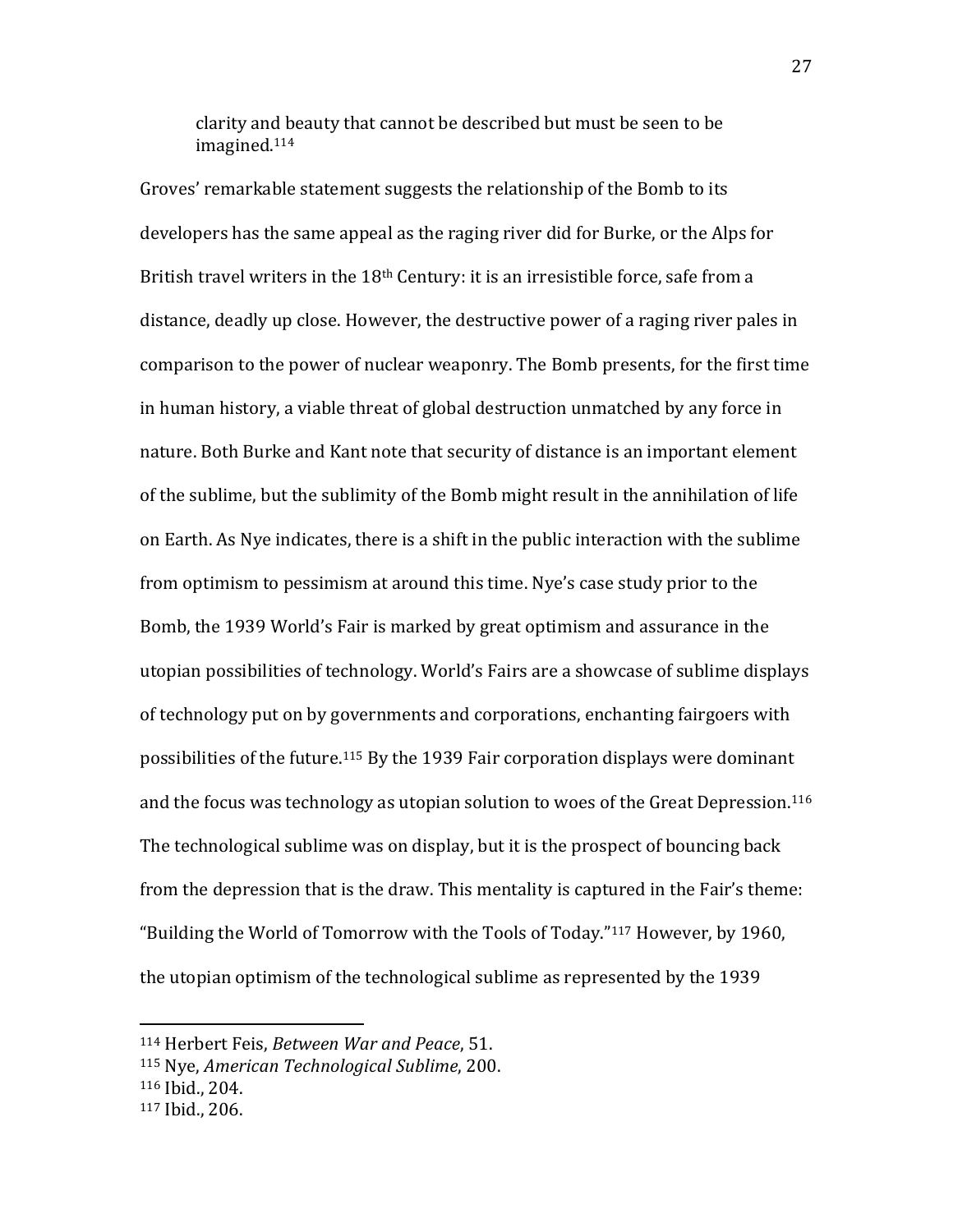World's Fair had given way to profound fear as the realization that the technological sublime of the Bomb is terror rather than a liberating technology.<sup>118</sup> In the face of such destructive power it might seem that the sublime as conceived from the  $18<sup>th</sup>$ Century onwards is now irrelevant.

However, the terrifying power of the Bomb did not necessarily disqualify its sublime status. There were plenty of positive responses to the Bomb that imply, at least for some, that its power is under control. As previously described, scientists and military personnel present at the first Bomb test regarded it positively. In covering President Harry Truman's announcement of the bombings of Hiroshima and Nagasaki, newsman Don Goddard relayed the exciting description that "Allied scientists have now harnessed the basic power of the universe. They have harnessed the power of the atom."<sup>119</sup> *Life* magazine, which was able to quickly release an extensive issue on the Bomb featured mixed perspectives but ended with a positive editorial, suggesting the publication's generally positive regard for the Bomb: "In humankind's long struggle to understand and subdue nature…the world should be grateful that 'Prometheus, the subtle artificer and friend of man, is still an American citizen.' "<sup>120</sup> Furthermore, there was the sense that the Bomb was ushering in a new and better age of living, the Age of Atomic Energy.<sup>121</sup> An example of this optimism in practice is the Atomic Energy Commission, created in the 1950s to propose peaceful

<sup>118</sup> Ibid., 225.

<sup>119</sup> Paul S. Boyer, *By the Bomb's Early Light: American Thought and Culture at the Dawn of the Atomic Age* (New York: Pantheon Books, 1985), 4. <sup>120</sup> Ibid., 9. <sup>121</sup> Ibid., 169.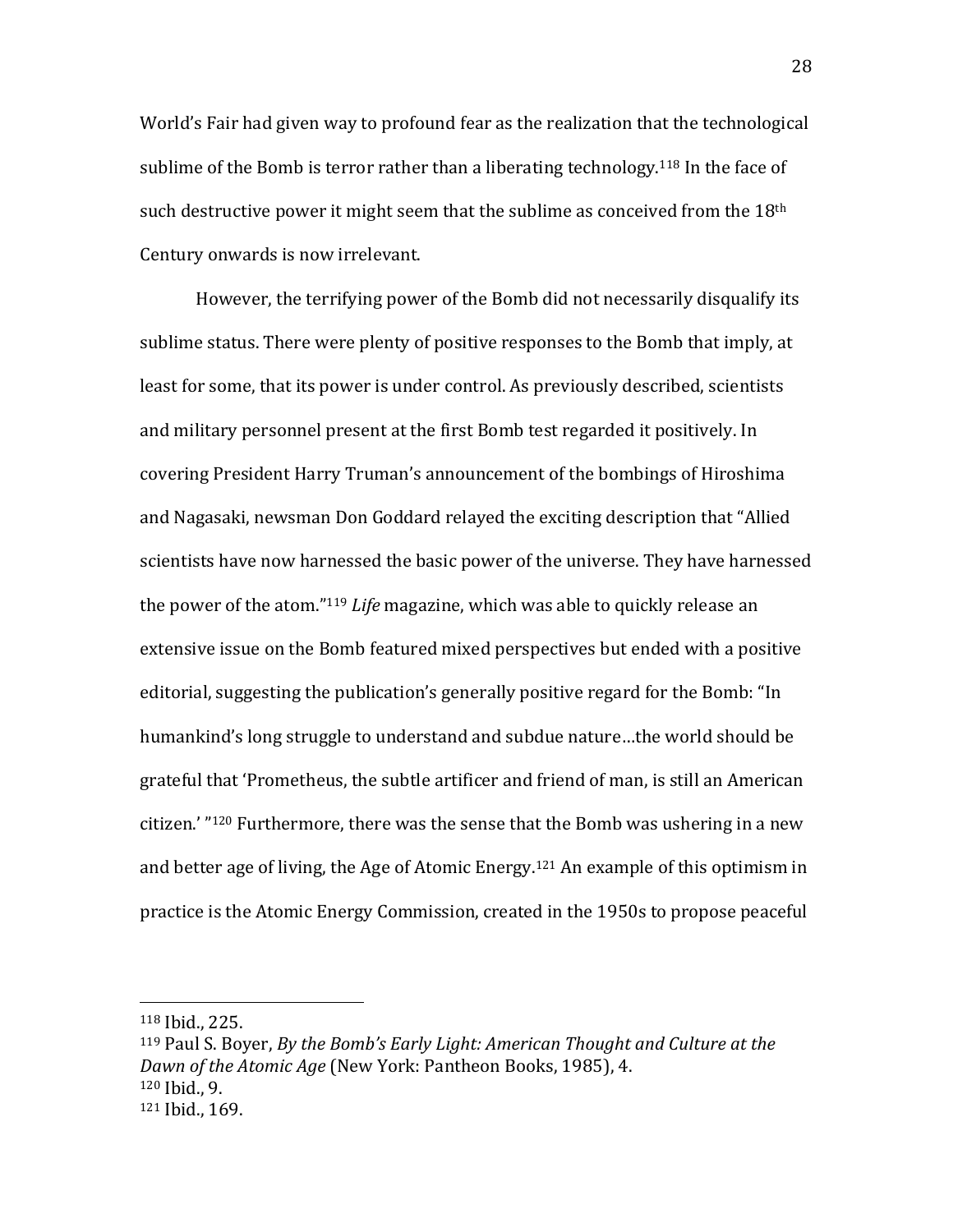uses for atomic energy.<sup>122</sup> Starting in the early 1950s the AEC ran a propaganda campaign to sell the public on "our friend" the atom.<sup>123</sup> There are two recurring ideas in these descriptions that indicate a sublime response to the Bomb that I will now discuss.

The ideas are power and relative safety, elements that have characterized the sublime since Burke, at least. Power is illustrative in the language used to describe the Bomb, both by *Life* and Truman. *Life*'s characterization of the Bomb as recalling humanity's struggle to overcome and control nature and Truman describing the invention of the Bomb as humans harnessing the universe's power is true to theorists' descriptions of the sublime as a realization of human superiority over nature. Likewise, placing the Bomb on the scale of the universe and channeling Prometheus indicates the effect of the incomprehensible power of the Bomb onto the popular mind, another necessity of the sublime. Also, the demystification of the Bomb through AEC's publicity campaign indicates a shift from terror to the assurance of control over atomic energy, safety being another condition of the sublime.<sup>124</sup> However, positive regard for the Bomb, even in its early years was by no means universal. In fact, negative responses to the Bomb are dominant.

David E. Nye and Paul S. Boyer, whose *By the Bomb's Early Light* (1985) is a central text documenting the Bomb's reception in American culture from Truman's announcement to the time of its publication, describe the American public's response to the Bomb as largely negative. As an example, Nye cites Lewis Mumford,

<sup>122</sup> Nye, 234.

<sup>123</sup> Ibid., 234.

<sup>124</sup> Ibid., 65.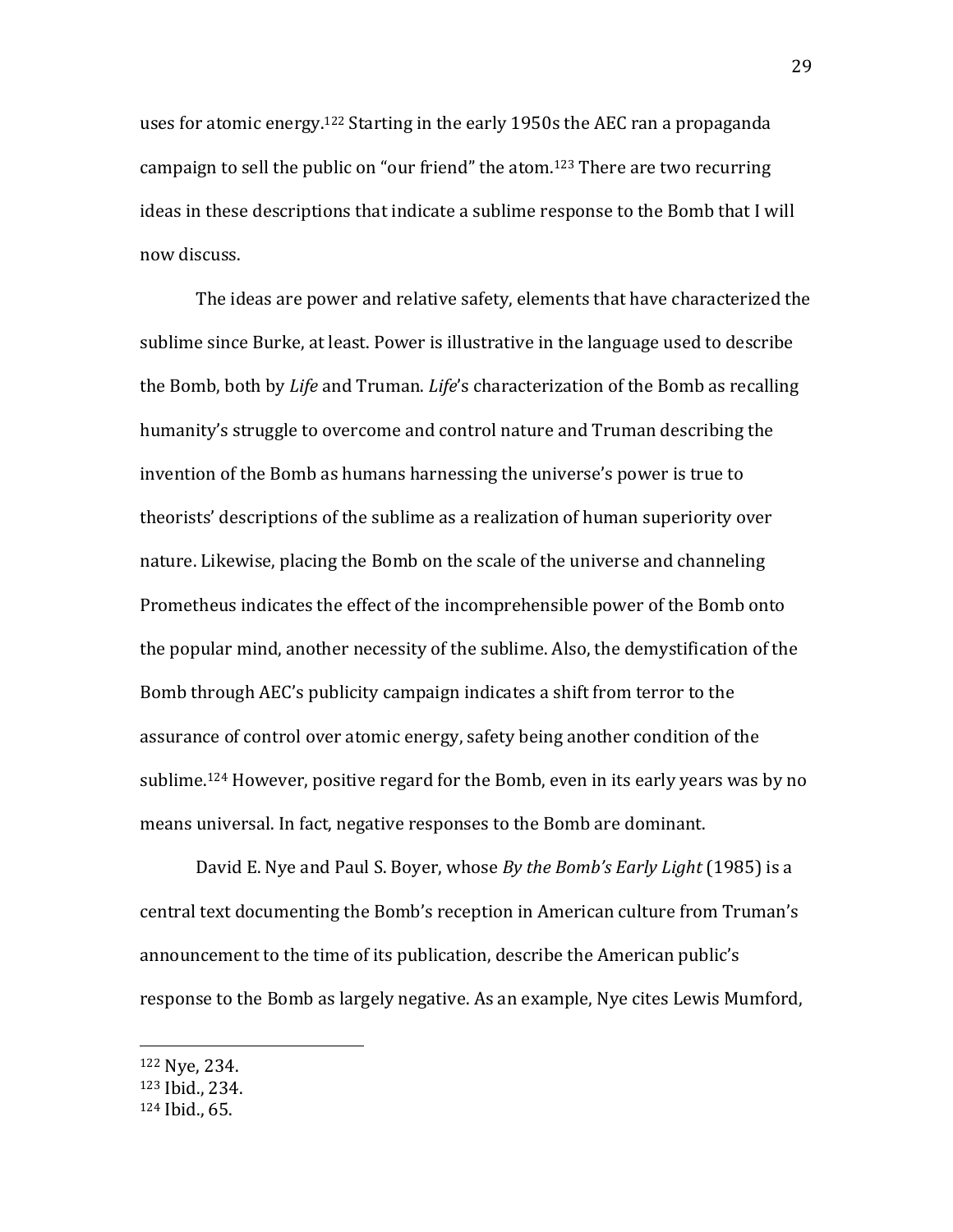an early, vocal critic of the Bomb.<sup>125</sup> Mumford writes in the *Saturday Morning Review of Literature* in 1946 "We are living among madmen. The chief madmen claim the titles of General, Admiral, Senator, scientist, administrator, Secretary of State, even President."<sup>126</sup> Boyer offers an in-depth survey of the news reports and available public opinion polls as evidence of anxiety over the Bomb in society. Days after the bombings of Japan, the *New York Herald Tribune* writes "[One] forges the effects on Japan, as one senses the foundation of one's own universe trembling."<sup>127</sup> The *New York Times* wrote numerous stories about the dangers that could befall America in the new Atomic Age.<sup>128</sup> Newsman Phelps Adams and *New Republic* both reported a sense of malaise in Washington DC.<sup>129</sup> Phelps reported that many in the American government wished this new knowledge could be "bundled up in a sack and lost in the river like an unwanted kitten."<sup>130</sup> *New Republic* reported that thoughts had turned from America's use of the Bomb to "thoughts of its future use elsewhere and specifically against ourselves or our children."<sup>131</sup> Boyer says, "This awareness and bone-deep fear it engendered are the fundamental psychological realities underlying the broader intellectual and cultural responses of this period."<sup>132</sup> If terror is not accompanied by some sense of control it seems the Bomb does not fit comfortably with the sublime as theorized up to this point. Reconciling

l

- <sup>128</sup> Ibid., 14.
- <sup>129</sup> Ibid., 15.
- <sup>130</sup> Ibid., 15.
- <sup>131</sup> Ibid., 15.

<sup>125</sup> Nye, *American Technological Sublime*, 231.

<sup>126</sup> Ibid., 231.

<sup>127</sup> Boyer, *By the Bomb's Early Light*, 6.

<sup>132</sup> Ibid., 15. Despite making that sentence, Boyer goes on to cite an array of public opinion polls from 1945 to 1947 indicating positive, negative and apathetic responses to the Bomb.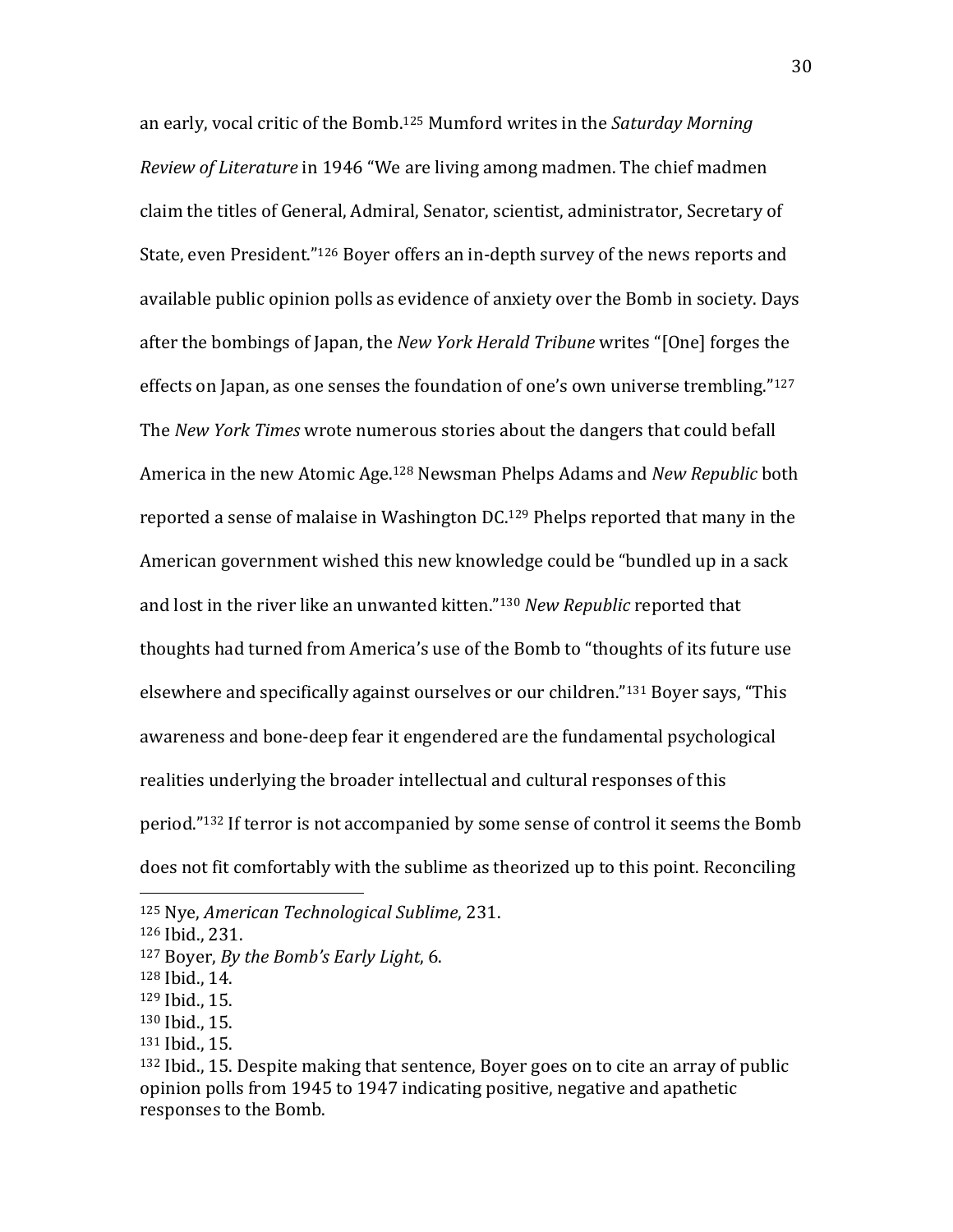the potentially uncontrollable power of the Bomb with a continued feeling of the sublime, Raminder Kaur proposes a new conceptualization of the atomic bomb sublime.

Essentially, Kaur has developed a new theory of the sublime in order to incorporate the Bomb, an object that challenges all previous sublime definitions. She performs a cultural study of the popular reception of the Bomb in India after the attacks on Japan. In so doing, she brings attention to the somewhat unsatisfying reconcilement of the atomic bomb sublime with prior definitions of the concept. She takes Kant as her departure point, stating the binary of the Kantian sublime informs other readings of the atomic bomb sublime despite not quite satisfying the sublime impression of the Bomb.<sup>133</sup> Humans created the Bomb so its power is understood, fulfilling Kant's "manage" requirement for sublime experience.<sup>134</sup> Also, the seeming "boundlessness" and "formlessness" of the mushroom cloud meets the Kantian standard.<sup>135</sup> Despite meeting Kantian criteria for sublime experience, the Bomb has a sense of incomprehensibility in that same "boundless" and "formless" power.<sup>136</sup> Kaur writes that the contradiction of the atomic bomb sublime "intercepts and ruptures" the binaries of Kant's theory, instead expressing a "prismatic range of experiences and expressions."<sup>137</sup> She begins her assessment of the atomic bomb sublime based on an impression that the Bomb holds a potential to bifurcate

<sup>133</sup> Raminder Kaur, "Atomic Schizophrenia: Indian Reception of the Atom Bomb Attacks in Japan, 1945," *Cultural Critique* 84 (2013): 73.

<sup>134</sup> Ibid., 73.

<sup>135</sup> Ibid., 72.

<sup>136</sup> Ibid., 72.

<sup>137</sup> Ibid., 73.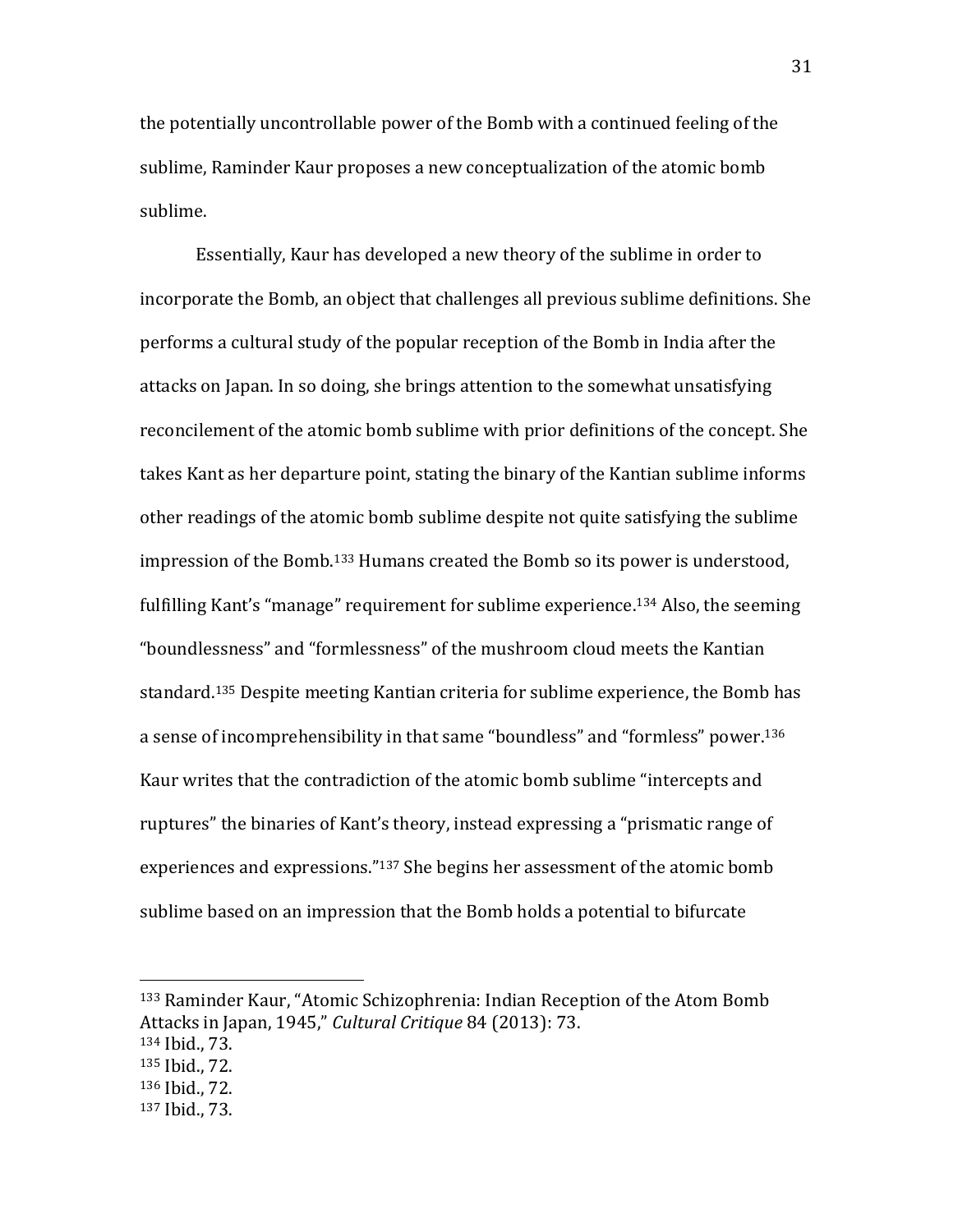temporal trajectory.<sup>138</sup> As a representative example, she quotes a *Bombay Chronicle*  editorial: "What of the future which that bomb has blasted open? It is a discovery or conquest that has two potentialities. It may bring about the end of the species and this earth; it may also mark the beginning of a new world of human progress, prosperity and happiness."<sup>139</sup> She calls the atomic bomb sublime "atomic schizophrenia," inspired by the Lacanian sense of schizophrenia resulting in a breakdown of temporality and language.<sup>140</sup> The language aspect of Kaur's Lacanian analysis is brought in regarding the multiplicities emanating from the Bomb's indeterminate potential.<sup>141</sup> Kaur's direct and elaborate discussion of the Bomb as having temporal significance is a rarity; it is difficult to find direct analysis of the Bomb and temporality.

The profound disruption of linear temporality does seem to surround the Bomb though. Hints can be found in the well-founded fear discussed earlier by Boyer that the Bomb will end life on Earth. Likewise, Nye's description of the Bomb destroying the utopian promise of the technological sublime has connotations of an unfilled future as well as a dystopian one. Talk of temporality around the Bomb can be found elsewhere, usually in passing. One example is Helen Powell's observation that "on the atomic level, there are no certainties…if we cannot predict the behaviour of an atom, then it is impossible to predict the future."<sup>142</sup> Although she does not mention the Bomb explicitly, Powell's reference to the atom and an

<sup>138</sup> Ibid., 71.

<sup>139</sup> Ibid., 71.

<sup>140</sup> Ibid., 74.

<sup>141</sup> Ibid., 75.

<sup>142</sup> Helen Powell, *Stop the Clocks!: Time and Narrative in Cinema* (London and New York: I.B. Tauris & Co Ltd., 2012), 52.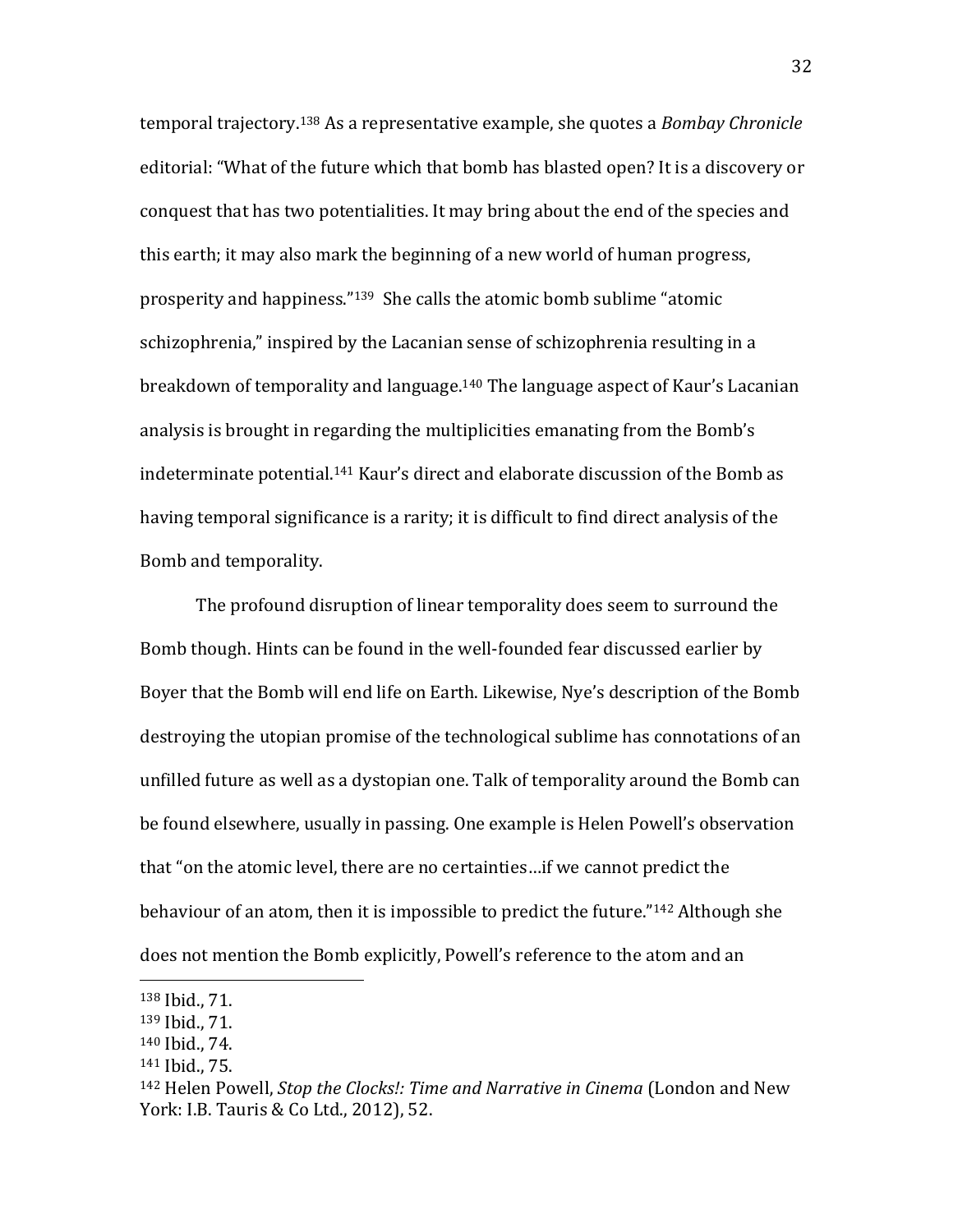uncertain future bring to mind nuclear destruction. William L. Laurence, official *New York Times* reporter for the Manhattan Project covered the development of the Bomb and its deployment in Japan. He frequently employs time metaphors to describe the Bomb. He compares the discovery of fission to the "discovery by ancient man of how to produce a spark."<sup>143</sup> He describes the explosion at the Los Alamos test site as a "monstrous prehistoric creature with a ruff around its neck."<sup>144</sup> The fiery explosion preceding the mushroom cloud is a "new species…At one stage of its evolution, covering millions of years in terms of seconds."<sup>145</sup> These metaphors also contain sublime connotations. The inadequacy of language, especially in Burke's theorizing of the concept, is part of the sublime. Where plain language fails to describe the Bomb or fission, metaphor is required. As part of an explanation for the appearance of historical fiction novels revolving around Victorian science in the 1990s, Sally Shuttleworth writes that the "Bomb and potential ecological disasters threaten to end all human measure of temporality."<sup>146</sup> 1950s SF is part of the popular discourse on the Bomb and as I argue in subsequent chapters, these films often associate the Bomb with time, as they associate the sublime with time generally.

<sup>143</sup> William L. Laurence, *Dawn Over Zero: The Story of the Atomic Bomb*, 2nd ed. (Westport, CT: Greenwood Press, 1972), 38.

<sup>144</sup> Ibid., 238.

<sup>145</sup> Ibid., 237.

<sup>146</sup> Sally Shuttleworth, "Natural History: The Retro-Victorian Novel," in *The Third Culture: Literature and Science*, ed. Elinor S. Shaffer (Berlin and New York: Walter de Gruyter, 1998), 259.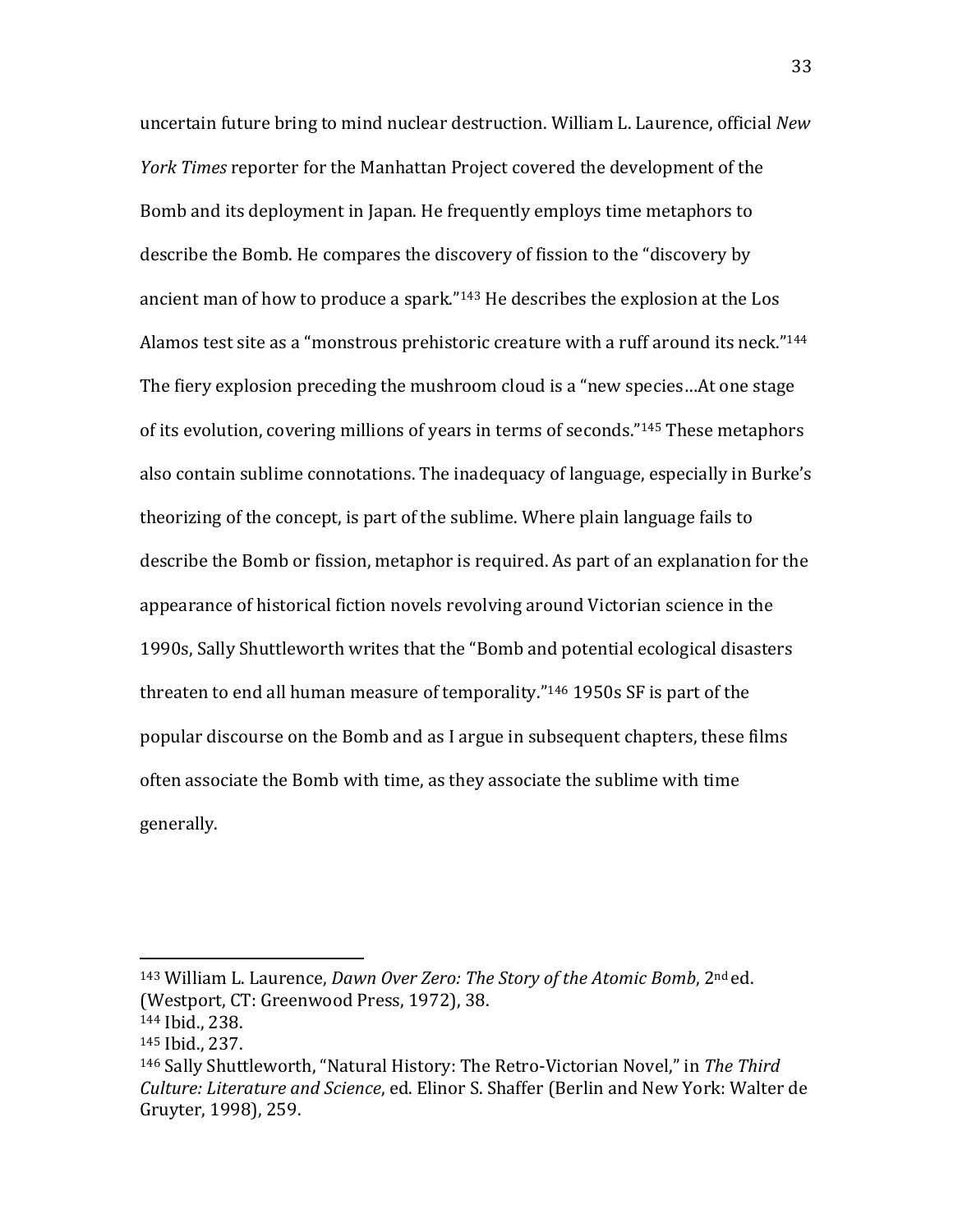### **The Sublime Image and Time**

Temporality often accompanied the sublime in the 18th and 19th Centuries and examples of this are found in art, particularly. This period is the vogue of landscape painting and Barbara Novak, among other scholars, notes landscape representations in these paintings are often tied to temporality.<sup>147</sup> Following her comments, a sublime vista in a landscape painting is read as stretching backwards not only in distance but into time, possibly back to the moment of creation – an idea that intrigued artists.<sup>148</sup> However, as typical of the discussion of temporality and the sublime, the two concepts circle one another within the discourse of art history with little contact. Scholars concerned with landscape painting tend to treat time and the sublime separately.

Roger Luckhurst, in his article on the technological sublime in photography goes further than most scholars by specifically tying the sublime to temporality in the work of some contemporary photographers. He writes that the sublime has an inherent temporal tension. "The sublime opens on to the future, or hints at different temporalities within the unified space and singular time of the photograph."<sup>149</sup> Luckhurst sees this tension especially in the work of Edward Burtynsky, among some others. He sees Burtynsky's landscape photographs that mix industry with

<sup>147</sup> This is a fairly common interpretation of landscape painting in the USA and elsewhere generally. In addition to Novak see Klonk, Mitchell. <sup>148</sup> Barbara Novak, *Nature and Culture: American Landscape and Painting 1825-1875*,

3rd ed. (Oxford and New York: Oxford University Press, 2007), 130.

 $\overline{a}$ 

<sup>149</sup> Roger Luckhurst, "Contemporary Photography and the Technological Sublime, or, Can There be a Science Fiction Photography," *Journal of the Fantastic in the Arts* 19.2 (2008): 184.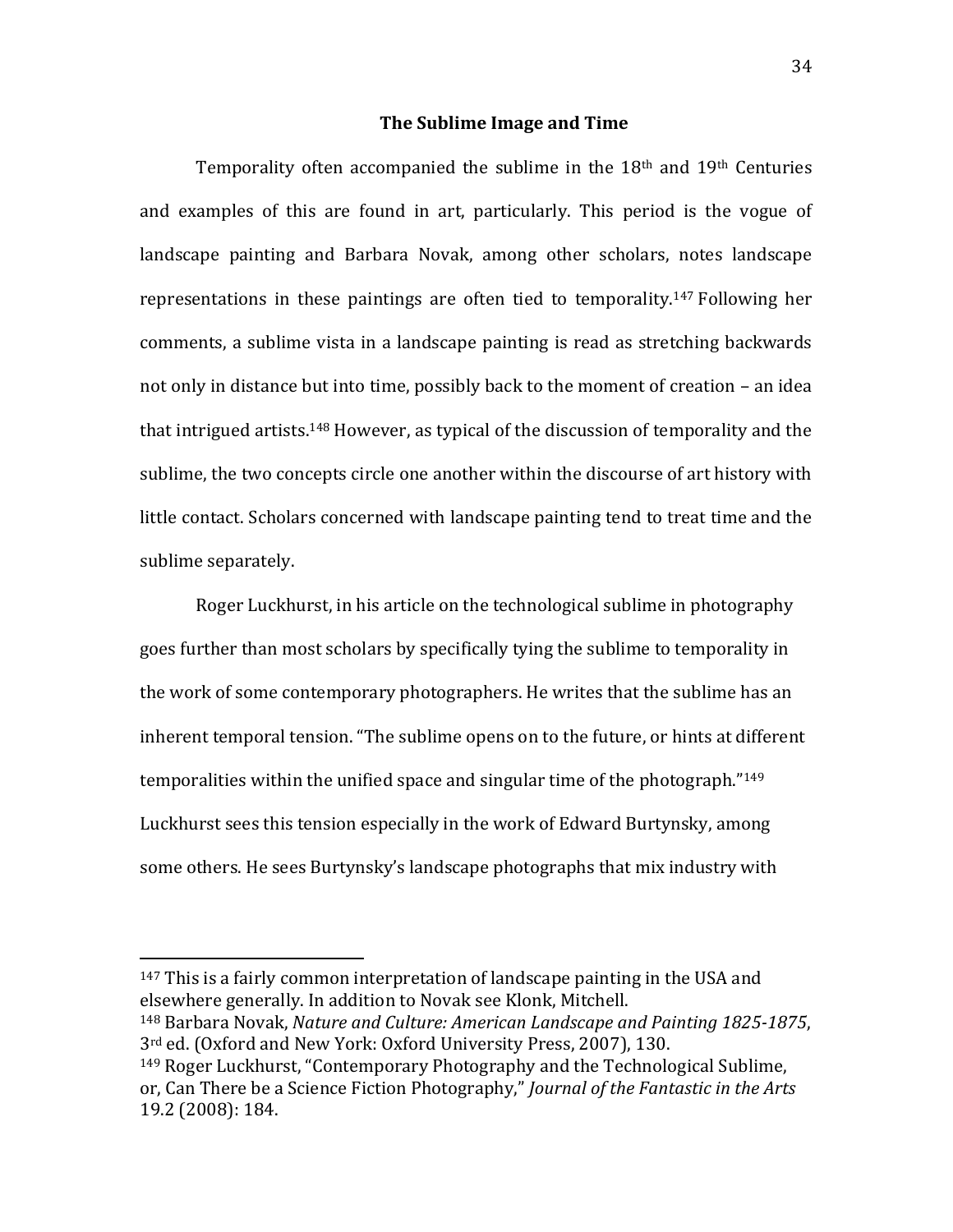nature as containing "contradictory temporal trajectories."<sup>150</sup> The images are "elegiac records" of the past "but they also look like the post-catastrophe landscapes of a dystopia future."151Luckhurst writes that the sublime in photography like Burtynstky's is aided by the uncertainty of what exactly the viewer is seeing.<sup>152</sup> The sublime is evoked by "uncertainty about the indexical or indeed very ontological status of what it is we are looking at."<sup>153</sup>

Often in the discourse of the sublime, it is argued that contradiction is an element in the affect. For Luckhurst, uncertainty between one temporality and another is the contradiction in Burstynsky's photographs that (at least) aids in evoking the sublime. He writes that the contradictories of the sublime between terror and pleasure and between adequate and inadequate are temporal in nature.<sup>154</sup> He writes "The sublime opens on to the future or hints at different temporalities within the unified space and singular time of the photograph."<sup>155</sup> Luckhurst suggests that the sublime temporal image may be applicable to science fiction generally.<sup>156</sup> This is an idea I want to test and I intend to expand and make specific reference to Luckhurst later on in this thesis.

<sup>150</sup> Ibid., 190.

<sup>151</sup> Ibid., 190.

<sup>152</sup> Ibid., 192.

<sup>153</sup> Ibid., 192.

<sup>154</sup> Ibid., 184.

<sup>155</sup> Ibid., 184.

<sup>156</sup> Luckhurst considers Burtynsky to be working within the SF genre.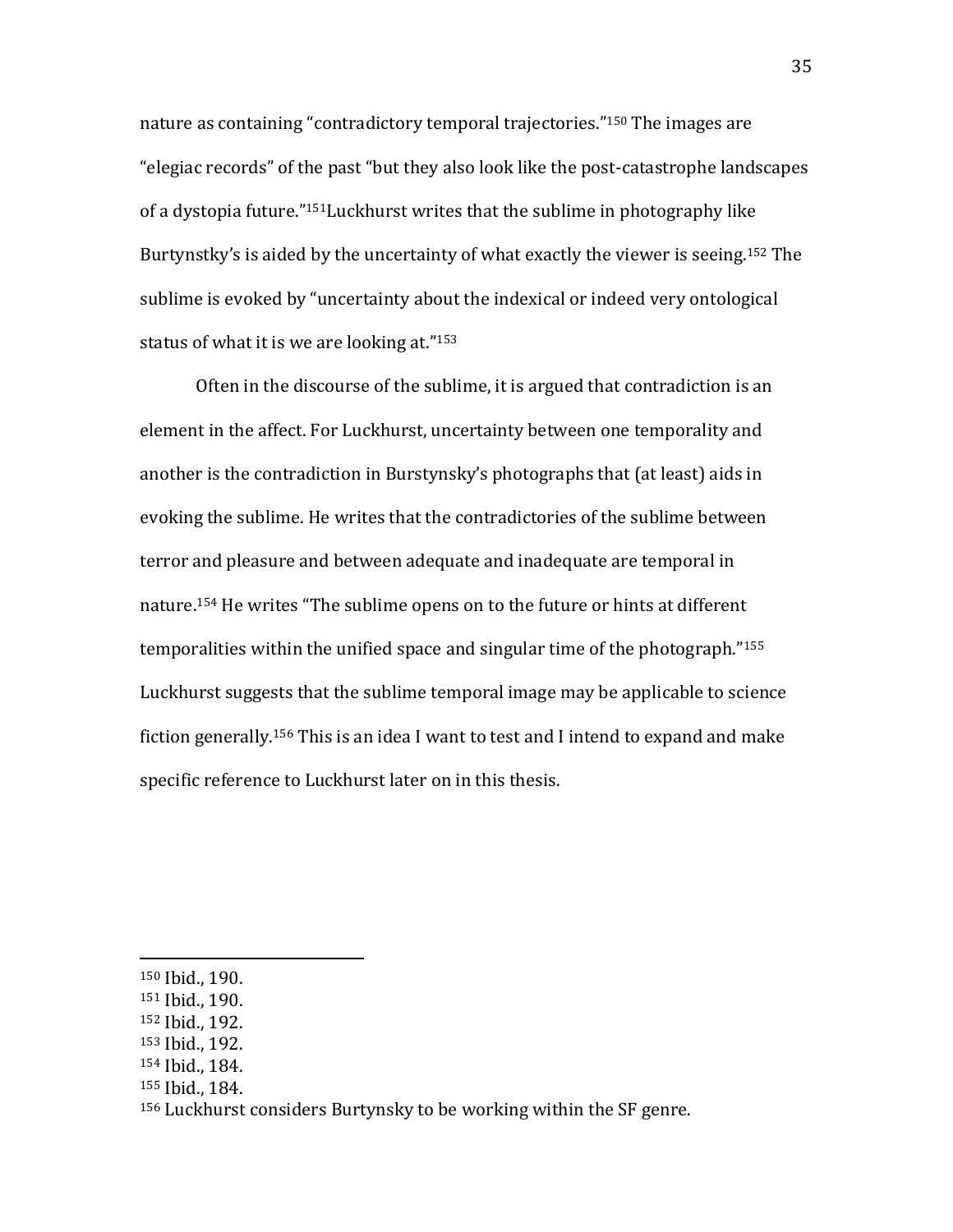#### **Sublime as Intersection**

As Luckhurst notes, temporality within the sublime image is created partly by contradiction and I want to briefly explore the idea that intersections between two or more things are inherent in the sublime. The idea that the sublime functions partly through intersection will be important to my discussion of SF later on. 1950s SF is filled with seemingly contradictory intersections. These intersections include a constructed set placed in the natural world; superimposed images; documentary footage spliced into footage shot for a particular SF film, among other examples. Although theorists do not explicitly address intersection regarding the sublime, the history of the discourse of the sublime, from its inception, often has a component of intersection.

Inherent in Thomas Burnet's sublime is order vying with chaos, regularity with irregularity and rational with irrational.<sup>157</sup> As noted earlier, Burnet's conception of the sublime is influential to later theorists and his thinking that contradictory forces intersecting is carried on through history. John Dennis, who took his inspiration from Burnet formulated that it was not just natural objects that are sublime but the interaction of human mental faculties with those natural objects.<sup>158</sup> The contradiction is that the sublime is said to exist in nature but cannot come into being without the human mind. Burke and Kant further elaborate the intersection of mental faculties with natural objects. For Kant it is this intersection of nature and human thought that produces the critique that humans are superior to nature, the end result of the sublime. Burke's example of the river colliding with the

<sup>157</sup> Shaw, *The Sublime*, 30. <sup>158</sup> Ibid., 14.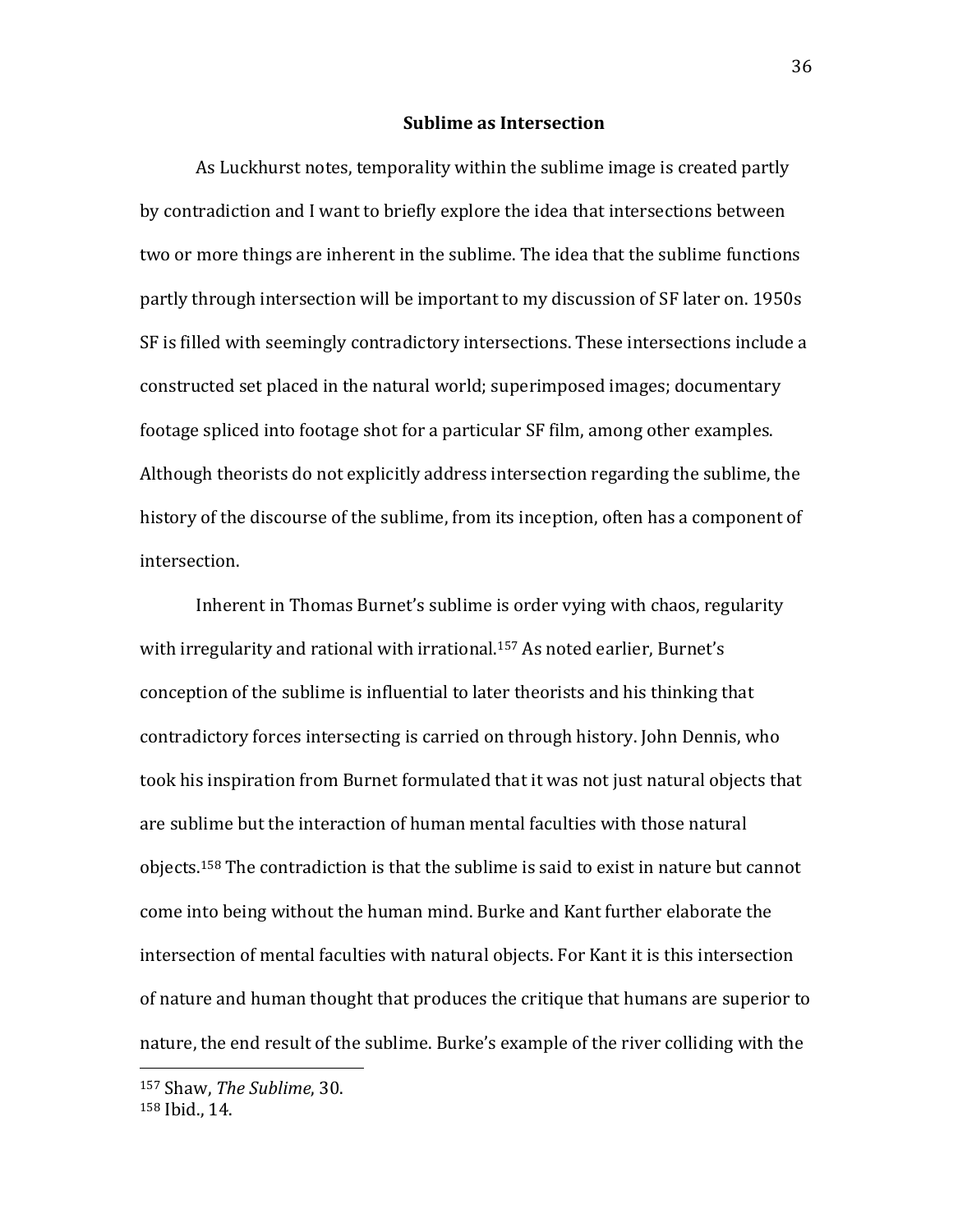city, his inspiration for writing on the sublime, is an intersection of a natural force colliding with a human-made force. In a similar vein as Dennis' earlier conception of the sublime, the example of something natural intersecting with something human produces the "ecstasy of terror" that is the central experience of the sublime for Burke. The intersection of something natural and something created is also found in the Bomb. The act of splitting the atom is a human-made, technological process acting on an element of nature (the atom). Recall Marx's description of a 19th Century machine in the landscape evoking "awe and reverence." This example illustrates the sublime effect of landscape meeting technology. There is a trajectory from this 19th Century example to the Bomb. Instead of some agricultural machine making landscape subservient to humans, the atom meeting scientific technology causes nature to be subservient to humans in the form of the Bomb.

Something this chapter demonstrates is the shifting ontology of the sublime throughout history. The concept begins to gain attention no sooner than 1650 and is often associated with the natural world. Eventually, the sublime becomes understood as originating in the mind rather than nature itself. Burke and Kant are largely responsible for this legacy. There is another shift in thinking when the sublime becomes associated with human-made objects and the technological becomes part of the sublime's discourse. Initially, the technological sublime is associated with modifications of the natural world such as the Eerie Canal and the consequences of the Land of Ordinance Act. Subsequent objects of the technological sublime become more sophisticated along with human technology. The Bomb is a special kind of sublime and mostly does not fit comfortably with conceptions of the

37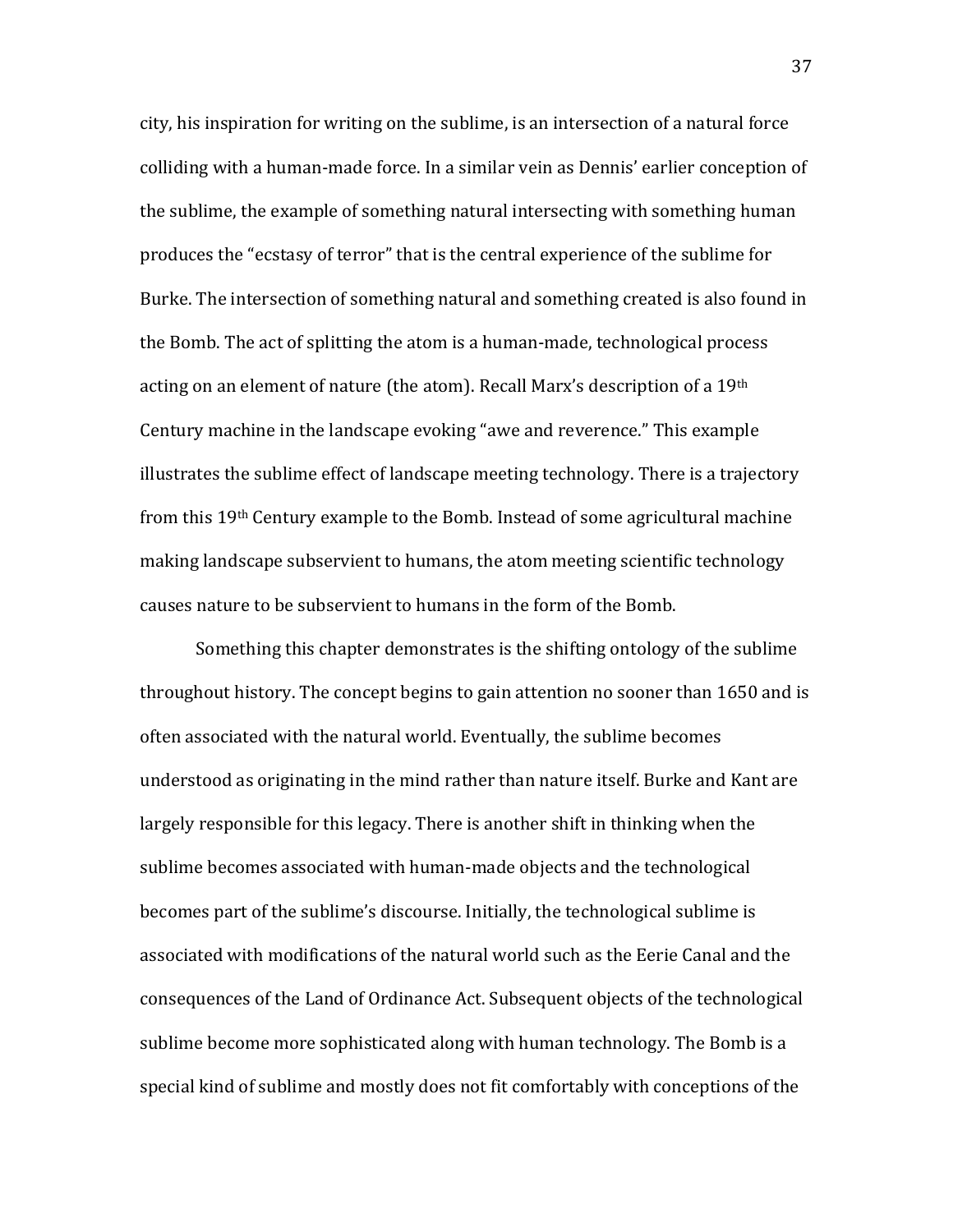sublime up to that point. Kaur provides a new theory of how the Bomb is sublime, what she calls "atomic schizophrenia." Time is a factor in "atomic schizophrenia" and I make the point that time is often associated with the Bomb, even if only on the periphery. Issues of time relating to the Bomb and the sublime generally are relevant factors in the discourse of each subject. Both time and intersection regarding the sublime will become important ideas as I begin to discuss 1950s SF in the subsequent chapters. Now that I have laid out the essential and relevant components of the sublime, I shift my attention to film.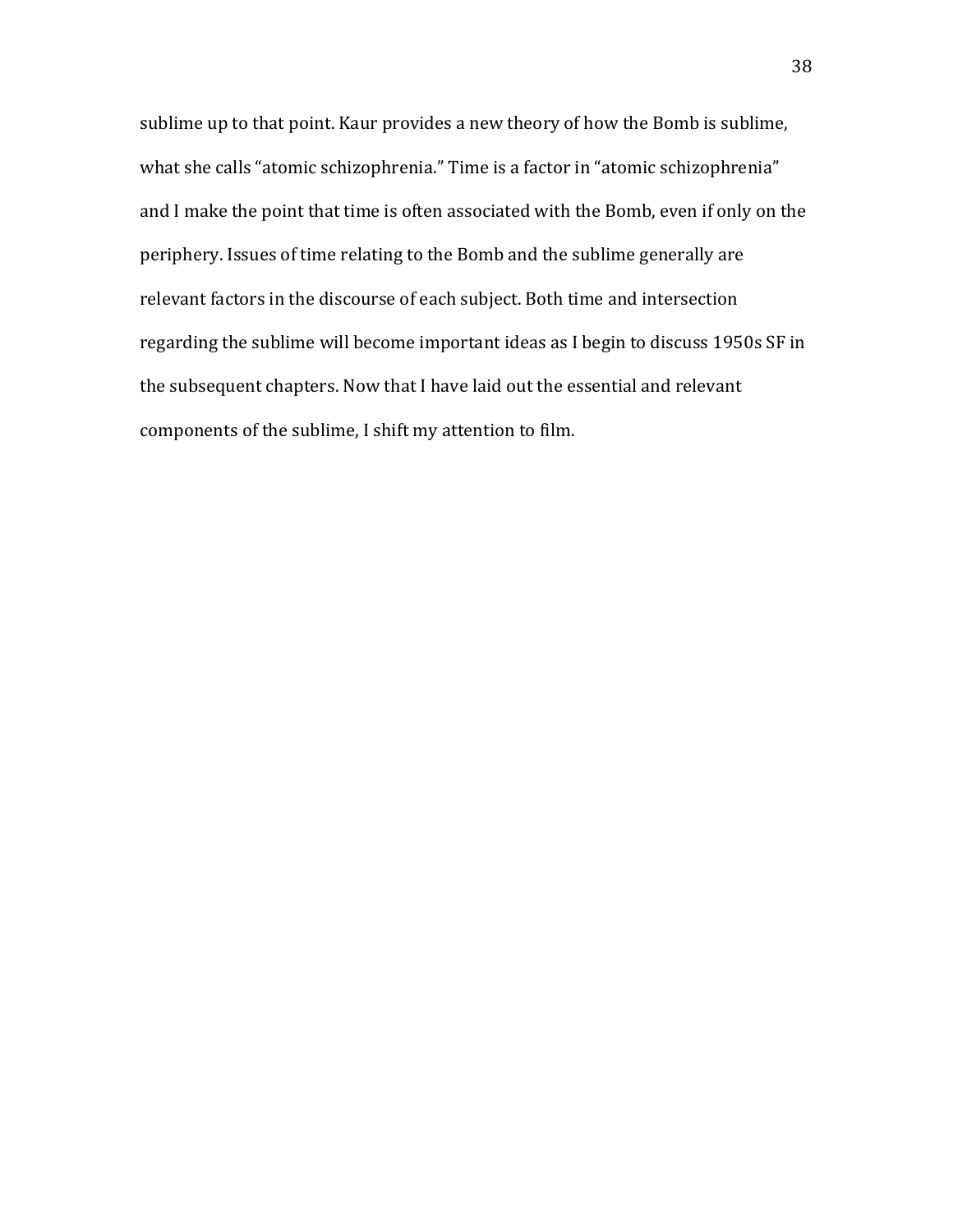#### **Chapter Two: Sublime Landscapes of 1950s Science Fiction**

There are two purposes to this chapter. The first purpose is to argue for the evocation of the idea of the sublime in my corpus of films. The second purpose builds on the first, discussing a specific style employed by these films to evoke the sublime. In this discussion of style I argue these films adopt the aesthetic of the sublime characteristic of  $18-19$ <sup>th</sup> Century engagement with the concept, particularly found in landscape painting and ideas surrounding travel.

# **Making the Invisible Visible: Representing the Sublime in Film**

Discussion of the sublime in film should begin with a few thoughts on how the concept is represented in this medium. This is especially necessary considering my argument that these SF films transpose the 18-19th Century sublime, as expressed in painting and writing, into film, a different medium, one that did not exist in the 18<sup>th</sup> Century and only began in the end of the 19<sup>th</sup>. The underlying problem in representing the sublime across all mediums is that the concept does not physically exist. As demonstrated in the previous chapter, various objects such as mountains and the American railroad are claimed as sublime objects, or more correctly, these objects evoke the experience of the sublime. However, a mountain can simply be a protuberance of the Earth and a train can simply be a large machine with many working parts. As concisely demonstrated in the subtitle of Nicolson's book *The Development of the Aesthetics of the Infinite*, the sublime is a perspective, it is a construction of the natural world. Kant and others who consider the sublime to exist within the human imagination support this theory. It follows that artists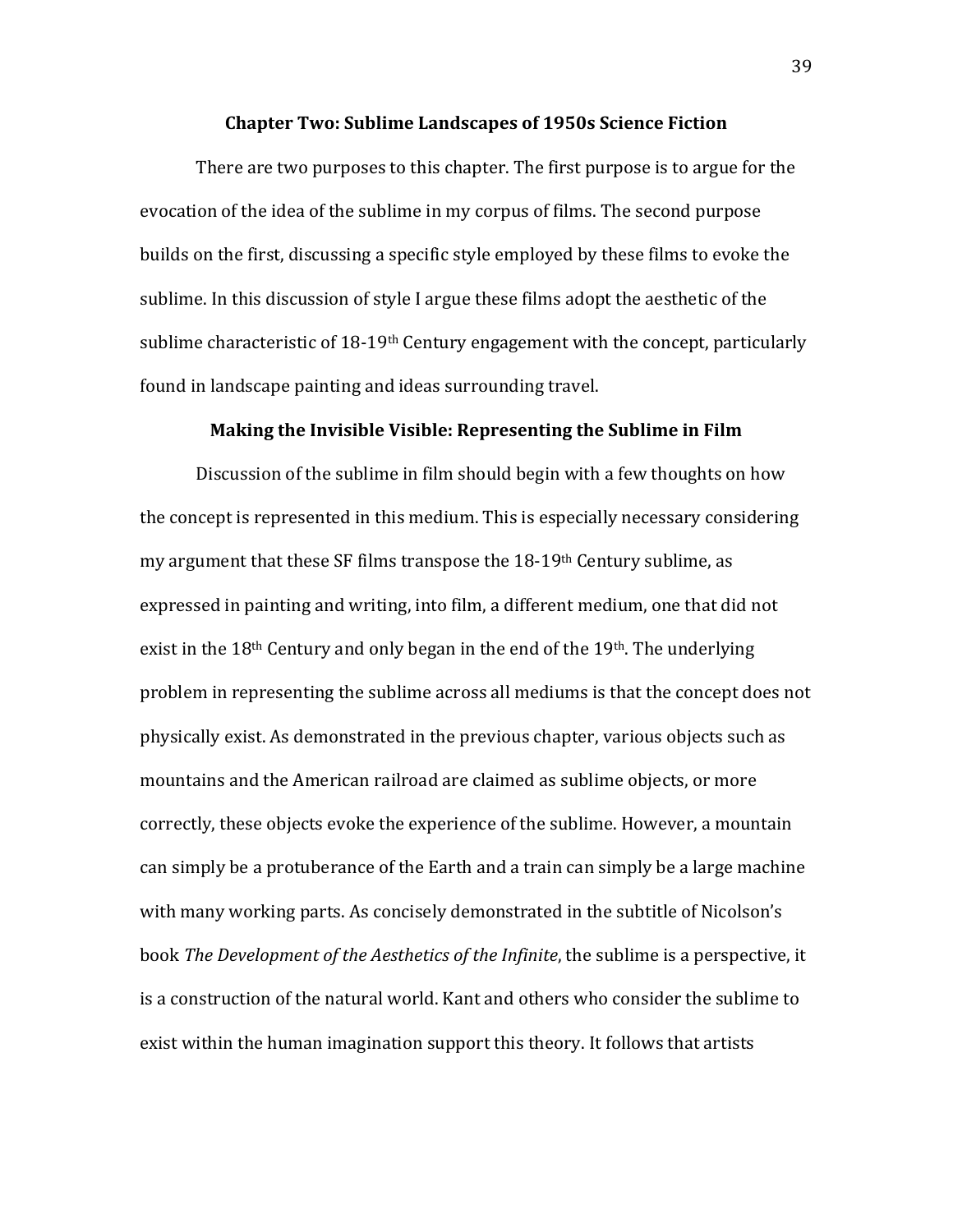wishing to evoke the sublime must translate an experience of the imagination into art.

The artistic expression of the sublime must conform to the possibilities and constraints of the artist's medium. Since inadequacy of description is evocative of the sublime, the right kind of inadequate description may evoke the concept. It is for this reason that literature likely has the greatest advantage in constructing the sublime. Nowhere is this purposefully inadequate construction more apparent than in H.P. Lovecraft's fiction. Lovecraft uses the sublime's incomprehensibility of language to evoke indescribable horror. The unnamed protagonist of "The Call of Cthulhu" recounts his vision of Cthulhu in the following terms: "If I say that my somewhat extravagant imagination yielded simultaneous pictures of an octopus, a dragon, and a human caricature, I shall not be unfaithful to the spirit of the thing."<sup>159</sup> The sublime horror of the monster is attributed to the breakdown of the imagination to represent it. Working with images, visual artists have to use different criteria to evoke the sublime. 18-19th Century artists famously used a contrast between overwhelming nature, usually in the form of a grand vista and a smaller, more fragile something, usually a human or sometimes a small structure. Although modeling their work from actual locations, artists could and did manipulate the natural world to their benefit.<sup>160</sup> Barbara Novak writes that as the medium of photography became popularized, nature photography mirrored the construction of landscape painting, contrasting an overwhelming vista with a seemingly small

 $\overline{a}$ 

40

<sup>159</sup> H.P. Lovecraft, "The Call of Cthulhu." *DagonBytes*, accessed July 17, 2016. http://www.dagonbytes.com/thelibrary/lovecraft/thecallofcthulhu.htm <sup>160</sup> Novak, *Nature and Culture*, 126.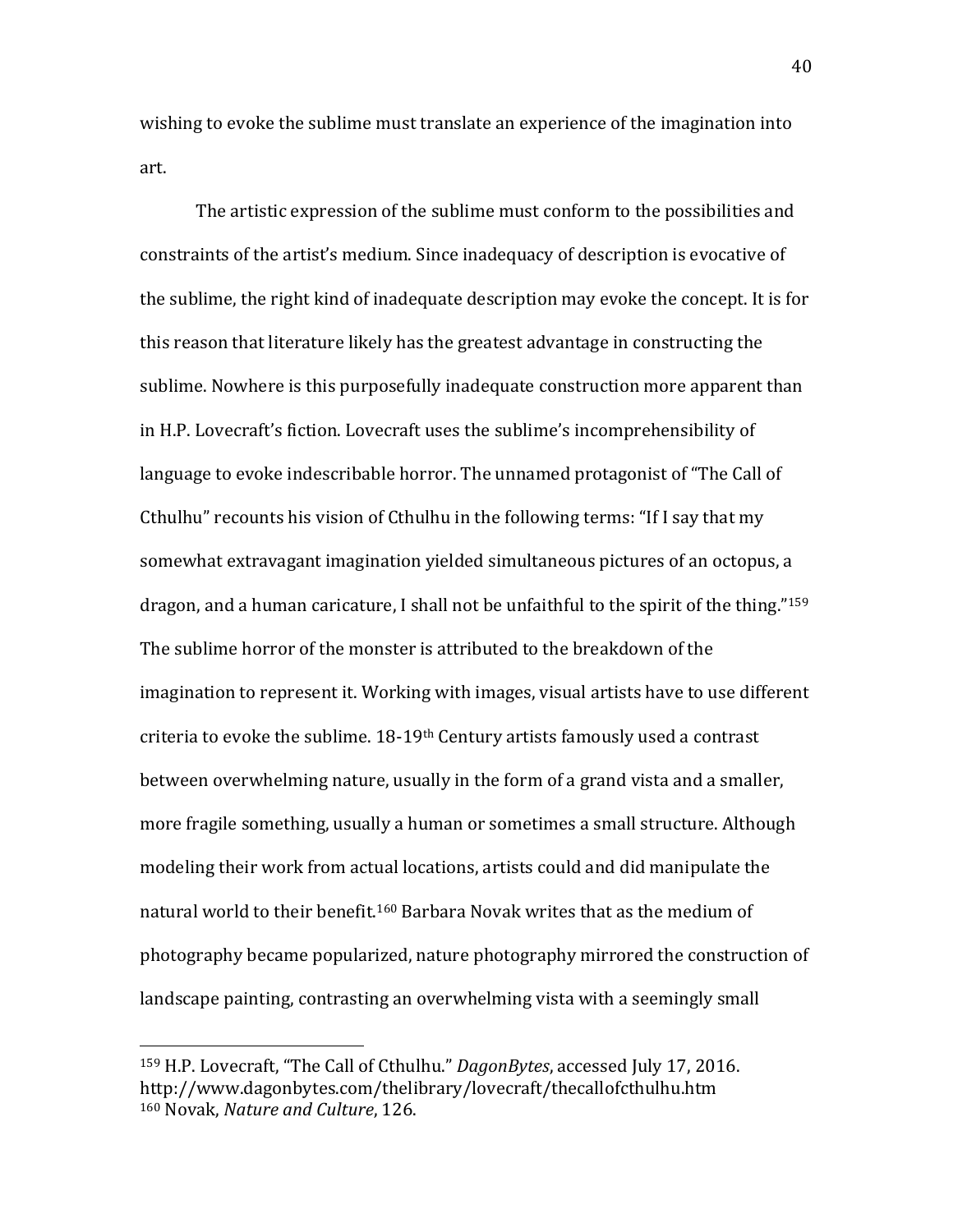human.<sup>161</sup> Change in representation of the sublime from painting to photography must factor in the index: objects photographed must actually have existed in front of the camera. In the previous examples, whether in painting or photography the sublime is dependent on the contrast between vista and human. The grandness of nature that overwhelms the human and threatens him is one characteristic of the sublime, finding a reference most closely in Burke. The human however, is capable of overcoming this powerful, natural force by wrapping his head around its existence (an idea enforced by the medium of painting and photography, as the act of creating the image is a way of capturing the sublime it is representing). Likewise, by relying on certain representations associated with the sublime, films may evoke the concept. How mediums represent the sublime will be important in this thesis. I return to the film medium's particular ability to represent the sublime most directly in chapter three. In this chapter I argue that 1950s SF continues the traditions of landscape painting, evoking the idea of the sublime through stylistic choices, then begin to show how these films break away from more traditional portrayals of the sublime up to this point.

## **Landscape and Science Fiction**

All discussion of the sublime and  $18-19$ <sup>th</sup> Century aesthetics in regards to 1950s SF originates from my observation that this genre cycle is frequently invested in depicting landscape. This investment is partly realized through the desert towns

<sup>161</sup> Novak, *Nature and Culture,* 154.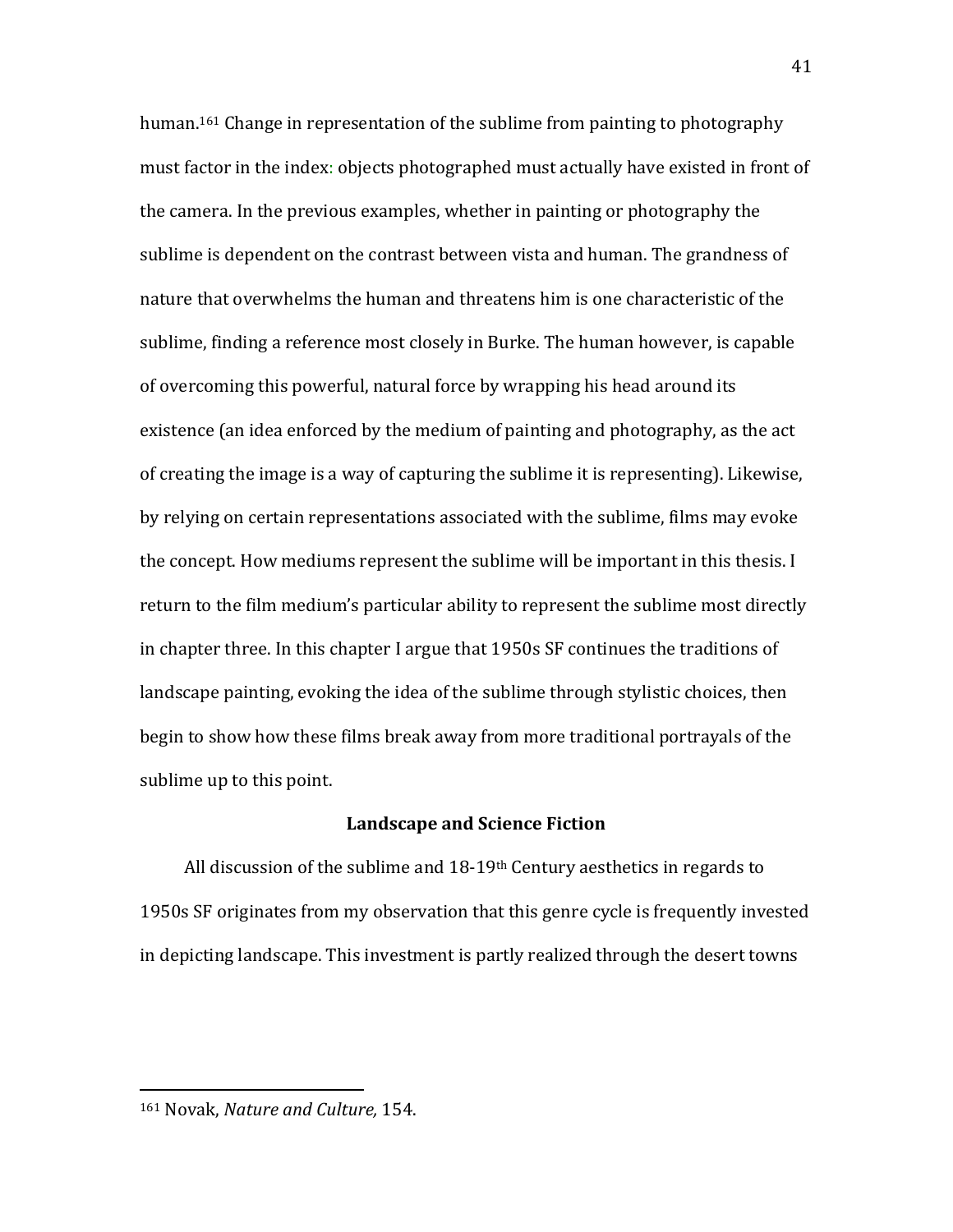or cities surrounding harsh landscapes where many of these films take place.<sup>162</sup> Giant spider legs poking out from behind a rock bluff in *Tarantula* (Jack Arnold, 1955), the sudden attack of a 20-foot long ant in *Them!* from beyond a sand dune or the destructive crystal shards growing from the earth in *The Monolith Monsters*  (John Sherwood, 1957) present landscape as a place where threatening and mysterious confrontations with monsters may occur and where these monsters seem born out of the landscape itself. Other films not only have characters confronting these monsters but also feature narratives revolving around traversing harsh landscapes, such as the extended mountain climbing sequences in *Lost Continent* and *The Mole People* (Virgil W. Vogel, 1956). Characters may also expound on the landscapes they occupy and their uneasy relationships to those landscapes. Not long after the opening credit sequence in *The Beast with a Million Eyes* (David Kramarsky, 1955), Allan Kelley (Paul Birch) reflects on the desolate desert landscape surrounding his ranch home as a montage of the area plays:

"…It has something to do with the feeling you get when you start thinking what's out there, just beyond the grove surrounding us. The vast, cruel world," [pause] "Still, dry, deadly. Slowly withering beneath the white heat of that desert sun. The perfect place to hatch a brood of horror or of hate. Perhaps it began out there, to hate."

The final shot of the montage features human skeleton remains in the sand. Kelley's voice is accompanied by escalating stringy guitars, which, combined with the images, emphasize the repulsive nature of the desert landscape. In *Tarantula*, Dr. Matt Hastings (John Agar) is asked to describe the landscape surrounding the

<sup>162</sup> A study concerning landscape and SF more generally might prove fruitful since alien worlds and futuristic cityscapes make up the iconography of the genre. However, a study of that kind is beyond the scope of this thesis.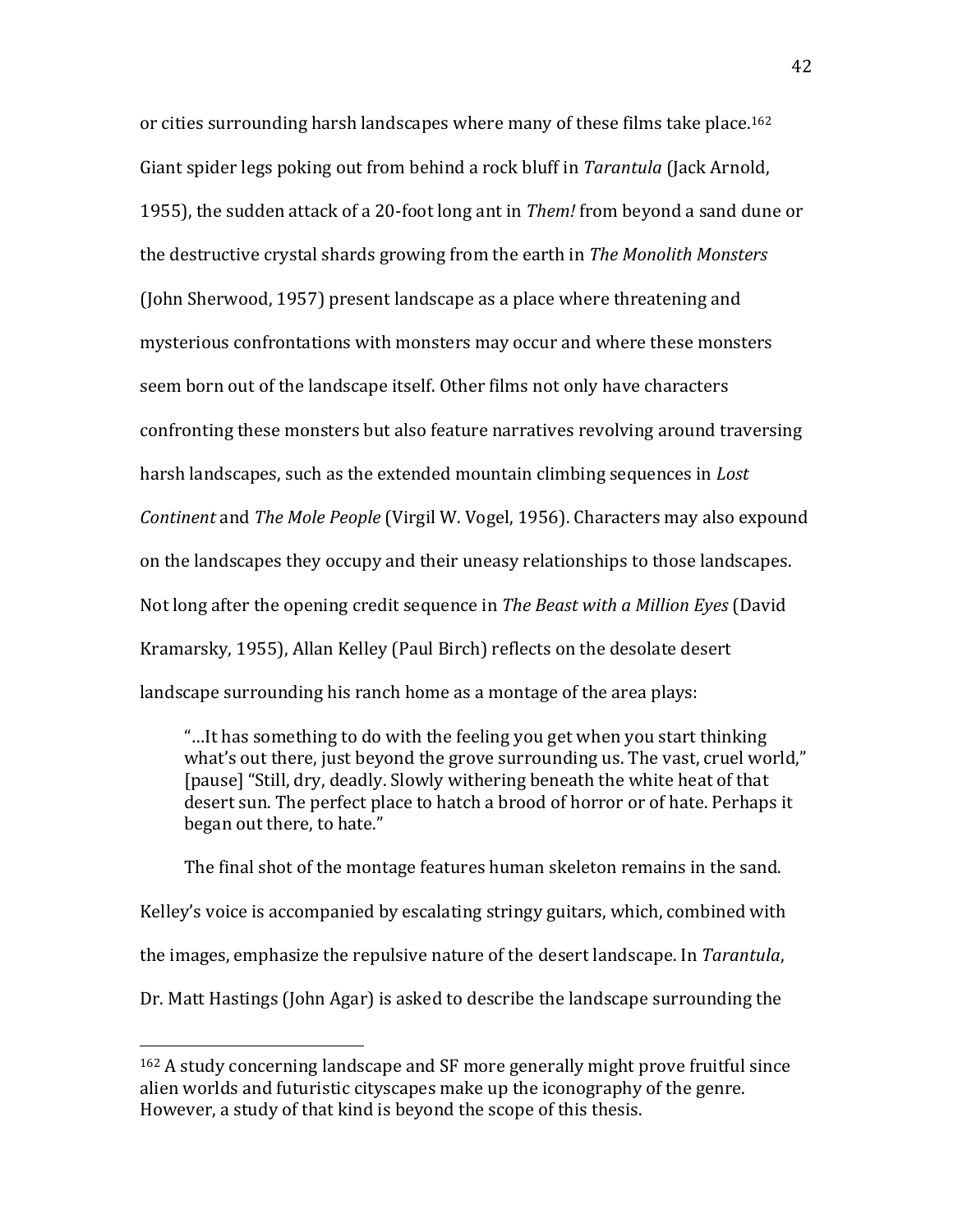town of Desert Rock. Hastings thoughtfully responds to the question: "Oh, like something from another world, quiet, yet strangely evil." At the levels of narrative, visual aesthetic and the personal remarks of characters, these films are decidedly invested in landscape. Landscape is more than a setting in these films, it is internalized into their existence. One result of this chapter is to think through the importance of landscape in this genre cycle and decide what conclusions can be gathered from its importance. One underlying connection between 18-19th Century thought and 1950s SF is the concern with Otherness. As demonstrated in this chapter, landscape in 1950s SF often contains hostile associations. Landscape in these films can be strange and unfamiliar, and may involve encounters with monsters. It is through these portrayals that Otherness of landscape in SF comes across. To me, 18-19th Century landscape painting frequently portrays its vistas, even if they are famous locations, with an otherworldly quality. Perhaps the 18-19th Century American and Western European mindset constructs nature as an Other. Some reference of this mindset can be glimpsed here and there. In his travel memoir *In Wonderland*, Knut Hamsun recounts an 1899 visit to the Caucasus region around Russia. On his impression of Mount Kazbek, Hamsun writes, "A mysterious feeling courses through us – the cliff stands there as if conjured by the other cliffs. We feel as though a being from another world is looking at us." <sup>163</sup> In her discussion of British travel writers' encounters with the Alps, Nicolson writes in passing that 19<sup>th</sup> Century travelers are like "cosmic voyagers" in modern SF: these other worlds that travelers are encountering "amaze," "puzzle," "astound," "enthrall" "by their very

<sup>163</sup> Knut Hamsun, *In Wonderland* (New York: Ig Publishing, 2004): 69.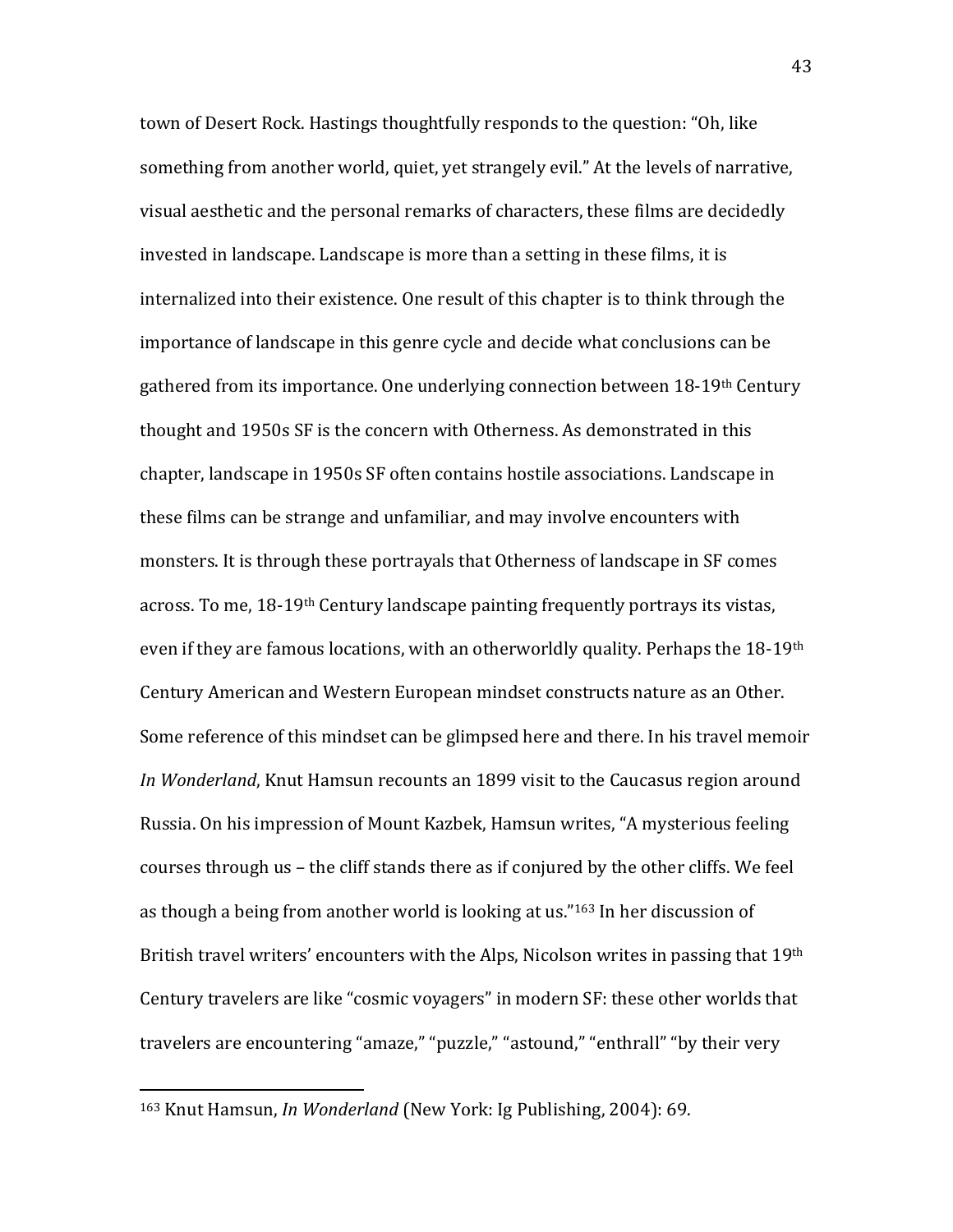differences from our world." <sup>164</sup> Requiring an aesthetic to portray the Otherness of the world, 1950s SF draws on the 18-19th Century mindset that perceives an Otherness in the natural world, the mindset that contributed to the vogue of landscape painting in this period. From here I want to discuss  $18-19<sup>th</sup>$  Century aesthetics, especially the treatment of landscape during this period, because these aesthetics reveal a pathway through these films that begins more than 100 years before any one film is made.

# **Landscape and 18-19th Century Thought**

Landscape painting in the  $18-19$ <sup>th</sup> Centuries is commonly characterized by the sublime, found in the tendency of these paintings to portray dwarfing contrasts between an overwhelming natural vista and small humans. Within this tendency, scholars have found temporal readings of these images. These readings have their origin in the fascination landscape artists have with evolution. Many landscape artists are interested in capturing creation in their paintings. <sup>165</sup> While the desire to capture the moment of creation appears to be a tendency occurring around the world at the time, <sup>166</sup> American artists seemed particularly interested. Novak writes that in the absence of a long history such as that of Europe, American artists began to relate to antiquity instead.<sup>167</sup> This idea of antiquity is characterized by unspoiled wilderness that is, according to Novak, "purer and by implication closer to God."<sup>168</sup> Thomas Cole once wrote that it is the untouched wilderness of America that is the

<sup>164</sup> Nicholson, *Mountain Gloom and Mountain Glory*, 32.

<sup>165</sup> Klonk, *Science and the Perception of Nature*, 60.

<sup>166</sup> See Klonk for a study of English landscape painters, Mitchell for a study of the Germans and Novak for the Americans. <sup>167</sup> Novak, *Nature and Culture*, 124.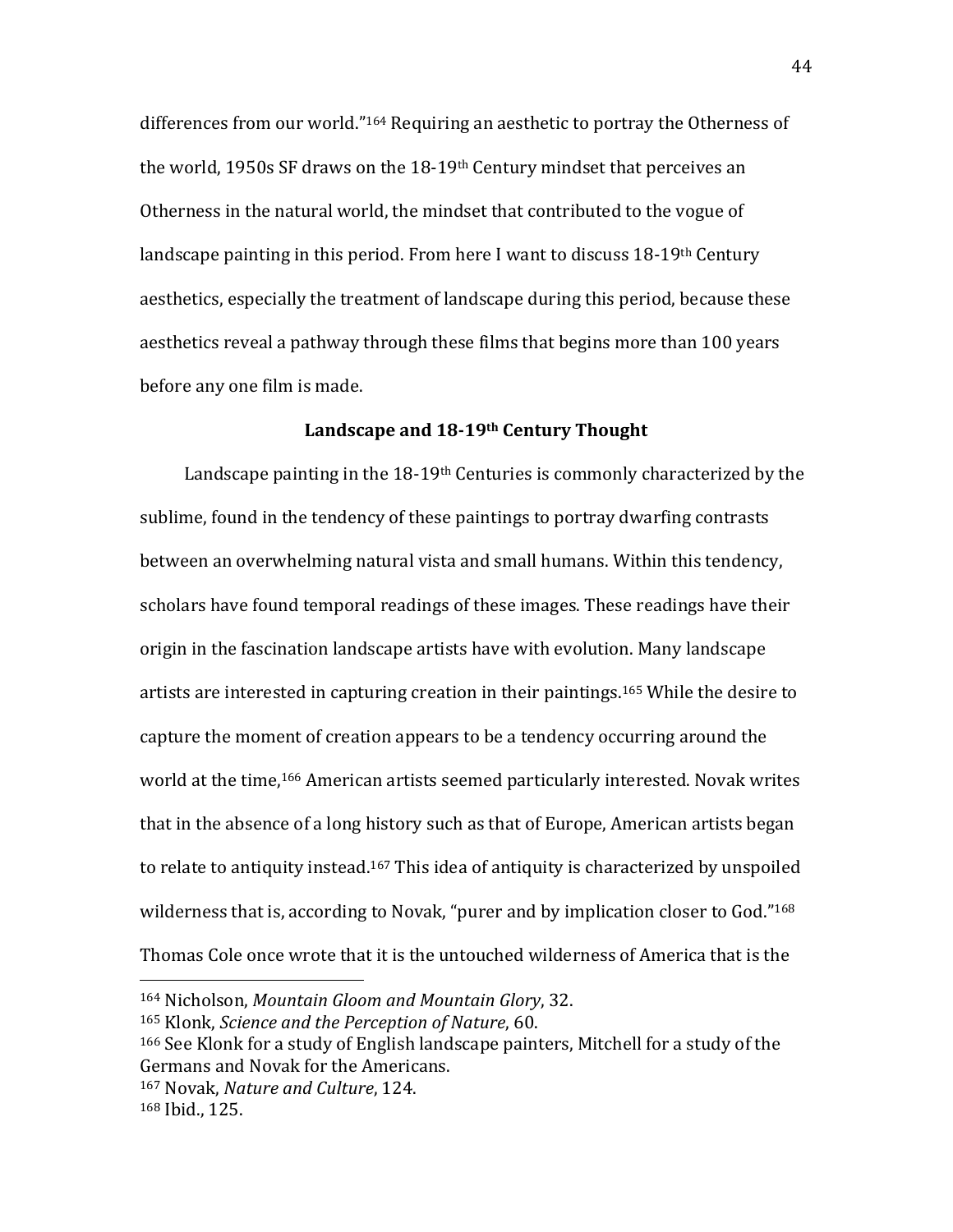source of its sublimity<sup>169</sup> and there is a feeling among painters that creation and sublimity fuse together.<sup>170</sup> Thus, the interest in capturing creation is also the sublime for landscape artists. Novak writes that capturing the moment of creation within landscape painting is to "receive attributes of the creator."<sup>171</sup> Marx echoes this interpretation, stating that to the 19th Century American, a well-composed landscape painting might evoke the same feelings when contemplating the grand design of the universe.<sup>172</sup>



*Figure 1. Albert Bierstadt,* Yosemite Valley, Glacier Point Trail.

<sup>169</sup> Ibid., 125. Although America was their inspiration, many American landscape painters accompanied scientific expeditions to South America, the Arctic, among other places and created paintings of those landscapes that are in keeping with the ideas discussed here. See Novak chapter seven.

<sup>170</sup> Ibid., 128.

<sup>171</sup> Ibid., 130.

<sup>172</sup> Marx, *The Machine in the Garden*, 96.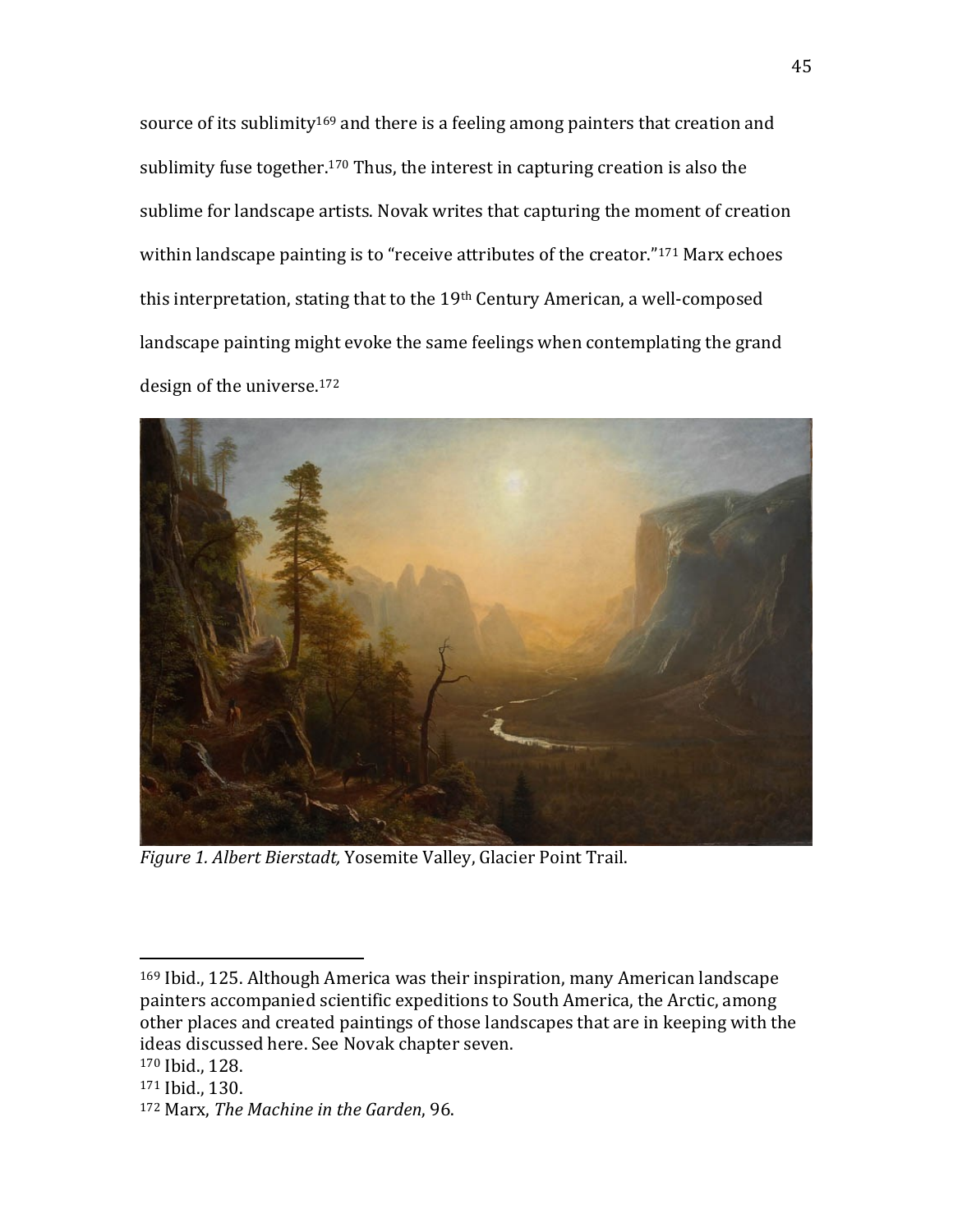Examples of this thinking may be applied to Alfred Bierstadt's *Yosemite Valley, Glacier Point Trail*. The objects of the artist's interest layer time like sediment or an evolutionary ladder, and present us with the sublime grandness of nature or the universe itself. In *Yosemite Valley, Glacier Point Trail*, the vista that dominates the painting not only stretches far into the background but also metaphorically back in time, maybe back to the moment of creation.<sup>173</sup> The travellers (perhaps part of a scientific or other exploratory expedition) at the bottom of the painting are dwarfed by the vista and observe this regress in time back to creation. Since regarding the vista is a temporal experience, the sublime feeling of the travellers may be described, to paraphrase Marx, as a feeling of being overcome by the grand design of the universe.

Although the obsession with creation implies an obsession with the past, there are examples of artists portraying the future as well. Novak notes that Frederic Erwin Church, Alfred Bierstadt and Thomas Moran have found apocalyptic images in their encounters with this "pure" wilderness.<sup>174</sup> Also, Klonk notes that J.M.W. Turner paints based on his observations of the past, present and also the future. <sup>175</sup> Representation of past, present and future are easily evident in Thomas Cole's famous *The Course of the Empire* series of paintings that portray all stages of civilization beginning with *Savage State* (past) and ending with *Desolation* (postapocalyptic state). *The Course of the Empire* gradually moves from an antiquated past to a future marked by the remnants of human civilization.

<sup>173</sup> Novak, *Nature and Culture*, 134.

<sup>174</sup> Novak, *Nature and Culture*, 132.

<sup>175</sup> Klonk, *Science and the Perception of Nature*, 87.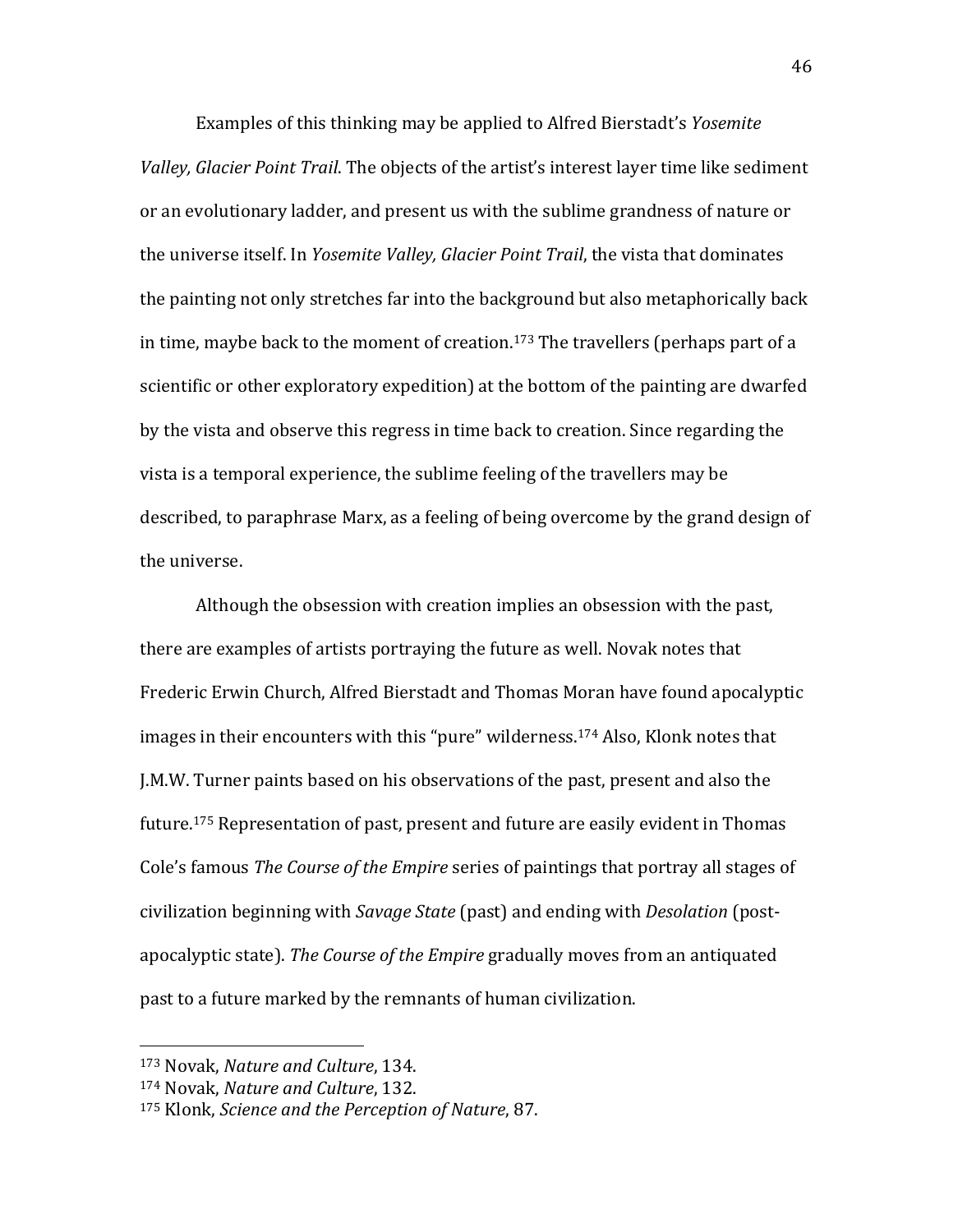Also worth mentioning is the experience of travel by artists to find the inspirations for their paintings. Novak calls this experience the Artists Quest and it is a major  $19<sup>th</sup>$  Century theme.<sup>176</sup> There is a kind of alliance of artists and scientists in this period, where artists accompany scientific expeditions, allowing them to encounter the natural vistas they would paint, and in turn their sketches are disseminated through scientific reports.<sup>177</sup> Artists made this alliance because, like scientists, they are interested in getting back to the beginning of the world – "Creation."<sup>178</sup> Novak elucidates the artist's quest: "They toiled across the prairies, climbed their mountains, tracked icebergs, and ascended volcanoes – all so that when they were asked: 'What see you when you get there?'" The answer being "Creation…all creation."<sup>179</sup> This thinking suggests there is also a spatialization component to the combination of landscape and time in the 18-19th Century. Johannes Fabian combines these ideas of time, landscape and space in his anthropology study *Time and the Other*.

Fabian investigates the phenomenon of the re-conception of time in the 19th Century where time takes on a spatial quality rather than a succession of events. This kind of thinking likely begins with Charles Lyell's *Principles of Geology* (1830-  $33$ ),<sup>180</sup> a study that is responsible for formulating specific evolutionary theories.<sup>181</sup> Opposed to the creationist viewpoint that influences the perception of time through

l

<sup>176</sup> Novak, *Nature and Culture,* 119.

<sup>177</sup> Ibid., 120.

<sup>178</sup> Ibid., 134.

<sup>179</sup> Ibid., 134.

<sup>&</sup>lt;sup>180</sup> Scholarship on landscape painting in this same period often makes note of the influence of Lyell's book on artists' thinking.

<sup>181</sup> Johannes Fabian, *Time and the Other: How Anthropology Makes Its Object* (New York: Columbia University Press, 1983): 13.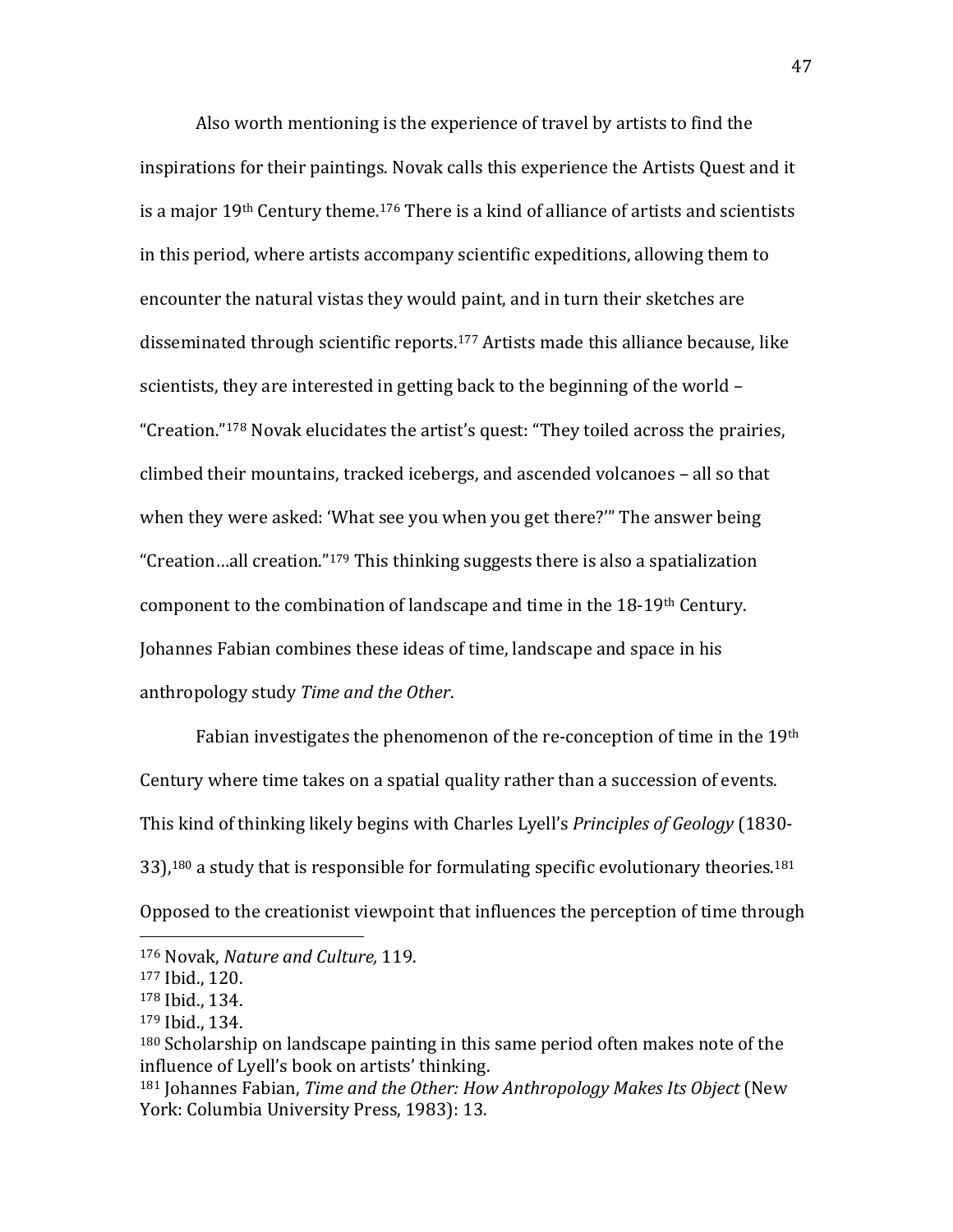simultaneous creation or repeat divine intervention, Lyell proposes that Earthly events happen in uninterrupted succession.<sup>182</sup> Eventually, evolutionary scientists re-conceived time more closely to the evolutionary "tree" that is frequently used to illustrate the evolutionary process.<sup>183</sup> In the mind of some  $19<sup>th</sup>$  Century thinkers, this secularization of time translates into spatialized time.<sup>184</sup> This spatializing is well-received by prejudiced Victorians who conceive of their relationship to other cultures as an "affirmation of difference as *distance*."<sup>185</sup> In this mindset, Victorians make sense of society through evolutionary stages that are also tied to spaces, with England conveniently being the most evolved.<sup>186</sup> This thinking leads to a kind of evolutionary slope, what Fabian describes as a "scheme in terms of which not only past cultures, but all living societies were irrevocably placed on a temporal slope, a stream of Time – some upstream, others downstream." $187$  As the 19<sup>th</sup> Century traveler encounters other cultures, he is making a journey through time.<sup>188</sup> Here, fascination with the primitive comes into play. Fabian describes the primitive as a "temporal concept...a category, not an object, of Western thought."<sup>189</sup> 19<sup>th</sup> Century fascination with the primitive is not so much a study of primitive cultures as it is a status to be bestowed. Since travellers may bestow primitive status, this kind of thinking allows the traveler to remain fixed in his own evolutionary position while

<sup>182</sup> Ibid., 13.

<sup>183</sup> Ibid., 15.

<sup>184</sup> Ibid., 15.

<sup>185</sup> Ibid., 16.

<sup>186</sup> Ibid., 17.

<sup>187</sup> Ibid., 17.

<sup>188</sup> Bonnie Mann, *Women's Liberation and the Sublime: Feminism, Postmodernism, Environment* (Oxford Scholarship Online, 2006): 1. <sup>189</sup> Fabian, *Time and the Other*, 18.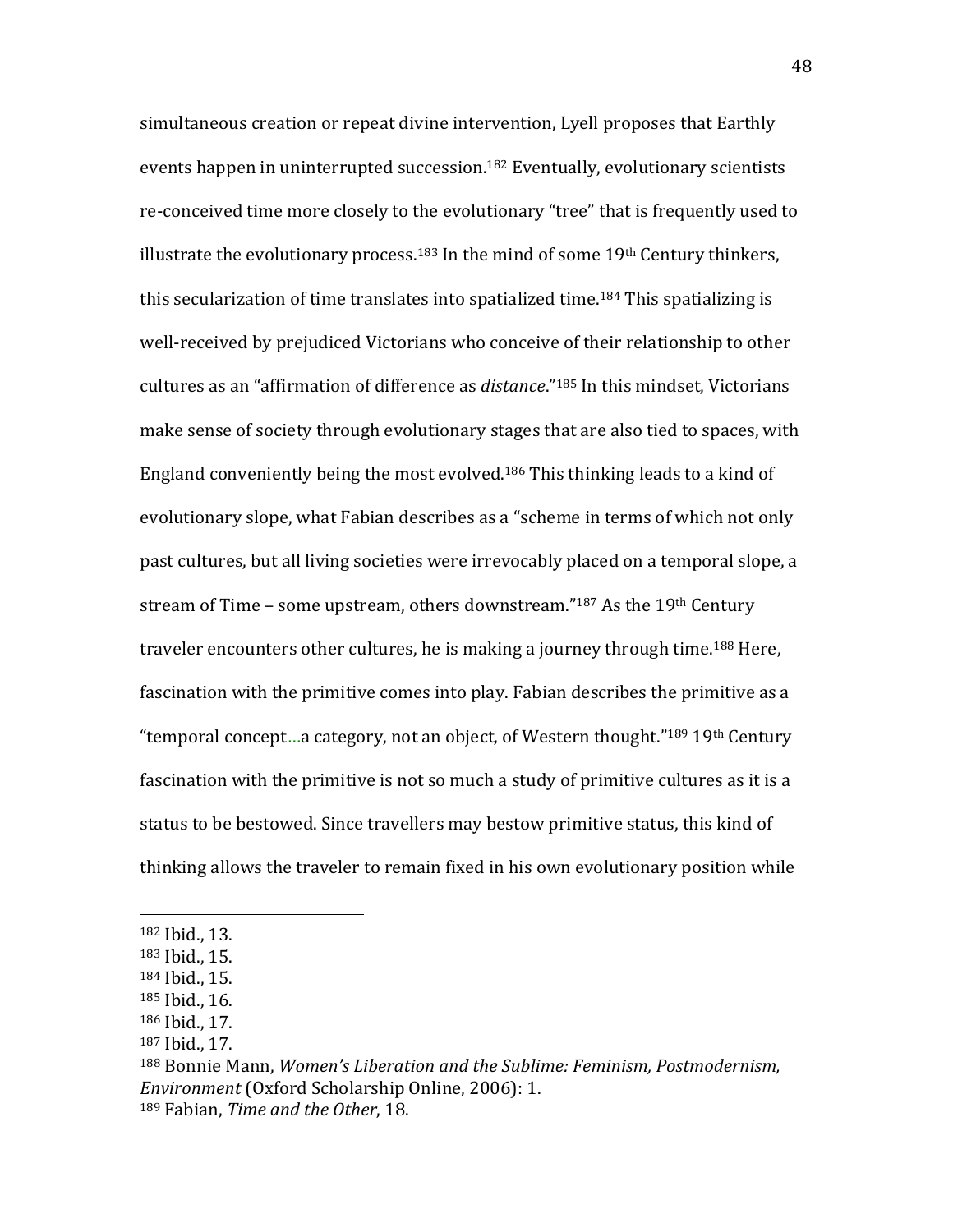traveling back in time.<sup>190</sup> Keeping in mind the 18-19<sup>th</sup> Century ideas I have just outlined regarding landscape painting and travel, we may revisit 1950s SF with a renewed perspective.

#### **Science Fiction and 18-19th Century Thought**

The relationship between time, landscape and space is evident throughout 1950s SF, but especially so in a cohort of films that emphasize travel. Films such as *Creature from the Black Lagoon* (Jack Arnold, 1954), *The Land Unknown* (Virgil W. Vogel, 1957) and *The Mole People* revolve around scientific expeditions or a combination of scientific and military expedition requiring characters to travel great distances to explore a piece of land, or, in the case of *Lost Continent*, to recover a powerful weapon (a thinly disguised Bomb metaphor). These portrayals are all done in extended travel sequences where the process of getting from one location to another is rigorously portrayed.

These journeys ostensibly have little importance to the narrative but consume much runtime. In *Lost Continent*, a military-scientific expedition takes place to retrieve a fallen US atomic-powered rocket that has crash-landed on a remote, tropical island in the South Pacific. The team has to climb a mountain to reach a plateau where the rocket has crashed. The climbing scene is quite extended, with approximately 20 minutes of the film's 83 minute runtime depicting climbing the mountain. Adding to this devotion to rock-climbing scenes is the film's climax where the team has to hurriedly climb back down the mountain before the island descends into the ocean. *The Mole People* likewise depicts an overlong mountain

<sup>190</sup> Mann, *Women's Liberation and the Sublime*, 1.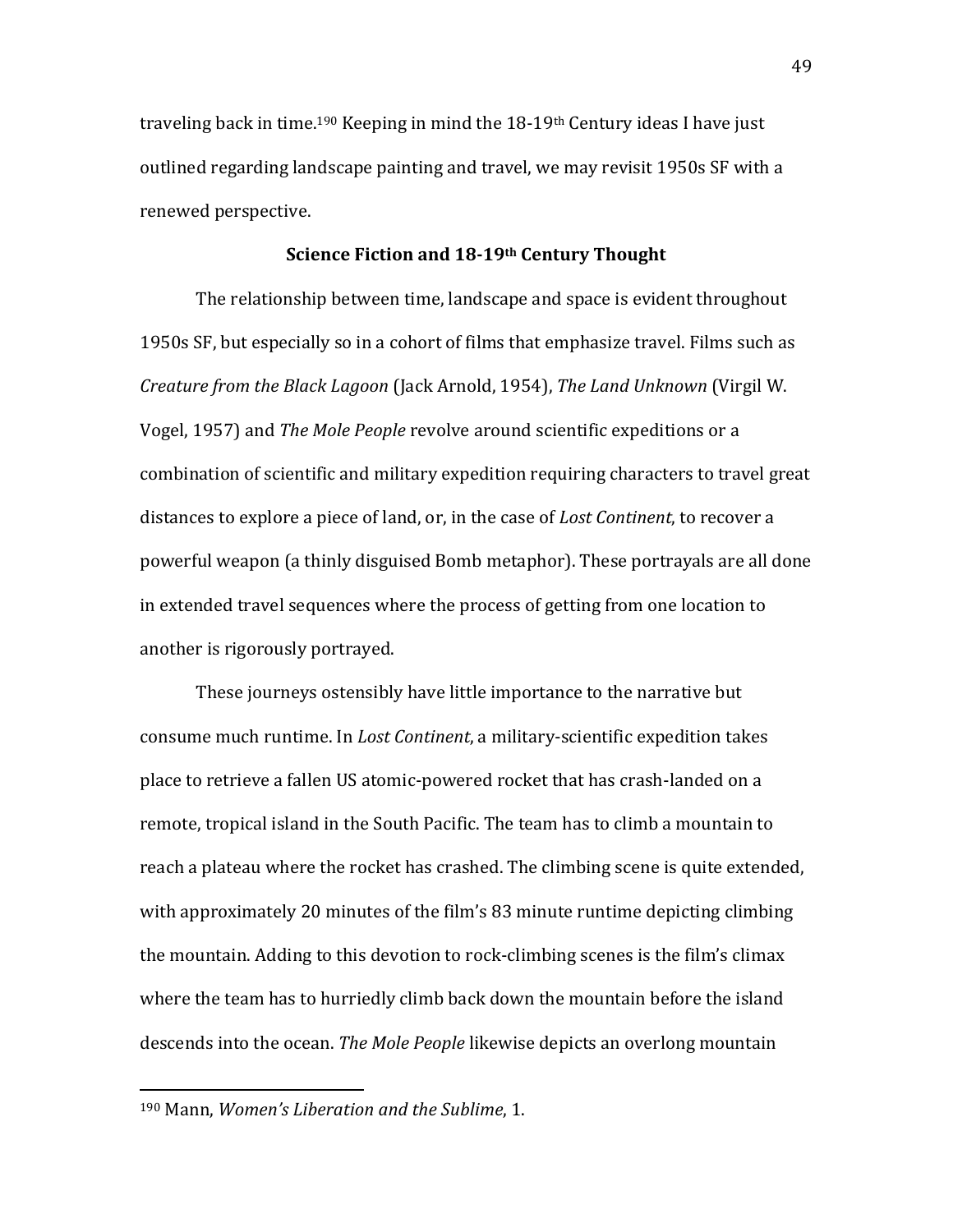climbing scene, however not nearly to the degree of *Lost Continent*. In *The Land Unknown*, characters travel across Antarctica from a US Naval ship by helicopter in an extended travel scene marked by small passages of dialogue by characters pointing out penguins and seals down below. The film cuts between this dialogue inside the helicopter and stock footage of (presumably) the Antarctic landscape. *Creature from the Black Lagoon* features marine biologists and a boat captain traveling down the Amazon and unlike the other films is characterized by important dialogue and character development, as the film has stronger production values than most films in this genre cycle. Although conspicuous in length, these travel sequences serve little purpose to the films' narratives, except maybe in the case of *Creature from the Black Lagoon*. However, these scenes have important connotations for my study.

Characters in these films, in traveling to their destinations, encounter creatures and environments from the distant past. In *Lost Continent*, when the travelers reach the top of the mountain they realize they have crossed into a land with a radically different atmosphere, denoted by dialogue and a green tint that suddenly mediates the image. As they move further along the plateau, they discover dinosaurs populate it. In *The Mole People*, protagonists climb a mountain in hopes of finding artifacts from a Sumerian civilization buried there. They discover ruins from a structure and an opening in the rock. They descend through the opening and discover an expansive network of caves, where the Sumerian civilization has retreated. They also encounter a primitive race of humanoids vaguely resembling moles that are slaves to the Sumerians and live under the earth of the Sumerian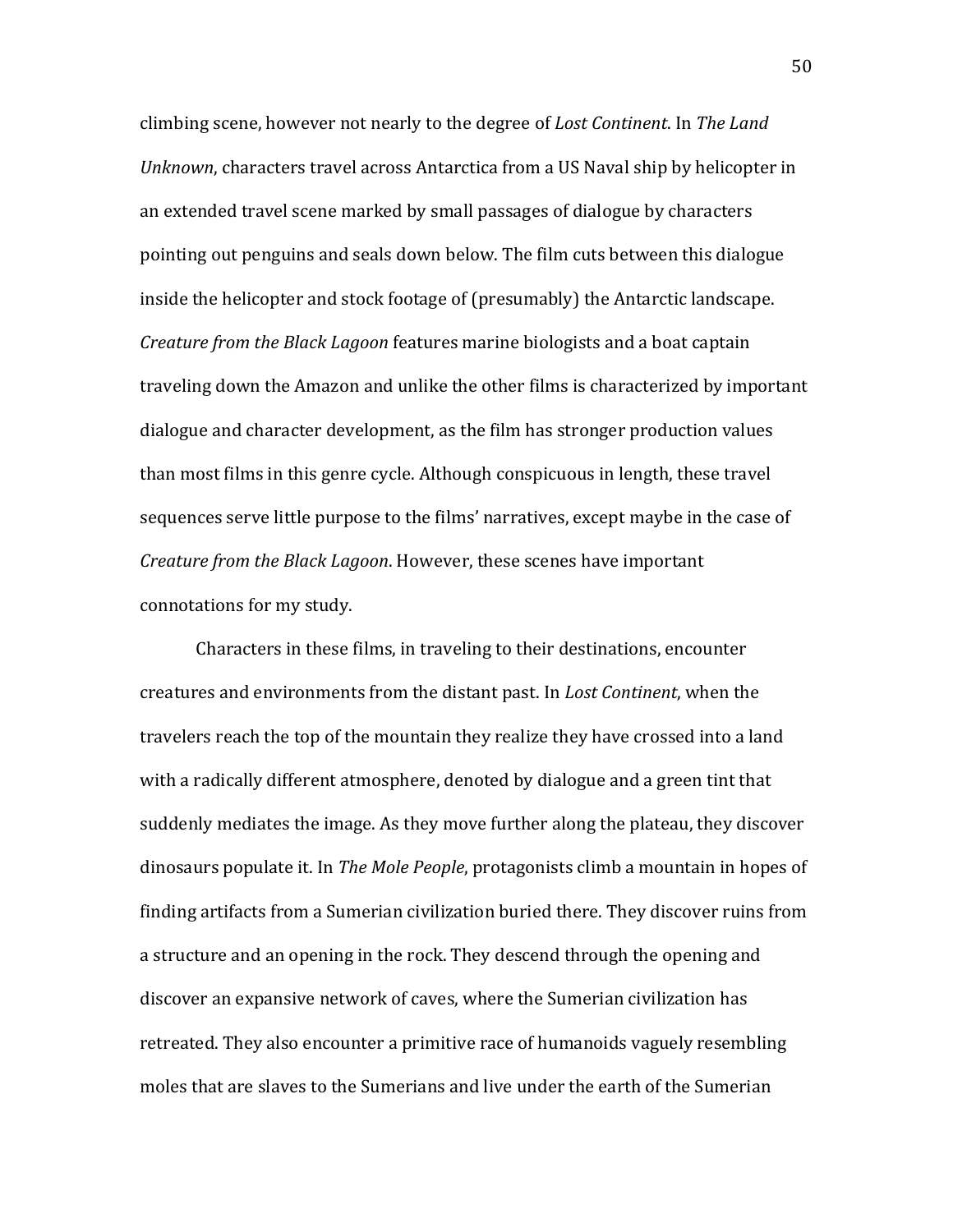world. In *The Land Unknown* characters travel across the Antarctic landscape by helicopter, and much is made of their observations of seals and penguins out the windows. Eventually a fog enshrouds their view and a pterosaur crashes into the helicopter forcing them to land. They descend into dense fog and humidity until unknown to them they have landed at the bottom of Mount Erebus. When the fog clears they realize this space is a self-contained Mesozoic world with tropical wildlife, dinosaurs, giant lizards and a carnivorous plant. In *Creature from the Black Lagoon*, the protagonists travel down the Amazon by boat looking for the buried remains of the Gill Man (Ricou Browning and Ben Chapman), a proto-human creature from the Devonian era, described by one character as the bridge between the amphibian world and land-based species. They encounter the titular creature living in the far reaches of the Amazon River. What is common to these films is that travel is associated with regression.

In each of these films, the protagonists begin in the contemporary world, encounter less sophisticated species as they travel and eventually encounter prehistoric ones. For example, in *The Land Unknown* the protagonists are not only traveling through space to reach the interior of the volcano, they are traveling through time to a much earlier period in Earth's history. In the depiction of travel, these films infuse time with landscape so that traveling through space is also a kind of time travel. These films map time onto the landscape itself, where landscape is not only physical space but also a kind of evolutionary slope, where humans can observe earlier worlds while their bodies remain fixed in contemporary time.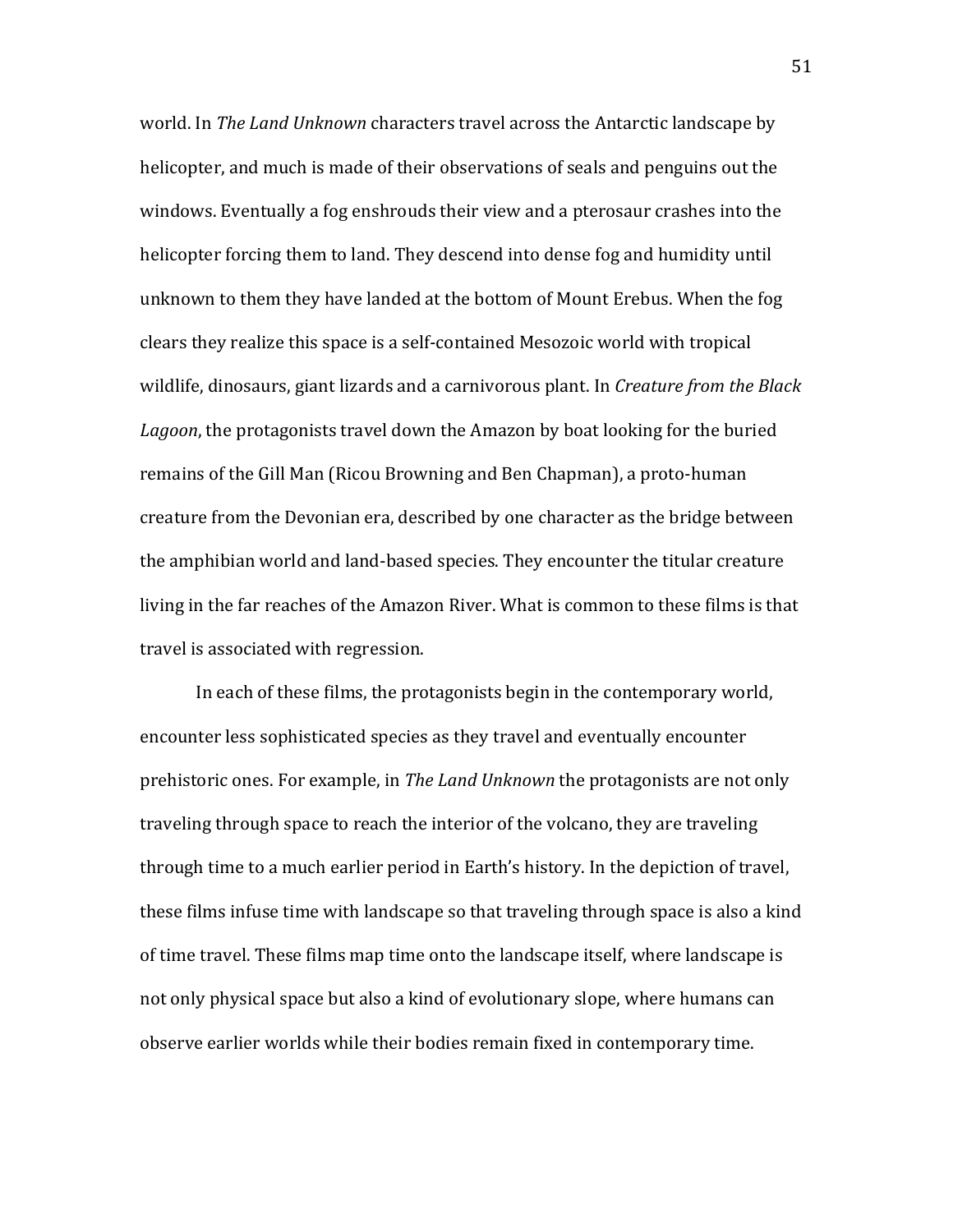Treatment of time and space in *Lost Continent*, *Creature from the Black Lagoon*, *The Mole People* and *The Land Unknown* resemble the mindset described in Fabian's study. These films all spatialize time, with characters traveling backwards in time as they travel through space. Despite traveling to earlier periods in Earth's history, the film's characters do not physically devolve as might be expected. As the travelers in Fabian's study, characters in these films remain fixed in their contemporary time despite moving down the "evolutionary slope." As they move down the "slope" characters encounter dinosaurs in *Lost Continent* and *The Land Unknown*, a more primitive culture in *The Mole People* as well as the mole-like humanoids of the film and the amphibian humanoid of *Creature from the Black Lagoon*. As other cultures and other spaces are seen as primitive in Fabian's study, characters in these films likewise encounter the primitive in their travels. Fascination with the primitive in the films is seen in the recurring element of the primitive in the nature of the monsters and in *The Mole People*, the Sumerians encountered by the characters. As well, the scientific nature of the exhibitions in these films and the general fascination the characters have with studying the primitive (they are typically scientists who are fascinated with the encounters they are having) gives these films a slightly anthropological feel. While the films I have described so far in this section spend a lot time on the spatialization of time, many other films in this genre cycle have glimpses of the spatizaliation of time previously described. In many of these films the initial encounters with the monster occurs in nature and characters must travel to have the encounter. The ant colony in *Them!* is located in the desert outside Los Angeles, the insect liar in *The Black Scorpion*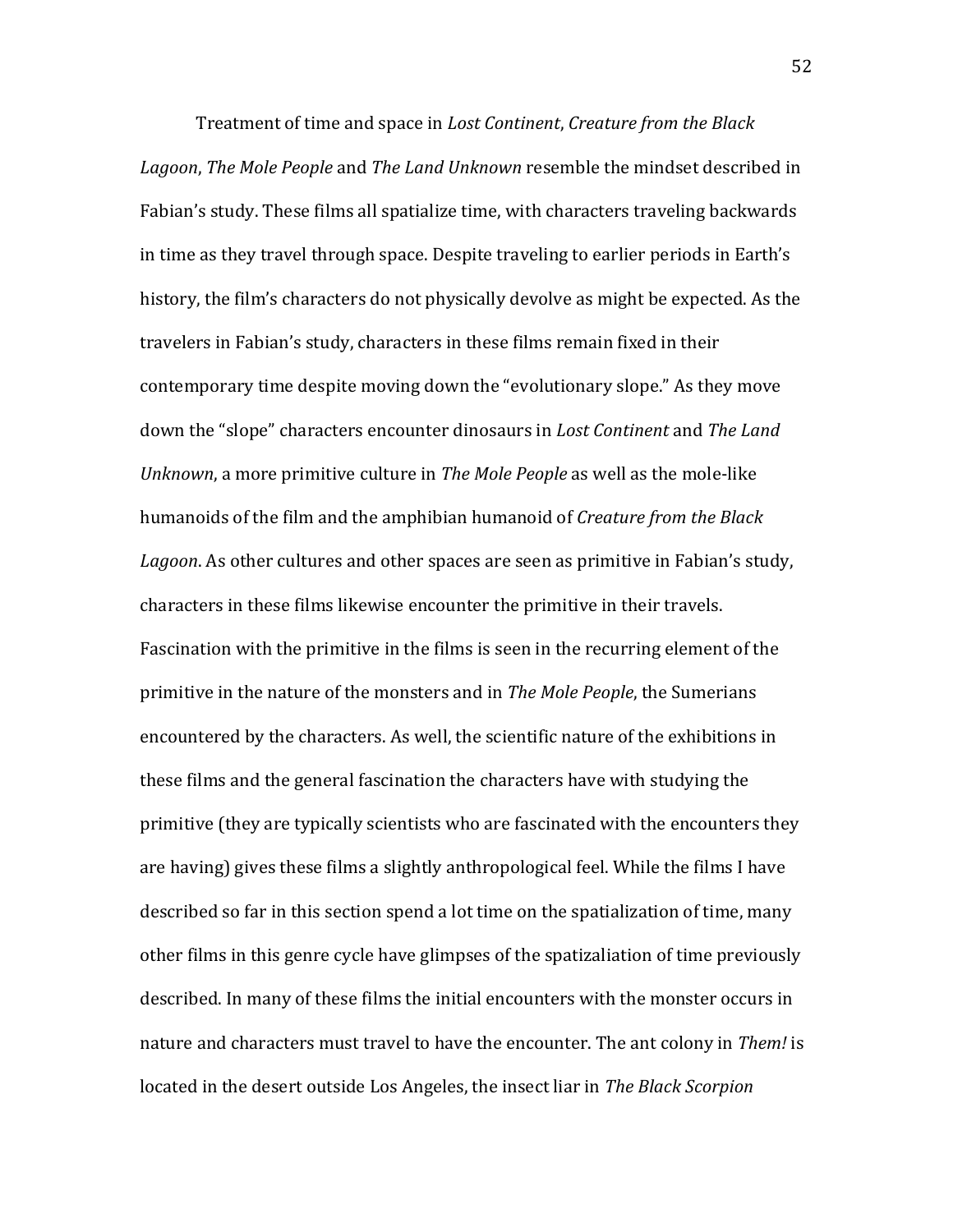(Edward Ludwig, 1957) is within a volcano outside a Mexican village and *Tarantula*'s (Jack Arnold, 1955) arachnid emerges from an isolated lab in the desert before making its way to a nearby town, to give a few brief examples. The difference between *Creature from the Black Lagoon*, *The Land Unknown*, *Lost Continent* and *The Mole People* is the rigor of the travel scenes. Other films skip over this process entirely or simply do not give much attention to the process of traveling.

### **Landscape Painting and Science Fiction**

In the spatialization of time in this SF genre cycle, some films do so largely in single shots. SF in this genre cycle tends towards the images seen in Figure 2 to greater or lesser degree, particularly in films released after 1953. In Figure 2, a still from *The Land Unknown*, the humans may go unnoticed at first. The characters appear at the bottom right of the frame, while two monsters (regular sized lizards standing in for giant lizards) fight, occupying almost the entire frame. The lizards substantially dwarf the characters. They are inferior in size to such a degree that the monsters' destruction of these people might not be much more pronounced than a human stepping on a small bug without noticing.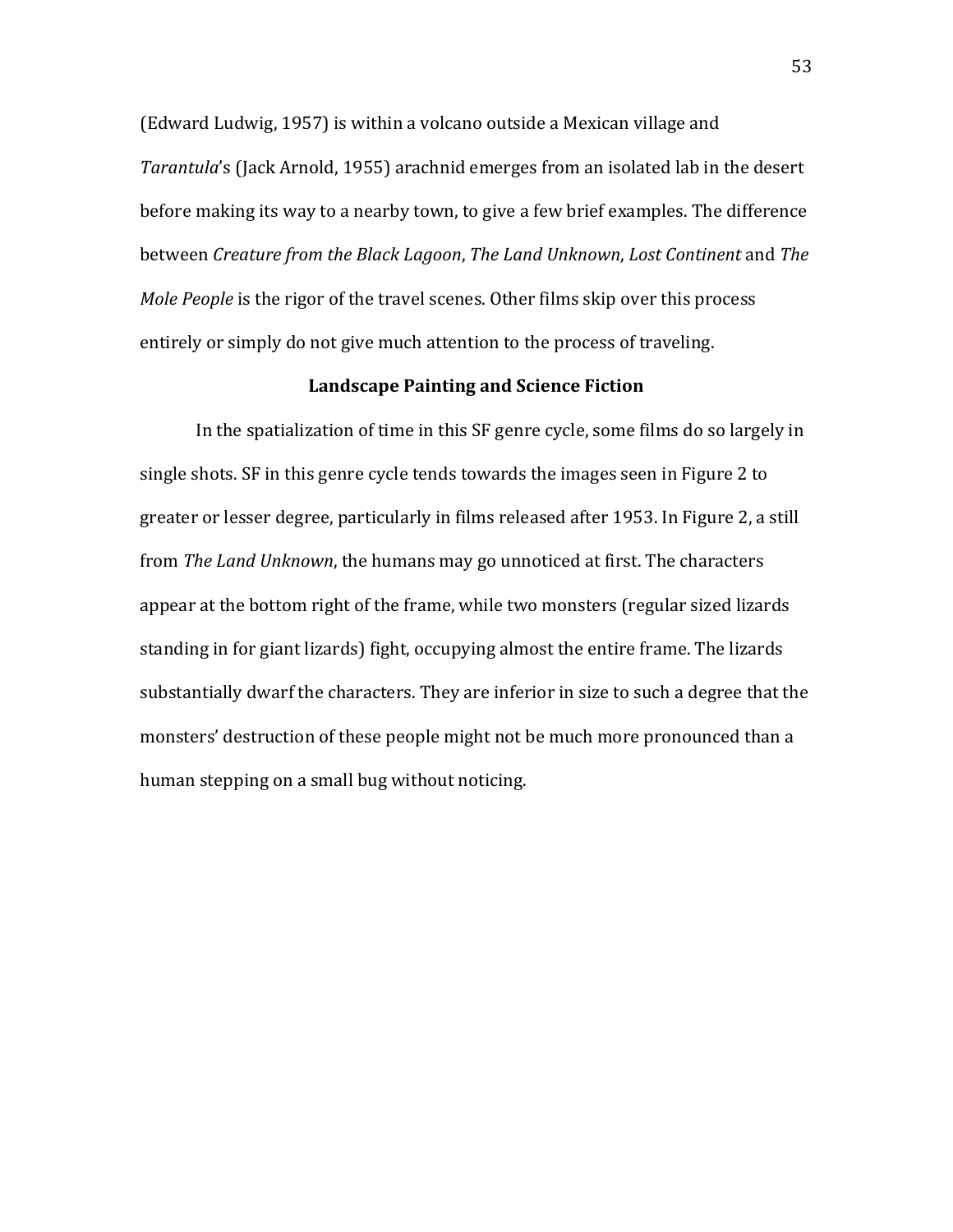

*Figure 2. Characters (bottom right) encounter giant lizards in* The Land Unknown*.* It is in this image from *The Land Unknown* and many other films in this cycle that tend to these same conventions of staging where the relationship between 1950s SF and landscape painting is apparent. These images return to the conventions of landscape painting previously discussed. The contrast between overwhelming background and humans or occasionally a small structure in the foreground that partly characterizes 18-19th Century landscape painting are re-staged in these SF images. The major difference in convention in 1950s SF is the absence of a natural vista that characterizes landscape painting. In these films, one or more monsters replace the vista seen in landscape painting. Instead of being overwhelmed by a sublime vista, characters in these films are overwhelmed by the sudden confrontation with a sublime monster. Upon examination of these images relative to narrative, these overwhelming monsters thematically resemble the vistas in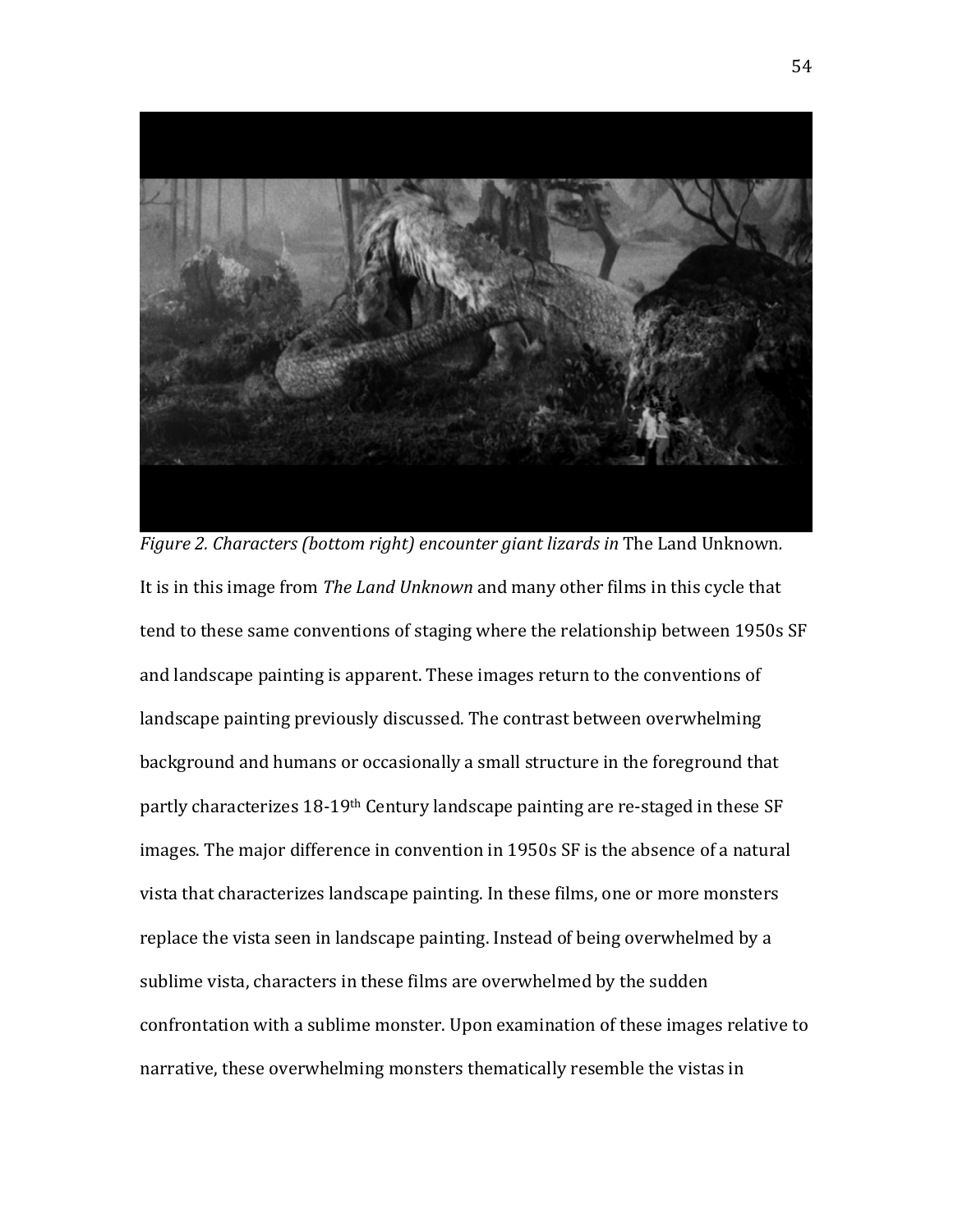landscape painting. As discussed, time is important to landscape painting where the vista may "layer" time like sediment or stretch backwards in time. While the monster does not have the expansive regress of vistas in some paintings like *Yosemite Valley*, the monster's existence is associated with a regression in time. In *The Land Unknown* the monsters all originate from the Mesozoic era meaning that regarding these monsters is to look back in time to that period. The regression in time while viewing these images is reminiscent of the  $19<sup>th</sup>$  Century fascination with the primitive. As discussed earlier, landscape artists desire to capture creation in their painting. While the image of the monsters in the films previously discussed may not regress back to creation, they certainly are antiquated and primitive, qualities that landscape artists wished to flush out in their search for the moment of creation. This regression to a specific period is seen in *Lost Continent* where characters encounter a plateau where the Mesozoic world is preserved.

Another way these images evoke temporality is through the staging of the split between foreground and background. The split between humans in the foreground and monsters in the background creates a contrast between the characters and the monsters they regard. This contrast is further enforced by the staging technique: these images are typically two images fused together. Images of the monsters and images of humans are filmed separately and superimposed to create one image. The two images combined into one creates a sense that although humans are encountering these monsters within one space and time period there is a distinction between the species. Humans occupying one image create a sense they exist in one time period. In order to create the unified image, directors' had to edit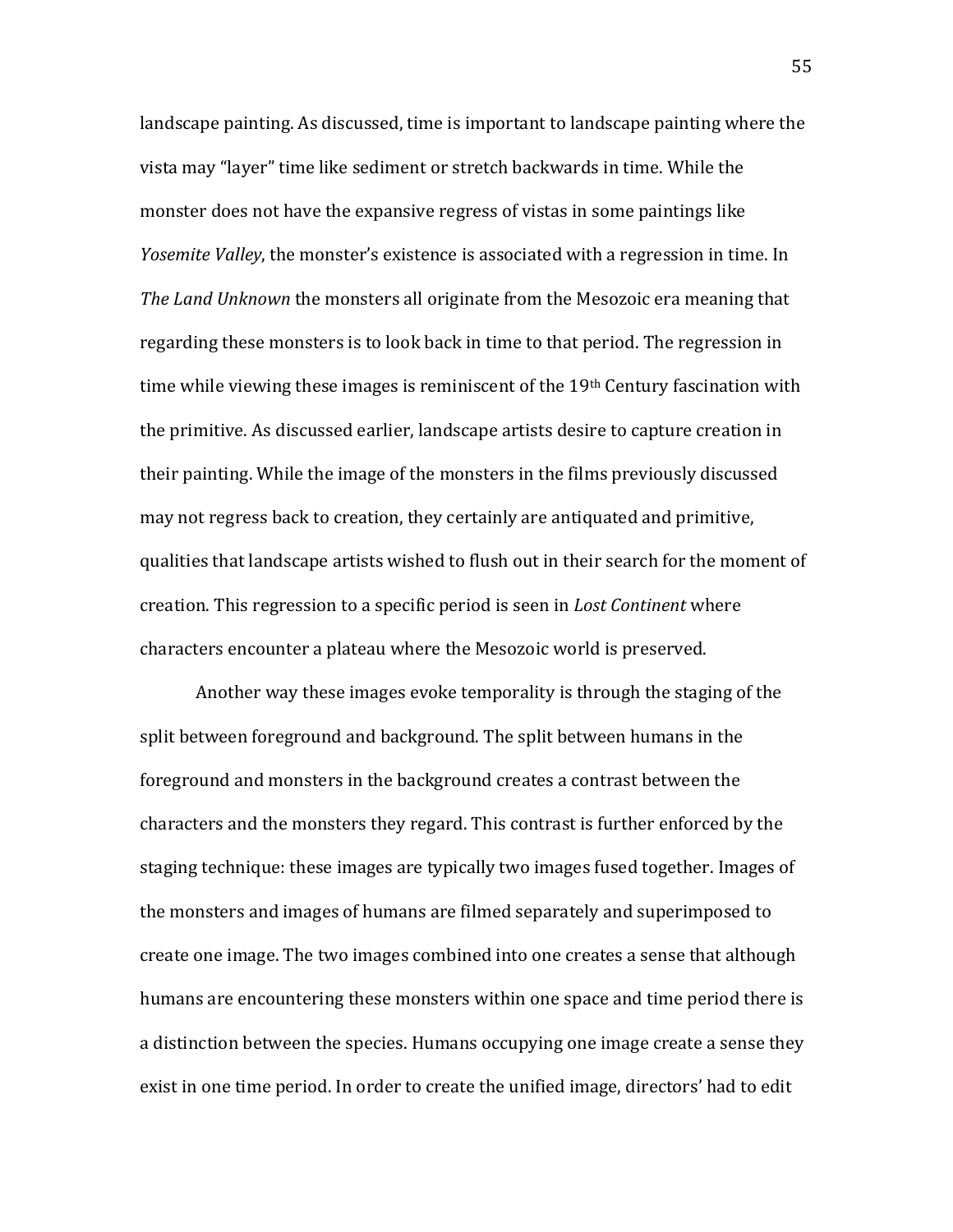together separately shot footage. Monsters occupy another image, shot at a different time from the image containing the humans, suggesting both sets of figures exist in different time periods. This separation exists both at the thematic level and at the level of production. During superimposition, these images combine, creating the effect that two temporalities are combining into one. I will continue to explore these kinds of images in chapter three.

Although this basic image and its construction are retained throughout the genre cycle, regression in time is treated somewhat differently in films such as *The Monolith Monsters* and the "big bug" films such as *Beginning of the End* (Bert I. Gordon, 1957)*, The Black Scorpion*, *The Deadly Mantis* (Nathan Juran, 1957), *Tarantula*, and *Them!*. These films represent time in terms of the primitive as a temporal concept rather than tying the monster to a specific time period. Whether there is truly a difference between the treatment of time in *The Monolith Monsters*  and the "big bug" films I discussed prior might be understood as a matter of degree than kind. Nonetheless, these distinctions are worth mentioning because *The Monolith Monsters* and "big bug" films are not travel narratives and these films place their monsters in different contexts. These films revolve around a threat to a specific populated area, usually a town, although *Beginning of the End, The Deadly Mantis*  and *Them!* eventually have the monster threaten a major American city. In all of these films, the monster originate from the natural world and it is initially encountered there. Similar to the travel narratives discussed in the previous section, characters must move from civilization into nature to encounter primitive monsters from earlier times, however, the process of traveling is not emphasized and distance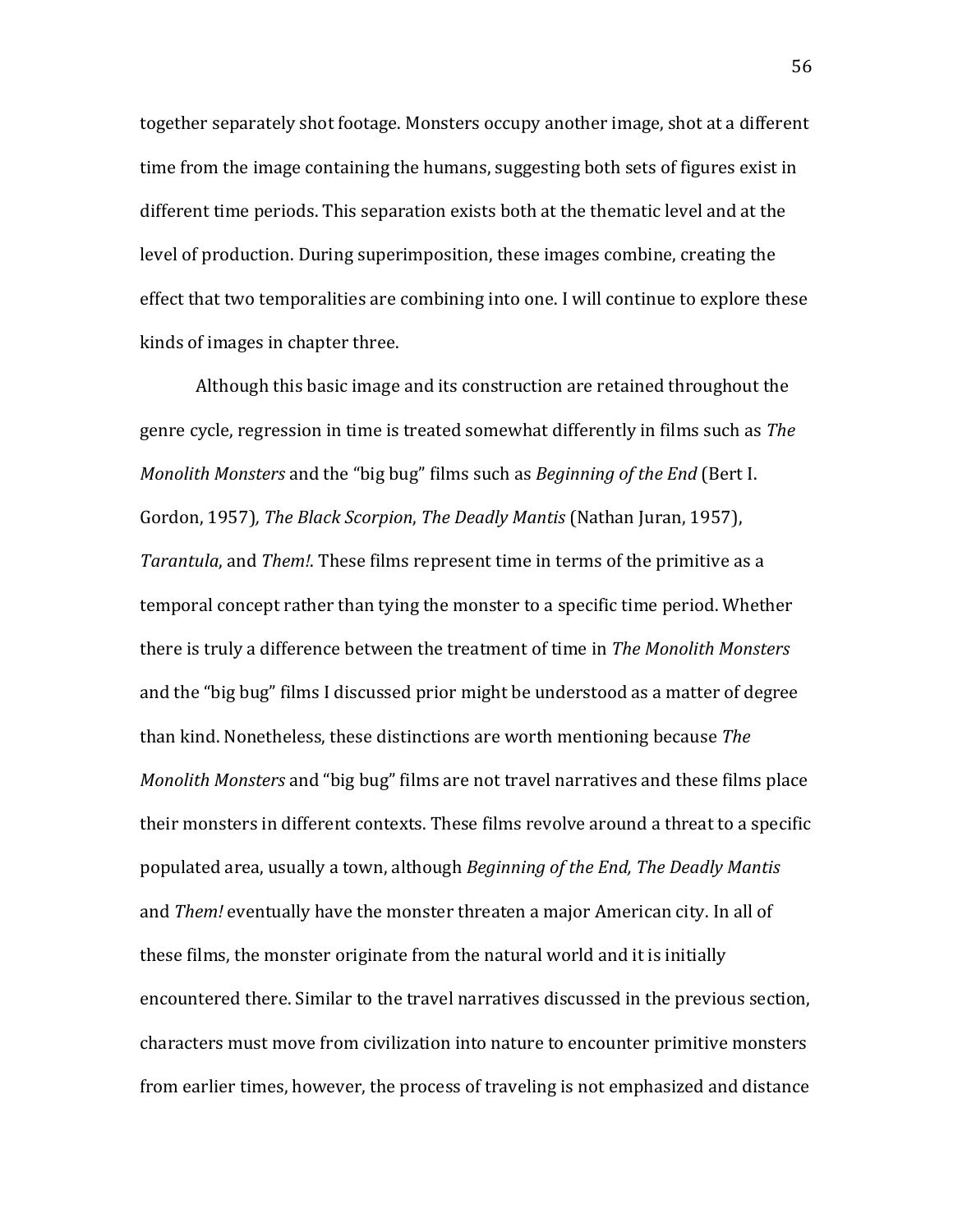traveled is not immense. The "big bug" films are closer to Fabian's primitive as a "temporal concept" in the sense that the monster is not tied to a specific period of history such as the dinosaur films. The giant ants of *Them!* or the titular monster in *The Deadly Mantis* are fissures in the landscape, they seem to come from the Carboniferous Period or some other early age of the Earth where such creatures may have lived (obviously being exaggerated in these films). In *Beginning of the End, The Deadly Mantis* and *Them!* where the monsters eventually reach the city for the climax of each film, there is a sense that the primitive is intruding into the contemporary, as opposed to the travelogue films where contemporary humans are intruding into the past. Both narrative styles have a breakdown between two temporal planes, the difference is that the breakdown occurs in different directions. Also, the distinction in *The Monolith Monsters* and the "big bug" films is that the primitive is treated more generally. *The Beast from 20,000 Fathoms*, *The Land Unknown* and *Lost Continent* feature monsters identifiable to specific time periods. *The Monolith Monsters* feature the greatest regress in time of perhaps any film in this cycle. The film is unique in the sense that its monsters are not living beings. The monsters of the film appear as rocks that originate from a meteor that crashes into Earth. The rocks are actually crystal shards that react to water, growing in size to become giant crystal monoliths that demolish whatever is in their path, eventually crumble under their own weight, and new ones spring up from the ruble. Unless stopped, these crystals presumably will continue to grow, reshaping Earth into an uninhabitable landscape of extraterrestrial crystals. The film opens with a pseudodocumentary preface featuring a view of the Earth from space and voice over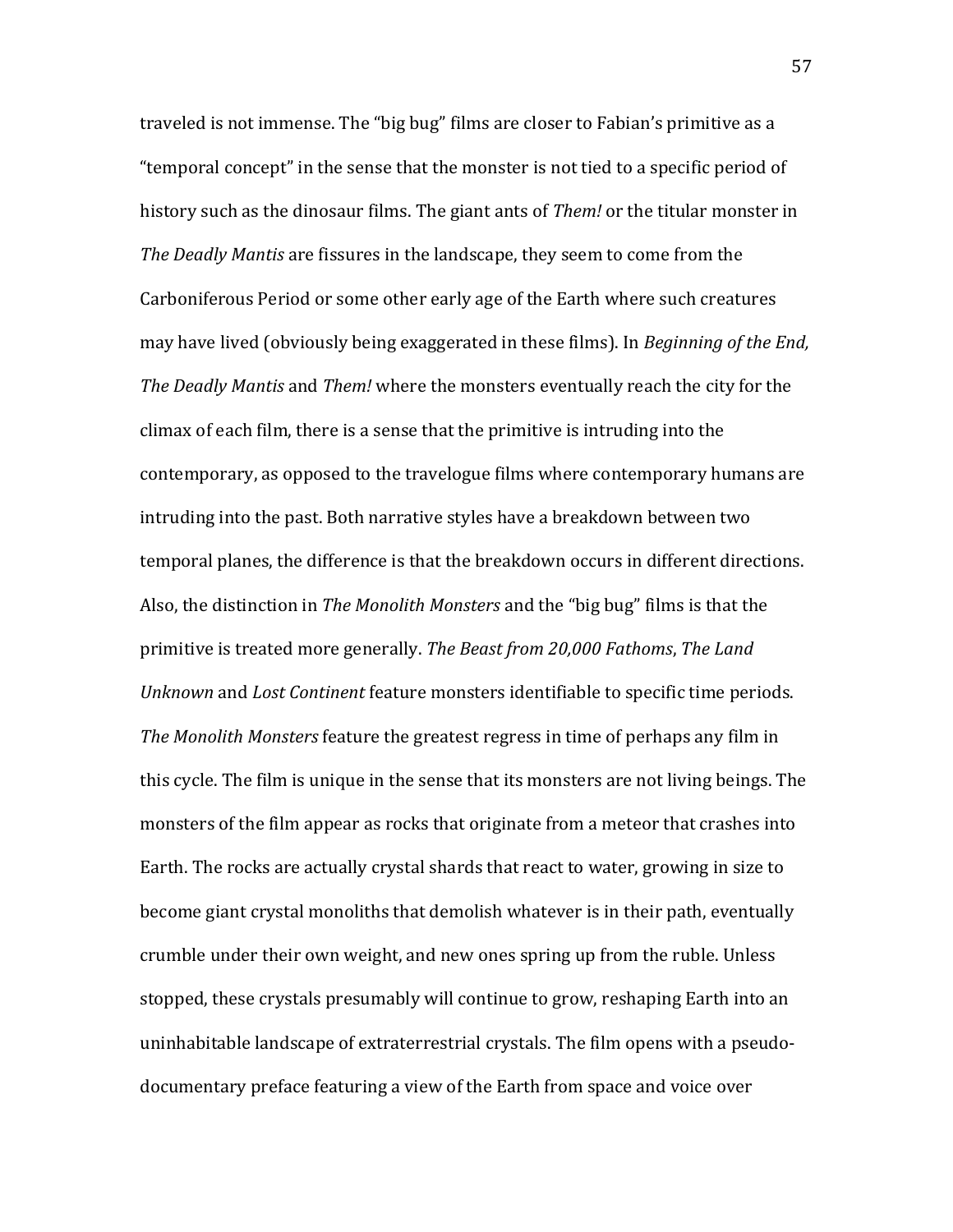narration informing us that asteroids have been traveling through space since time immemorial and that asteroids contain the mysteries of space. When the crystals are discovered as originating from an asteroid a character reiterates the opening voice over verbatim stating that the asteroid has been carrying the mysteries of space. The origin of the crystals in time immemorial and the reference of mystery to the asteroid associate the crystals and the asteroid they come from with the antiquated and primitive. Their status as belonging in the distant past places the crystals in the temporal category of primitive as Fabian describes. Regarding these crystals in the landscape as well as the monsters in the "big bug" films recalls the fascination landscape painters have with the primitive. The regression of time that takes place when regarding monsters in the landscape in these films is to go even further back than in the dinosaur films.

Although these films associate the past with the primitive and present a collapse between past and present, this collapse often has implications for the future as well. In *Lost Continent*, when the characters enter the space that is the suspended Mesozoic era, one character remarks that if the Bomb goes off, the world will be thrown back into this era. This statement is echoed in *The Land Unknown*  when Commander Roberts (Jock Mahoney) remarks that if Mount Erebus erupts, the whole world will live in the Mesozoic era again.<sup>191</sup> There is a hint of future tense in *The Monolith Monsters* as well in the sense that if not stopped, the crystal monoliths

<sup>191</sup> In the film Mount Erebus serves as a Bomb metaphor. Erebus, like the Bomb, contains an explosive power that can reshape the world. Considering the release year and that many films in this cycle mention the Bomb explicitly in similar fashion, by extension a Bomb metaphor can be read here.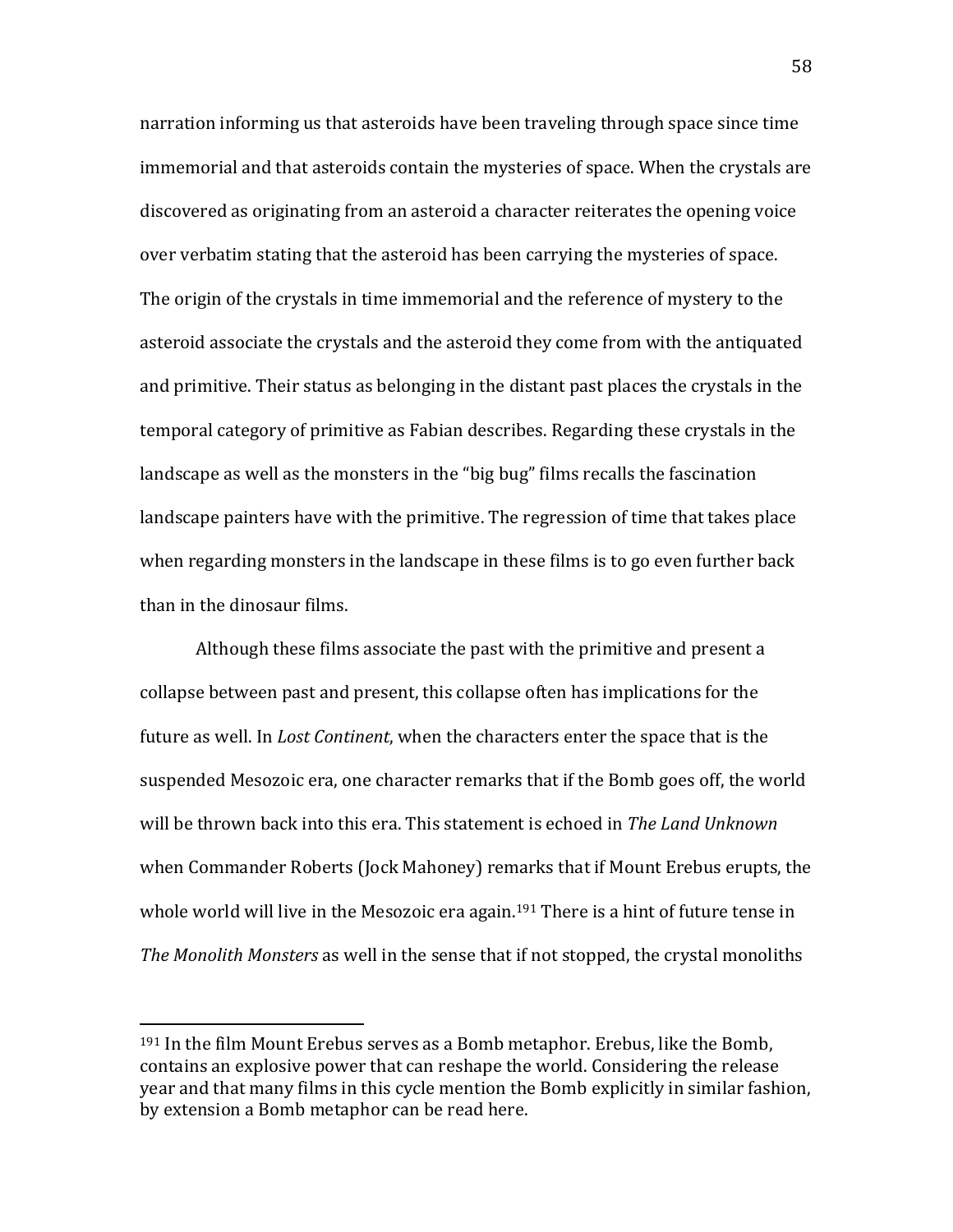will eventually remake the Earth as a giant crystal patch. The crystals may become the Earth's future.

Also, the presence of the monster in these films hints at a potential future. Although these films associate monsters with the past, they also associate monsters with the Bomb. Monsters are created by Bomb blasts in many of these films and as the dialogue in *Lost Continent* and *The Land Unknown* indicate, nuclear war will return the Earth to eras of the past where the kinds of monsters characters are currently encountering reigned. If atomic radiation from Bomb blasts creates monsters or if the world will return to the time of monsters, then these monsters are a glimpse of a potential future as well as a glimpse of the past. All of these films discussed so far take place in the present, involve a journey to the past, most explicitly in the travelogue style films and less explicitly in others, and this discovery of the past's persistence in present tense also contains hints of future tense as well.

A particularly illustrative mixing of three tenses is two scenes from *Creature from the Black Lagoon*. Two times in the film scientists David (Richard Carlson) and Mark (Richard Denning) gear up in scuba diving equipment and enter the lagoon. In the water their appearance is slightly distorted by the somewhat murky water and growth of seaweed. The distortion has a trifurcating effect where the image may exist in different tenses: the use of fins combined with the oxygen tank allows David and Mark to swim easily and quickly as well as stay under water for long periods. The fins resemble the webbed feat of the Gill Man, the ability to breath under water and the easy maneuverability under water artificially mimics the Gill Man's abilities. As well, the goggles David and Mark use to see underwater distort their faces and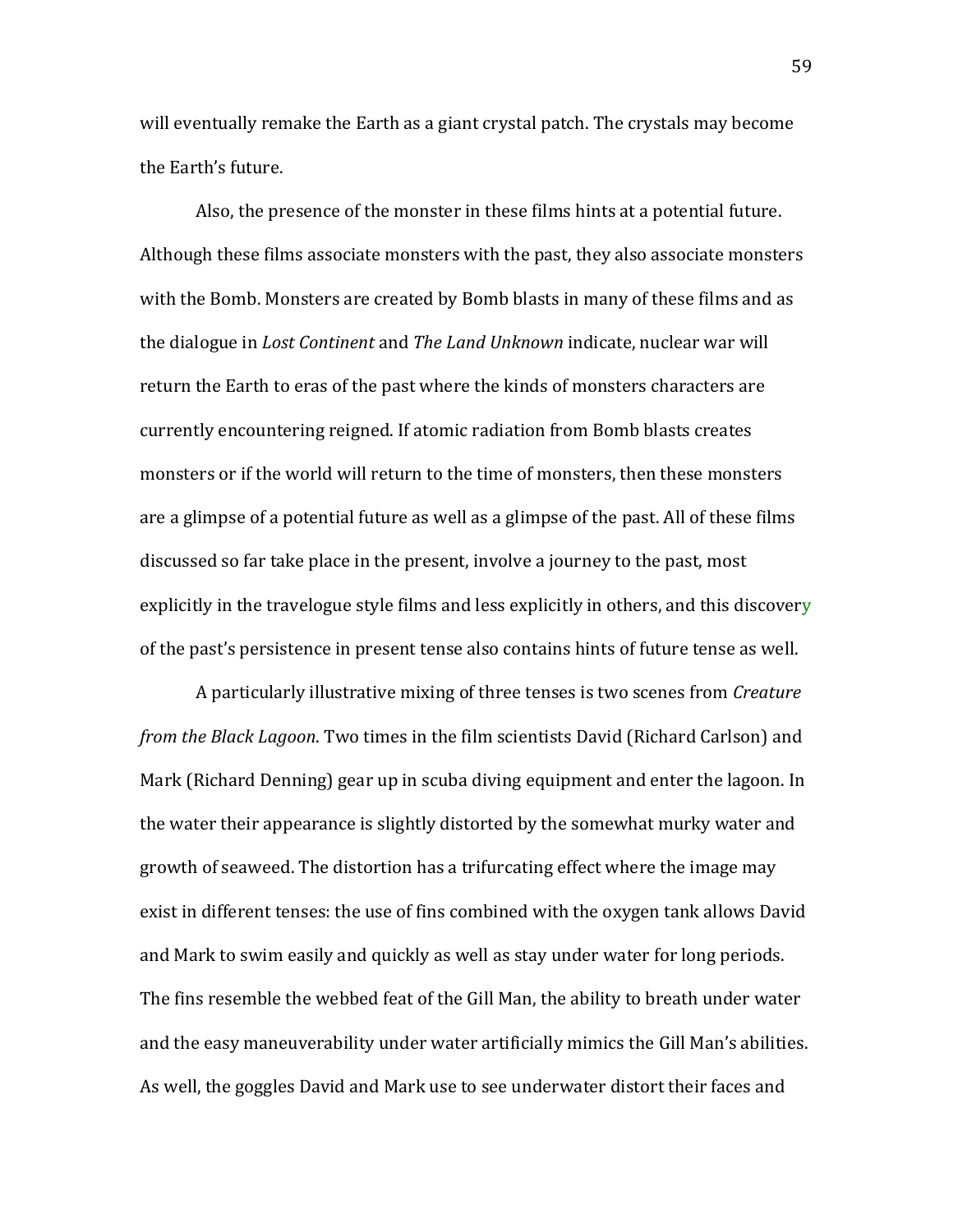mildly give them a monstrous appearance, not unlike the Gill Man. In their resemblance to the Gill Man under water there is a sense that David and Mark have devolved into their primitive ancestor. However, the function of David and Mark's appearance under water also hints at a future tense. The breathing apparatus and goggles resemble astronauts moving through space. As well, the slight distortion allows the mechanical apparatus to appear less distinct from their bodies, giving the divers a slightly cyborg look. This reading is advanced by an earlier remark by David that research into marine biology will play a role in enabling humans to adapt to life on other planets.



*Figure 3. Pat exploring the ant colony in* Them!*.*

A similar scene occurs in *Them!* where Pat (Joan Welden), Ben (James Whitmore) and Robert (James Arness) explore the giant ant colony. The colony has previously been saturated with phosphorus grenades and each person requires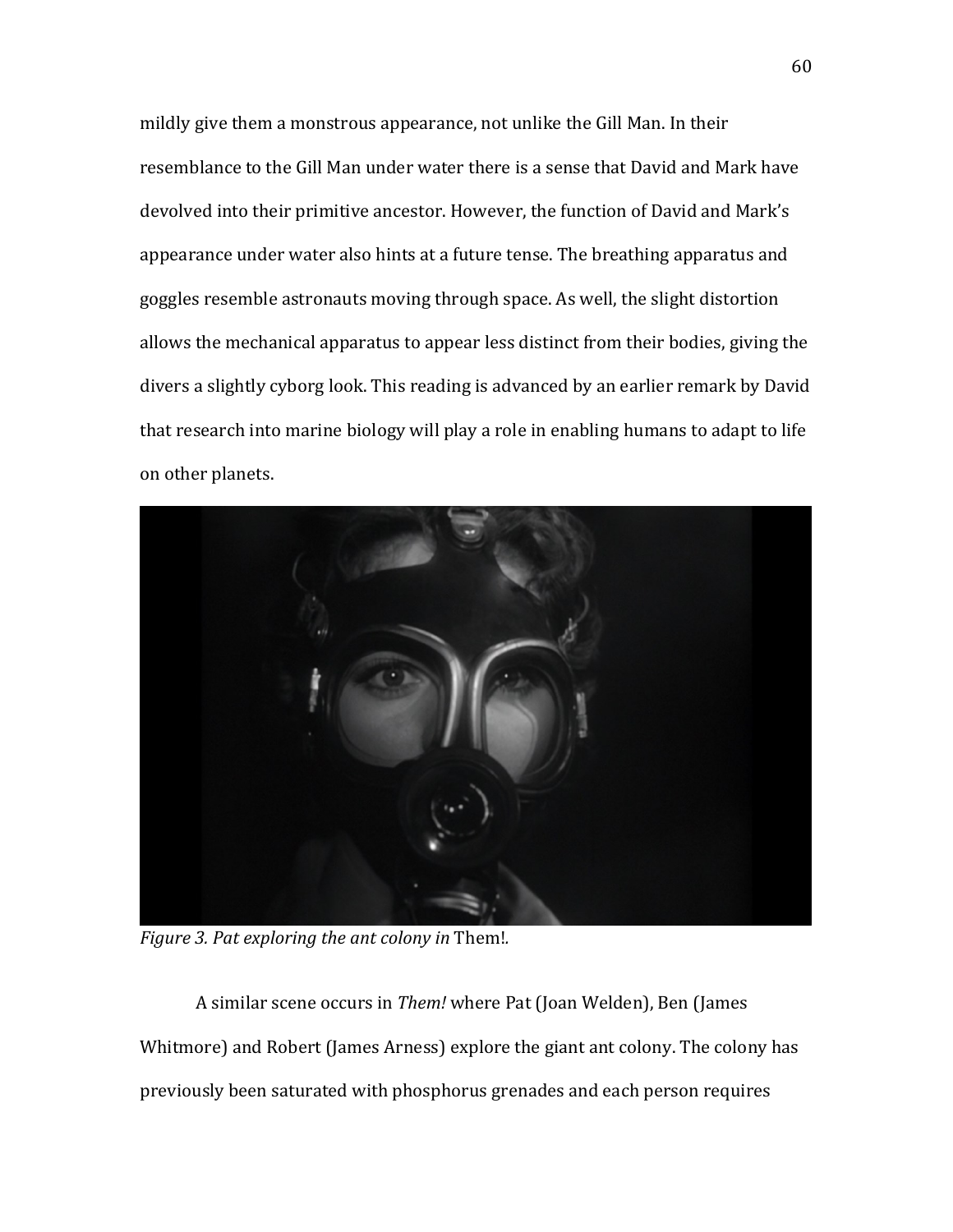special suits, goggles and oxygen tank with breathing apparatus to enter the colony. Wearing goggles and breathing apparatus, the characters vaguely resemble giant ants, especially in close-up shots of their faces. However, their equipment coupled with the strange landscape of the giant ant colony causes these people to resemble cyborgs or astronauts exploring the terrain of a strange and unfamiliar planet. Similar to David and Mark in *Creature from the Black Lagoon*, as Pat, Ben and Robert enter the ant colony in *Them!*, a sense that these people are traveling into the past is created, and in appearance the characters devolve into primitive creatures. However, these people are also traveling into the future, resembling the cyborg bodies of future humans or astronauts exploring other worlds. In terms of a reference point to 18-19th Century thought, capturing past, present and future in sublime nature is a characteristic of J.M.W. Turner's paintings<sup>192</sup> and Frederic Erwin Church, Alfred Bierstadt and Thomas Moran all found hints of the apocalypse in their painterly subjects.<sup>193</sup> These portrayals do not seem to be the norm though, as the scenes from *Creature from the Black Lagoon* and *Them!* are not represented in other films. These three scenes portray past, present and future, and other films such as *The Land Unknown* and *Lost Continent* have hints of future tense (albeit replicating the past). It is fair to say these films mimic the mentality of Fabian's study to an extent and are prepared to break away, most evidently in *Creature from the Black Lagoon* and *Them!* but there are tendencies in other films such as *Lost Continent* and *The Land Unknown*.

<sup>192</sup> Klonk, *Science and the Perception of Nature*, 87.

<sup>193</sup> Novak, *Nature and Culture*, 132.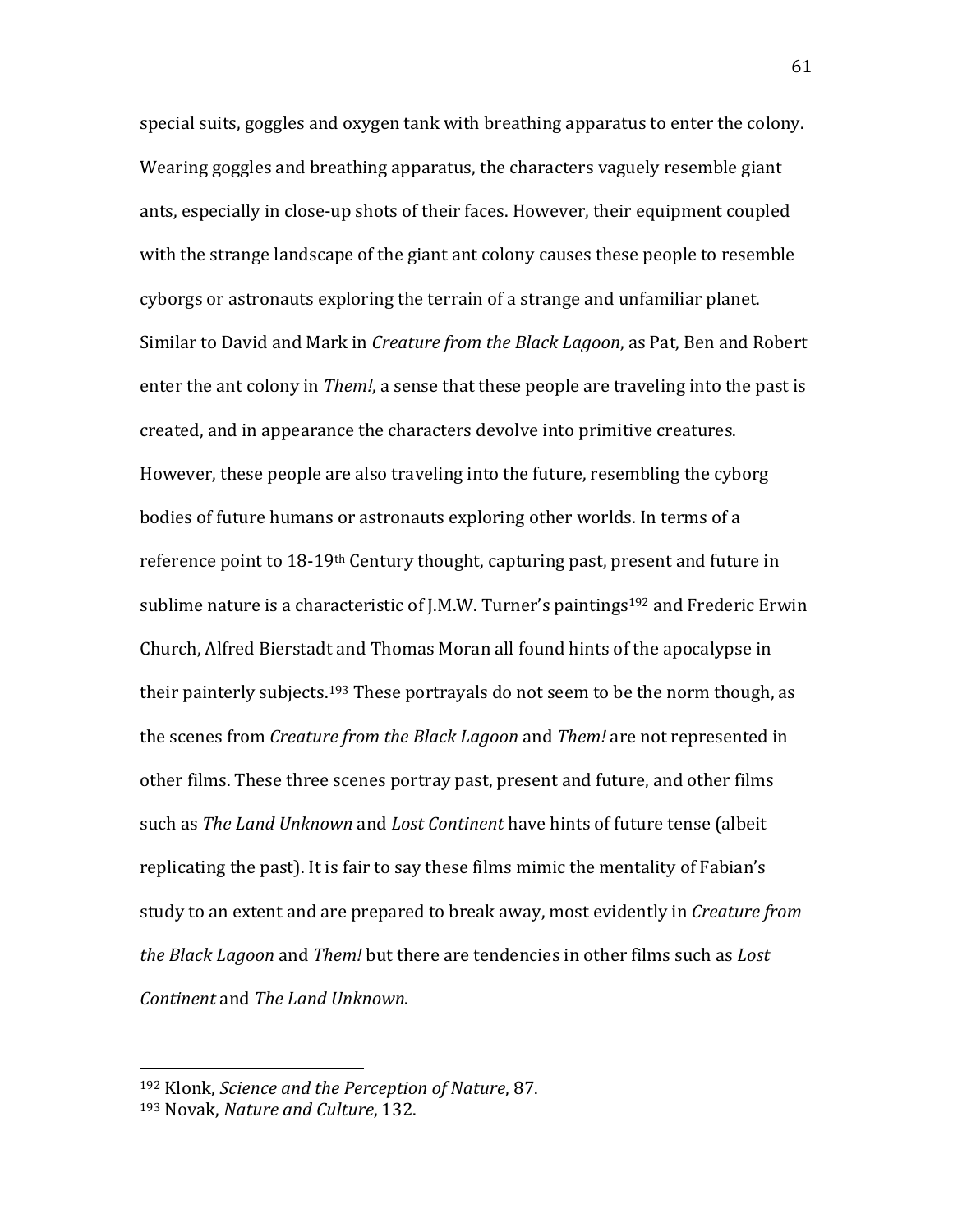As discussed in the paragraphs above, many films in this genre cycle collapse past, present and at least two films collapse future as well. I wish to reconcile this collapse of temporal registers with the sublime in these films. If we are willing to entertain Luckhurst's proposition that the "Sublime opens on to the future, or hints at different temporalities within the unified space and singular time of the photograph"<sup>194</sup> then the sublime may be the mechanism by which temporality is collapsed in these SF films. As discussed earlier, the SF images resembling landscape painting deal with the sublime and also with time. Returning to the example from Figure 1, the humans regard the monster in a sublime experience. Also, the image trifurcates time by simultaneously representing the past (the monsters), the present (the human observers) and the future (a post-Bomb vision of the world filled with primitive monsters or, in the cases of *Creature from the Black Lagoon* and *Them!*, human exploration of space or cyborg existence). Reading Figure 1 and similar images from this genre cycle against Luckhurst, the inherent temporal tension within the sublime enacts the image to trifurcate time, "within the unified space and singular time of the photograph" or, in this case, the film image. Luckhurst describes that in Burtynsky's photography, the "contradictory temporal trajectories" are evoked by an ontological uncertainty. This uncertainty is what creates the temporal trajectories of the previously described scenes in *Creature from the Black Lagoon*  and *Them!*. There is enough ambiguity to associate the images with the past and future, in addition to the narrative continuity assuring the scene is taking place in the present. What is the significance of the sublime opening up multiple temporal

<sup>194</sup> Roger Luckhurst, "Contemporary Photography and the Technological Sublime," 184.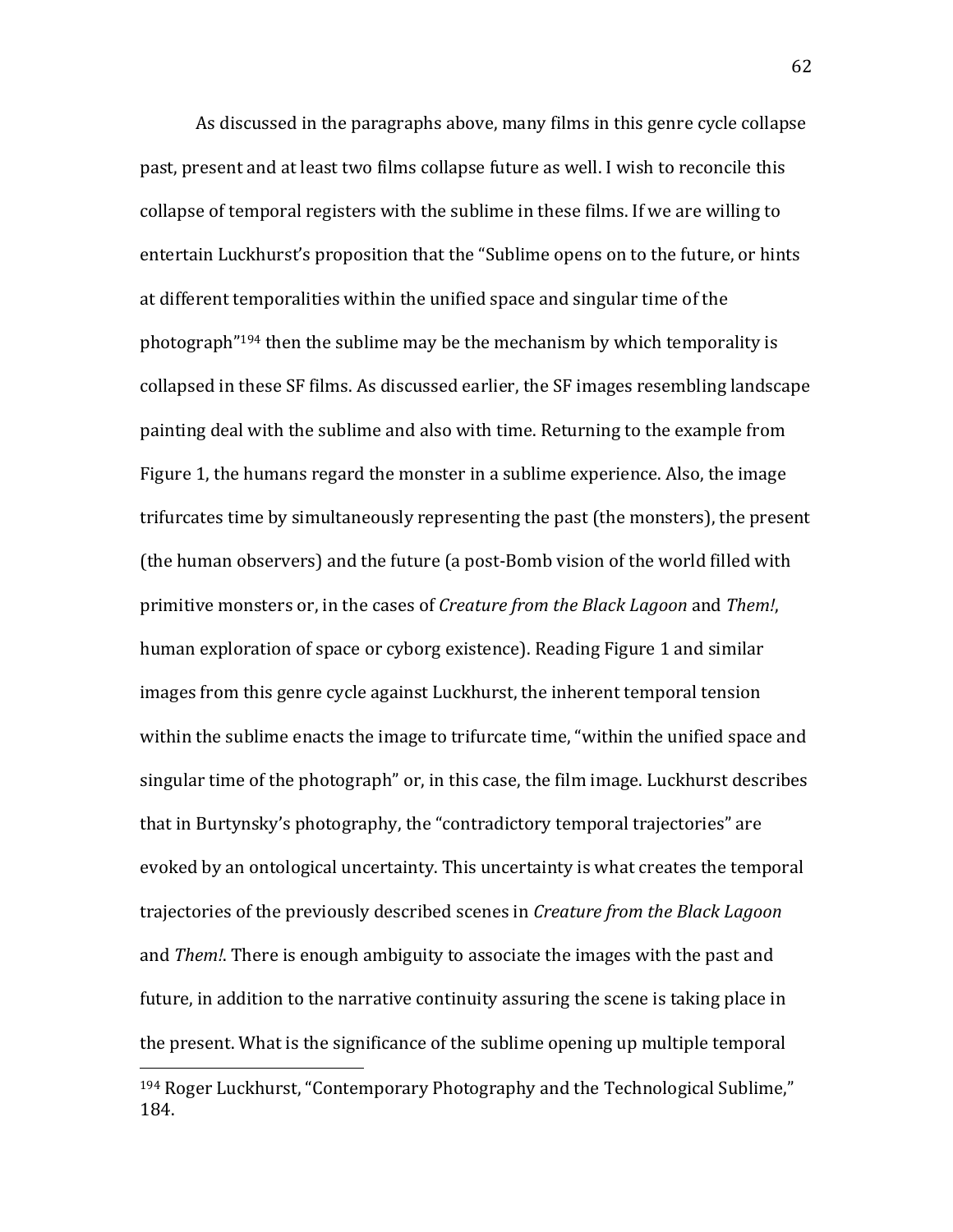registers in these films? The answer is complicated and will be taken up in the next chapter.

Over the course of this chapter time has been an important factor underlying much of the analysis. It is my intention to continue a temporal analysis in the next chapter as I begin to shift my consideration away from 18-19th Century aesthetics and 1950s SF. Both periods are concerned with landscape, the 18-19th Century is the vogue of landscape painting and the sudden outpouring SF films in the 1950s is often concerned with landscape as well. 18-19th Century landscape painting has an otherworldly quality to it and that might be why the conventions of these paintings are revisited in 1950s SF. These films adapt the 18-19th Century sublime commonly found in painting to film, creating similar images, but with some differences. Characters encounter monsters while traveling as opposed to sublime vistas and the process of superimposition of two images adds a uniquely filmic portrayal to sublime images. Similar to landscape painting, there are temporal readings to be found in 1950s SF images. This portrayal of temporality is typically centered on a regression into the past. Supporting the images is narrative similarity to the mindset described in Johannes Fabian's *Time and the Other*. *Creature from the Black Lagoon*  and *Them!* are more concerned with portraying future tenses than other films, and contain ambiguity in representing past, present and future. I continue my analysis of these two films in chapter three, where my analysis concentrates on film technology.

63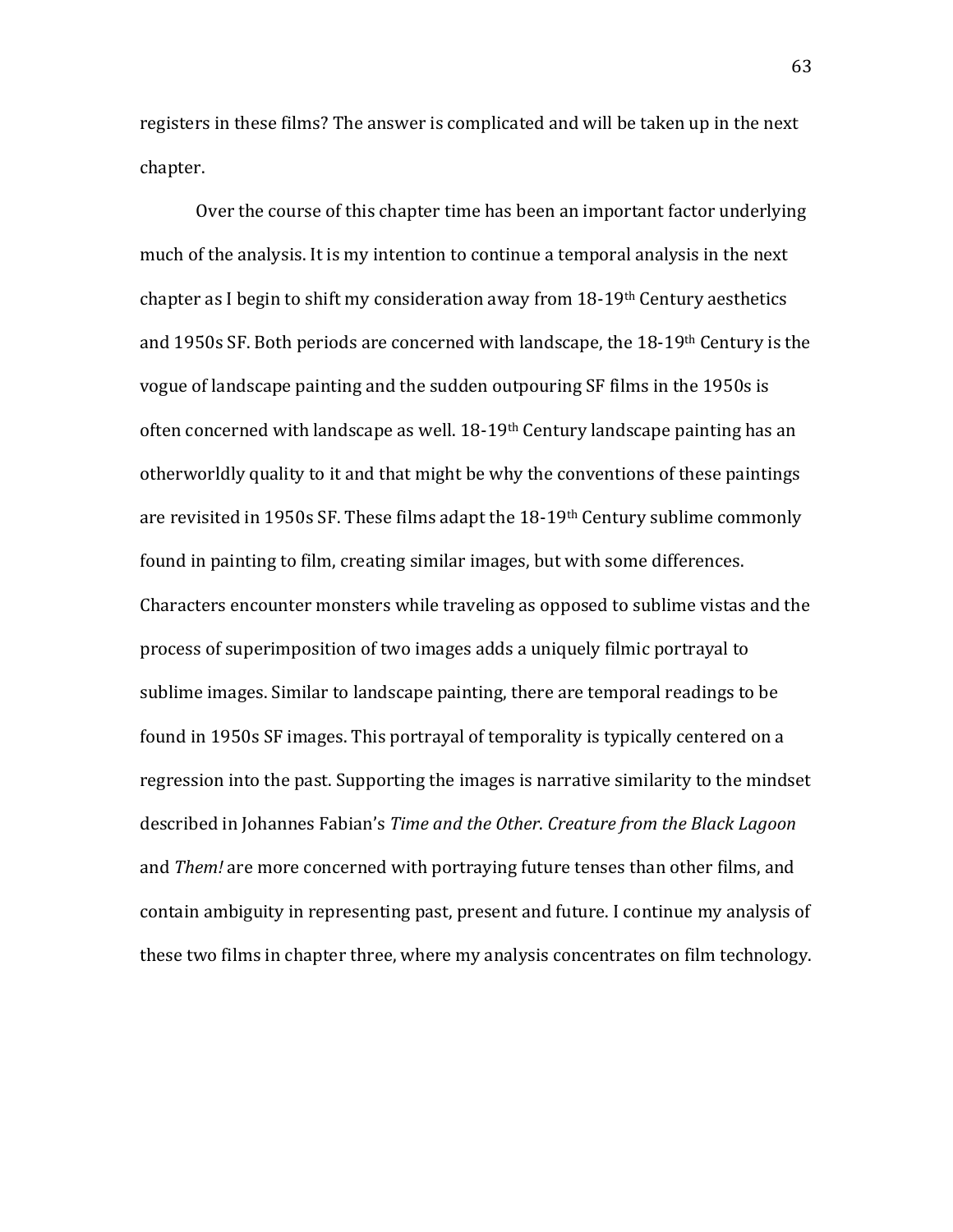#### **Chapter Three: The Film Machine and Atomic Bomb Sublime**

Until this point, this thesis has been concerned with the relationship between the aesthetic of the 18-19th Century and 1950s SF. This chapter adds another layer to the relationship of 1950s SF to the sublime, by discussing technology, both the technological sublime of the Bomb as well as the technology of film. I elaborate on the examples I discuss in chapter two, this time making technology the entry point of my analysis. In this analysis, I discuss the way film technology is able to mediate the technology of the Bomb through film's own particular technology. In so doing, this chapter will demonstrate how 1950s SF portrays the technological sublime of the Bomb through the particular ontology of film. I end by reconsidering some of the analysis discussed in chapters one and two, and discussing how these films deal with the relationship they present between the natural and technological sublime.

## **Schizophrenia, the Bomb and SF Film**

In chapter two I discuss the two scuba diving scenes from *Creature from the Black Lagoon* and the desert ant colony scene from *Them!*. As discussed, in these three scenes, we are presented with the temporal registers of past, present and future. Past and future are hinted at, suggesting the image has the potential to digress into the past or progress into the future. I cite Luckhurst, who argues that the sublime has the ability to collapse temporalities. Here, I want to elaborate the idea of sublime and temporal collapse and connect it with the Bomb. As discussed in chapter one, Kaur proposes that the atomic bomb sublime is characterized by a schizophrenic prism refracting past, present and future so that the three tenses are

64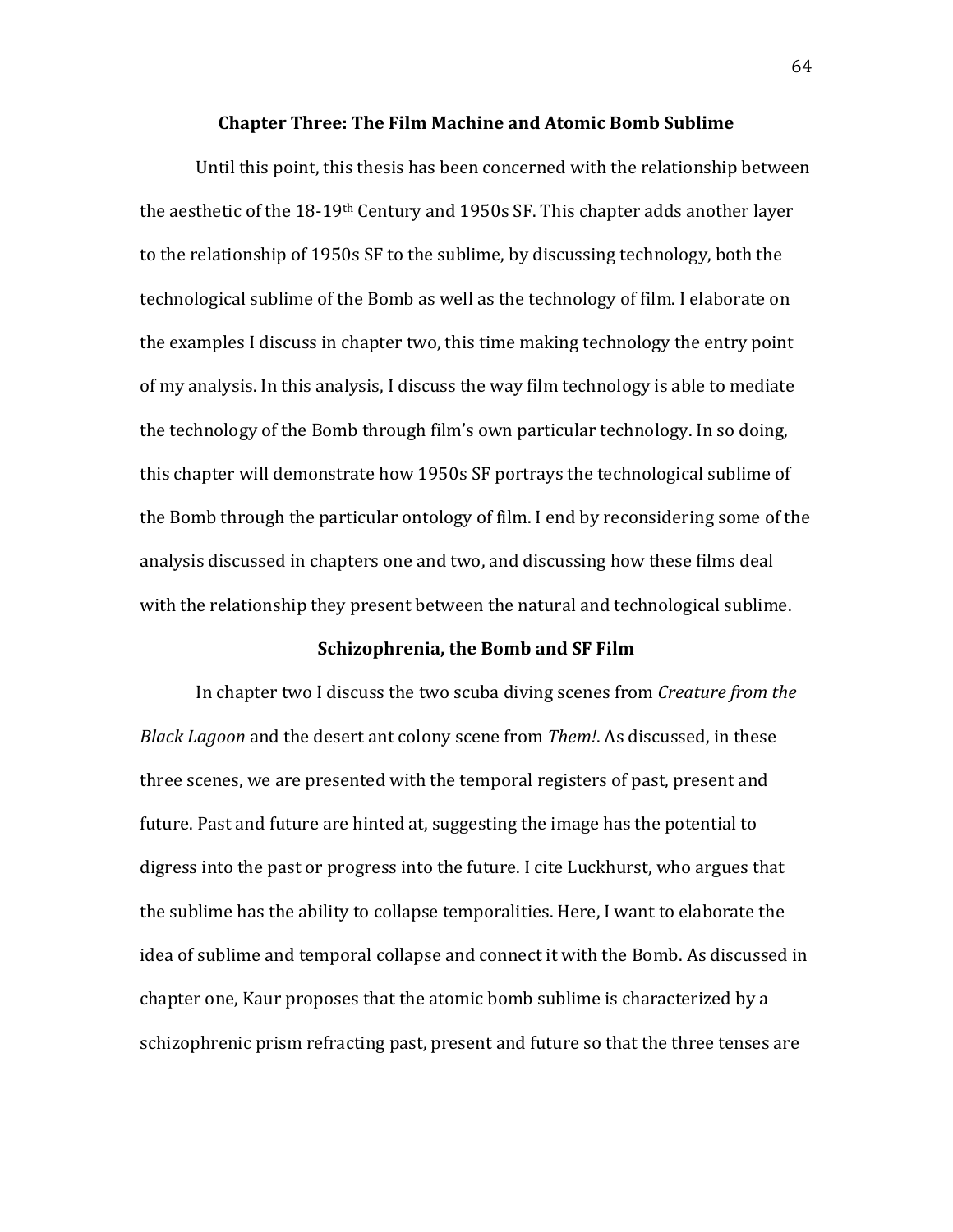blurred together.<sup>195</sup> This same blurring of tenses is what I have been analyzing in regards to the aforementioned scenes from *Creature from the Black Lagoon* and *Them!*. In the lagoon and inside the ant colony, the temporal status of the human characters appear to be simultaneously regressed to the primitive, progressed to an advanced, technologized existence, while remaining in present time. Instead of multiple temporalities existing at the same time, as seen in the narratives where characters travel to the past while their bodies remain fixed in contemporary time, these scenes portray three temporalities together but mixed instead of separate, as if the images are being refracted through a prism showing a myriad of possibilities, some associated with the past, some present, others future.

The images of temporal confusion in the three scenes from *Creature from the Black Lagoon* and *Them!* have parallels to Kaur's description of the atomic bomb sublime in the sense that the images have just enough ambiguity to create the effect of co-existing temporalities. This blurring of tenses is not unlike the "prismatic range of experiences and expressions"<sup>196</sup> associated with Kaur's atomic bomb sublime. In chapter two I demonstrate the tendencies of 1950s SF to replicate 18-  $19<sup>th</sup>$  Century aesthetics in various images and narrative tendencies. While I do not discount the role of the Bomb in those examples, the scenes from *Creature from the Black Lagoon* and *Them!* I have been discussing reflect Kaur's theory of "atomic schizophrenia," a theory of the technological sublime particular to the Bomb. This sublime is characteristic of the atomic bomb sublime, rather than a replaying of the technological sublime evoked by the presence of the Bomb. I will discuss the

<sup>195</sup> Kaur, "Atomic Schizophrenia," 74. <sup>196</sup> Ibid., 73.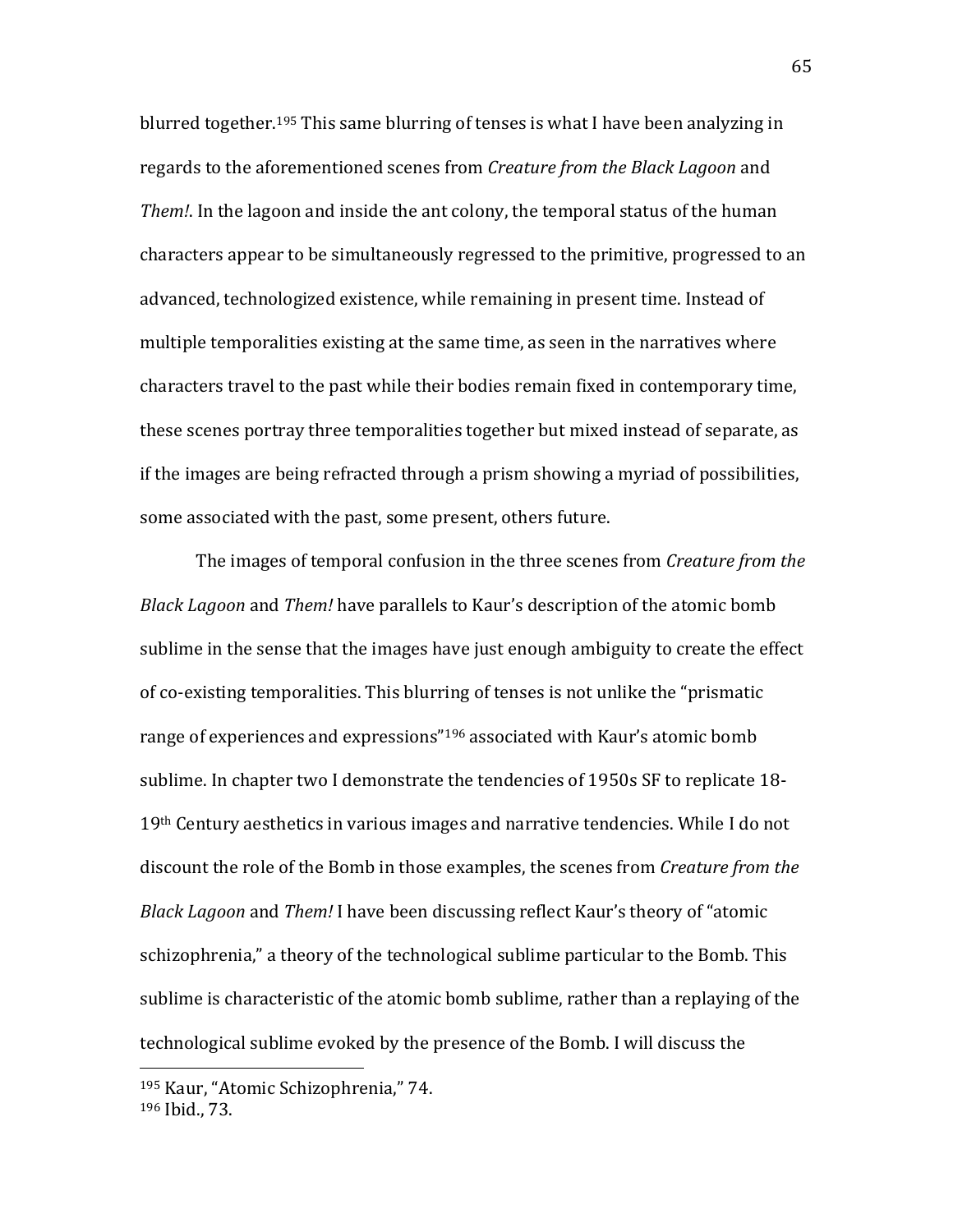distinctions these films make between representations of the sublime later on in this chapter.

There is a dystopian implication in Kaur's atomic bomb sublime by the sudden change in the nature of the sublime, previously involving terror yes, but also control. The atomic bomb sublime, for Kaur, keeps the terror but loses the control.<sup>197</sup> Nye who states that the atomic bomb sublime extinguishes the utopian promise of the technological sublime echoes this conception of the atomic bomb sublime.<sup>198</sup> This dystopian shift in the technological sublime finds its way into the scenes I have been discussing in this chapter so far. The prismatic temporal possibilities contained within these scenes, activated by the atomic bomb sublime create a dystopia seen within the physicality of the characters. An illustrative moment of what I'm describing occurs in the moment the Gill Man grabs Mark's leg and pulls him down to the bottom of the lagoon, intending to drown him. As they descend, the Gill Man and Mark wrestle, twisting downwards and becoming a shape that rotates between the animalistic qualities of the Gill Man, the human qualities of Mark, and his technological apparatus. The resemblance of Mark and David to the Gill Man as well as to cyborgs or astronauts while in the water is discussed in chapter two, as is the resemblance of Ben, Pat and Robert to ants and to cyborgs or astronauts in *Them!*. In the schizophrenic prism the characters can be animals, humans or cyborgs without fully embracing any one identity. As time is blurred between past, present and future these characters are not so much torn between multiple identities as they exist in an interstitial state of animal-human-technology.

<sup>197</sup> Ibid., 72.

<sup>198</sup> Nye, *American Technological Sublime*, 225.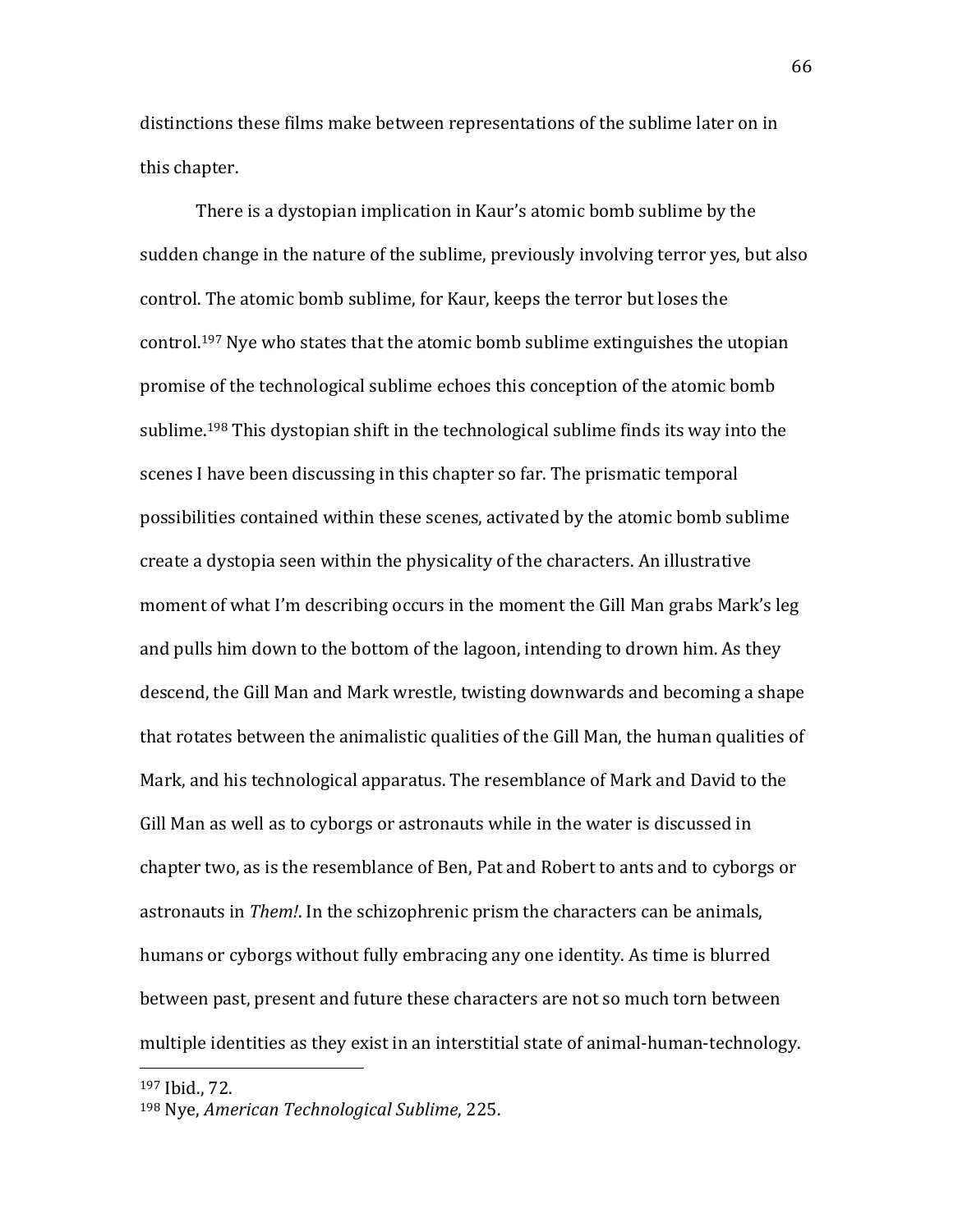This amalgamated identity is further complicated by the realization that the cyborg potentiality of the characters looks a lot like the primitive beings. If humans, in their technological apparatus' resemble giant ants or a Devonian creature, then future tense, technologized humans, are evolved as well as devolved into something resembling primitive species.

Another noteworthy case of animal-human-technology mixing occurs in *Attack of the Crab Monsters*. In this film the villain is a scientist whose consciousness is fused with the body of a giant crab. As typical to the travel-based films discussed in chapter two, *Attack of the Crab Monsters* takes place within a particular natural space that rightly belongs to an earlier time of the Earth.<sup>199</sup> The film takes place on an uninhabited island where scientists have travelled to continue undisclosed research after the previous researchers disappeared. Once there, the scientists are horrified to discover a population of giant, malevolent crabs living in the caves of the island. The head crab, if you will, is revealed to possess the consciousness of one of the scientists who disappeared from the island. The island has been a test site for Bomb explosions and the subsequent radiation (somehow) fuses the scientist with a crab made giant by the radiation. In the figure of the crab-scientist we have a literal fusion of animal and human. Technology is brought into this amalgamation as the force fusing the scientist to the crab and by the crab's growth, occurring during a Bomb explosion. *Attack of the Crab Monsters* creates a dystopian world where

 $199$  I did not make this film a case study in chapter two where I discuss travelogue type films because *Attack of the Crab Monsters* does not depict the process of travel the way *Creature from the Black Lagoon*, *The Land Unknown*, *Lost Continent* and *The Mole People* do. Rather, the film begins at the completion of a journey to the film's setting.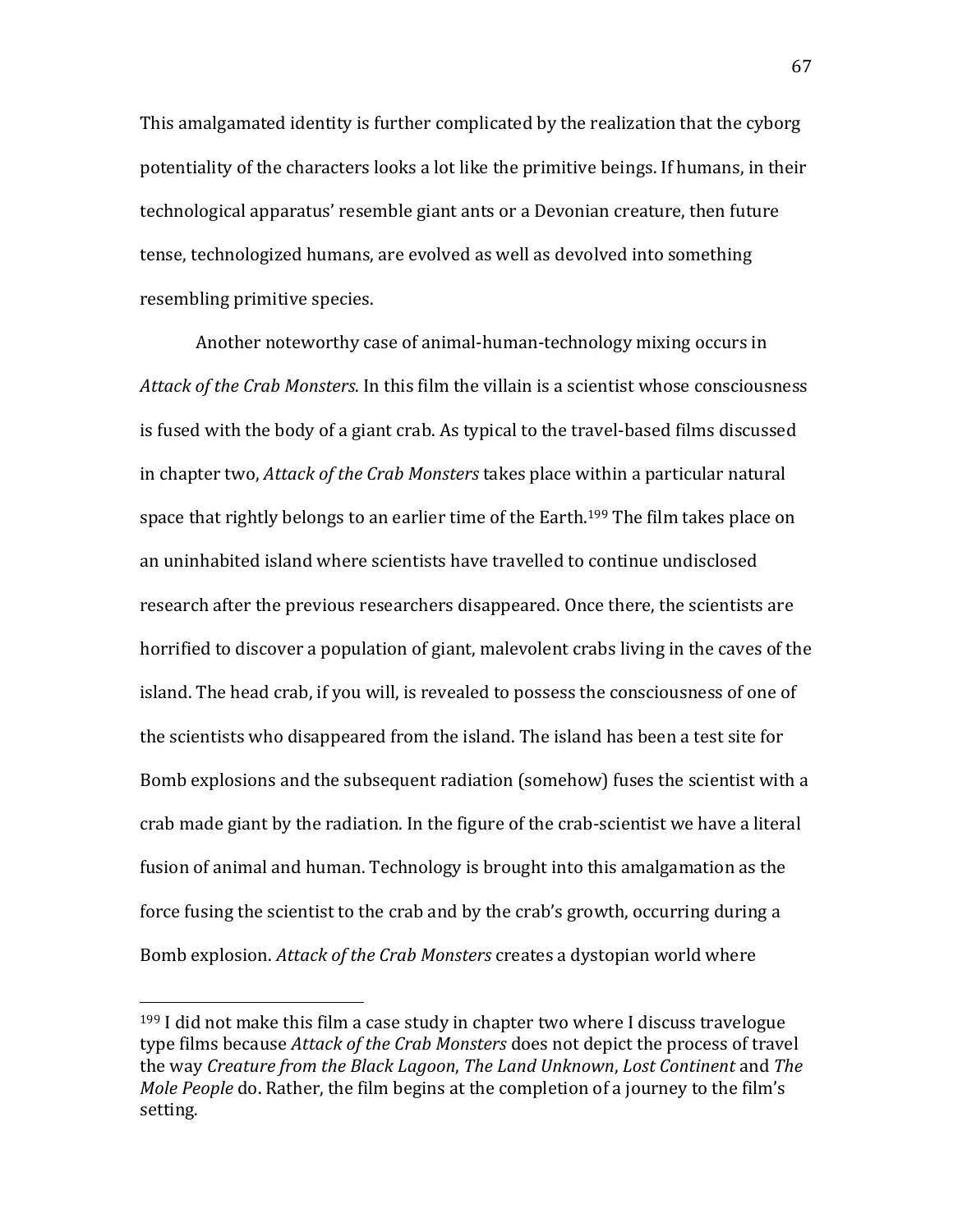human, animal and technology are grotesquely fused together. *Creature from the Black Lagoon* and *Them!* also present this world, however it is presented as a possibility, glimpsed through the prism Kaur writes about. Although I evoke "atomic schizophrenia," the translation to film adds a layer of analysis not taken up by Kaur. She is largely concerned with time, overlooking that Lacanian schizophrenia involves identity and even as an apparatus for understanding the atomic bomb sublime, there is an inherent identity issue in evoking Lacan's schizophrenic mixing of time and language. This realization can likewise be seen in the scenes from *Attack of the Crab Monsters*, *Creature from the Black Lagoon* and *Them!* I have been discussing. These films present "atomic schizophrenia" as a mixing of animalhuman-technology as an identity issue in the present as much as temporal trajectories. I will return to the discussion of time later on in this chapter.

In Kaur's citation of the *Bombay Chronicle* there is an either/or mentality surrounding the Bomb, that it may end the world or it may bring about a "new world of human progress, prosperity and happiness."<sup>200</sup> Cyndy Hendershot points to this same either/or mentality in the American media shortly after the bombings in Japan.<sup>201</sup> She identifies this binary as a tension between evolution and devolution.<sup>202</sup> As a representative example she cites a 1946 pamphlet by Aaron Levenstein stating "for the first time in man's long journey out of the dark cave in which he started, the bright sun awaits him. It will not take much now to send him scurrying back to the

<sup>200</sup> Kaur, "Atomic Schizophrenia," 71.

<sup>201</sup> Hendershot, "Darwin and the Atom," 319.

<sup>202</sup> Ibid., 319.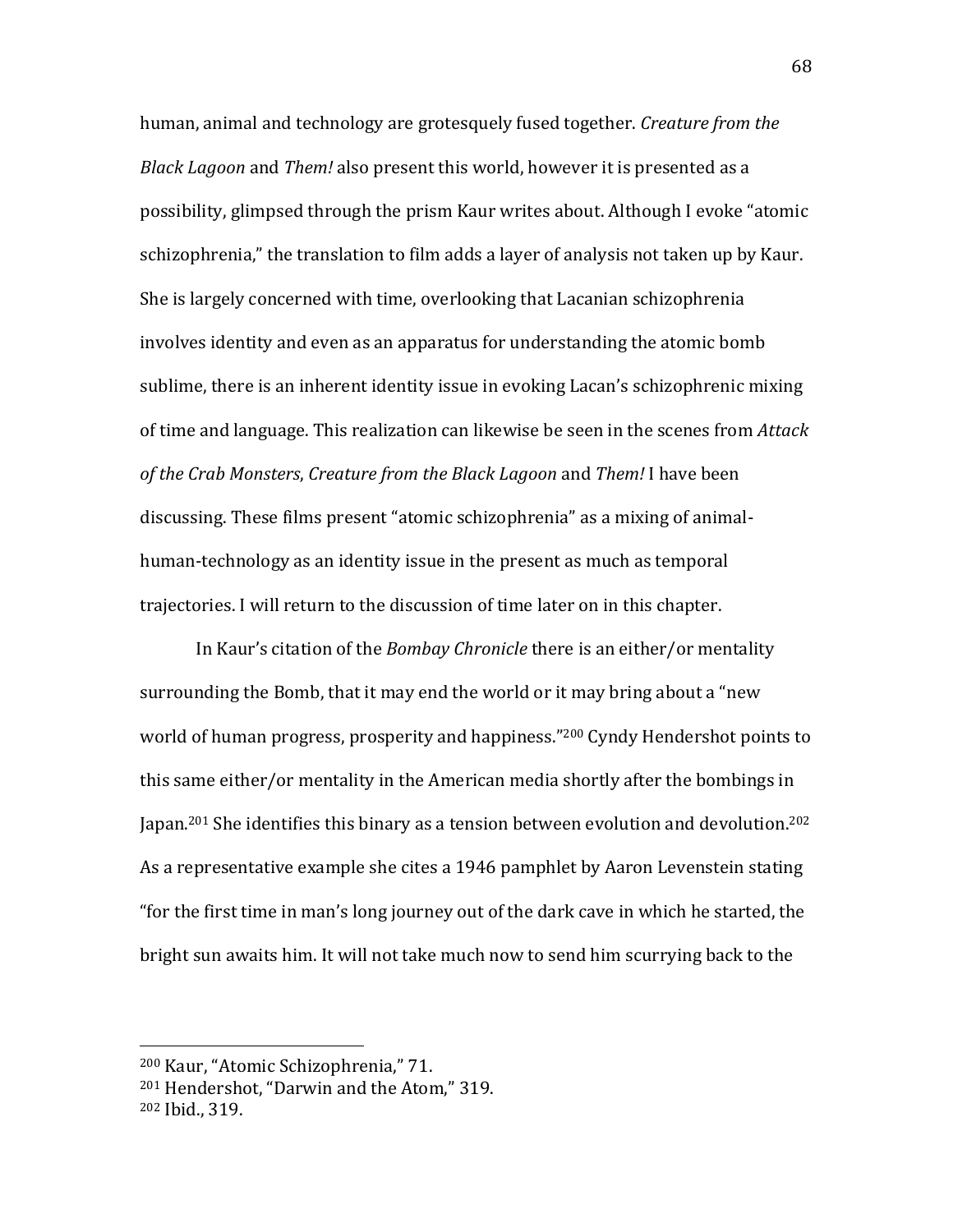cave."<sup>203</sup> She writes about the tendency for post-war America to discuss atomic power in Darwinian terms, with humans evolving to a utopian society or devolving to an animalistic existence.<sup>204</sup> The evolution/devolution anxiety showing itself in film is most clearly translated in *Creature from the Black Lagoon* because the Gill Man is a human ancestor. In *Attack of the Crab Monsters* and *Them!* the devolution to ants or crabs does not make the same sense. *Them!* is a case study for Hendershot. She writes that the giant ants are a metaphor for the USSR or a potential totalitarian USA in the style of the former or a fear of femininity (ants are matriarchal).<sup>205</sup> In this thinking, the totalitarian regime of the USSR or a feminized society would be a devolution from the democratic, patriarchal USA.<sup>206</sup> She makes the metaphorical connections by pointing out that evolution/devolution is a Victorian tension, reoccurring in the popular imagination in post-war America.<sup>207</sup> The Victorians considered the non-European savage and the decadent European devolved (and a feminine threat to society).<sup>208</sup> Here we have traces of Fabian's "evolutionary ladder" where the non-European is devolved and, manifested in *Them!*, giant ants are the devolved Russians. If the devolution portion of the tension is thinking in terms of the primitive, as Fabian discusses in his study, and is metaphorical, as Hendershot describes, then a regression from human to an animal is not so much a devolution in the sense of reversing Darwin; it is a regression to the primitive. It is in this context, the regression to ants or crabs in *Attack of the Crab Monsters* and *Them!* is possible.

 $\overline{a}$ 

- <sup>204</sup> Ibid., 319.
- <sup>205</sup> Ibid., 326.
- <sup>206</sup> Ibid., 326.
- <sup>207</sup> Ibid., 319.
- <sup>208</sup> Ibid., 326.

<sup>203</sup> Ibid., 319.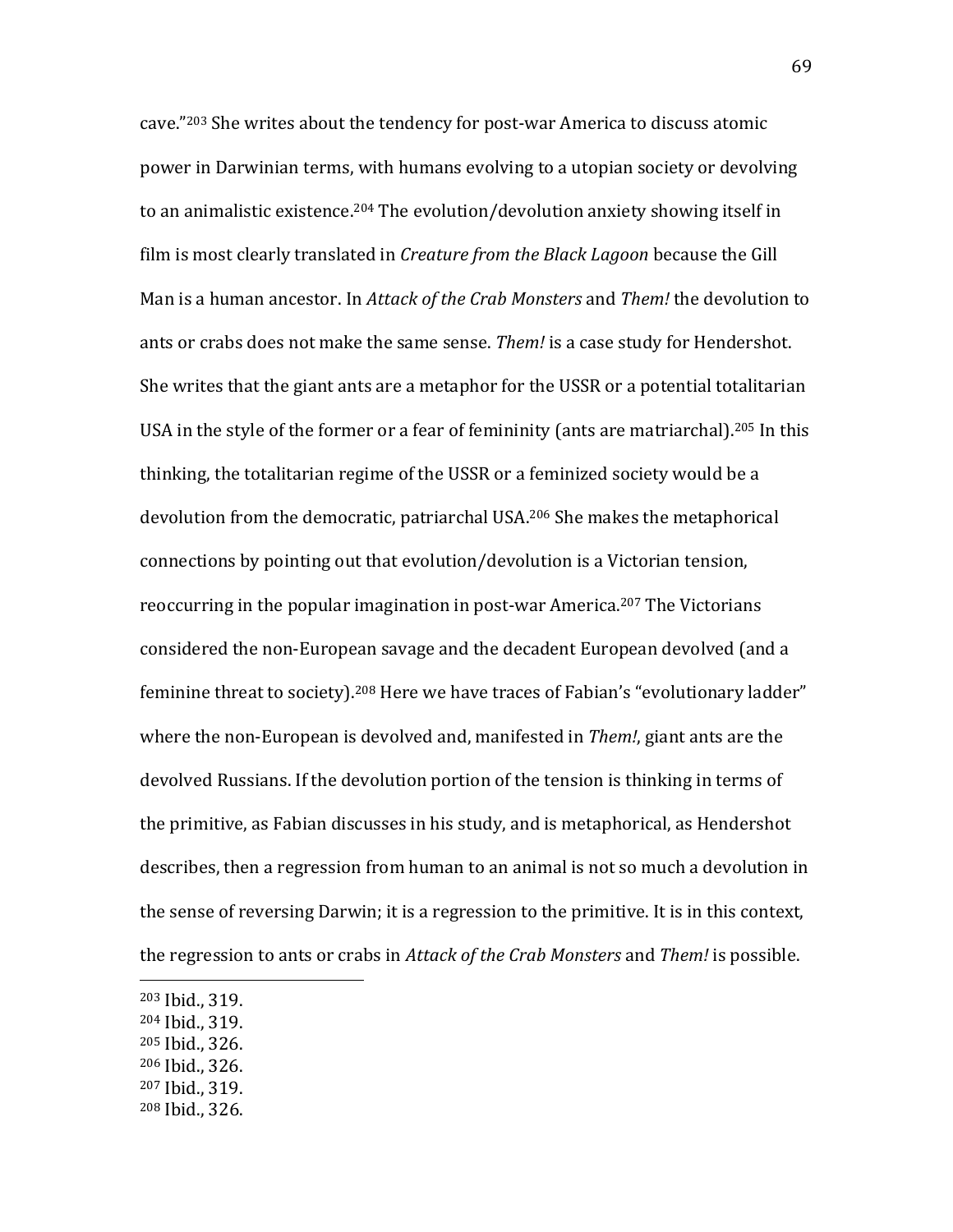While Hendershot does not specifically refer to a crisis of identity in the evolution/devolution tension she points out, the animal-human-technology mixing I have been discussing in 1950s SF indicates a crisis of identity because of the extreme changes the characters have the potential to embody.

It is worth mentioning this animal-human-technology melding calls forth Donna J. Haraway's "A Manifesto for Cyborgs." Her manifesto hopes that in a postmodern world, the figure of the cyborg may represent a utopian horizon for humans. She writes that by the late twentieth Century humans are "fabricated of machine and organism," cyborgs in other words.<sup>209</sup> In this same time period, the boundary between human and animal is made unconvincing.<sup>210</sup> In this chimera, there is a pleasure in boundary confusion<sup>211</sup> and the cyborg may be a "creature in a post-gender world."<sup>212</sup> The "cyborg world might be about lived social and bodily realities in which people are not afraid of their joint kinship with animals and machines, not afraid of permanently partial identities and contradictory standpoints."<sup>213</sup> Much of what is described in Haraway's manifesto is true of the scenes I have been discussing in *Creature from the Black Lagoon*, *Them!* and of the amalgamated villain in *Attack of the Crab Monsters*. The difference is that the equitable utopia that Haraway describes that may exist is inversed in 1950s SF. Instead of liberation, the animal-human-technology amalgamation is monstrous. In

<sup>209</sup> Donna J. Haraway, "A Manifesto for Cyborgs: Science, Technology and Socialist Feminism in the 1980s," in *Liquid Metal: The Science Fiction Film Reader*, ed. Sean Redmond (London and New York: Wallflower Press, 2004), 158.

 $\overline{\phantom{a}}$ 

<sup>212</sup> Ibid., 159.

<sup>210</sup> Ibid., 159.

<sup>211</sup> Ibid., 158.

<sup>213</sup> Ibid., 161.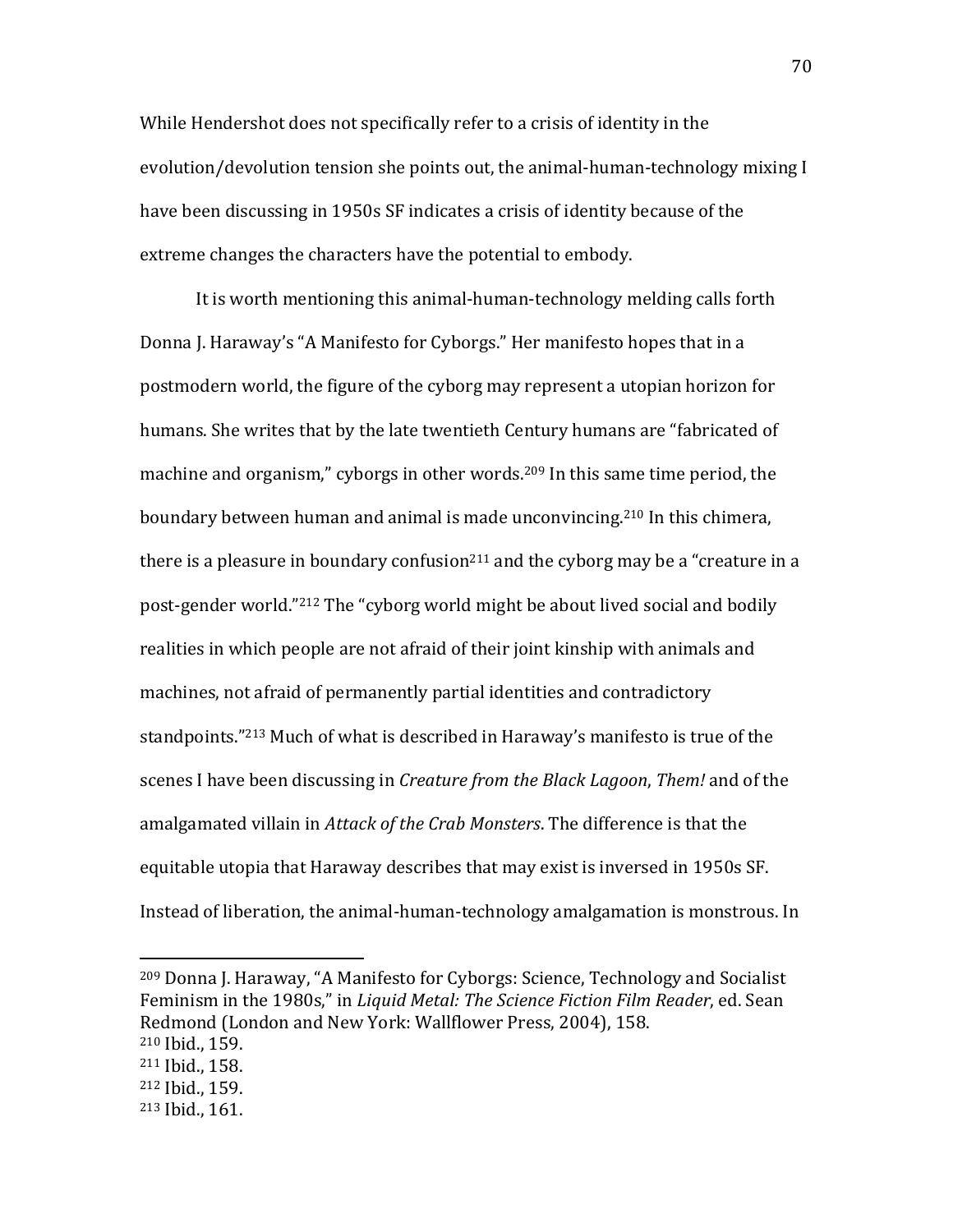framing 1950s SF's evolution/devolution tension, the utopian vision of Haraway is inverted into a dystopia.

At this point I want to return to time because the identity crisis I have been discussing inherently has a temporal dimension. The terms evolution and devolution imply temporal change. While evolution takes millions of years, *Attack of the Crab Monsters* and *Them!* substantially speed up the process. As Laurence writes, the Bomb is like a new species that plays out millions of years of evolution in a few seconds.<sup>214</sup> In terms of the Bomb, Kaur writes, destructive time is sped up to the amount of time it takes to manipulate switchboards<sup>215</sup> and Shuttleworth writes that the Bomb ends all measure of temporality<sup>216</sup> and Powell writes that the behaviour of the atom is unpredictable and so is the resulting future.<sup>217</sup> What is offered by the films I have been discussing is an identity crisis but also a temporal one. Temporality can be a part of identity because position in time determines a person's status. In *Attack of the Crab Monsters*, *Creature from the Black Lagoon* and *Them!,*  position in time reflects identity: characters may be evolved to a new human identity or devolved into an animalistic one. These films begin to move away from the Victorian spatializing of time discussed in chapter two. Time is associated with space in these three films, and travel results in encounters with primitive species. However, there are instances where certain characters are not just encountering the primitive, they become part of the temporal shift, one where they evolve and devolve at once. Here is the effect of "atomic schizophrenia," where temporal

<sup>214</sup> Laurence, *Dawn Over Zero*, 237.

<sup>215</sup> Kaur, "Atomic Schizophrenia," 72.

<sup>216</sup> Shuttleworth, "Natural History," 259.

<sup>217</sup> Powell, *Stops the Clocks!*, 52.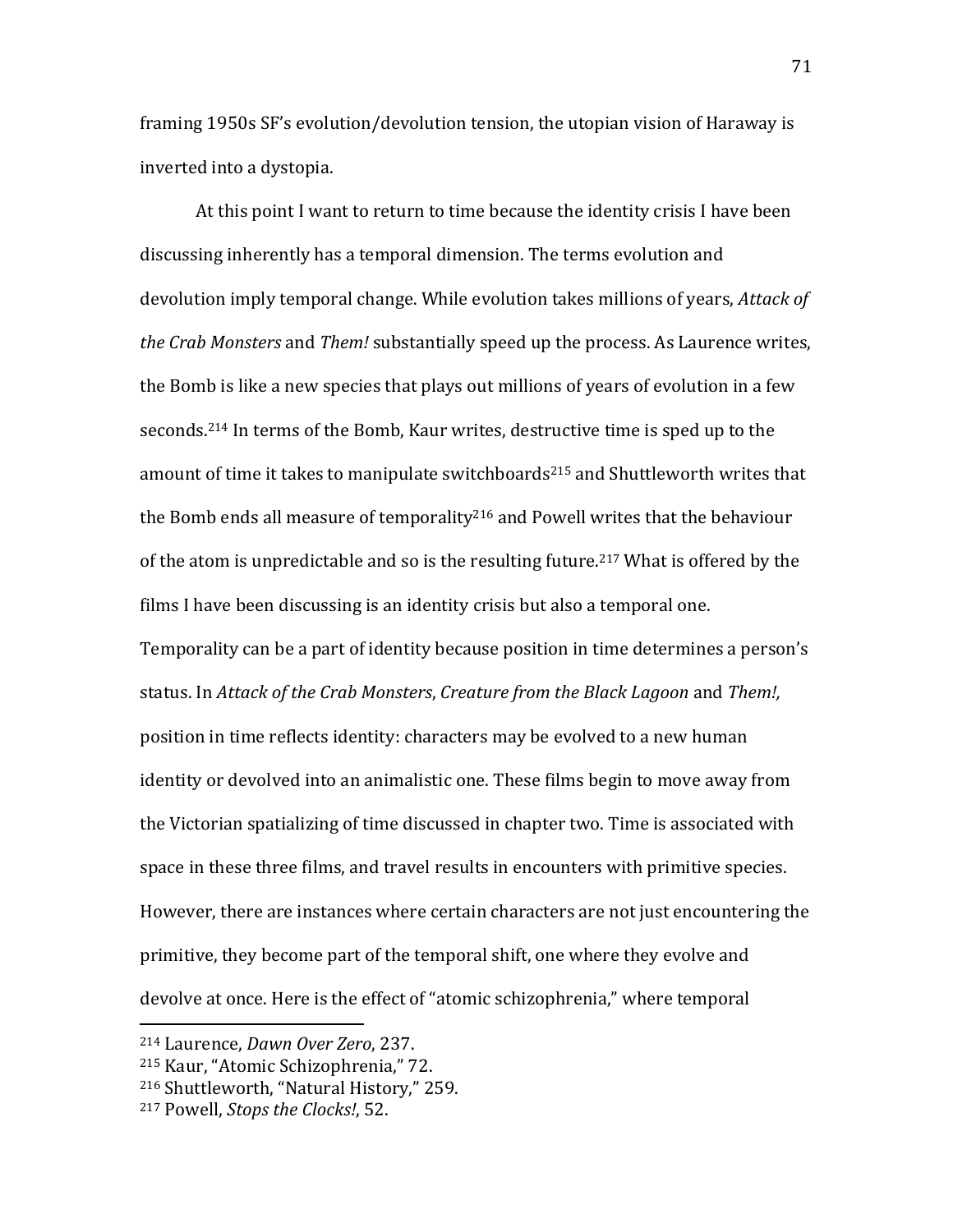registers are blurred and as a result, so is identity. I want to shift from a discussion of images and theme to a discussion of technology. Representations of identity and temporality in these films find their way into the usage of film technology as well.

## **The Film Machine as Mediator of the Atomic Bomb Sublime**

In every context in which I have discussed the films of this thesis, there has been one underlying issue that I begin to discuss here: the issue of film technology and the role it plays in mediating the sublime in 1950s SF. This issue is especially interesting considering that these films not only represent the sublime but also the technological sublime of the Bomb, meaning the technology of film must mediate the technology of the Bomb and find ways of representing its particular sublimity.

In chapter two I discuss the use of superimposition to spatialize time across the foreground and background of the shot. I want to return to these shots and further elaborate on what the film machine is doing. The "big bug" films feature bugs or arachnids relatively benign to humans that become massive monsters once exposed to atomic radiation. Typically, the monsters of this genre cycle are realized through puppets, brought to life through stop motion animation. This process is discernable in the representation of the giant ants in *Them!* among other films. I will return to the use of puppets later on in this chapter. However, some films use actual animals to stand in for "big bugs." The arachnid in *Tarantula* is a real animal, so are the grasshoppers in *Beginning of the End*. Also, *The Land Unknown* uses lizards to portray two of the film's monsters as well as stock footage of seals, penguins and a Loris (standing in for a Tarsier). In the 1950s it was hypothesized (although not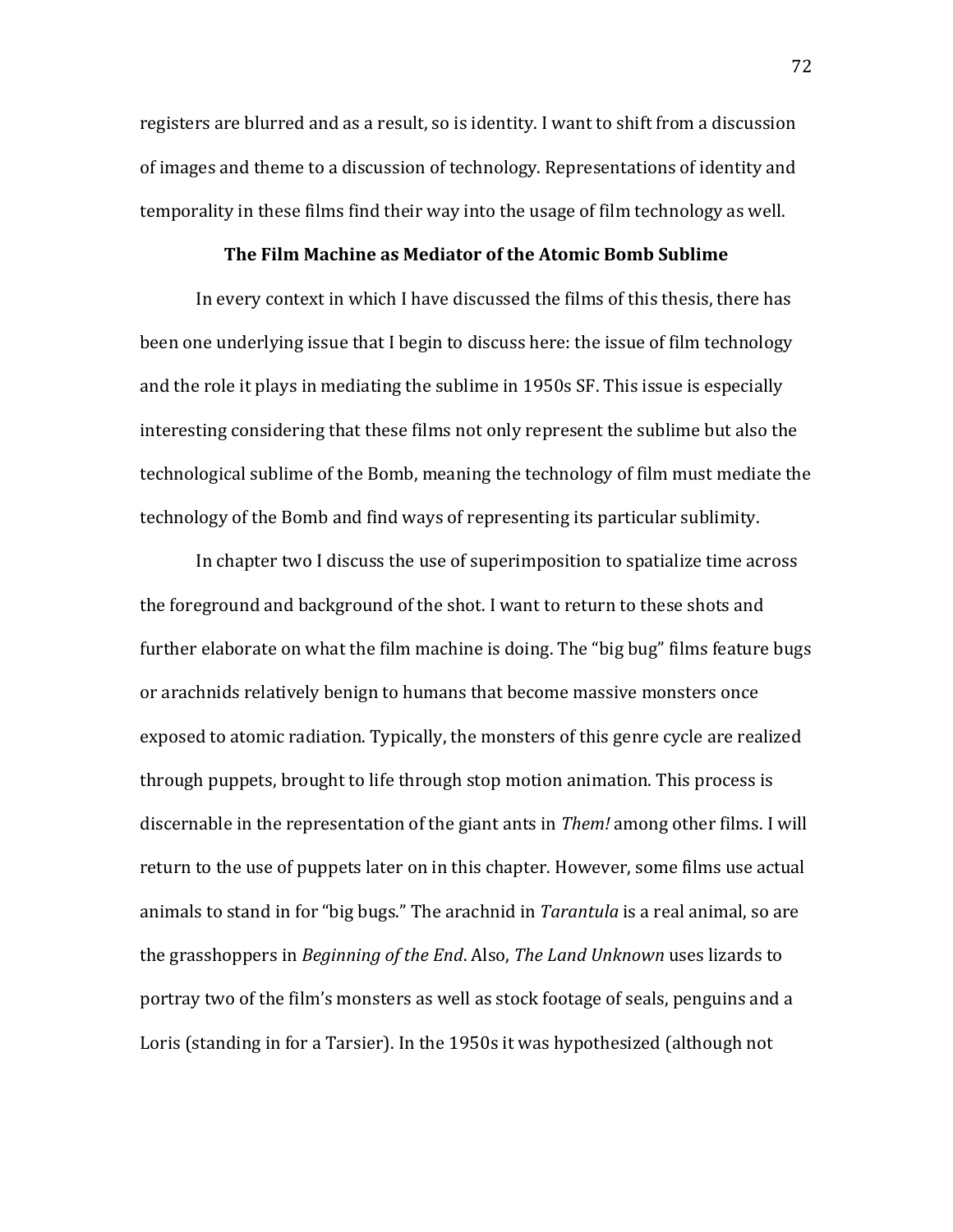seriously) that atomic radiation can cause major growth of species,  $218$  a concept that informs the "big bug" films.<sup>219</sup> More so than in the films using puppets as monsters, this paranoia is realized in *Beginning of the End*, *The Land Unknown* and *Tarantula*  by creating images of actual animals enlarged to a massive scale. Only film has the power to realize this Bomb fantasy and create "monsters" out of relatively nonthreatening animals and place them in the same space as humans. Through this process, film is able to mediate the technological fantasy of the Bomb causing terrifying animal growth through film's own technological apparatus, creating a representation unique to the medium.

Upon examining the puppet monsters, this analysis becomes more complicated. Most monster films in this genre cycle use puppets and many have some degree of interplay between puppets and animals. In my viewing, *The Land Unknown* has the greatest amount of interplay between puppets and animals. The T-Rex, pterosaur, water monster and plant monsters are all puppets, but the giant lizards and the found footage animals are imported from the real world. Some films have a tendency to present found footage of actual animals in a context resembling an educational documentary. This style of presentation is found in *The Land Unknown* as Commander Roberts narrates over found footage scenes. Found footage

<sup>218</sup> Cyndy Hendershot, *Paranoia, the Bomb, and 1950s Science Fiction Films* (Bowling Green, OH: Bowling Green State University Popular Press, 1999), 109. Also, this is another example of rapid evolution across many films.

<sup>&</sup>lt;sup>219</sup> As testament to the hypothesis that atomic radiation may grow animals, some critics believed the premise of *Them!* may be possible. Arthur Knight and Moira Walsh express fears about the potential for real world giant ants in their reviews. In a similar vein, *The Commonwealth* writes that the film sends the audience away with "some somber food for thought." All cited in Hendershot, "Darwin and the Atom," 333.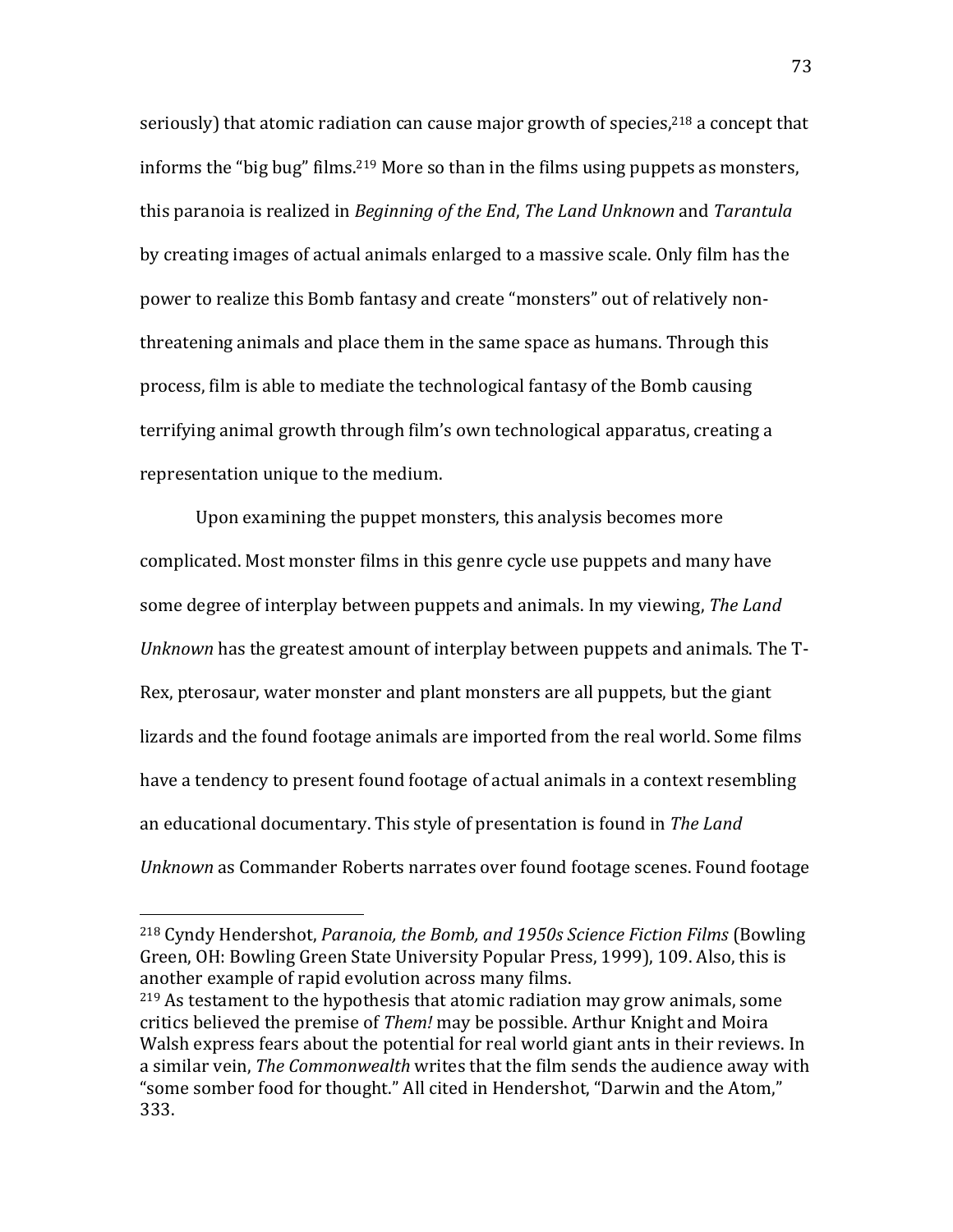is used similarly in *Tarantula* and *Them!*. At one point in *Them!* Dr. Medford screens found footage of ants on 16mm for a high level military group. Dr. Medford narrates the footage, describing ants' mating habits and other taxonomic information. The camera alternates from Dr. Medford narrating behind the projector and the reverse angle capturing the 16mm film and the backs of the heads of the officers as they watch. A similar scene occurs in *Tarantula* when Matt Hastings travels to Phoenix for a consultation about the mysterious pool of powder found outside Desert Rock. A scientist informs Hastings that the substance is tarantula venom. Nearing the end of their consultation, the scientist's assistant sets up a 16mm projector and film in the lab. The scientist proceeds to show the film, the camera cutting between the 16mm film and Hastings and the scientist watching, while the scientist narrates. The film depicts tarantulas and the scientist essentially gives Hastings a lesson. These two scenes fit uncomfortably in each film, as the narrative proper is put on hold to show these films, and give characters, and the audience a science lesson. Furthermore, the information learned from the 16mm films is not deployed in fighting the giant animals in either film. However, the use of the 16mm films in *Tarantula* and *Them!* and the found footage in *The Land Unknown*, among other films, as well as the placement of animals made giant and superimposed into the films, demonstrates these films are comfortable switching back and forth between actual and artificial, organic and inorganic representations of animals.

This mixing of natural and artificial is seen again in the set design and the placement of the puppets in actual locations. Two giant ants in *Them!* first appear from behind an actual sand dune. *The Beast from 20,000 Fathoms* opens with found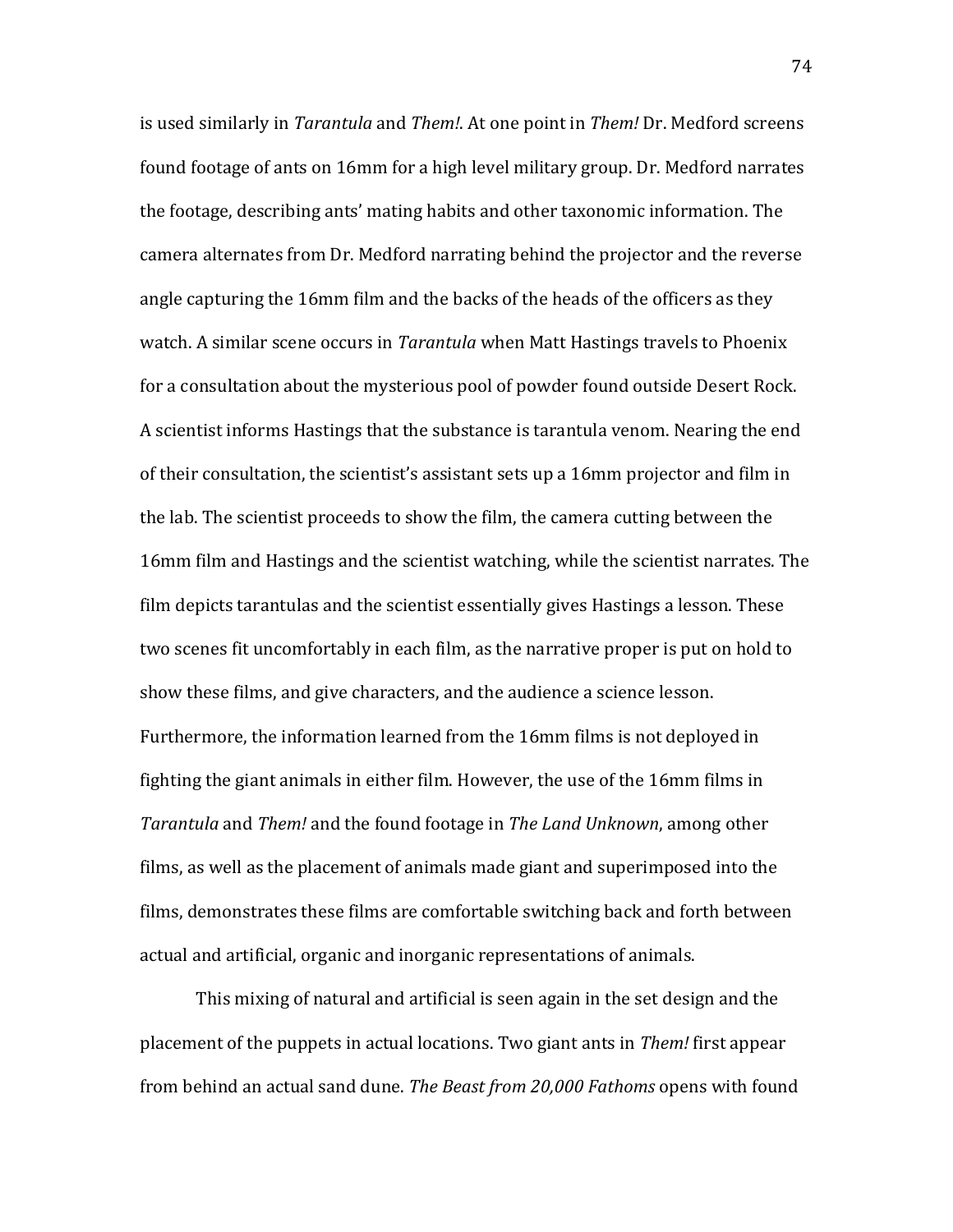footage of military operations in a wintery landscape. A narrator informs us that we are watching preparations for "X Day," a secret US military operation in the Arctic. The stock footage cuts to a scene staged for the film where "X Day" is discussed a little more. The film cuts to found footage of the Bomb tests – here revealed to be the purpose of "X Day." After the Bomb test, a group of scientists drive into the Arctic landscape to recover data from various lockboxes surrounding the blast radius. Unlike the found footage previously seen, this landscape is entirely built sets. The use of built sets to represent the natural world is also seen in many other films in this genre cycle, to greater or lesser extent, including *Creature from the Black Lagoon*, *The Land Unknown*, *Lost Continent*, *The Mole People, The Monolith Monsters*  and *Them!.* In *Creature from the Black Lagoon*, the above water portion of the lagoon is shot on location and underwater is a set. As the characters move from the boat into the water they are in the natural world. As soon as they descend underwater, they swim in a built environment. In *The Land Unknown*, the entire interior of the volcano is a set, the natural world being visible again only as the giant lizards are shown and during the cutaway to the Loris. In *Lost Continent*, the rock climbing scenes take place on sets representing the surface of the mountain. Much of the film takes place on the plateau above the rock face and this is filmed on location. During the mountain climbing sequence in *The Mole People*, long shots (likely a mixture of found footage and footage shot specifically for the film) depict the natural world whereas medium shots where the actors' faces are shown are sets standing in for the natural world.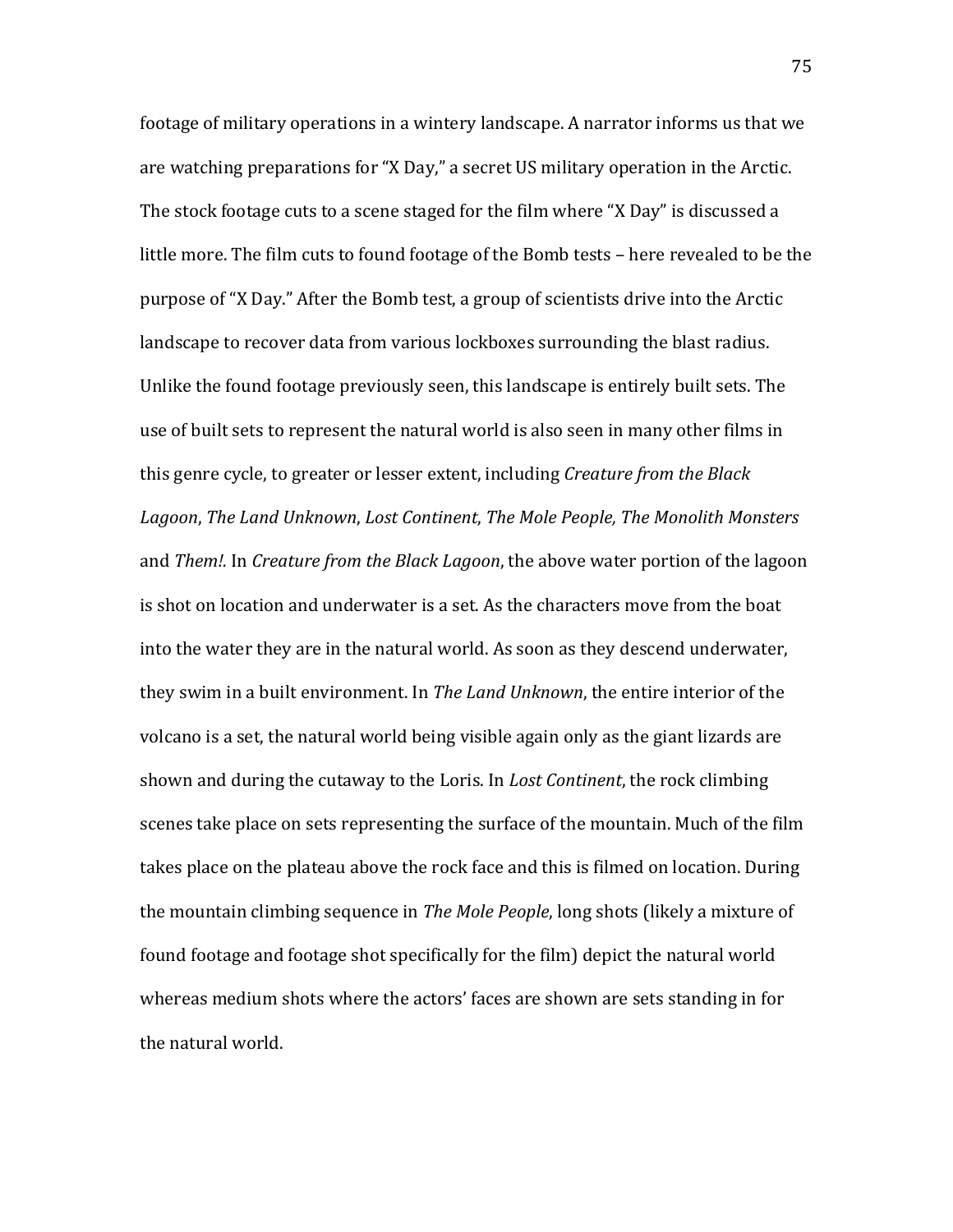This interchange of natural and artificial monsters in combination with artificial portrayals of nature simultaneously seem to be at odds with one another while blending together, as if there is no substantial difference. The natural and artificial are easily discernable and in the scenes where the narrative is put on hold to show 16mm films further emphasize a shift from one to the other. Yet, natural and artificial are often sewn together through smooth editing.

Here, the distinctions between natural and artificial bring to mind the classical film theory debate between constructivism and realism. The two schools of thought have often been given classificatory divide throughout the history of theory.<sup>220</sup> Constructivists such as Sergei Eisenstein and Rudolf Arnheim call attention to the constructed nature of film through techniques such as montage and framing.<sup>221</sup> In his contribution to constructivism, Arnheim advocates that film should create its own reality and not imitate life.<sup>222</sup> Eisenstein famously experimented with different forms of montage and theorized about its use. As a component of montage he disregarded the Western tendency of staging for the camera and advocated for the Japanese method of choosing one detail from a whole, so the director is, to paraphrase Eisenstein "cutting out a piece of reality by means of the lens."<sup>223</sup> Deleuze identifies four schools of montage<sup>224</sup> including the German

<sup>220</sup> Thomas Elsaesser and Malte Hagener, *Film Theory: An Introduction Through the Senses*, 2nd ed. (London and New York: Routledge Press, 2010), 16. <sup>221</sup> Ibid., 16.

<sup>222</sup> Ibid., 29.

<sup>223</sup> Ibid., 16.

<sup>&</sup>lt;sup>224</sup> The other schools are American, Soviet and the pre-war French school.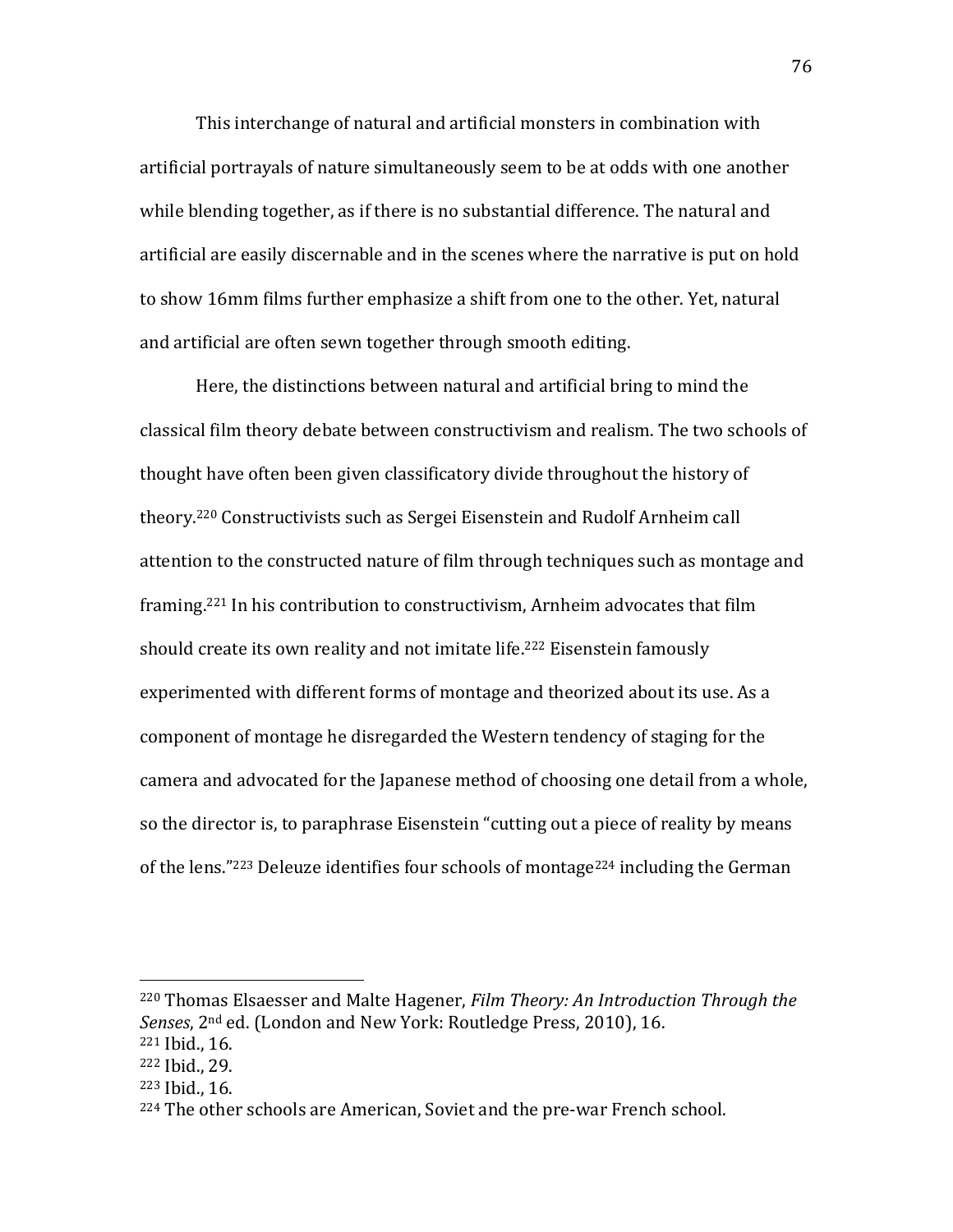Expressionist school, characterized by "*The non-organic life of things*" <sup>225</sup> where "Shadows of houses pursue the man running along the street."<sup>226</sup> We can consider the constructivism in 1950s SF along somewhat similar lines. The completely constructed world of German Expressionist films such as *The Cabinet of Dr. Caligari*  (Robert Wiene, 1920) have some parallel in 1950s SF in the sense that some films take constructivism to its extreme, portraying the entire natural world as artificial. Conversely, realists like Bazin advocate that film faithfully reproduce time and space.<sup>227</sup> He believed that if the camera is placed in the right space in the right position it may reveal the world as it was in that moment.<sup>228</sup> Perhaps aiding the perceived need to separate the two schools, Bazin opposes constructivism with sentences such as "It would be absurd to deny that montage had added considerably to the progress of film language, but this has happened at the cost of other values, no less definitively cinematic."<sup>229</sup> As evidence he cites the greatness of the seal hunting scene from *Nanook of the North* (Robert J. Flaherty, 1922) where in one shot the camera patiently waits, depicting the length of the hunt, "the very substance of the image, its true object."<sup>230</sup> Montage could be used here to create a sense of time

 $\overline{\phantom{a}}$ 

<sup>228</sup> Elsaesser and Hagener, *Film Theory*, 29.

<sup>225</sup> Gilles Deleuze, *Cinema 1: The Movement-Image*, trans. Hugh Tomlinson (Minneapolis: University of Minnesota Press, 1983), 50.

<sup>226</sup> Ibid., 51.

<sup>227</sup> André Bazin, "The Ontology of the Photographic Image," in *Film Theory and Criticism: Introductory Readings,* eds. Leo Braudy and Marshall Cohen, 7th ed. (New York and Oxford: Oxford University Press, 2009), 162.

<sup>229</sup> André Bazin, "The Evolution of the Language of Cinema," in *Film Theory and Criticism: Introductory Readings*, eds. Leo Braudy and Marshall Cohen, 7th ed. (New York and Oxford: Oxford University Press, 2009), 49. <sup>230</sup> Ibid., 45.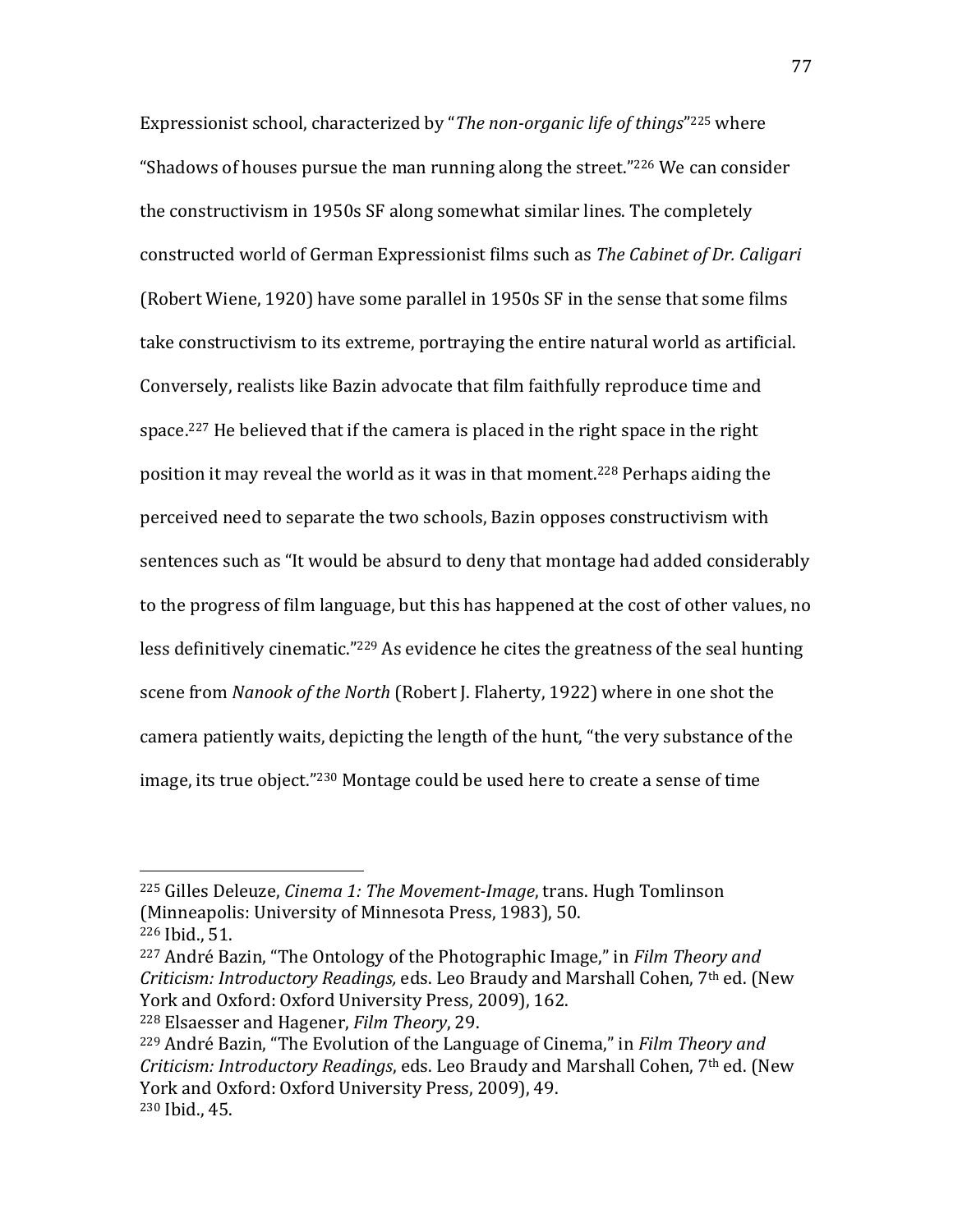involved in the hunt but the shot would not be as moving.<sup>231</sup> The opposition of natural and artificial in 1950s SF are divided in the same way the dialogues of film theory have positioned constructivism and realism as diametrically opposed. What is artificial in these films is a language of film that seems opposed to the language of the natural. The two languages of representation, artificial and natural, are seemingly opposed in 1950s SF, but the films readily mix them together.

As demonstrated in the ant colony scene in *Them!* and the scuba diving scenes in *Creature from the Black Lagoon*, the mixing of artificial and natural have schizophrenic tendencies in line with Kaur's discussion of the Bomb and the sublime. In the exchange between natural and artificial sets, animals and puppets, these films display another variety of schizophrenia. I have already discussed the breakdown of time in this genre cycle and its relationship with schizophrenia in the previous section. The other breakdown occurring in Lacan's schizophrenia is language. While Lacan is referring to spoken language, as a system of communication, film possesses a visual language. The mixing of the natural world with artificial representations that I discuss in these SF films is a breakdown of filmic language where the binary of natural and artificial beings, objects and spaces, are mixed up together within the construct of these filmic worlds. Here again, is the prismatic schizophrenia affected by the Bomb that Kaur writes about. While this schizophrenic representation of film language is not a metaphor for the Bomb as the monsters are, this schizophrenia in 1950s SF demonstrates the affect of the Bomb is

<sup>231</sup> Ibid., 45.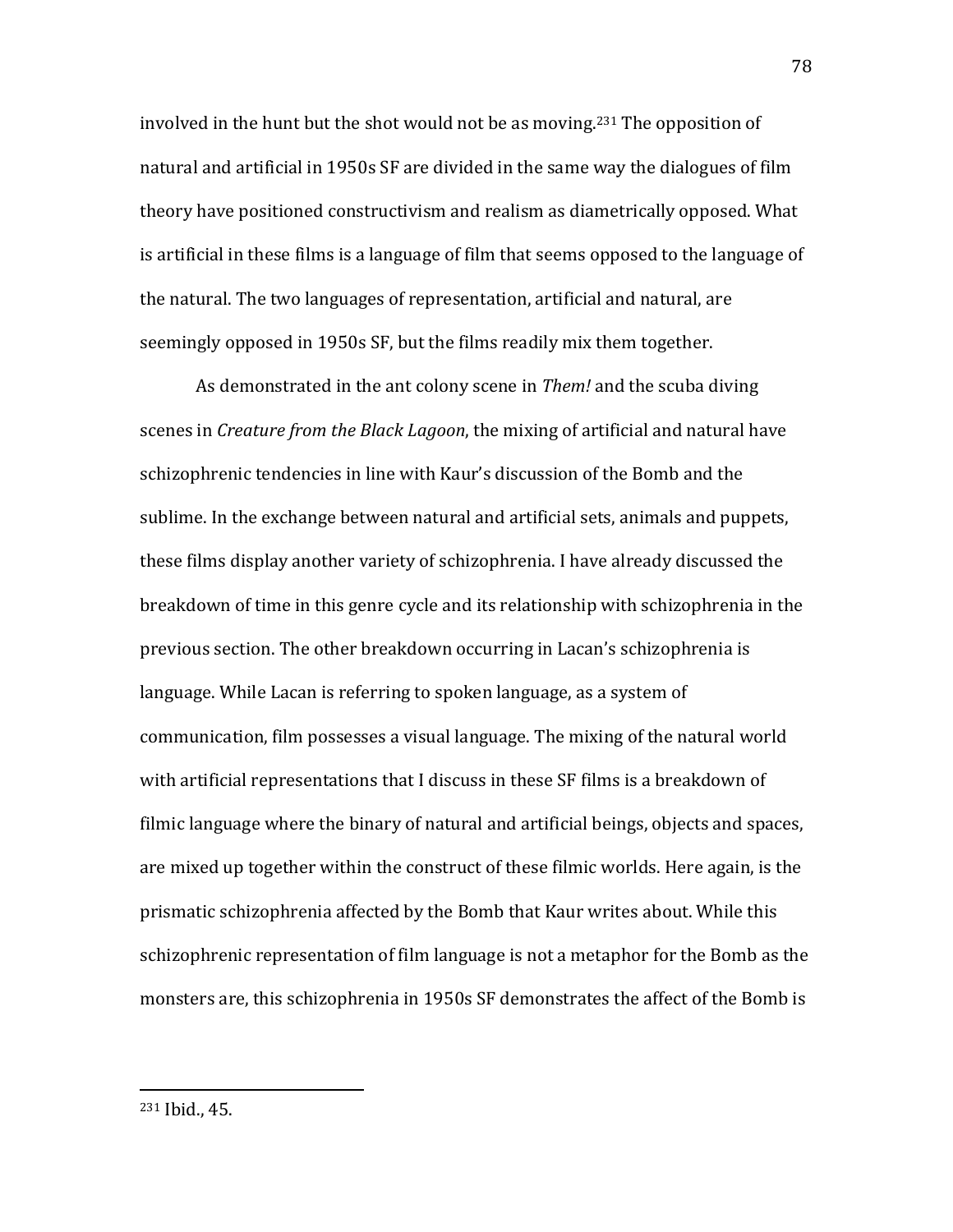internalized into the very structure of these films, creating a specific aesthetic in this genre cycle.

This aesthetic style is befitting to film as a technology. Michelle Langford writes that film technology may be "monstrous." "By this I mean the uncanny ability for cinema to record and reproduce organic life photographically at the same time as it harbours the capacity to animate the non-organic at times collapsing the distinction between the two."<sup>232</sup> Langford's idea of film technology as "monstrous" is evocative of the real and artificial mixing in 1950s SF that I have been describing. The use of this mixing in 1950s SF in representing monsters literalizes Langford's designation of "monstrous" to this process. For me, the mixing of real and artificial in 1950s SF is not indistinguishable. Most of the time, it is obvious to me what I am looking at on screen, and I can distinguish between set, location, puppet and organic being. However, the films alternate between real and artificial smoothly as if to assert there is no real difference between the two, or that the differences do not matter. On one level, the noticeable differences between organic and inorganic are attributable to poor production values. However, the animation of inorganic life is a testament to the uncanny ability of film that Langford describes.

The "monstrous" animation of the inorganic not only occurs on the level of production, there are narrative parallels to this process. In *The Beast from 20,000 Fathoms*, the dinosaur that terrorizes Canada and the US is initially, unknown to all, frozen deep beneath the Arctic. It is the "X Day" Bomb test that uncovers and

<sup>232</sup> Michelle Langford, "Lola and the Vampire: Technologies of Time and Movement in German Cinema," in *Cinema and Technology: Cultures, Theories, Practices*, ed. Bruce Bennett et al. (Houndmills, Basingstoke and New York: Palgrave Macmillan, 2008): 196.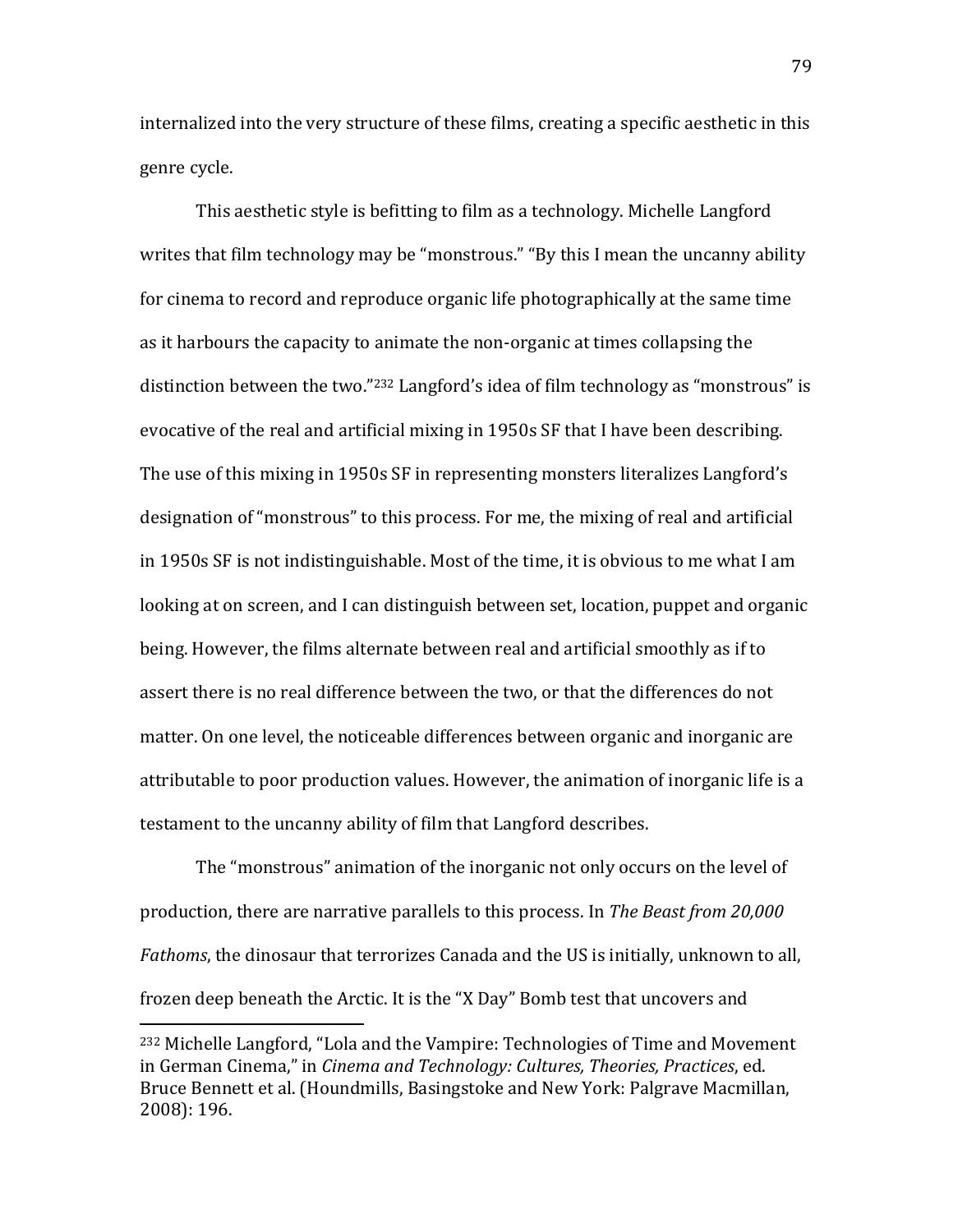reanimates the dinosaur. Not only is the dinosaur reanimated, at the level of production the dinosaur is a puppet, animated by special effects. The parallel of the Bomb's (fictitious) ability to animate and animation at the production level can be extended to *The Land Unknown* and *Lost Continent* also. In these films, a Bomb metaphor is the catalyst operating beneath the explanation for why dinosaurs and other prehistoric monsters are roaming around. As noted in chapter two, Mount Erebus is the Bomb metaphor in *The Land Unknown*. In *Lost Continent*, it is the high concentration of uranium on the plateau that serves as the metaphor and is connected to the dinosaurs and the Bomb through a couple lines of dialogue. Preceding this genre cycle there is no shortage of metaphors comparing the Bomb to monsters, Laurence's metaphor of the Bomb as a prehistoric beast returning from the primitive world, is one example. Representing the Bomb as monster parallels this popular descriptor. This combination of organic and inorganic, in whatever instance is a perversion of the promise of photography as an index. These SF films, with their undisguised movement between organic and inorganic, the confusion of time and the spatialization of time is a clear imitation of space and time, violating what is believed to be the promise of the photograph.

I argue it is precisely the indexicality of the photographic image and its potential for artificiality that allows film to be the ideal medium to represent the atomic bomb sublime. My claim is bolstered by Sean Cubitt's discussion of the possibility for special effects to be sublime. He writes that film special effects participates in an illusion where the special effect appears to exceed the limits of the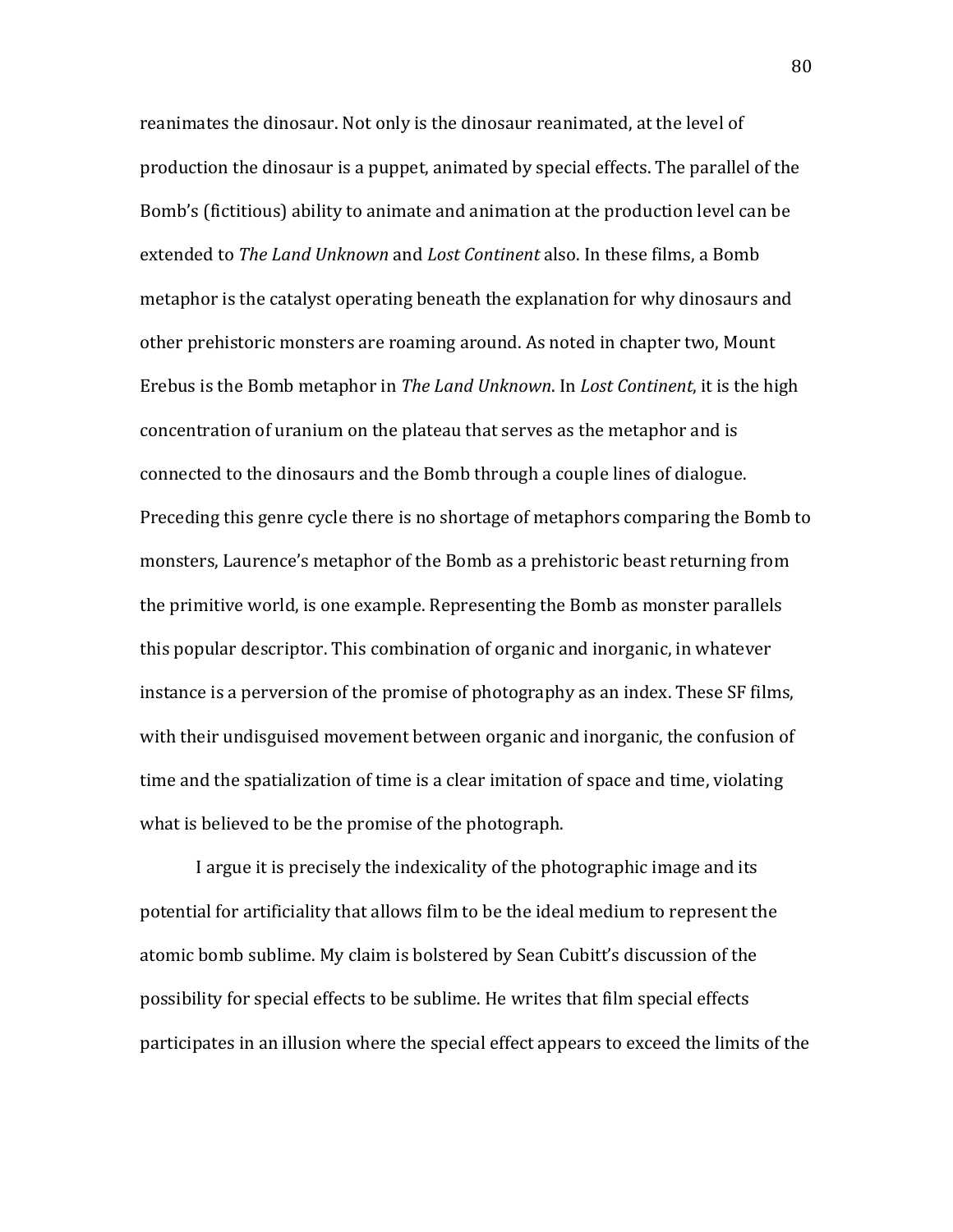medium. <sup>233</sup> The sublime in film special effects, "in transcending the medium through the medium's own resources, has the appearance of speaking the ineffable." <sup>234</sup> In chapter two I discussed the ways 1950s SF resembles 18-19th Century aesthetics and in this chapter I seemingly depart from that analysis, centering my attention on film technology. Film technology is the cohesive that connects the ideas between chapters. As demonstrated throughout this thesis, questions of temporality often accompany the sublime. As discussed in chapter two, the  $18-19$ <sup>th</sup> Century sublime aesthetic often involves a regression in time. However, it is the technological sublime that subordinates time and space, seen in various examples Nye discusses. Upon development of the Bomb, this subordination of time and space takes on a different quality, what Kaur calls schizophrenia, channeling Lacan. The subordination of time and space is inherent in film as the medium captures and reproduces whatever the camera sees, giving the camera operator a kind of control over that box of time and space. Of course this replication of time and space is also the source of the faux-realism of the index. In 1950s SF, the simultaneous portrayal of inorganic and organic and the movement between the two simultaneously captures time and space while drawing attention to film's ability to construct the world rather than replicate it. This subordination of time and space that is film's construction of the world allows film to move back in time, in 1950s SF, replicating the aesthetic of landscape painting to show a visual regression in time and the spatializing of time through the travelogue narratives, both discussed in chapter

<sup>233</sup> Sean Cubitt, "Introduction. Le réel, c'est l'impossible: the Sublime Time of Special Effects," *Screen* 40.2 (1999): 129. Cubitt's case studies are largely disaster films of the mid-late 1990s. However, his writing rings true to my corpus of films. <sup>234</sup> Ibid., 129.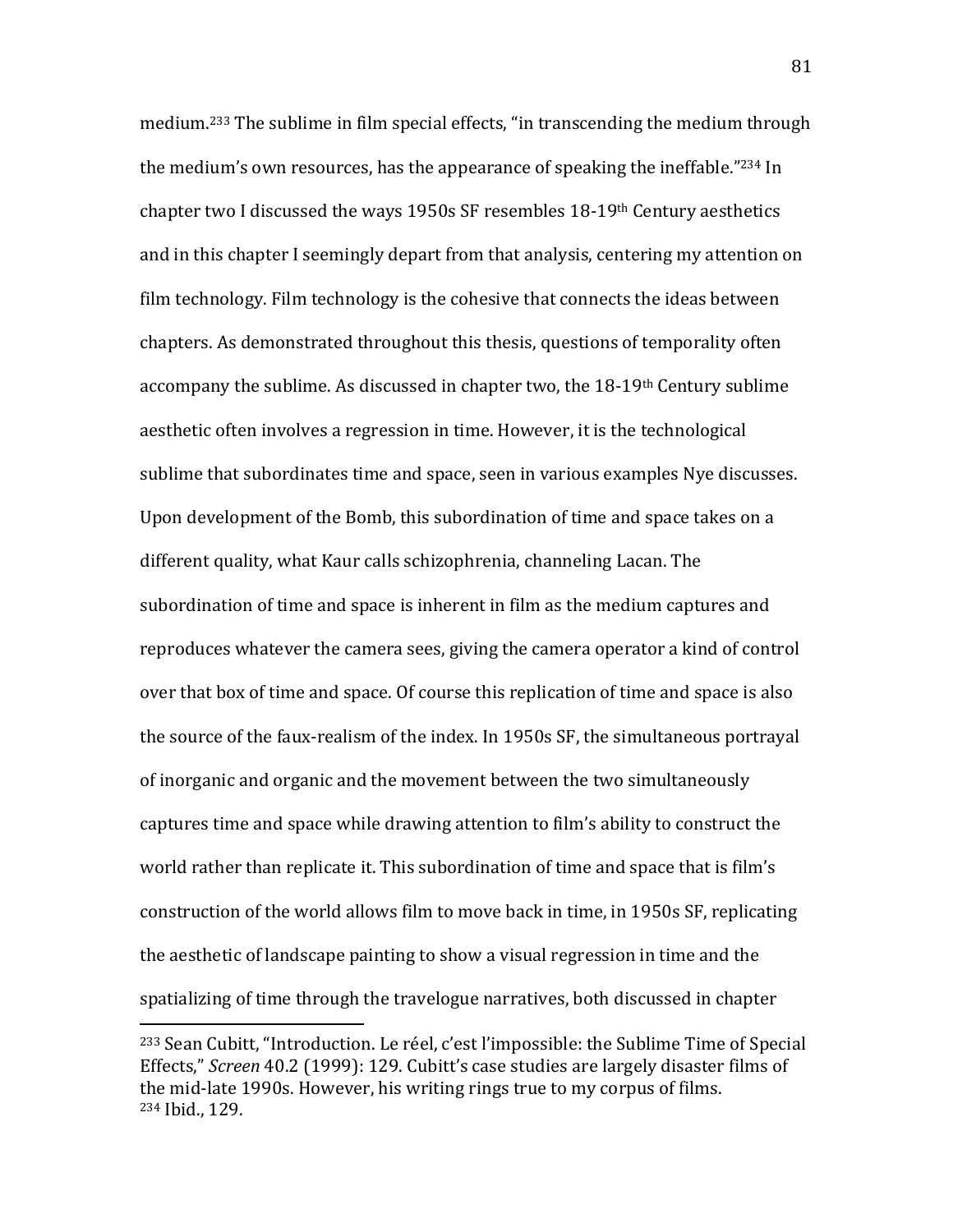two. Film may also allow the portrayal of future tense. The schizophrenic melding of temporalities I discuss in this chapter demonstrates film's ability to present the future as well as comfortably move from the future to the past and to the present. Within the index, we also find an idea common to the sublime and the American sublime, more particularly. In chapter one I discussed how the subordination of nature is part of America's nationalism. Also, I discussed the tendency of the sublime to exist at an intersection and the intersection of the atom and machine inherent in the atomic bomb sublime. The film image is an intersection of nature and technology and this ontology doubles in 1950s SF as the images present us with intersections of nature and technology. This intersection of nature and technology in these films is the creeping in of the atomic bomb sublime and the same intersection inherent in the medium of film makes for an ideal conduit for this manifestation of the sublime.

In this chapter I have demonstrated how film technology mediates the technological sublime of the Bomb. Film's ability to subordinate time is deployed in the ant colony scene in *Them!* and scuba diving scenes in *Creature from the Black Lagoon* where characters take on interstitial identities associated with the past, present and future. The abilities of film are also put to use in mixing the real with the artificial. Real animals are used as monsters in a variety of films while others use puppets or a combination of real and artificial. Likewise, some films use locations while others use sets and the two are used interchangeably. This combination of real and artificial is part of the reverberation of the Bomb throughout these films. As Kaur theorizes, the sublime of the Bomb may be thought of as "atomic schizophrenia" wherein time and language are mixed up. In the mixing of time and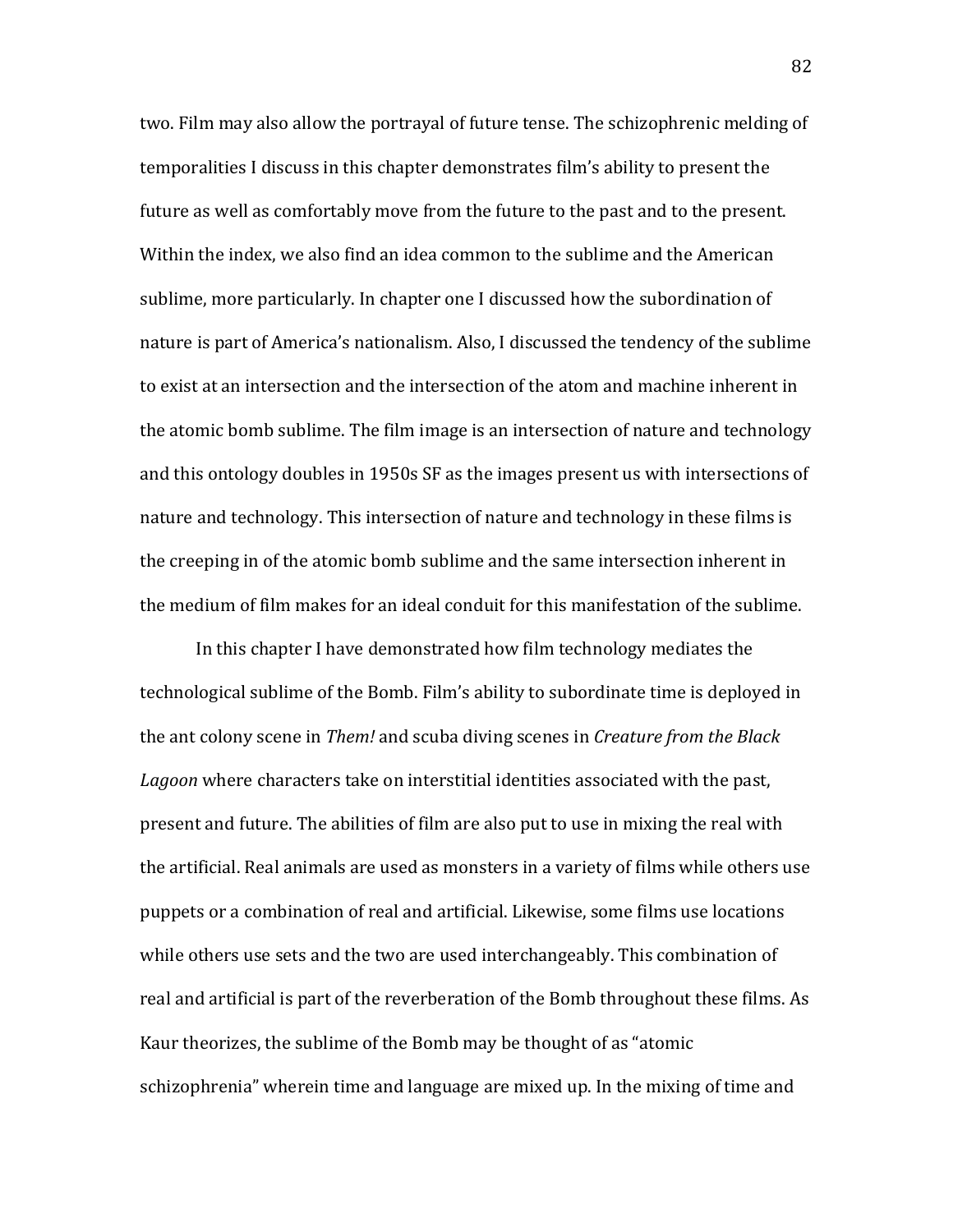the language of film, 1950s SF accomplishes a representation of the technological sublime of the Bomb in a way no other medium is capable of doing.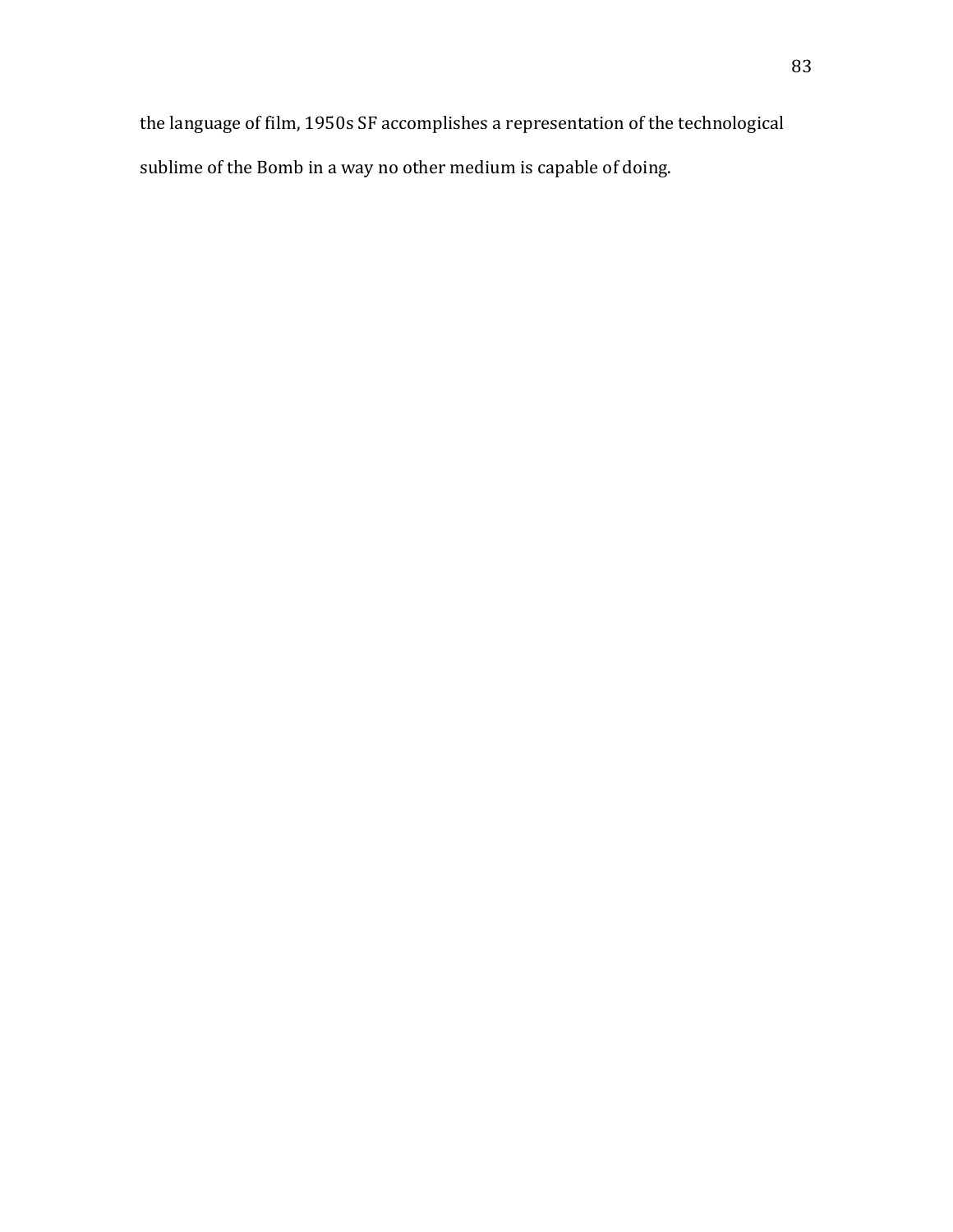## **Conclusion**

The goal of this thesis has been to undertake a new aesthetic analysis of 1950s SF monster films. My intervention into this genre cycle has been to identify an aesthetic couched in the sublime. The sudden appearance of the Bomb is the wellspring for the aesthetic of 1950s SF monster films, one that tends towards engagement with the sublime dating from the  $18<sup>th</sup>$  Century to a new atomic bomb sublime. I argue these films represent the sublime as a way of dealing with the Bomb. Since the Bomb is an object of the technological sublime, these films naturally incorporate the sublime. In so doing, an aesthetic paradigm is established. Since the Bomb is part of the technological sublime, 1950s SF must not only mediate the sublime but also find ways of mediating the technological sublime of the Bomb through its own particular technology.

In this thesis, I have undertaken to tease out the workings of that aesthetic, organizing my thoughts into three chapters. Chapter one discusses the discourse of the sublime and highlights how the concept has changed over time. One of the most relevant points I make about the sublime is the new engagement with the natural world as a result of popularization of the concept. One expression of the sublime is in the form of landscape painting, where expansive vistas are supposed to express the sublime experience of nature's grandness. In America, this perspective is an underlying cause for a viewpoint that nature must be in service to America. This quest to dominate the natural world gives way to the technological sublime where humans can marvel as their own machines remake the world. The Bomb is perhaps the most powerful technologically sublime object. The Bomb's sudden appearance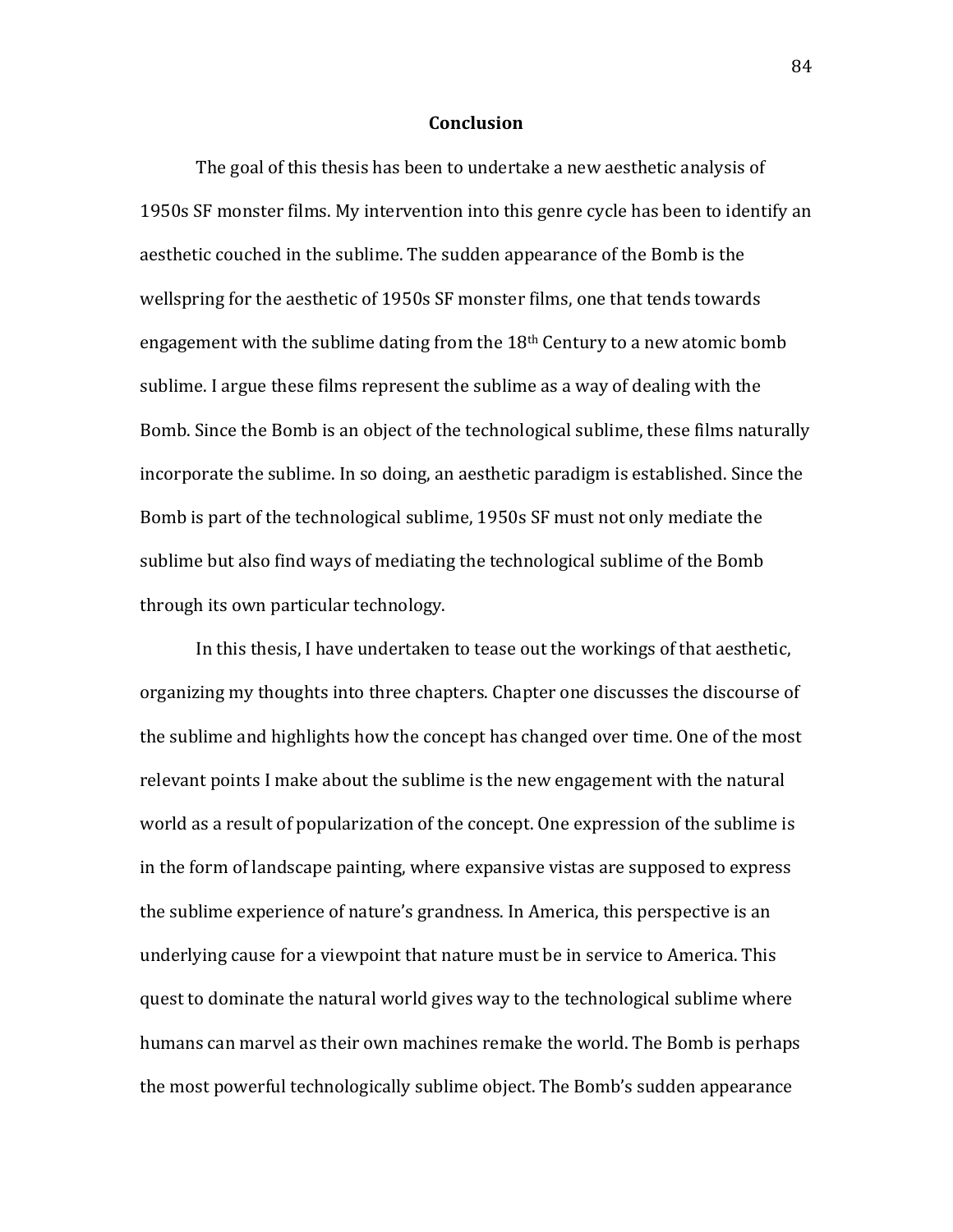in 1945 is received very negatively, thus reshaping the nature of the technological sublime. Kaur formulates the theory of "atomic schizophrenia" to explain the particular nature of the Bomb's sublime power. Also, I make the points that the sublime is often accompanied by a temporal dimension and a tendency for the sublime to emerge from an intersection of contradictions. This chapter lays the foundation for the rest of the thesis, as I discuss the way 1950s SF monster films engage with the sublime.

In chapter two I illustrate the ways 1950s SF monster films inherit aesthetics of the sublime. There is a tendency for these films to pick up the  $18-19$ <sup>th</sup> Century sublime aesthetic. I acknowledge these films' fascination with landscape and point out the tendency to replicate the conventions of 18-19th Century landscape painting. This replication is seen visually and incorporates the same temporal regression found in painting. Also, I discuss the tendency of these films to spatialize time, where characters move through time and space by travelling to exotic locations. I note this spatialzation of time is a particularly 19th Century engagement with the world. As the sublime often involves a temporal dimension, it stands to reason this spatialization is a factor in these films' fixation on the sublime. These films also incorporate the Bomb, using monsters as metaphors. While these films portray a return to the past, in the form of travel but also in the form of monsters that stand in for the Bomb. The Bomb seems to represent the past but also contains a threat that the future will look a lot like a primitive past.

In chapter three I deal with the technological sublime of the Bomb and how film mediates it through film's own technology. I return to Kaur's "atomic

85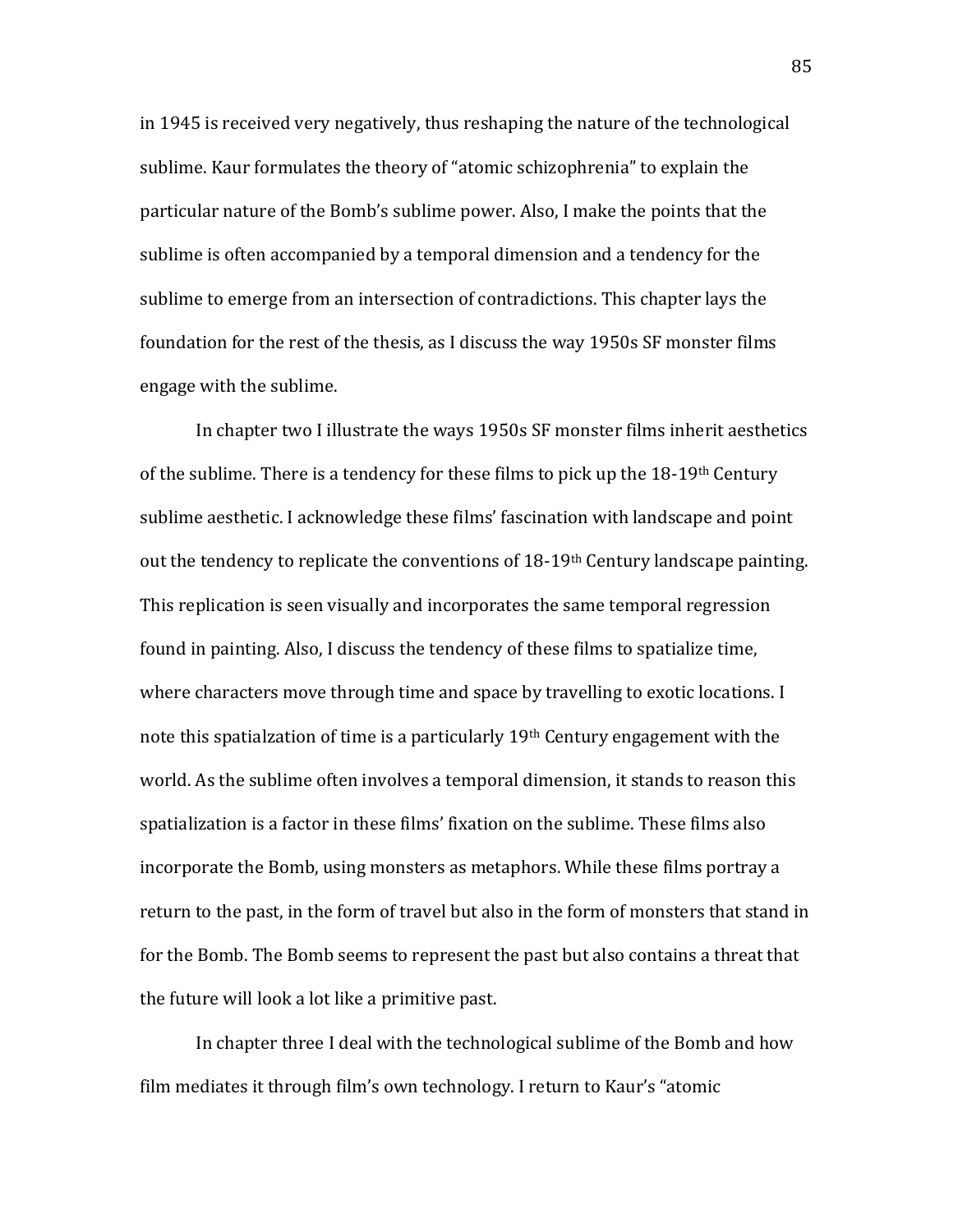schizophrenia" to demonstrate the influence of the Bomb's sublime in mixing up time and language. As case studies, I discuss two scenes from *Creature from the Black Lagoon* and one from *Them!* that illustrate a mixing of temporality where past, present and future are intermingled. Since this mixing of temporalities is seen through the portrayal of characters, how human identity changes based on temporal register, there is also an issue of identity in play. This identity disruption follows an evolution/devolution tension these films inherent from the 19th Century. In the three scenes I discuss, this identity tension ultimately results in a fusion of animalhuman-technology that is a dystopian consequence of the Bomb.

I go on to discuss the ways these films mix up language in accordance to Kaur's theory of the atomic bomb sublime. In some cases these films rely on animals and natural locations to portray monsters and settings and other times rely on puppets and sets depicting the natural world. The differences are conspicuous and appear as opposites. This opposition is reminiscent of the classical film theory debate between constructivism and realism where the two ideologies are framed as opposites. Although these films present the natural and the constructed as opposites, they proceed to mix them up together. This mixing of film language is akin to the mixing of language described by Kaur as an effect of the atomic bomb sublime. These influences originating from the Bomb make for a particular aesthetic in 1950s SF monster films.

It is my hope this thesis has provided a new approach to 1950s SF. One that may serve to influence future discussion of this genre cycle and perhaps influence the aesthetic reading of later SF films as well.

86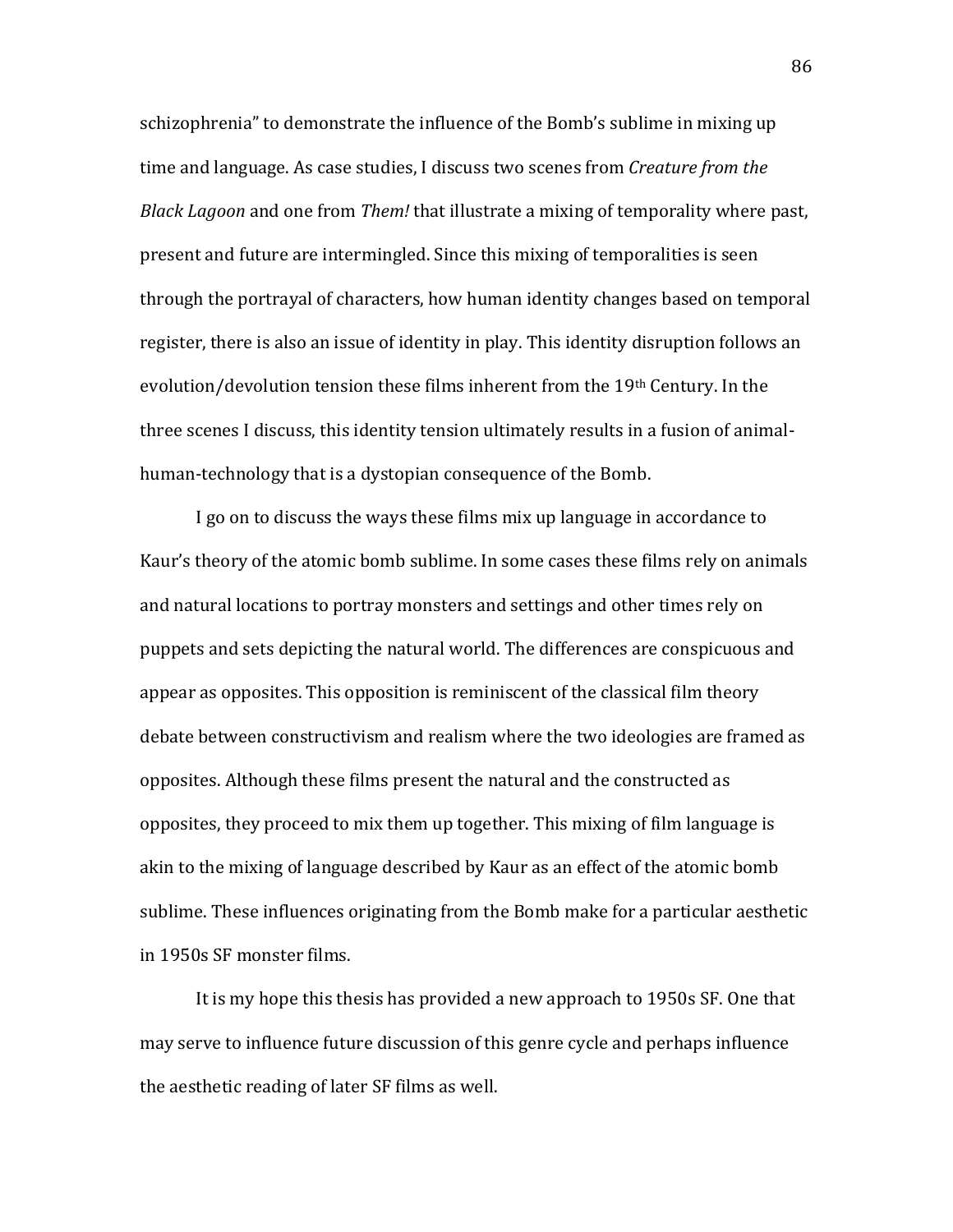## **Bibliography**

Baxter, John. *Science Fiction in the Cinema*. New York: A.S. Barnes & Co., 1970.

- Bazin, Andre. "The Evolution of Film Language." In *Film Theory and Criticism: Introductory Readings*, edited by Leo Braudy and Marshall Cohen, 7th edition, 41-53. New York and Oxford: Oxford University Press, 2009.
- Bazin, Andre. "The Ontology of the Photographic Image." In *Film Theory and Criticism: Introductory Readings*, edited by Leo Braudy and Marshall Cohen, 7th edition, 159-162. New York and Oxford: Oxford University Press, 2009.
- Biskind, Peter. *Seeing is Believing: How Hollywood Taught Us to Stop Worrying and Love the Fifties*. New York: Pantheon Books, 1983.
- Boyer, Paul S. *By the Bomb's Early Light: American Thought and Culture at the Dawn of the Atomic Age*. New York: Pantheon Books, 1985.
- Bukatman, Scott. "The Artificial Infinite: On Special Effects and the Sublime." In *Alien Zone II: The Spaces of Science Fiction*, edited by Annette Kuhn, 249-275. New York: Verso, 1999.
- Burke, Edmund. *A Philosophical Enquiry into the Origin of Our Ideas of the Sublime and the Beautiful*. Oxford: Basil Blackwell Ltd., 1960.
- Burnham, Douglas. *An Introduction to Kant's Critique of Judgment*. Edinburgh: Edinburgh University Press, 2000.
- Cornea, Christine. *Science Fiction Cinema: Between Fantasy and Reality*. Edinburgh: Edinburgh University Press, 2007.
- Csicsery-Ronay Jr., Istvan. *The Seven Beauties of Science Fiction*. Middletown, CT: Wesleyan University Press, 2008.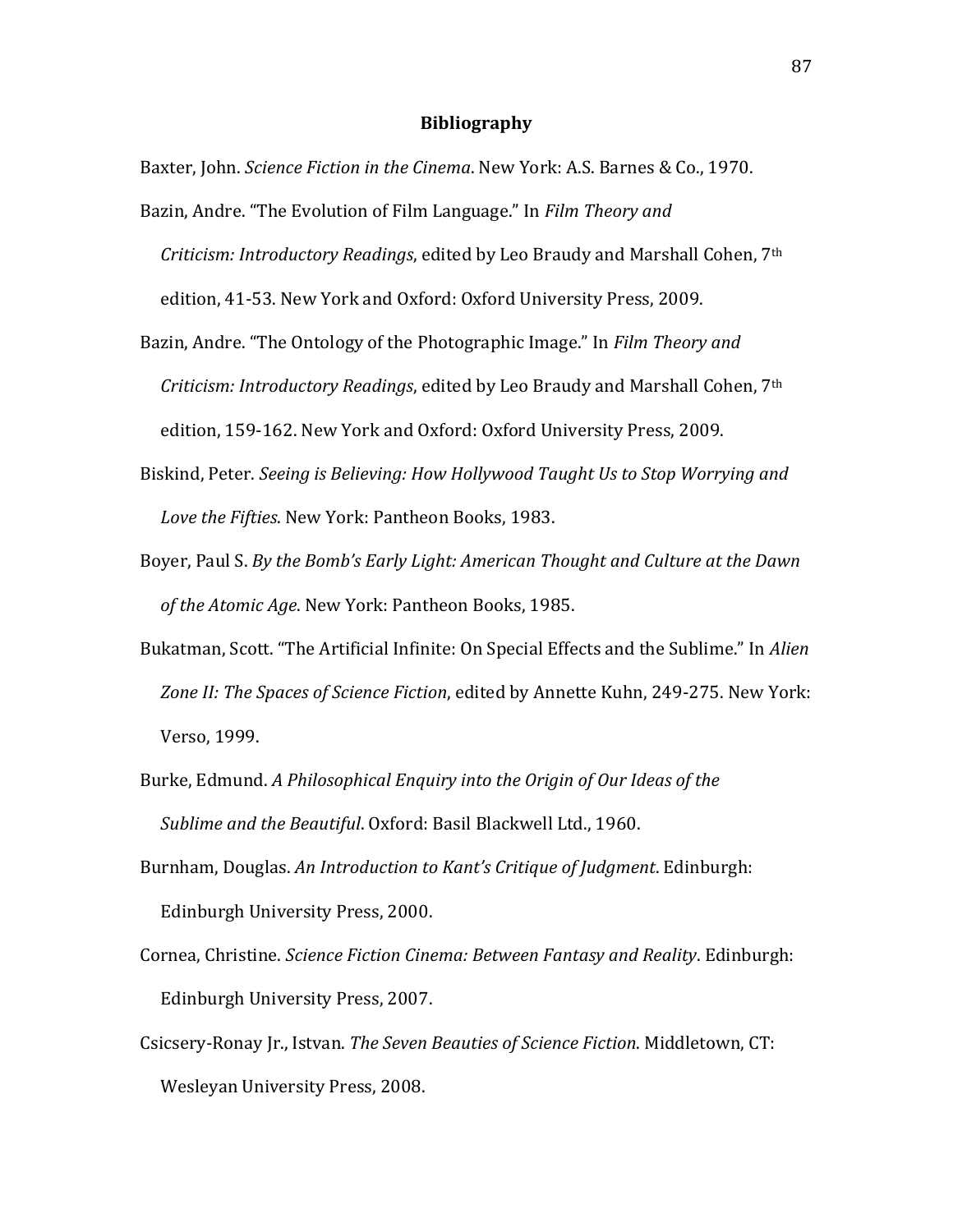- Cubitt, Sean. "Introduction. Le réel, c'est l'impossible: the Sublime Time of Special Effects." *Screen* 40.2 (1999): 123-130.
- Deleuze, Gilles. *Cinema 1: The Movement-Image*. Translated by Hugh Tomlinson. Minneapolis: University of Minnesota Press, 1983.
- Elsaesser, Thomas and Malte Hagener. *Film Theory: An Introduction Through the Senses*, 2nd edition. London and New York: Routledge Press, 2010.
- Fabian, Johannes. *Time and the Other: How Anthropology Makes Its Object*. New York: Columbia University Press, 1983.
- Feis, Herbert. *Between War and Peace: The Postdam Conference*. Princeton, NJ: Princeton University Press, 1960.

Hamsun, Knut. *In Wonderland*. New York: Ig Publishing, 2004.

Haraway, Donna J. "A Manifesto for Cyborgs: Science, Technology and Socialist Feminism in the 1980s." In *Liquid Metal: The Science Fiction Film Reader*, edited by Sean Redmond, 158-181. London and New York: Wallflower Press, 2004.

Hendershot, Cyndy. "Darwin and the Atom: Evolutionary Devolution Fantasies in 'The Beast from 20,000 Fathoms,' 'Them!,' and 'The Incredible Shrinking Man.' " *Science Fiction Studies* 25.2 (1998): 319-335.

- Hendershot, Cyndy. "From Trauma to Paranoia: Nuclear Weapons, Science Fiction, and History." *Mosaic: A Journal for the Interdisciplinary Study of Literature* 32.4 (1999): 73-90.
- Hendershot, Cyndy. *Paranoia, the Bomb, and 1950s Science Fiction Films*. Bowling Green, OH: Bowling Green State University Popular Press, 1999.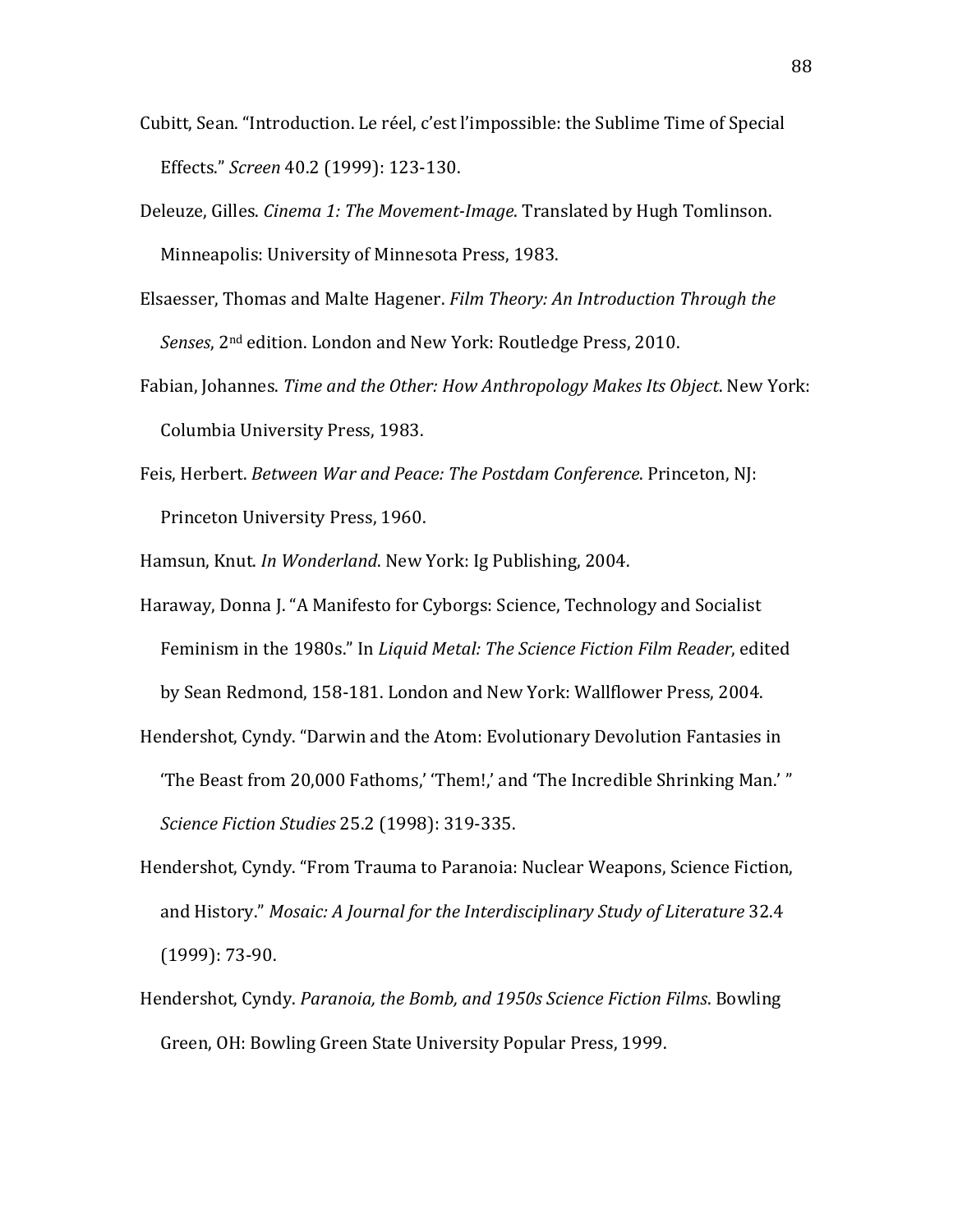- Johnston, Keith M. *Science Fiction Film: A Critical Introduction*. Oxford and New York: Berg, 2011.
- Kant, Immanuel. *Critique of Judgment*. Oxford and New York: Oxford University Press, 2007.
- Kaur, Raminder. "Atomic Schizophrenia: Indian Reception of the Atom Bomb Attacks in Japan, 1945." *Cultural Critique* 84 (2013): 70-100.
- Klonk, Charlotte. *Science and the Perception of Nature: British Landscape in the Late Eighteenth and Early Nineteenth Centuries.* New Haven and London: Yale University Press, 1996.
- Langford, Michelle. "Lola and the Vampire: Technologies of Time and Movement in German Cinema." In *Cinema and Technology: Cultures, Theories, Practices*, edited by Bruce Bennett, Marc Furstenau, and Adrian Mackenzie, 187-200. Houndmills, Basingstoke and New York: Palgrave Macmillan, 2008.
- Laurence, William L. *Dawn Over Zero: The Story of the Atomic Bomb*, 2nd edition. Westport, CT: Greenwood Press, 1972.
- Lovecraft, H.P. "The Call of Cthulhu." *DagonBytes*, accessed July 17, 2016. http://www.dagonbytes.com/thelibrary/lovecraft/thecallofcthulhu.htm.
- Lucanio, Patrick. *Them or Us: Archetypal Interpretations of Fifties Invasion Narratives*. Bloomington: Indiana University Press, 1987.
- Luckhurst, Roger. "Contemporary Photography and the Technological Sublime, or, Can There be a Science Fiction Photography." *Journal of the Fantastic in the Arts* 19.2 (2008): 181-195.

Mann, Bonnie. *Women's Liberation and the Sublime: Feminism, Postmodernism,*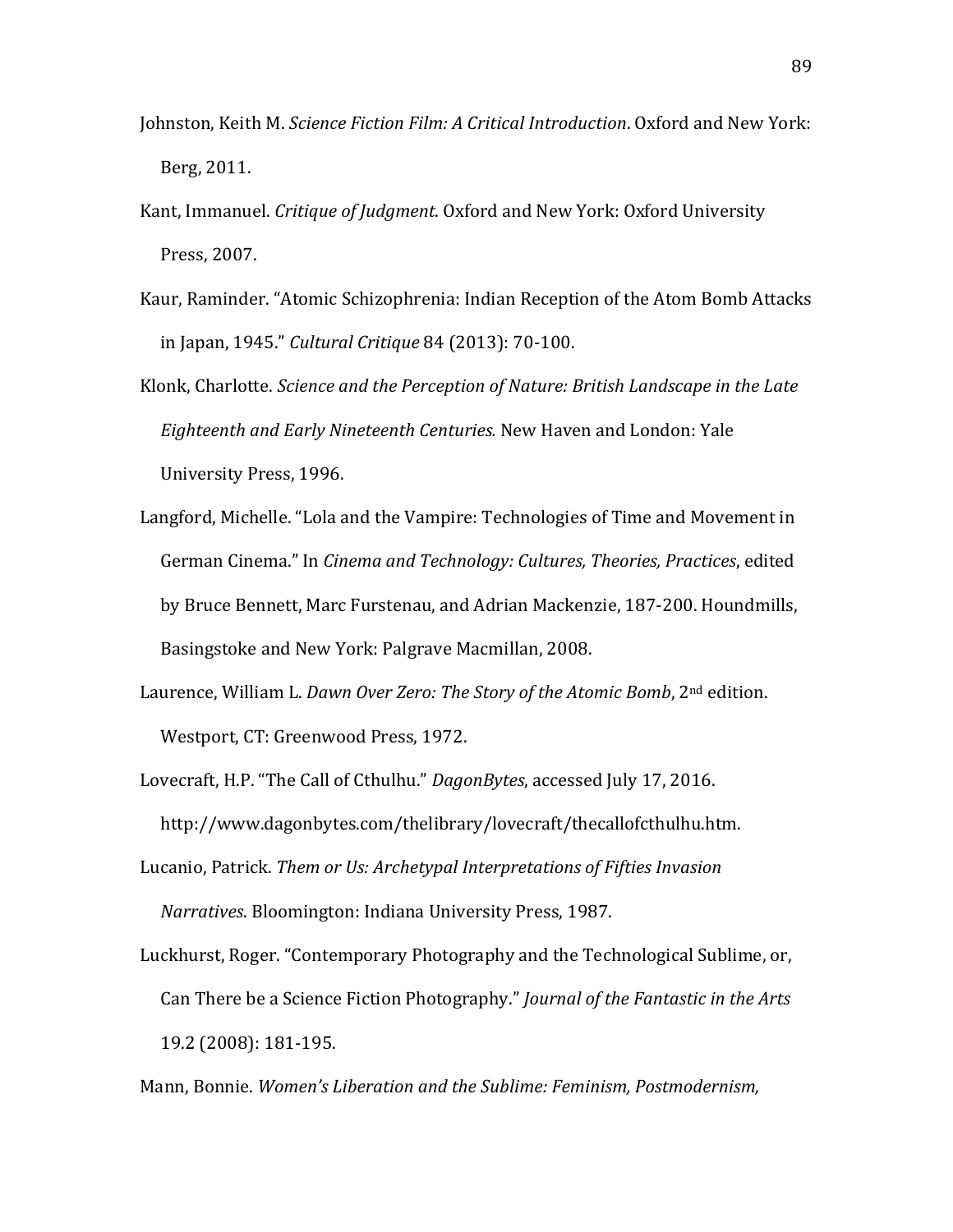*Environment*. Oxford Online Scholarship, 2006.

- Marx, Leo. *The Machine in the Garden: Technology and the Pastoral Ideal in America.* New York: Oxford University, 1964.
- Mathis, John R. "Atomic Cinema in America: Historical and Cultural Analysis of a New Film Genre That Reflected the Nuclear Zeitgeist of the Cold War (1945- 1989)." PhD diss., Salve Regina University, 2013.
- Mitchell, Timothy. *Art and Science in German Landscape Painting, 1770-1840*. New York: Oxford University Press, 1993.
- Nicolson, Marjorie Hope. *Mountain Gloom and Mountain Glory: The Development of the Aesthetics of the Infinite*. Ithaca, NY: Cornell University Press, 1959.
- Novak, Barbara. *Nature and Culture: American Landscape Painting 1825-1875*. 3rd edition. Oxford and New York: Oxford University Press, 2007.
- Nye, David E. *American Technological Sublime.* Cambridge, MA and London: The MIT Press, 1994.
- Powell, Helen. *Stop the Clocks!: Time and Narrative in Cinema*. London and New York: I.B. Tauris & Co Ltd., 2012.

Shaw, Philip. *The Sublime*. London and New York: Routledge Press, 2006.

- Shuttleworth, Sally. "Natural History: The Retro-Victorian Novel." In *The Third Culture: Literature and Science*, edited by Elinor S. Shaffer, 253-268. Berlin and New York: Walter de Gruyter, 1998.
- Sobchack, Vivian. *Screening Space: The American Science Fiction Film*. 2nd edition. New York: The Ungar Publishing Company, 1987.